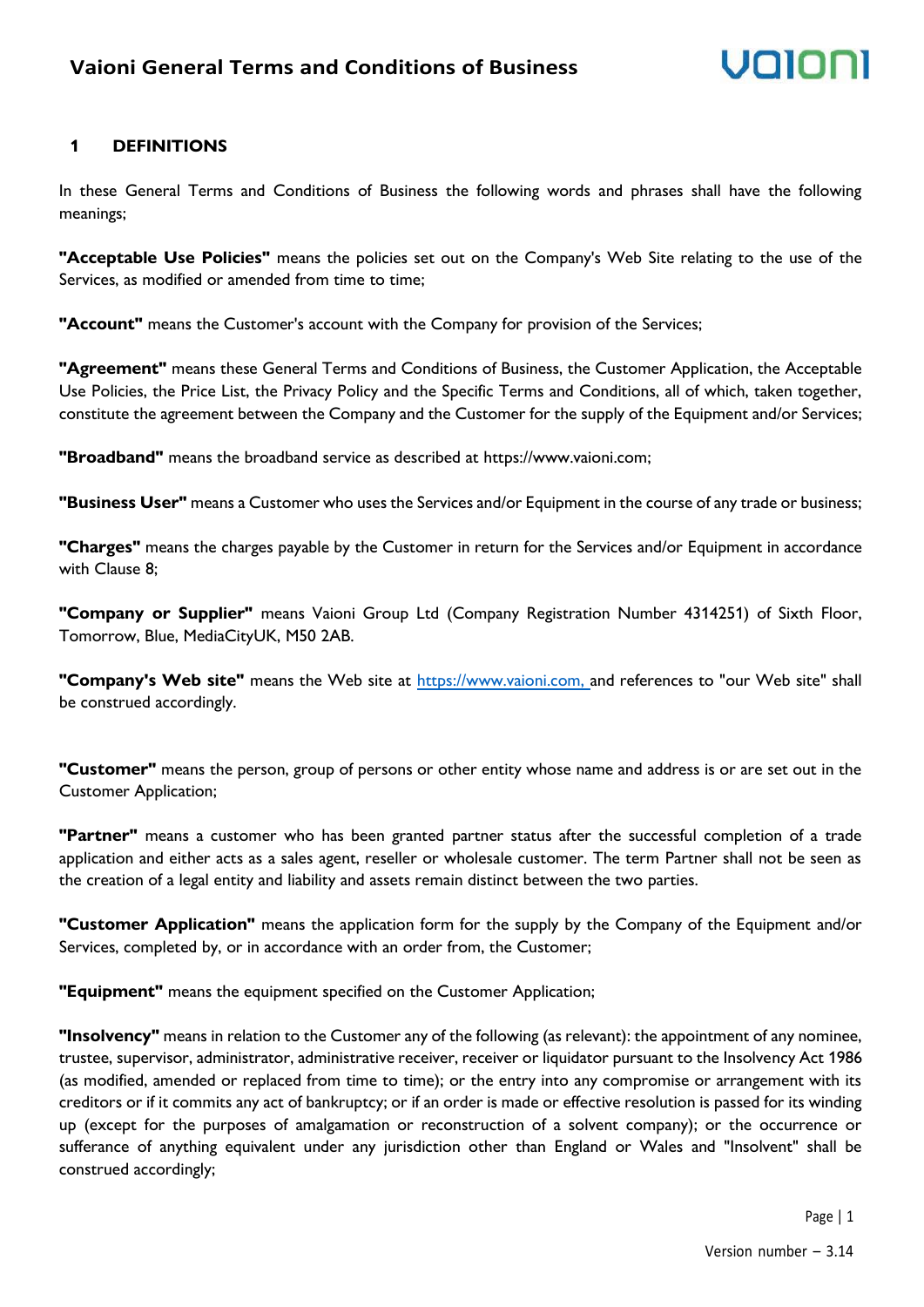### **Vaioni General Terms and Conditions of Business**



**"Law"** means the law of England and Wales, in force from time to time, and shall include (without prejudice to generality of the foregoing) all criminal law, laws relating to intellectual property and all laws, rules and/or regulations relating to the publication or transmission of information or data in electronic form. References to "Law" shall be construed accordingly;

**"Location"** means a single telephone line or ISDN channel;

**"Minimum Cancellation Notice Period"** means the minimum period of notice that a Customer must give the Company to terminate a specific Service or this Agreement, as set out in the General Terms and Conditions of Business and/or Specific Terms and Conditions;

**"Minimum Service Period"** means the minimum Service Period as set out in Clauses 3.2 and 3.3 or the Specific Terms and Conditions;

**"Name"** means any name specifically requested by or allocated to the Customer for the provision of the Services and includes any User Name, Internet domain name or electronic mailbox name;

**"Network Connection"** means an Internet access service for use by multiple machines;

**"Password"** means a password issued to the Customer for the Customer's access to the Services;

**"Price List"** means the Company's price list relating to the Equipment and/or Services set out on its Web site, as amended from time to time;

**"Privacy Policy"** means the Company's policy regarding privacy, set out on our Web site, as amended from time to time;

**"Service Period"** means the period of an individual Service provided in accordance with this Agreement;

**"Service"** means a service provided by the Company to enable the Customer to gain access to the Internet (and other services and facilities provided by the Company in connection with that service as described at https://www.vaioni.com), as are specified on the Customer Application, and described in the Company's literature at the date of completion of the Customer Application together with all services and/or facilities referred to in any Specific Terms and Conditions; All references to "Services" shall be construed accordingly;

**"Goods"** means the products or subject matter of the relevant order of sale.

**"Specific Terms and Conditions"** means the Company's specific terms and conditions (if any) applicable to any part of the Services referred to on the Customer Application;

**"The supplier"** or **"we"** means the Company Vaioni Group Limited, and references to "our" shall be construed accordingly;

**"User Name"** means any user name allocated to the Customer for access to the Services;

**"You"** means the Customer, and references to "your" shall be construed accordingly.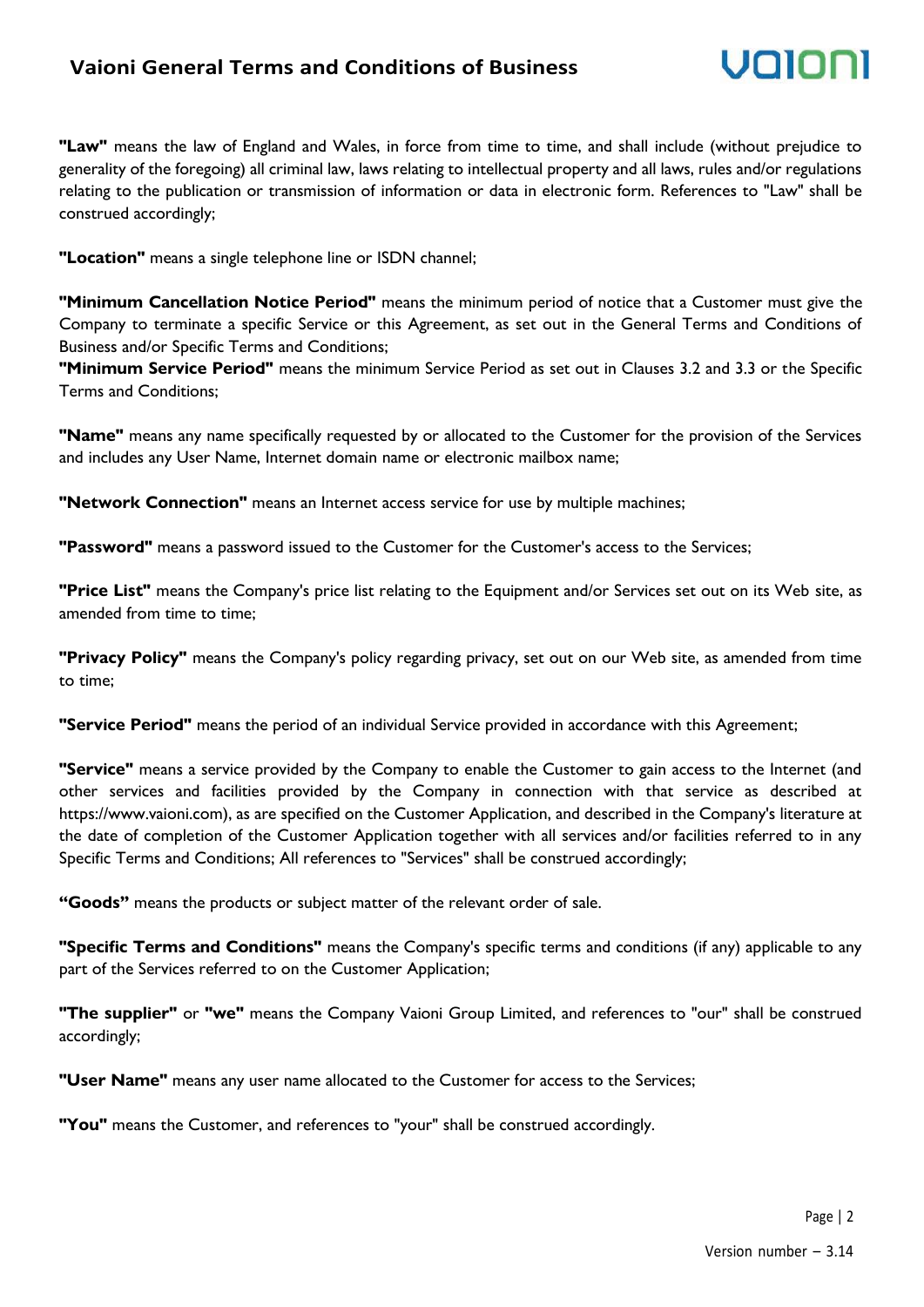# unini

#### **2 THE SERVICES**

- **2.1** We shall provide you with the Services and/or the Equipment subject to the terms of this Agreement.
- **2.2** You can place your order for Equipment and/or Services by;
	- **a)** completing our online application form at [https://www.vaioni.com](https://www.vaioni.com/)
	- **b)** Completing the appropriate order form online via the MyVaioni Portal.
	- **c)** telephoning our sales team on the number set out on our Web site.
- **2.3** We shall not be obliged to provide the Services and/or Equipment to you unless and until;
	- **a)** we have sent written notice to you (either by post, fax or e-mail) of our acceptance of the Customer Application; and
	- **b)** we have received any initial Charges due from you in respect of the Services and/or Equipment.

Acceptance of the Services and/or Equipment by you constitutes your automatic acceptance of the terms and conditions of this Agreement.

- **2.4** We will provide you with transit and routing services for e-mail and general Internet access. We will (in consideration of the Charges) deliver IP packets to the Customer network boundary only and will not be, or be held responsible for, the transit, routing and delivery of IP packets to individual workstations on the Customer network.
- **2.5** We will endeavour to ensure that the Services are of a high quality. In order to maintain the quality and safety of the Services, and any other services which we provide to our customers, we may from time to time:
	- **a)** Suspend, close down or restrict the whole or any part of the Services in order to carry out emergency or other repairs, maintenance and/or improvements or to prevent overload of the network or to preserve the safety, security or integrity of the Services and any Internet traffic conveyed (although we will give you as much notice as is reasonably practicable before doing so and will endeavour to carry out such works during the relevant scheduled maintenance periods as published by The supplier); and/or
	- **b)** Give you instructions on how to use the Services.

You agree to comply with any instructions we may give you in accordance with this Clause.

- **2.6** We will notify you as soon as possible if either we or our agents, employees, representatives or anyone else involved in providing the Services and/or the Equipment, require access to your premises, to install the Services and/or the Equipment or to carry out repairs, maintenance or upgrades. Where such notice is received by you, you agree to grant The supplier and/or such other persons referred to, access to your premises. We will meet your reasonable requirements, and you agree to meet ours, concerning the safety of people on your premises.
- Page | 3 **2.7** We may make software available to you that enables you to use the Services. This software must not be copied or modified by you or anyone else unless allowed by Law. You undertake and agree that you will access the Services only via use of this software, or in an alternative way permitted by the supplier, and you will not attempt to circumvent any security measures inherent in the Services. Where such software is owned by or licensed to The supplier, we will, where possible, grant you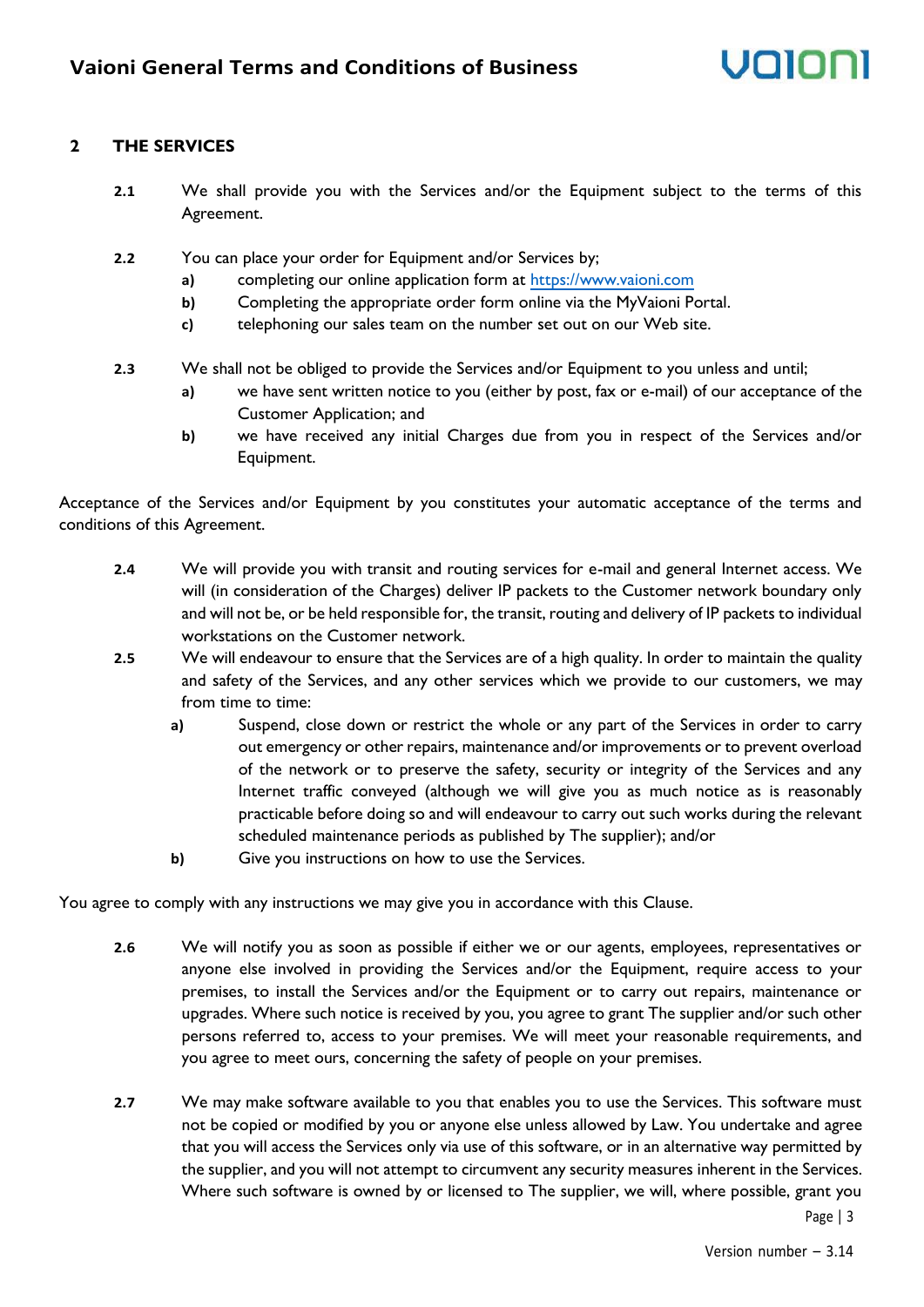a revocable, non-transferable, non-assignable, non-exclusive license to use it for the duration of the Agreement (or, if shorter the duration of any licence of the software to The supplier). Where the use of such software by you requires you to enter a separate licence you agree to do so.

#### **3 SERVICE PERIOD**

- **3.1** We will activate the Services, as soon as possible following completion of the matters referred to in Clause 2.3 above.
- **3.2** Subject to Clause 3.3 or where otherwise specified in the Specific Terms and Conditions or otherwise agreed between the parties (for example, as set out in the agreed Customer Application), and except where terminated or suspended in accordance with this Agreement, the Services will be provided for a Minimum Service Period of 12 months from the date of activation.
- **3.3** Unless otherwise terminated or suspended in accordance with this Agreement all Services shall be provided for a Minimum Service Period of 12 months or whatever is stated on the order form from the date of activation.
- **3.4** Unless otherwise agreed the contract start date on WAN solutions and solutions in general will begin from the activation date of the last installed and activated service.
- **3.5** On expiry of the periods referred to at Clauses 3.2 or 3.3 above (as appropriate) or any Renewal Period (as defined in this clause) the contract for such Services will, unless terminated on or before the date of such expiry in accordance with its terms (or notice has been given in accordance with clauses 11.6 or 11.8), automatically renew for a period equal to the original contract term (a "Renewal Period").Where you are a residential customer or a small business (that is you have less than 10 employees) your agreement will not automatically renew for further periods at the end of the Minimum Service Period, but will instead continue until such time as either of us terminates the agreement by giving the notice period required by the relevant service terms.

#### **4 CHANGES**

- **4.1** We aim to provide the Services for the relevant Service Period. However, we may have to modify, suspend, vary or discontinue the whole or any part of the Services (including, without limitation, any codes or access details or technical specifications associated with the Services) and will endeavour to give you as much notice as is reasonably practicable if we need to do so.
- **4.2** We may periodically review and amend these terms and conditions in this document, from time to time, and publish them on our website. You can find the latest version of these terms and conditions here <https://vaioni.com/terms-and-conditions/>
- **4.3** Your agreement with us will be subject to the latest version of these terms and conditions and shall be incorporated into our contract with you. It is therefore, important that you regularly check these published terms and conditions on our website.
- **4.4** If we have made a change to your significant disadvantage and you decide to terminate this Agreement early with the written consent of The Supplier and before expiry in Clause 4.6, you will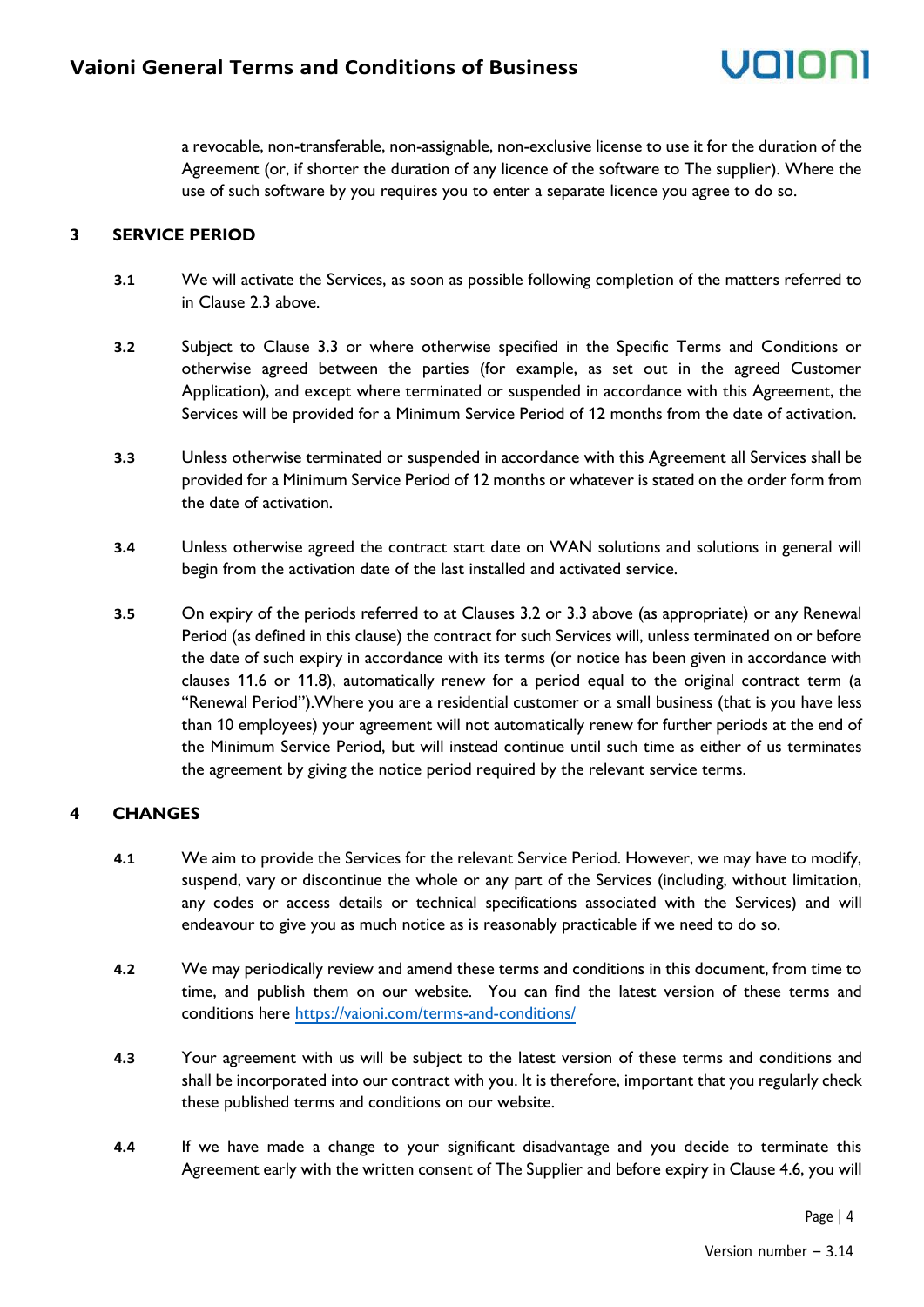not have to pay Charges in relation to the Services, for the remainder of the Minimum Cancellation Notice Period.

- **4.5** The Customer may not at any time, change, transfer or sell a service provided by Vaioni which is still in contract or has outstanding liabilities without the written consent of The Supplier. If a service is transferred or sold to another business, the business must apply for an account to The Supplier in the first instance and will be subject to a new contract of at least 12 months.
- **4.6** These terms and conditions herewith supersede automatically, without signature, any previous terms and conditions that have been issued to you or that you have signed. It is therefore your responsibility to check the Terms and Conditions on our Website from time to time to ensure that you agree with them.

#### **5 CONDITIONS OF USE**

- **5.1** You agree that you will promptly provide the supplier with all information that we may reasonably require in order to provide the Services and perform all of our other obligations under this Agreement.
- **5.2** You agree that you will be responsible for all use of the Services and (unless, we have agreed to supply it as part of the Equipment) for providing a computer, modem, and all additional equipment and/or services (including, without limitation, a telephone line, if required), and for obtaining any permits and/or licences which are necessary for connecting to, and accessing, the Services. You agree that you are responsible for complying with all terms and conditions (including, without limitation, terms of payment) relating to any telecommunications service which is required by you to access the Services.
- **5.3** You are responsible for ensuring that the Services and/or Equipment are used in accordance with the Agreement. If you breach the Agreement we may, in our sole discretion, either:
	- **a)** suspend or terminate this Agreement and/or any of the Services without notice or refund;
	- **b)** make an additional charge; or
	- **c)** block access to any part of the Services.
- **5.4** If, while using the Services, you discover that another person is using the Services, and failing to do so in accordance with the Agreement, you must inform the supplier immediately.
- **5.5** You agree that you will, at all times and for whatever purpose, use the Services and/or the Equipment in compliance with all Laws.
- **5.6** In addition to Clause 5.5, you agree that you will not use, and will take all necessary precautions to ensure that nobody else uses, the Services and/or the Equipment:
	- **a)** fraudulently or in connection with any criminal offence;
	- **b)** to send, knowingly receive, upload, download, or use any material which is offensive, abusive, indecent, defamatory, obscene or menacing, or in breach of copyright, confidence, privacy or any other rights;
	- **c)** to cause annoyance, inconvenience or anxiety;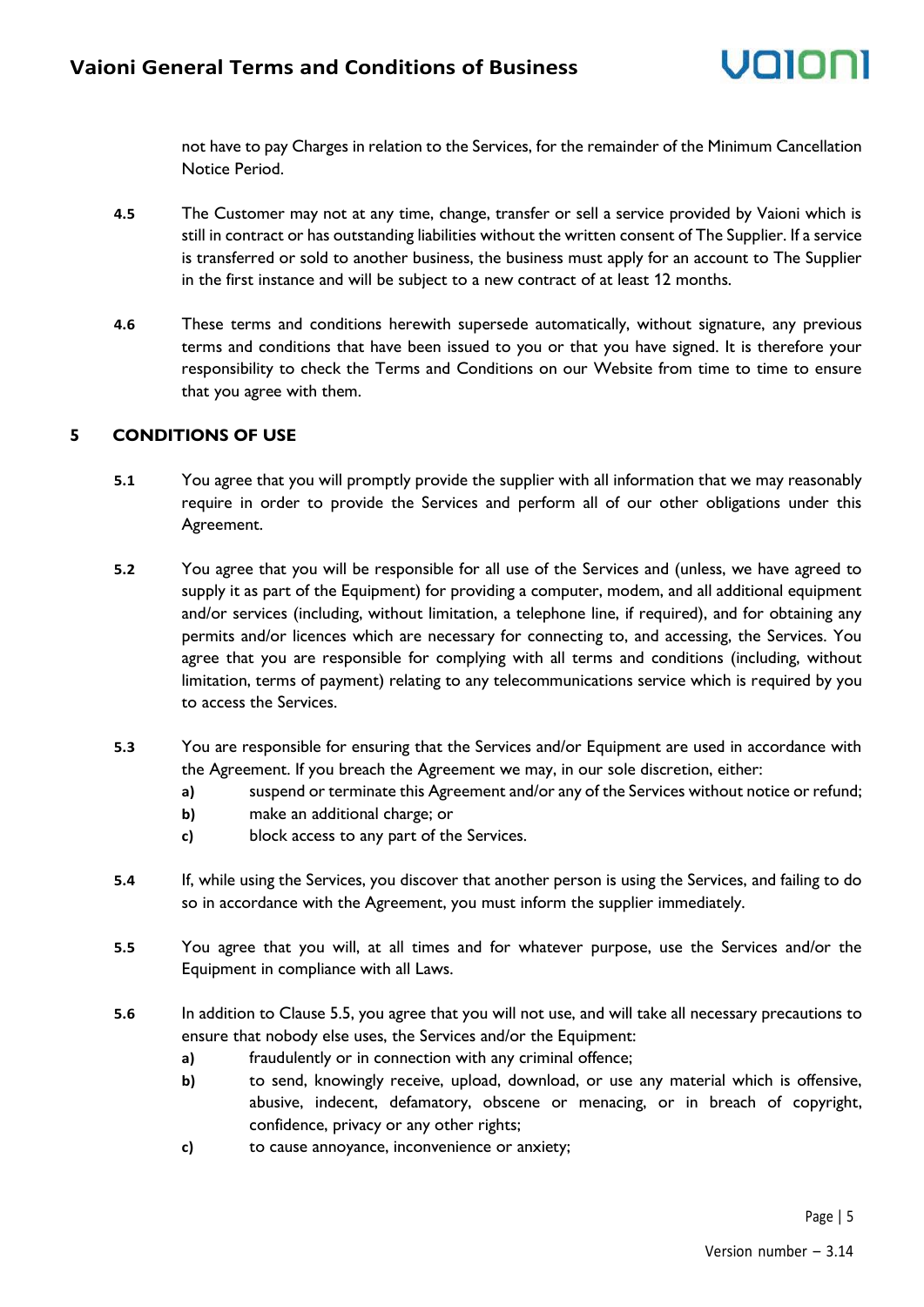

- **d)** to "spam" or to send or provide unsolicited advertising or promotional material or, knowingly to receive responses to any spam, unsolicited advertising or promotional material sent or provided by any third party;
- **e)** in any way which, in our opinion, is or is likely to be detrimental to the provision of services to you or any of our customers, or to our business and/or reputation;
- **f)** in contravention of any licences or third-party rights, or in contravention of our Acceptable Use Policies; or
- **g)** in a way that does not comply with any instructions provided to you;
- **5.7** You may use the Services to link to other networks world-wide, provided that you comply, at all times, with any policies and/or terms and conditions imposed by the operators of such other networks.
- **5.8** Except where otherwise provided in any Specific Terms and Conditions:
	- **a)** your Account may only be used to gain access to the Internet by either:
		- i. a single person, from up to two Locations at different times; or
			- ii. more than one person from a single computer
	- **b)** your Account may not be used by more than one person dialling in from different Locations but using the same Username; and
	- **c)** we cannot allow any form of network access through a single user dial-in account.
- **5.9** You agree that you will not perform or allow anyone else to perform any unauthorised IP or Port multicasting, spoofing, broadcasting, vectoring, filtering translation or routing.
- **5.10** You agree to:
	- **a)** keep any records of your Username(s) and/or Password(s) in separate places and take all necessary steps to ensure their security;
	- **b)** keep your Username(s) and/or Password(s) private and confidential and ensure, at all times, that it (or they) do not become known to anyone else
- **5.11** You agree that you will notify The supplier immediately if you become aware of any change in circumstances which may lead you to believe that your User Name(s) and/or Password(s) have become known to anyone else.
- **5.12** You agree that we may, from time to time, and, where possible, on giving you reasonable notice, suspend and/or change your Username(s) and/or Password(s). You also agree that you will not change or attempt to change your Username at any time.
- **5.13** Any managed hardware, and/or routers, which you purchase from The supplier, will be tested by The supplier and configured to meet your basic network and Internet specifications. We cannot support any alterations to the configuration of such Equipment and any such alterations will invalidate our support obligation (if any) relating to such Equipment.
- **5.14** Title to any Equipment, which we have agreed to sell to you, will remain with The supplier unless and until you have paid all sums due to The supplier in respect of such Equipment.
- **5.15** Any fault with the Services and/or the Equipment, which you detect must be reported to The supplier as soon as possible either: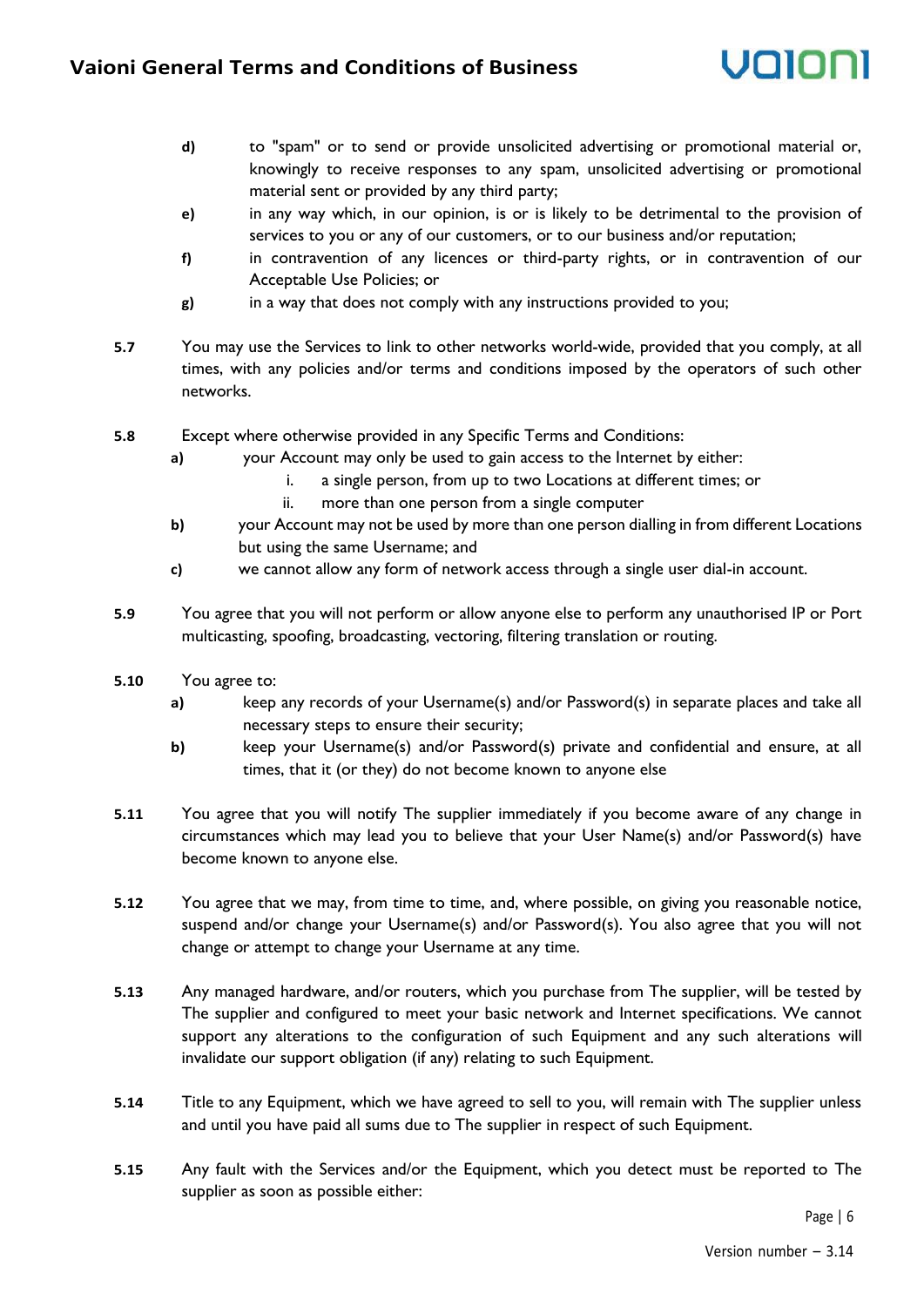### **Vaioni General Terms and Conditions of Business**

# unini

- **a)** by telephone on 0161 672 9900
- **b)** by e-mail sent to The supplier at: support@vaioni.com;
- **c)** online at vaioni.com; or
- **d)** to such other telephone number or email address or at such other Web site as we may notify to you from time to time for this purpose.
- **5.16** You agree that we may, at any time, scan any IP addresses allocated to you for anything which may affect the security of the Services (including open relays and/or open proxies or equivalent).
- **5.17** If, as part of the Services, you are provided with Web space to enable you to upload your own Web sites:
	- **a)** You are responsible for (and will hold The supplier harmless against) any and all costs, claims, losses, expenses, damages, awards, proceedings, demands and other liabilities (howsoever arising) in connection with any material that either you or anyone else puts on your Web site(s); and
	- **b)** Your contact details must be clearly visible on your Web site(s) and updated as soon as possible after any change.

#### **6 NAMES**

- **6.1** In the event that we provide you with domain name services, the following provisions will apply:
	- **a)** You confirm that you are the owner of, and/or that you have full rights to use, any trade (or other) name or mark, or any Name, requested by or allocated to you.
	- **b)** We cannot guarantee that any Name requested by you will be available or approved for use.
	- **c)** If we have reasonable grounds to believe that the use by you of any Name is or would be in breach of Clause 6.1 above, we may refuse to allocate or cease to provide you with the Name, and ask you to choose a replacement.
	- **d)** Internet domain names are registered and/or provided to you in accordance with all terms and conditions issued by the regulatory body responsible for the maintenance of such domain names including, but not limited to, Nominet, Network Solutions, EurID and Melbourne IT, copies of whose terms and conditions are available at:
		- **(i)** [https://www.nominet.org.uk/; a](http://www.nominet.org.uk/;)nd
		- **(ii)** [https://www.networksolutions.com/en\\_](http://www.networksolutions.com/en_) [US/legal/static-serviceagreement.jhtml ; and](http://www.networksolutions.com/en_US/legal/static-service-agreement.jhtml)
		- **(iii)** [https://www.eurid.eu/en/general/launch; a](http://www.eurid.eu/en/general/launch;)nd
		- **(iv)** [https://www.melbourneit.com.au/policie](http://www.melbourneit.com.au/policie) [s/gtldtermcond.php3.](http://www.melbourneit.com.au/policies/gtldtermcond.php3)
- **6.2** You agree that all static IP addresses are allocated to you on a rental only basis and will remain our property at all times.

#### **7 INTELLECTUAL PROPERTY RIGHTS**

**7.1** If, in our opinion, the display of any material or information, provided by you, is or would be in breach of any rights (including intellectual property rights) in that material or information, we may refuse or terminate such display.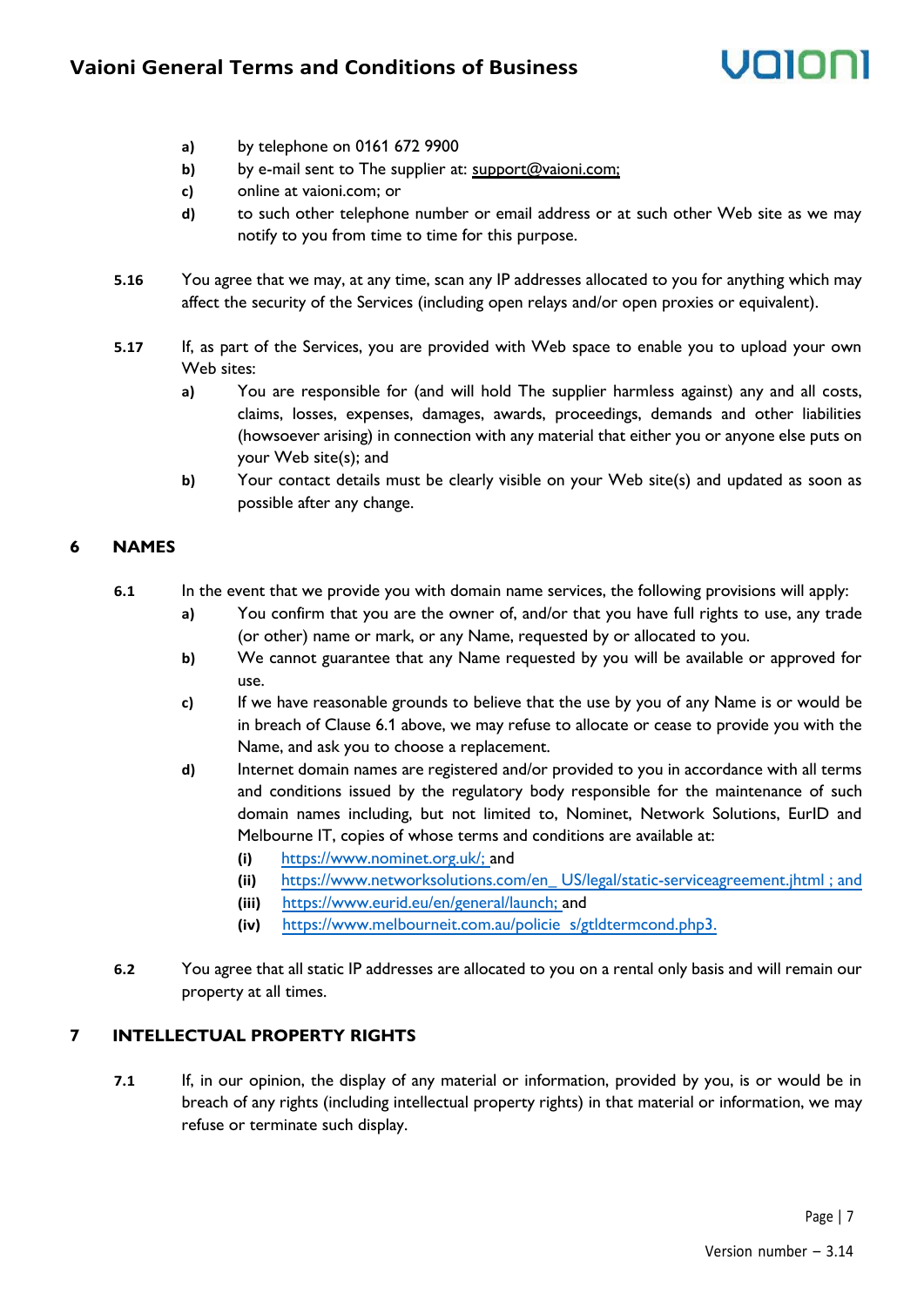**7.2** You agree that, all copying, redistribution or publication of any material or information subject to any rights (including intellectual property rights) of a third party will be carried out by you (or on your behalf) in accordance with all relevant Laws.

### **8 CHARGES**

- **8.1** Any payment terms will be confirmed in writing on the invoice, Maintenance Contract or order form or any other official document from Supplier, before any goods/services are to be delivered /completed to /for the Customer. However as a guide the Supplier requests all Capex/Goods charges to be made payable immediately via BACS, CHAPS or cheque and any Opex/Services to be paid in advance either quarterly or annually via Direct Debit only upon the Supplier issuing a valid invoice to the Customer.
- **8.2** Any credit facilities (normally 30 days from date of invoice) will be agreed by the Suppliers Accounts department and if agreed will be activated after the first invoice payments are made to the Supplier. Any credit facilities granted may be withdrawn with no notice.
- **8.3** Signatures from the Customer and ideally the Supplier must be present on all documents where applicable, before there are any proceedings of deliveries.
- **8.4** The payment terms must be adhered to fully by the Customer, in order to avoid services becoming void or restricted and to avoid any interest charges or administration charges incurable on the Customer's outstanding balance. An outstanding balance refers and relates to the entire Customer account as a single entity and is not specific to any one particular contract or service.
- **8.5** The interest that is chargeable on the Customer's outstanding balance will be the current rates according to the late payment of commercial debts (interest) Act 1998.
- **8.6** The administration cost that is chargeable on the Customer's outstanding balance will be £50.00. This charge will be presented upon the THIRD (final) reminder notice but will only be added if the specified date for the final payment is not adhered to. The final payment date will be on the THIRD (final) reminder notice.
- **8.7** All goods/services that are not fully paid for at the time of delivery/completion remain the property of the Supplier, until they are paid for in the specified time given to the Customer.
- **8.8** The Customer agrees that the Supplier or its representatives may enter the Customer's premises at any reasonable time in order to recover goods originally supplied by the Supplier for which payment is outstanding beyond any previously written, agreed credit term.
- **8.9** The customer accepts all risks and liability in connection with all goods that are in the possession of the Customer or at the Customer's property and the Customer agrees to ensure that they are fully insured in this regard.
- **8.10** Any goods that are damaged or stolen while in the possession of the Customer are solely responsible for the recovery and insurance of the damaged/stolen goods, regardless if the goods are paid for in full or are not paid for in full by the Customer.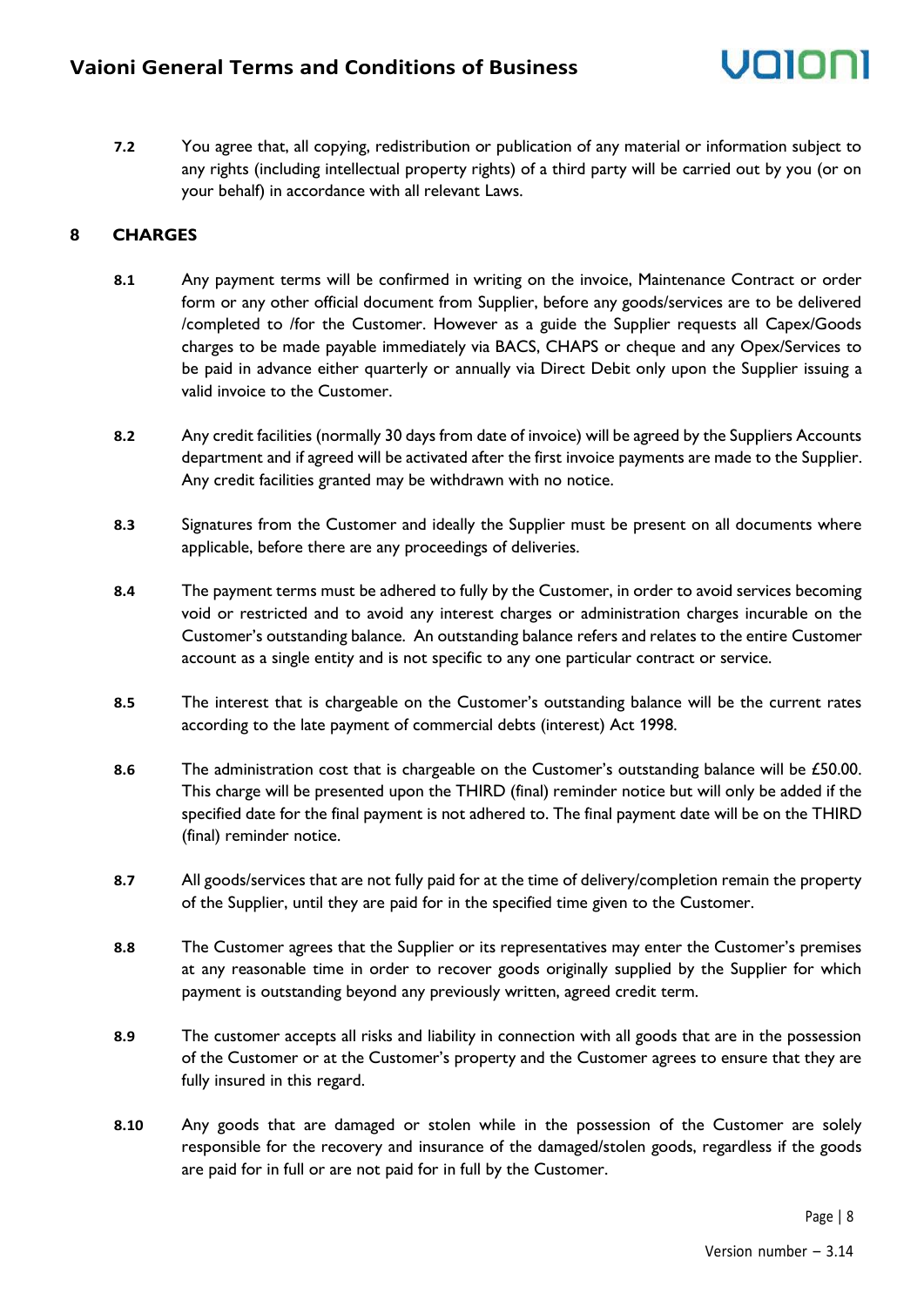- **8.11** When the Customer pays for all payments in full, they will be notified in writing that all payments have been completed.
- **8.12** All methods of payment are subject to conditions and the Supplier may refuse payment terms at any time. The Customer may be subject to payment of a security deposit or to payment, prior to Activation, of all Charges due in respect of the Initial Term. Any security deposit paid by Customer to The Supplier shall be held as security for payment of the Charges and of any other amounts due under this Agreement. On termination of a Contract or this Agreement, The Supplier may apply the security deposit against any amounts owed by The Customer to The Supplier, with the balance being refunded to The Customer. Security deposits paid by Customer shall not attractinterest.
- **8.13** Where Customer disputes any amount due under an invoice, The Customer shall notify The Supplier in writing within five (5)Working Days of date of issue of the relevant invoice, such notification to provide a detailed account of why the invoice is disputed, including all calculations, and:
- **8.14** The undisputed sum shall be payable in accordance with Clause 8.1 and 8.2 and the parties shall act in good faith and use reasonable endeavours to resolve the disputed sum within ten (10) Working Days of notification of the dispute by Customer; and
- **8.15** If the dispute is not resolved within the ten (10) Working Day time period, The Supplier may exercise all rights and remedies at law or hereunder including but not limited to suspension of the Service.
- **8.16** The Supplier will also charge for debt collection should it be necessary, following failure to pay by Customer. This will be carried out by an agency registered with the Office of Fair Trading. In this event The Customer accepts additional charges will be levied.
- **8.17** All amounts payable by you in accordance with the Agreement shall be exclusive of Value Added Tax ("VAT"), or any other applicable tax or duty, which shall be payable in addition to all such amounts due from you.
- **8.18** You agree that you will notify Supplier as soon as possible of any change in your credit/debit card or bank account details. Should you terminate Services in accordance with this Agreement, it is your responsibility to terminate any standing order or Direct Debit with your bank.
- **8.19** Charges, payment terms and contract start dates for any individual service type starts from the live or activation date Vaioni issue you irrespective of when you begin to use the service or when you signed and placed the order. This also includes where Vaioni are in supply of the hardware as we cannot guarantee stock or delivery times as they are beyond Vaioni's control. However, we will endeavour to keep adequate stock and delivery on-time to avoid extensive delays.
- **8.20** If you make a payment into our bank account using any method other than direct debit, then we reserve the right to charge you an administration fee of £10 (per transaction), to cover our administrative costs.
- Page | 9 **8.21** It is the customer's responsibility to ensure site is ready for installation of the service ordered. In the event of any delays or order eventually getting cancelled by our supplier due to site being not

Version number – 3.14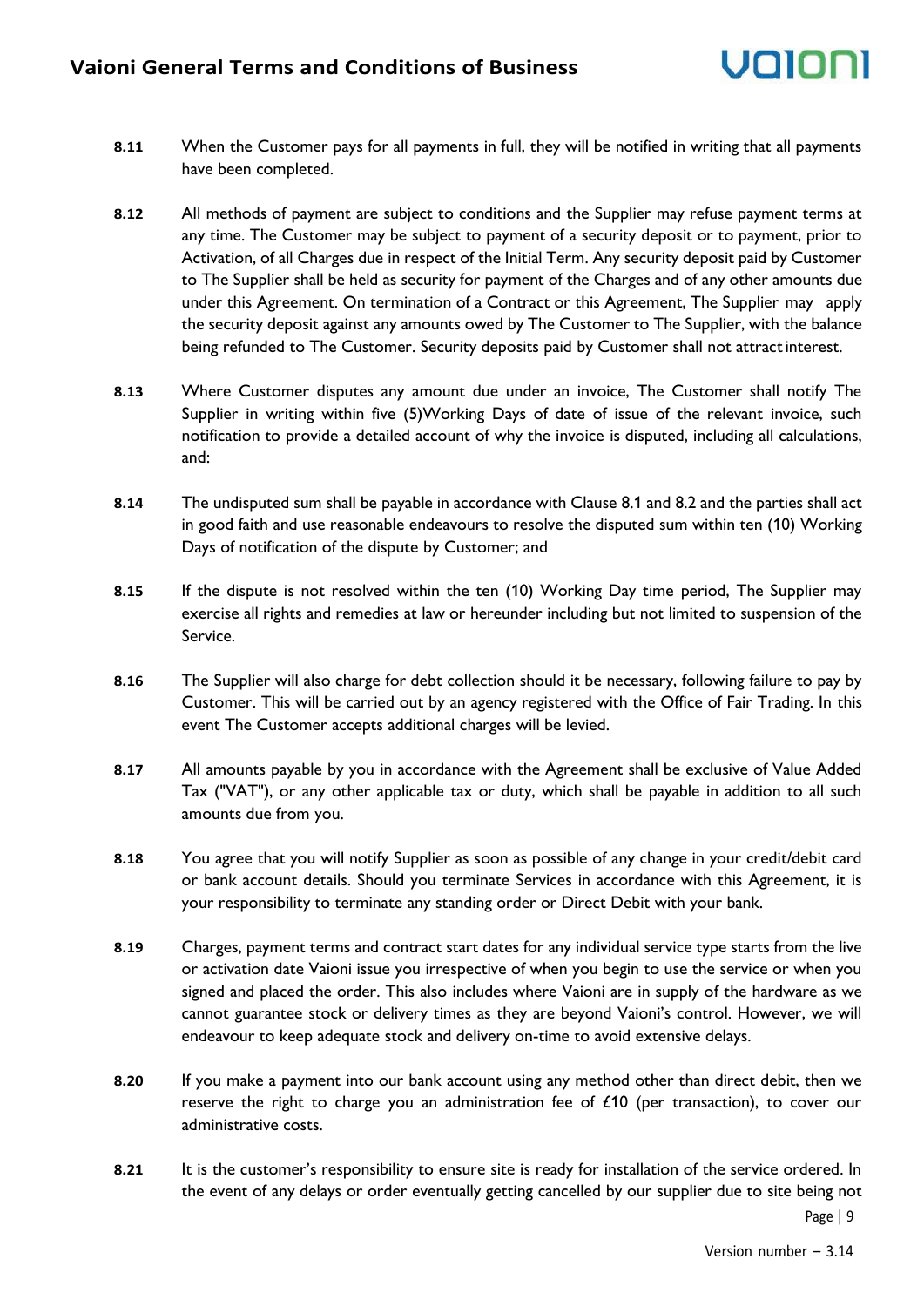ready or customer putting the order on hold for too long for any other reason may result in penalties charged to us by our suppliers which will be passed on to the customer and they will be payable by the customer within the agreed payments terms.

- **8.22** Acting reasonably, supplier reserve the right to periodically review and increase rental fees as a result of rising costs incurred by us. We'll notify you of any increase in rental fees and charge you from the start of the first service period following the date of notification. We will use the latest Retail Price Index (RPI) and Consumer Price Index (CPI) as guidance for any rental fee increase.
- **8.23** Supplier reserves the right to pass on any charges to the customer that are incurred from our suppliers relating to your service.

#### **9 LIABILITY**

- **9.1** You agree that, in view of their nature, your use of the Services is at your sole risk. Whilst we will endeavour to ensure that the Services are of a high quality, neither we nor any of our agents, contractors, licensees, employees or information providers involved in providing the Services, give any guarantee that the Services will be uninterrupted or free from error. Where necessary for commercial, technical or other reasons
	- **a)** A network or service provider connected to the Services may suspend or terminate its connection to the Services; and
	- **b)** the Services may suspend or terminate their connection to another network or service provider.
- **9.2** You agree that any such suspension or termination referred to above will not constitute a breach by The supplier of the Agreement and that the Services are provided on an "as is" basis without guarantee of any kind.
- **9.3** You further agree that the Supplier will not be held liable for any costs, expenses, losses, damages or other liabilities (howsoever arising) which you may incur as a result of a suspension of the Services in accordance with Clause 2.5(a) above.
- **9.4** You acknowledge that the Internet is separate from the Services and that use of the Internet is at your own risk and subject to any applicable Laws. We have no responsibility for any goods, services, information, software, or other materials which you may obtain from a third party when using the Internet.
- **9.5** You also acknowledge that we may exercise editorial control over the content of our servers, but that we do not have the resources to ensure, nor are we capable of checking, the full content of our servers at all times. Neither we, nor any of our agents, contractors, licensees, employees and information providers, involved in providing the Services, are able to control the content of the Internet. You, therefore, agree that we shall not be held responsible for the publication, transmission or reception of any defamatory material or information of any kind, other than information which is inserted by The supplier. You specifically acknowledge that we have given no warranties as to the quality, content or accuracy of information received through, or as a result of the use of, the Services.
- **9.6** You agree and acknowledge: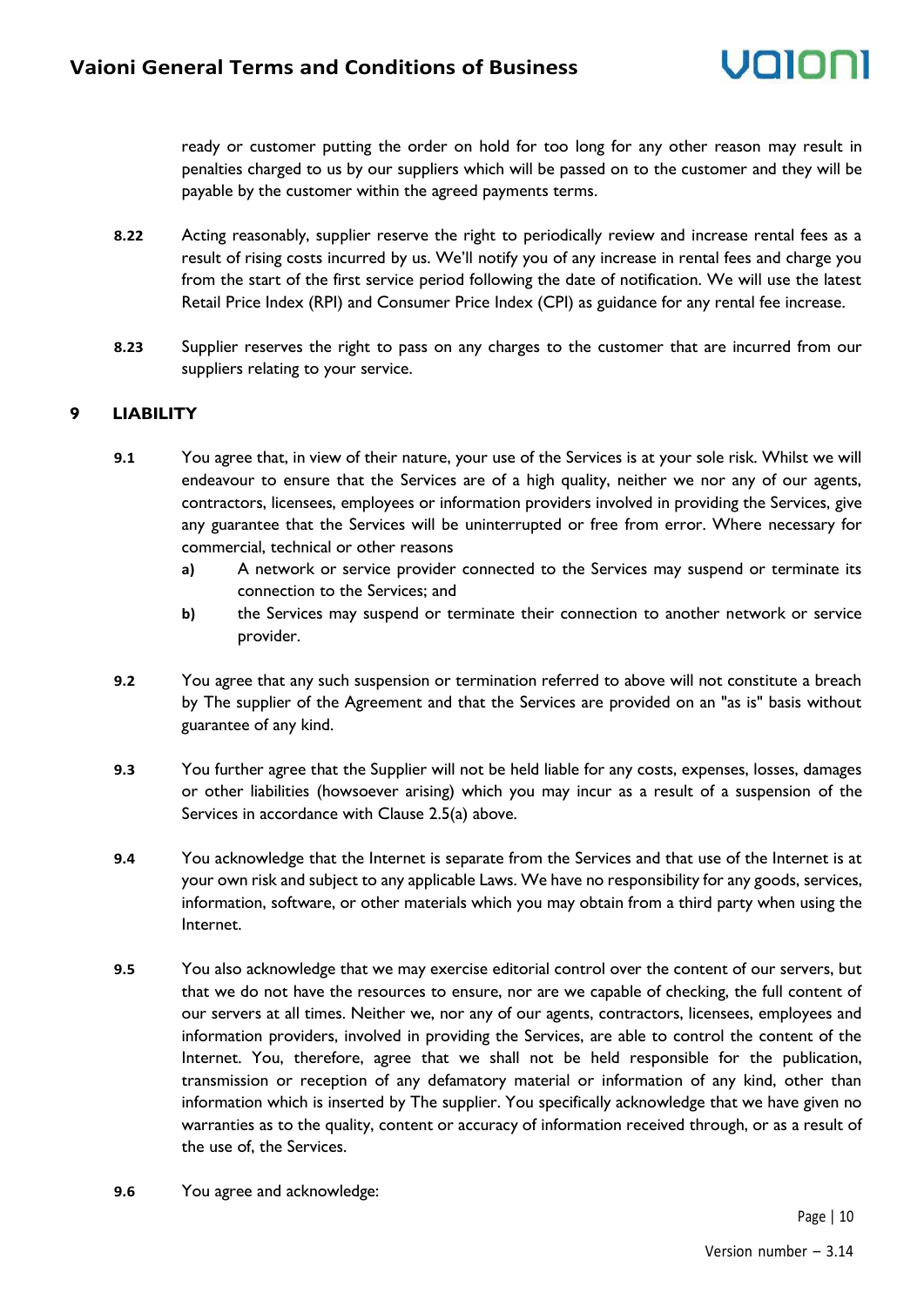# valo

- **a)** that you are in a better position than The supplier to foresee and evaluate any potential damage or loss which you may suffer in connection with the Equipment and/or the Services and/or any other service provided to you under the Agreement;
- **b)** that we cannot adequately insure our potential liability to you; and
- **c)** that the sums payable by you under the Agreement have been calculated on the basis that we shall exclude liability in accordance with the Agreement.
- **9.7** In no circumstances whatsoever will we be liable to you (whether in contract, or for breach of duty, or negligence or otherwise) for any indirect, incidental or special loss or damage or any loss of business or of contracts, profit, opportunity, goodwill, reputation, or anticipated savings, or for any loss or corruption of data which arises out of or in connection with any use of, or inability to use, the Services and/or the Equipment.
- **9.8** In any event:
	- **a)** Our liability to you for any failure of the Services or other event in any Minimum Cancellation Notice Period shall not exceed the Charges payable in respect of such Minimum Cancellation Notice Period.
	- **b)** Our aggregate liability to you of any sort (including for breach of contract and negligence) in connection with this Agreement shall not exceed the amount of Charges paid by you to The supplier in accordance with this Agreement.
- **9.9** Nothing in this Agreement will limit our liability under Part I of the Consumer Protection Act 1987 or for death or personal injury caused by our negligence.

#### **10 YOUR RESPONSIBILITIES**

- **10.1** You agree that you will be responsible for and hold The supplier and our agents, contractors, licensees, employees and information providers, involved in providing the Services and/or Equipment, harmless from and against any and all losses, claims, damages, costs, demands, expenses and other liabilities which we suffer as a result of any breach by you of the terms of this Agreement, and from and against any claim brought by a third party alleging that the use of the Services and/or the Equipment, by you or under your Account, has infringed any intellectual property or other right of any kind, or any applicable legislation or regulation (whether international or domestic) but excluding any liability which we face as a result of criminal prosecution.
- **10.2** You agree to pay all costs, damages, awards, fees (including legal fees), judgements and other sums awarded against, or agreed to be paid by, The supplier in relation to such claims referred to at Clause 10.1 above. You further agree that you will, as soon as possible, notify The supplier of, and forward to The supplier all correspondence received by you in relation to, such claims.
- **10.3** You also agree that we shall have full authority to defend, compromise or settle such claims referred to at Clause 10.2 above, and that you will, at your expense, provide The supplier with all reasonable assistance necessary to defend such claims.
- **10.4** You agree that you are entirely responsible for any form of automated dialling system which you have set up (including, but not limited to, the reliability of such system and any call costs which may be incurred as a result of its use).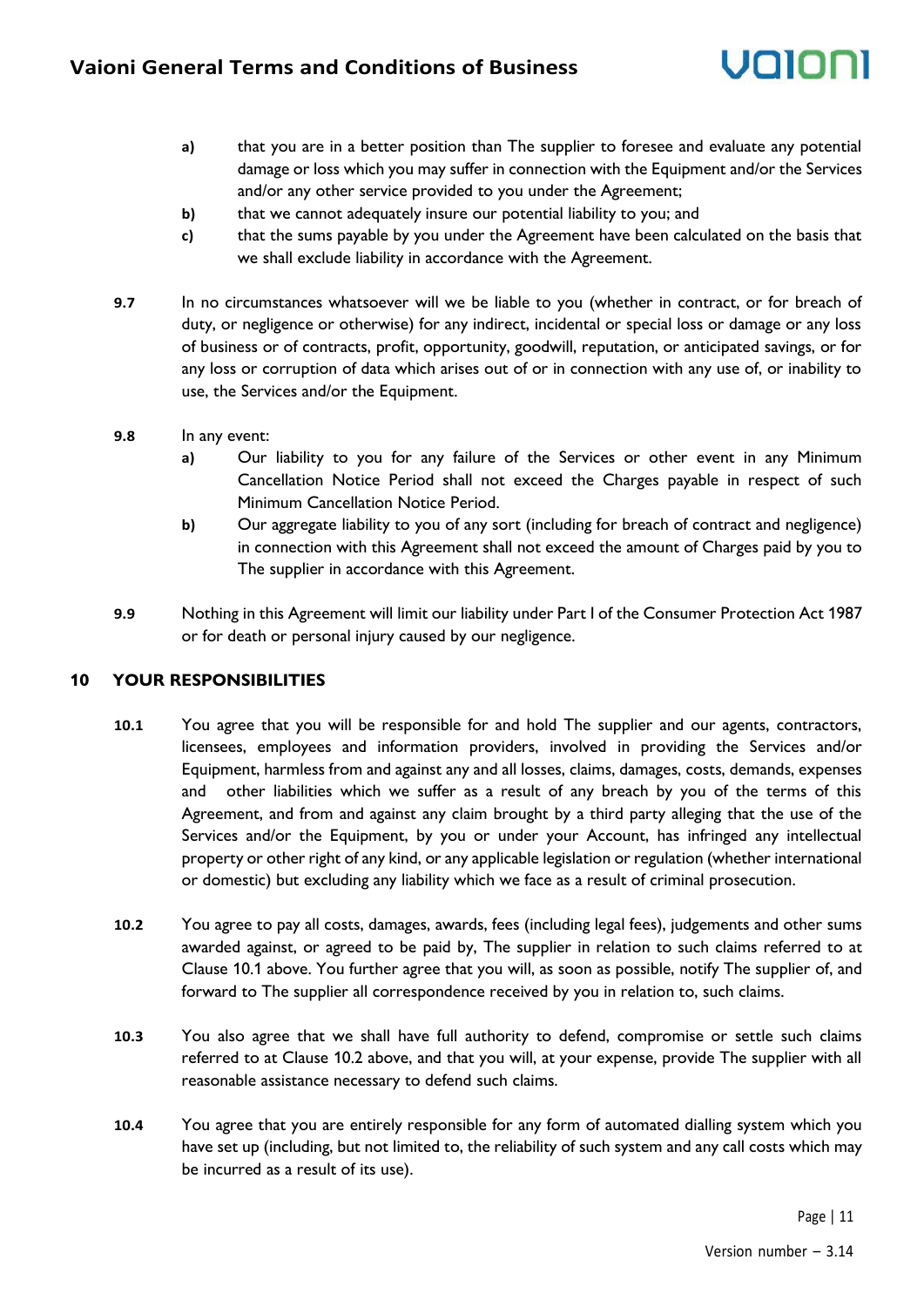- **10.5** You agree that the configuration of your internal network remains your responsibility. Any interruption to the Services resulting from such configuration shall not be regarded as an interruption in or suspension of the provision by The supplier of the Services.
- **10.6** You agree that any equipment connected to or used with the Services will bear the European Consumer Equipment Standards "CE" mark. You will be responsible for ensuring that all such equipment is technically compatible with the Services and is used in compliance with all relevant instructions and safety and security procedures.
- **10.7** Vaioni's support engineers will diagnose the fault remotely. Customer shall carry out all checks requested by Vaioni to help diagnose and resolve a fault, including but not limited to first line checks, such as checking router status - power, carrier (Sync or CD light etc), testing with new cabling and filters as necessary, rebooting site equipment and removing faceplate on BT NTE5 master sockets. Additional checks, such as plugging a PC or laptop directly into the NTE may be necessary. Customer shall provide all assistance and carry out all checks requested by Vaioni promptly and in accordance with Vaioni's reasonable instructions.

#### **11 SUSPENSION AND TERMINATION**

- **11.1** You agree that we may suspend or terminate the Services and/or your Account and/or terminate the Agreement at any time, without prior notice or refund to you, and without affecting any of our accrued rights or claims, either:
	- **a)** where we reasonably believe that the Services are being used in breach of Clauses 5.5, 5.6 or 5.9;
	- **b)** for non-payment (when due) of the Charges or any other sum due from you under the Agreement or any other agreement with The supplier;
	- **c)** for any other material breach of the Agreement by you;
	- **d)** where you have breached the Agreement in any other way on three or more occasions; or
	- **e)** where you are or you become Insolvent or suffer any distress or execution or other legal process to be levied or enforced or sued upon or against any part of your property, assets or revenue and which is not discharged or stayed within 7 days, or you cease or threaten to cease to carry on business.

You also agree that where this Agreement or your Account is terminated for any reason the Services will automatically terminate.

- **11.2** If your communications network does not conform to the standards set out in Clause 5.6, to either our or any of our other customers' detriment we may, without prejudice to our other rights under Clauses 5.3 and 11.1, suspend your access to the Services until you have given a suitable undertaking as to use.
- **11.3** You acknowledge and agree that our resources, used in providing the Services, are limited and that any reckless or wasteful use of the Services by you may affect those resources and the services provided to our other customers. You agree that we may suspend or terminate your access to the Services where we decide, acting reasonably, that you are using the Services in a reckless or wasteful manner.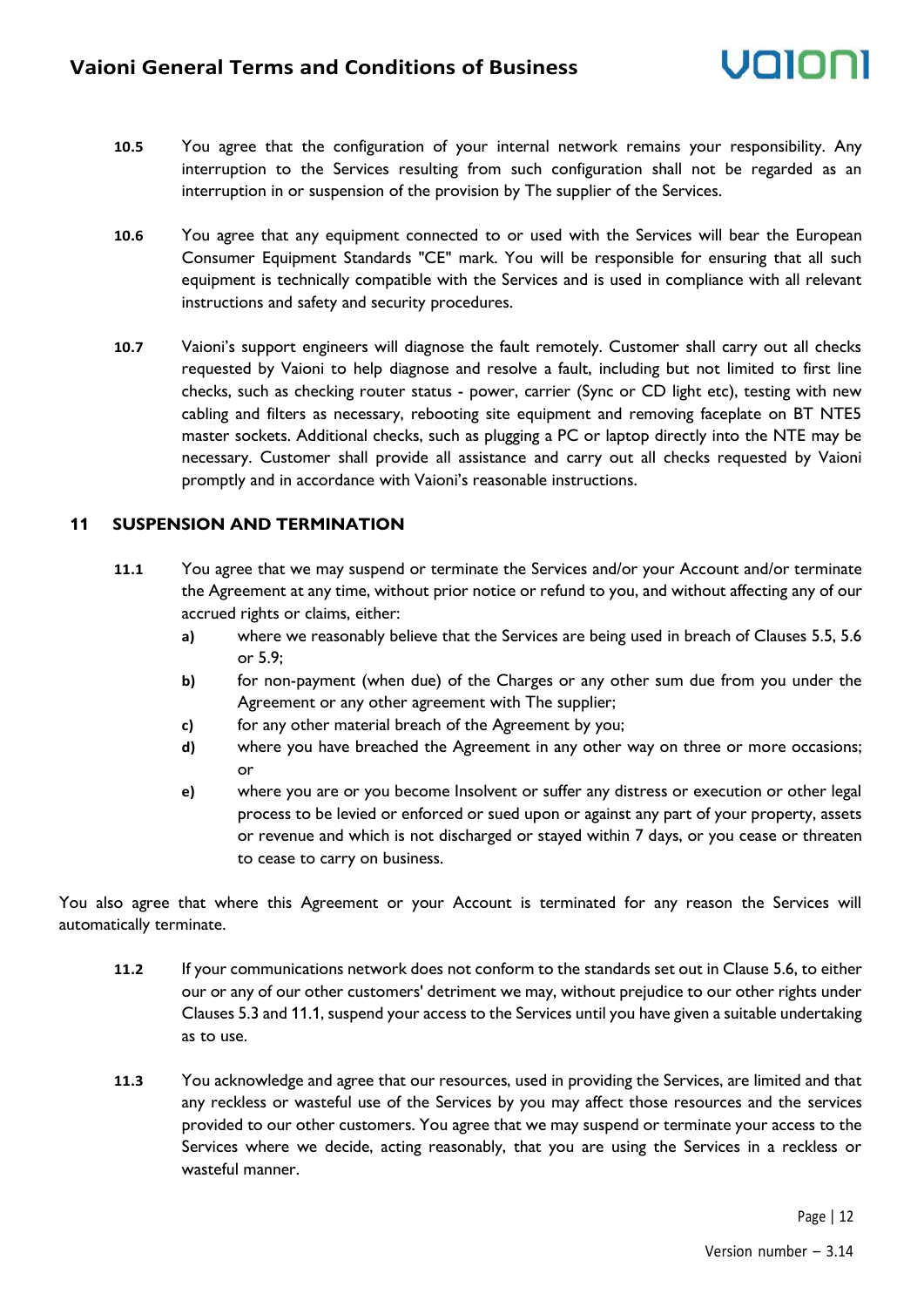- **11.4** You agree that, notwithstanding the provisions of Clauses 3 and 11.1 (but without affecting our other rights to terminate under this Agreement), we may terminate all or any of the Services at any time, on 14 days notice, and on repayment to you of a proportion of the Charges which reflects the period agreed for provision of the Service(s) which has yet to expire at the point of termination. Any refund that is due to you, will be made by The supplier following the cancellation of the Service(s), and will be made direct to your credit card or bank account (notified to The supplier for this purpose) by BACS transfer. Should you fail to provide suitable bank or credit card details to allow a refund to be made, you will lose the right to such refund.
- **11.5** Any suspension of the Services by The supplier in accordance with this Agreement will not constitute a termination of the Agreement and we may require you to pay a reconnection fee to recommence the Services together with the relevant Charges.
- **11.6** You may terminate all or any of the Services, at the end of any Minimum Service Period or (if relevant) Renewal Period (under clause 3.5), provided that you give the Minimum Cancellation Notice Period prior to the expiry of the relevant period. Should you wish to terminate a Service in accordance with this Clause, you must do so via email to [cancel@vaioni.com o](mailto:cancel@vaioni.com)r, where Internet access is unobtainable, give written notice to The Supplier. Where we (at our sole discretion) agree that you may terminate within the Minimum Service Period or a renewal period you will be liable to pay the Charges due in respect of that Minimum Service Period or any relevant Renewal Period in a one-off payment. Where you are a residential customer or a small business (that is you have less than 10 employees) your agreement will not automatically renew for further periods at the end of the Minimum Service Period, but will instead continue until such time as either of us terminates the agreement by giving the notice period required by the relevant service terms.
- **11.7** The Supplier will acknowledge Customer's cancellation notice within five (5) Working Days and notify Customer of any final charges or outstanding balance on Customer's account. If Customer does not receive acknowledgement within five (5) Working Days, Customer must contact The Supplier to confirm that the cancellation request has been received.
- **11.8** We may terminate all or any of the Services by notice equal to the Minimum Cancellation Notice Period (to expire at any time on or after the Minimum Service Period) without The Supplier incurring any liability.
- **11.9** Unless otherwise stated in the Specific Terms and Conditions or cancellation forms, the Minimum Cancellation Notice Period is 90 days for Ethernet and 30 days for broadband & all other services (to expire at the end of the Minimum Service Period or any relevant Renewal Period).

#### **12 ASSIGNMENT**

**12.1** We may transfer, assign or sub-contract the whole or any part of our rights and obligations under the Agreement. You agree that you will not assign, sub-contract, sell, transfer, lease, licence or charge by way of security any of your rights or obligations under the Agreement. Breach of this restriction in any way (whether successful or not), will result in your Account being terminated.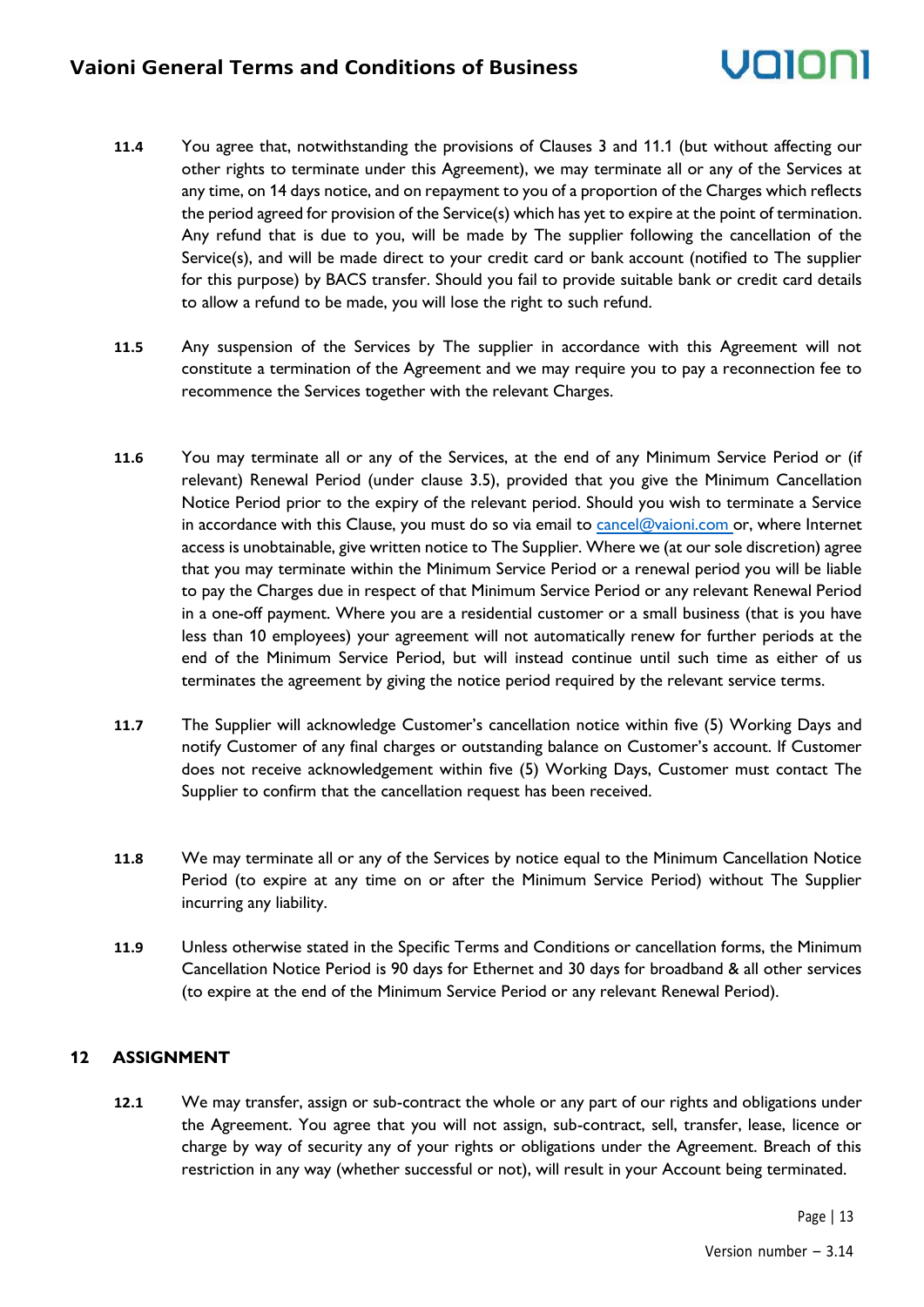#### **13 PERSONAL DATA**

- **13.1** Our Data Protection policies have been updated in line with EU GDPR (General Data Protection Regulation) which came into effect May 2018.
- **13.2** You agree that both we and our employees may hold all names and other information in the Customer Application, in a computerised database. You agree that such data may be processed and may, in certain circumstances, be supplied to and processed by our suppliers, to enable the provision and maintenance of the Equipment and/or Services.
- **13.3** If you request an IP assignment of eight or more real IP addresses, we may add your contact details to the Reseaux IP Europeans database.
- **13.4** You acknowledge that we may, from time to time, be required under regulations and/or legislation to co-operate with and/or disclose data to, government or other bodies and/or authorities

#### **14 FORCE MAJEURE**

- **14.1** You agree that we shall not be liable for any and all losses, (including loss of data) damages, costs, claims and other liabilities which arise as a result of any delay or interruption in, or any non-delivery, or missed delivery or failure of the Equipment and/or Services due to circumstances beyond our or any of our suppliers' reasonable control (including, but not limited to, fire, lightning, explosion, war, disorder, flood, industrial dispute, sabotage, weather conditions or acts of local or central Government or other competent authorities).
- **14.2** Should any event, referred to at Clause 14.1 above, continue for more than 90 days, then either we or you may terminate the Agreement forthwith.

#### **15 WAIVER**

**15.1** Neither failure nor delay by either you or The supplier in exercising any of your or our rights under the Agreement shall amount to a waiver of any such right, or operate so as to bar the exercise or enforcement of such right at any time in the future.

#### **16 RESALE**

- **16.1** The Supplier agrees that The Partner may resell the Services or use the Services as a basis for the provision of services in each case to its own Customers ("End Users"). In all such cases the provisions of this Clause 16 shall apply.
- **16.2** Nothing shall require The Supplier to deal directly with End Users. Partner shall not pass The Supplier contact and support details to End Users and all communications relating to the installation, operation and maintenance of the Services or otherwise in connection with this Agreement shall be solely between The Supplier and Partner.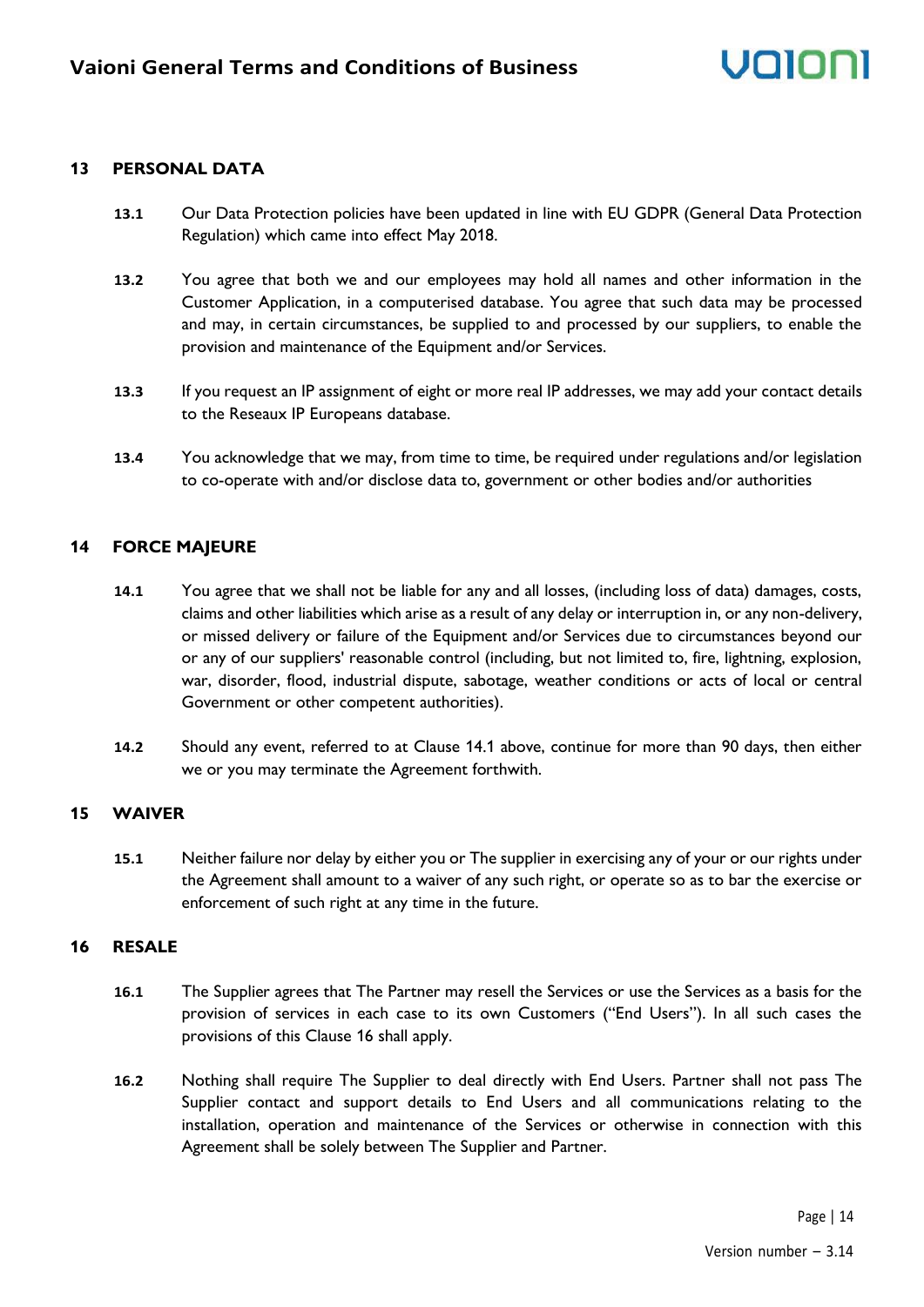- **16.3** Partner shall procure compliance by End Users with the terms of this Agreement and shall be liable for any acts or omissions of such End Users which contravene such terms.
- **16.4** The Partner acknowledges that all and any claims in respect of the Services lie solely between The Supplier and Partner and Partner shall indemnify The Supplier in full in respect of:
	- **a)** all claims, actions and/or proceedings in contract, tort (including negligence) or otherwise brought or threatened against The Supplier by End Users ("Claims")
	- **b)** in respect of all liabilities, damages, costs (including legal costs), losses and expenses incurred by The Supplier directly or indirectly in connection with such Claims.
- **16.5** Subject to Clause 16.6, The Supplier agrees that it shall not during the term of any Contract relating to an End User solicit or endeavour to entice away from Partner the business or custom of that End User with a view to providing services that replace or compete with the services provided to End User by Partner.
- **16.6** Nothing in Clause 16.5 shall prevent or prohibit The Supplier from, nor shall The Supplier be in breach of any provision of this Agreement in:
	- **a)** soliciting the business or custom of End Users through promotions or general advertising campaigns;
	- **b)** providing services to an End User, in response to a request from that End User to do so; and/or
	- **c)** soliciting and/or endeavouring to entice away the business or custom of an End User where Partner is in breach of the terms of this Agreement or a Contract and/or The Supplier has a right to terminate this Agreement or a Contract.
- **16.7** Partners acting as Sales Agents or Dealers will receive commissions upon receipt of a correct invoice and paid in arrears based upon the same billing cycle as the end customer.
- **16.8** Partners acting as Resellers or Wholesale Customers shall be responsible for billing the end user and liable for all debts incurred as part of the service supplied to the End User
- **16.9** In the event of an act of Insolvency The Supplier reserves the right to transfer Customer relationships from the Partner to The Supplier directly, thus making the End User a Direct Customer.
- **16.10** In the event that two consecutive outstanding invoices relating to a single service remain unpaid then The Supplier reserve the right to transfer Customer relationships from the Partner to The Supplier directly, thus making the End User a Direct Customer.
- **16.11** In the event that three or more invoices relating to a single service are paid greater than seven days late in any twelve month rolling period then The Supplier reserve the right to transfer Customer relationships from the Partner to The Supplier directly, thus making the End User a Direct Customer.
- **16.12** In all cases the Partner will remain liable for all debts incurred should either 16.9, 16.10 and 16.11 be invoked.
- **16.13** The Supplier remains a partner focused organisation and will only apply remedies 16.9, 16.10 and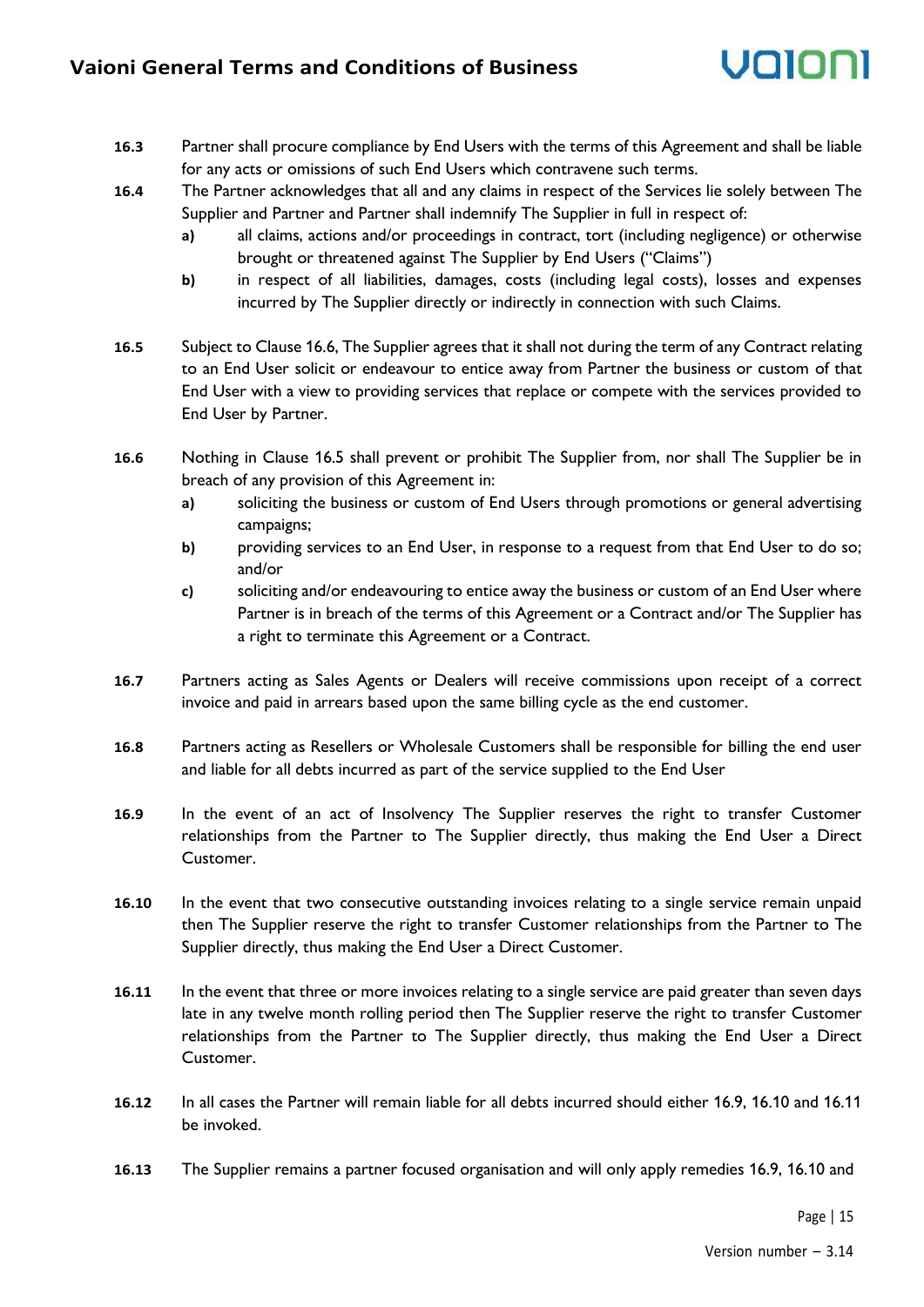16.11 if no other options are available and after full discussion with the Partner.

#### **17 NOTICES**

- **17.1** You agree to keep the contact details which you have provided to The supplier up to date. Any notice or other information to be served by The supplier on you in accordance with this Agreement will be validly sent if in writing and sent by either e-mail or first class post to your last known email or postal address. Any notice sent by first class post will be deemed served two days after posting. Any notice sent by e-mail will be deemed served on the day that it is sent.
- **17.2** Any notice to be served on The supplier must be in writing and sent either by pre-paid first class post to our registered office or to such other address as may be specified by The supplier to you for this purpose from time to time. Any notice sent in accordance with this sub-clause will only be deemed served if and when you have received a written acknowledgement from The supplier.

#### **18 GENERAL**

- **18.1** This Agreement represents the entire agreement and understanding between you and The supplier with regard to the supply of the Equipment and/or Services, to the exclusion of all prior agreements, arrangements and understandings. The Agreement contains express promises and obligations on our part. You agree that any other term which might be implied or incorporated into the Agreement, by statute, at common law or otherwise, is excluded, to the fullest extent permitted by law.
- **18.2** You acknowledge and agree that in entering into the Agreement you have not relied upon any oral or written representation, statement or understanding (whether negligently or innocently made) by any of our employees, agents, sub-contractors or representatives other than as expressly set out in the Agreement.
- **18.3** You further acknowledge and agree that you will have no remedy in respect of any untrue representation innocently or negligently made by The supplier or any of our employees, agents, sub- contractors or representatives prior to entering into the Agreement upon which you may claim to have relied in entering into the Agreement whether such representation was made orally or in writing.
- **18.4** The only remedy available to you for a breach by The supplier of the Agreement shall be for breach of contract under the terms of the Agreement.
- **18.5** Nothing in the Agreement shall exclude or limit our liability for fraudulent misrepresentation.
- **18.6** The Agreement shall be governed by and construed in accordance with the laws of England and Wales and you agree to submit to the exclusive jurisdiction of the Courts of England and Wales. In the event that the Agreement is translated into any other language, the English language version shall prevail.
- **18.7** If any provision, clause or sub-clause of the Agreement is held by any competent authority to be void, voidable, illegal, invalid or otherwise unenforceable, but would be valid and/or enforceable if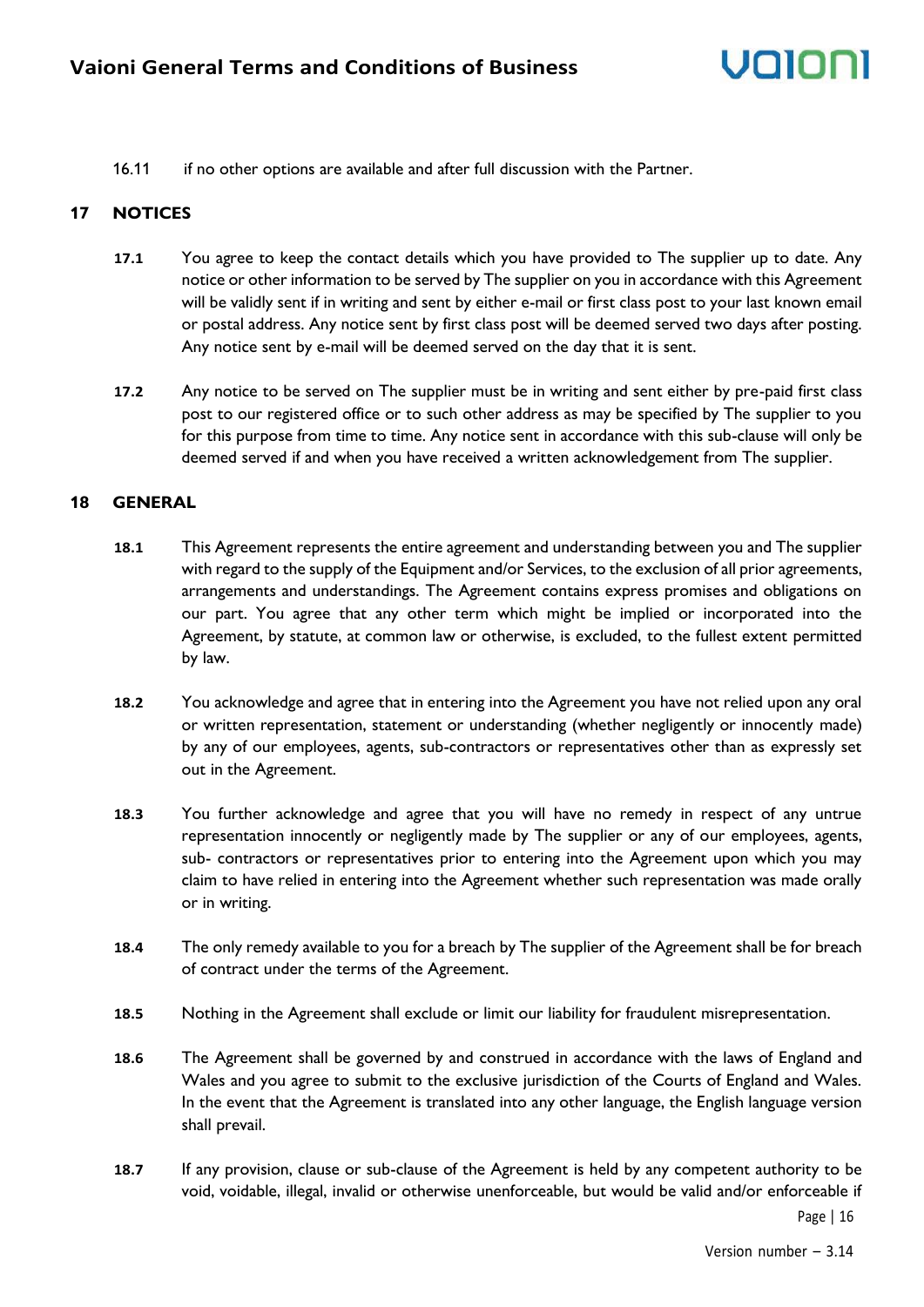any part of such provision, clause or sub-clause were deleted or modified, then that provision, clause or sub-clause shall apply with such deletion or modification as may be necessary to make it valid and/or enforceable.

- **18.8** If any part of the Agreement or the application of it to any person shall, for any reason, be adjudged by a competent authority to be invalid, void, voidable, illegal or unenforceable such judgement shall not affect the remainder of the Agreement which shall continue in full force and effect.
- **18.9** References to the singular include the plural and vice versa. References to one gender include all other genders and vice versa.
- **18.10** The Customer will not engage or employ by way of contract, full-time employment, through an agent or through any 3rd party any current or past employee employed by The Supplier within at least the last 12 months, for a minimum of 12 months after the end of the Customer's newest Service contract term or last invoice from The Supplier to the Customer, whichever ends last. If this occurs, all existing contracts will be terminated with immediate effect.
- **18.11** A person who is not a party to the Agreement has no rights under the Contracts (Rights of Third Parties) Act 1999 to enforce any term of the Agreement, but this does not affect any right or remedy of any third party which exists or is available apart from that Act.
- **18.12** The Vaioni General Terms and Conditions of Business and all other Vaioni Terms and Conditions within this document are between the Company and the Customer and/or Partner and shall be deemed accepted by the Customer and/or Partner by virtue when purchasing, transferring, novating or testing a product or service to and from the Company, including entering into any contract type with the Company.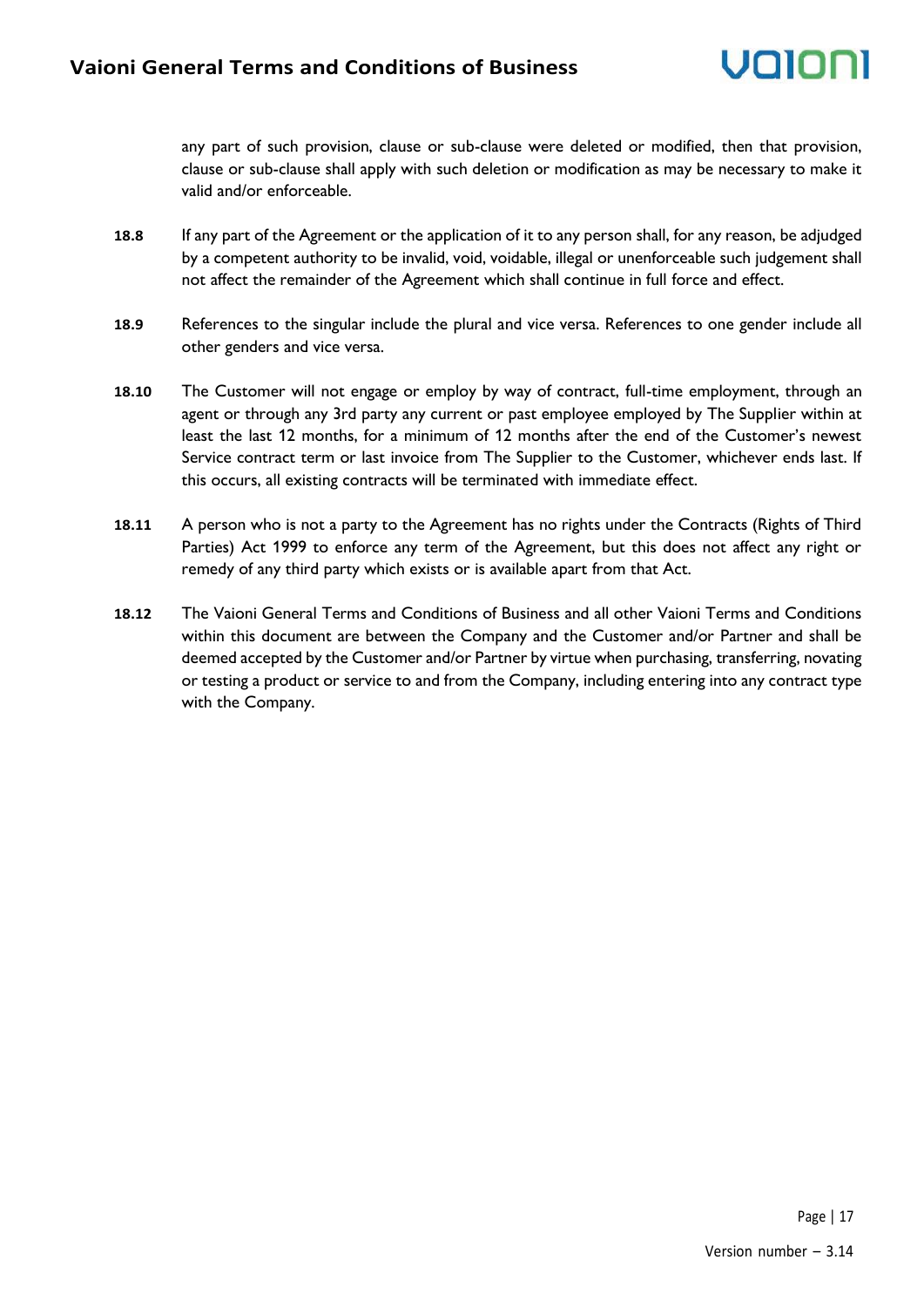All the below Terms and Conditions are product specific and should be treated in conjunction with the above General Terms and Conditions of Business.

#### **Colo**

#### **1 DEFINITIONS**

These Specific Terms and Conditions are to be read in conjunction with our General Terms and Conditions of Business. All definitions contained within these Specific Terms and Conditions have the same meaning as those set out in the General Terms and Conditions of Business unless specified below in which case they will have the meaning specified below:

**"Collocation Services"** means the provision of an allocation of physical space, and access to an allocation of power, provided within a Data Centre;

**"Colocation Suite"** means a room within a Data Centre within which the Colocation Services are provided;

**"Commencement Date"** means the date upon which the provision of Colocation Services will begin;

**"Customer Order Form"** means the order form for the supply by The supplier of the Equipment and/or Colocation Services, completed by, or in accordance with an order from, you;

**"Customer Service Manual"** means the document provided to you by The supplier and which includes procedures on how to contact The supplier throughout the Service Period together with the Data Centre Acceptable Use Policy and relevant Health and Safety Regulations;

**"Data Centre"** means a building in which a Colocation Suite is situated, whether owned by The supplier or a third party;

**"Dedicated Rack"** means a Rack that is provided for the sole use of one customer and shall only contain the Customers Equipment and our equipment that is required to provide the Colocation Services to you;

**"Equipment"** means any computer or computer related equipment, or hardware supplied by you for use with the Colocation Services;

**"Minimum Cancellation Notice Period"** means the minimum period of notice that you must give The supplier to terminate a specific Colocation Service or this Agreement, as set out in Clause 11;

**"Minimum Service Period"** means the minimum service period as defined in Clause 4;

**"Network Connection"** means the single Ethernet cable provided as part of the Colocation Service to enable your Equipment to connect to the Internet;

**"Rack"** means the physical chassis, frame or cabinet which will house your Equipment;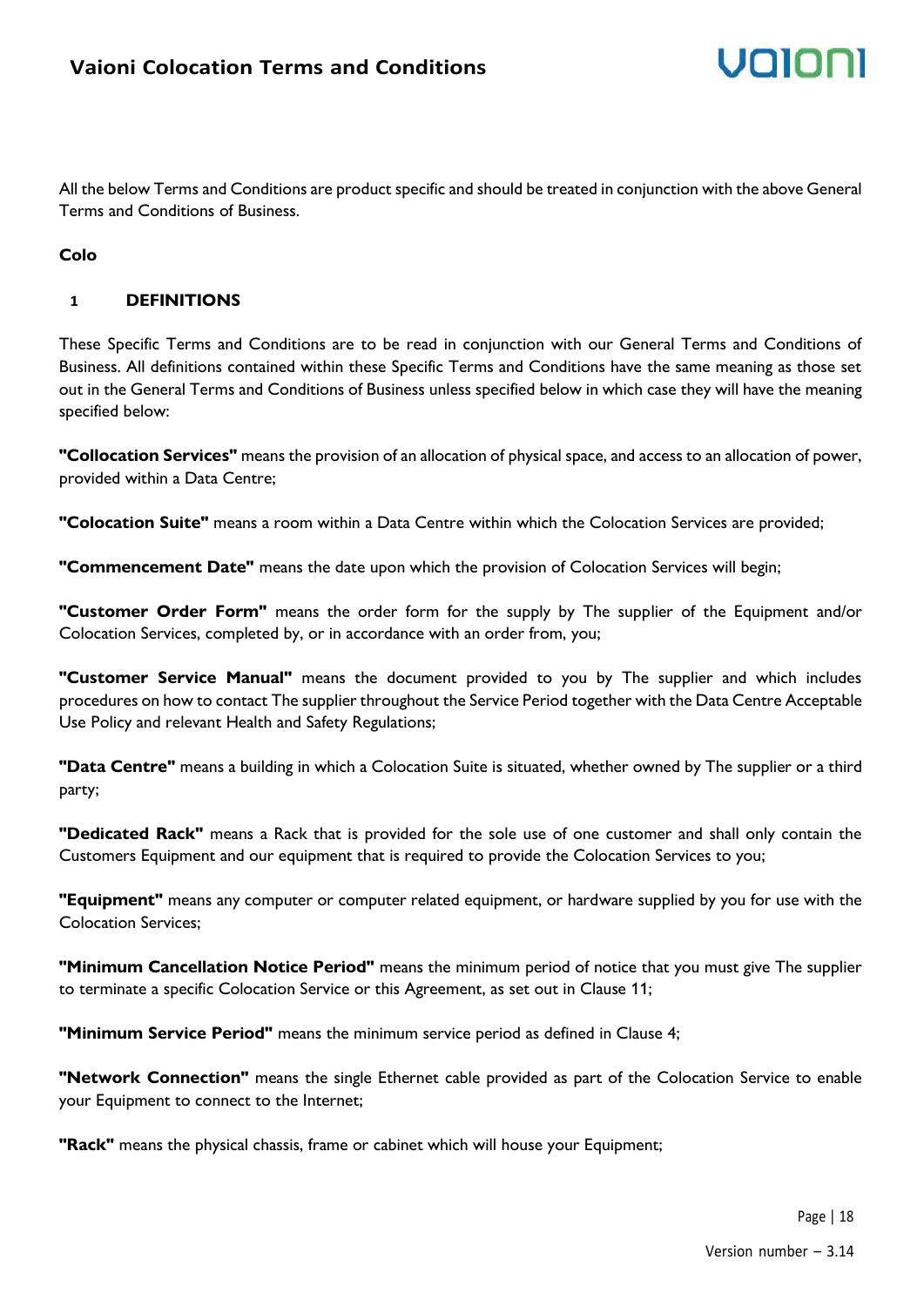## **Vaioni Colocation Terms and Conditions**

**"Shared Rack"** means a Rack that is provided to house multiple, different customers' equipment and is not for the sole use of any single customer;

**"Service Level Agreement"** or **"SLA"** means the service level agreement at<https://www.vaioni.com/tcaupsla> relating to the Colocation and Network Connection Service that describes the service levels to be met by The supplier together with the remedies available to you for failure to meet such service levels;

**"Service Period"** means the period of an individual Service provided in accordance with this Agreement;

**"System"** means any part of any hardware or software component owned and provided by The supplier in order to provide Colocation Services;

**"Third Party"** means any person not in permanent employment of either Vaioni or the Customer; **"Company or Supplier"** means Vaioni Group Limited (Company Registration Number 43114251) of Floor 6, Tomorrow, MediaCityUK, M50 2AB

#### **2 THE SERVICES**

- **2.1** The Colocation Services to which these Specific Terms and Conditions relate provide an allocation of space within a Shared or Dedicated Rack for your Equipment, within one of our secure Colocation Suites. A high-speed Network Connection to our core network is also provided.
- **2.2** You can place your order for the Colocation and Network Connection Service by completing and sending Supplier a completed order form (sent to you pursuant to acceptance of a quotation supplied by Supplier) online, by post or by fax to the address or fax number set out on our Web site.
- **2.3** We may allocate a range of Internet Protocol (IP) addresses for use by you for machines on your network for the duration of this Agreement. It will be your responsibility to connect the Equipment to, and to configure your machines on, your own network.
- **2.4** We may provide you with transit and routing services for e-mail and general Internet access. We will (in consideration of the Charges) deliver IP packets to your network boundary only and will not be, or be held, responsible for, the transit, routing and delivery of IP packets to individual workstations on your network.
- **2.5** We will use our reasonable endeavours to ensure that the Colocation Services are provided with reasonable skill and care and in accordance with industry standards. In order to maintain the quality and safety of the Colocation Services, and any other services which Supplier provide to our customers, Supplier may from time to time:
	- **a)** suspend, close down or restrict the whole or any part of the Colocation Services in order to carry out emergency or other repairs, maintenance and/or improvements or to prevent overload of the network or to preserve the safety, security or integrity of the Colocation Services and any Internet traffic conveyed (although Supplier will give you as much notice as is reasonably practicable before doing so and will use our reasonable endeavours to carry out such works during the relevant scheduled maintenance periods as published by Supplier); and/or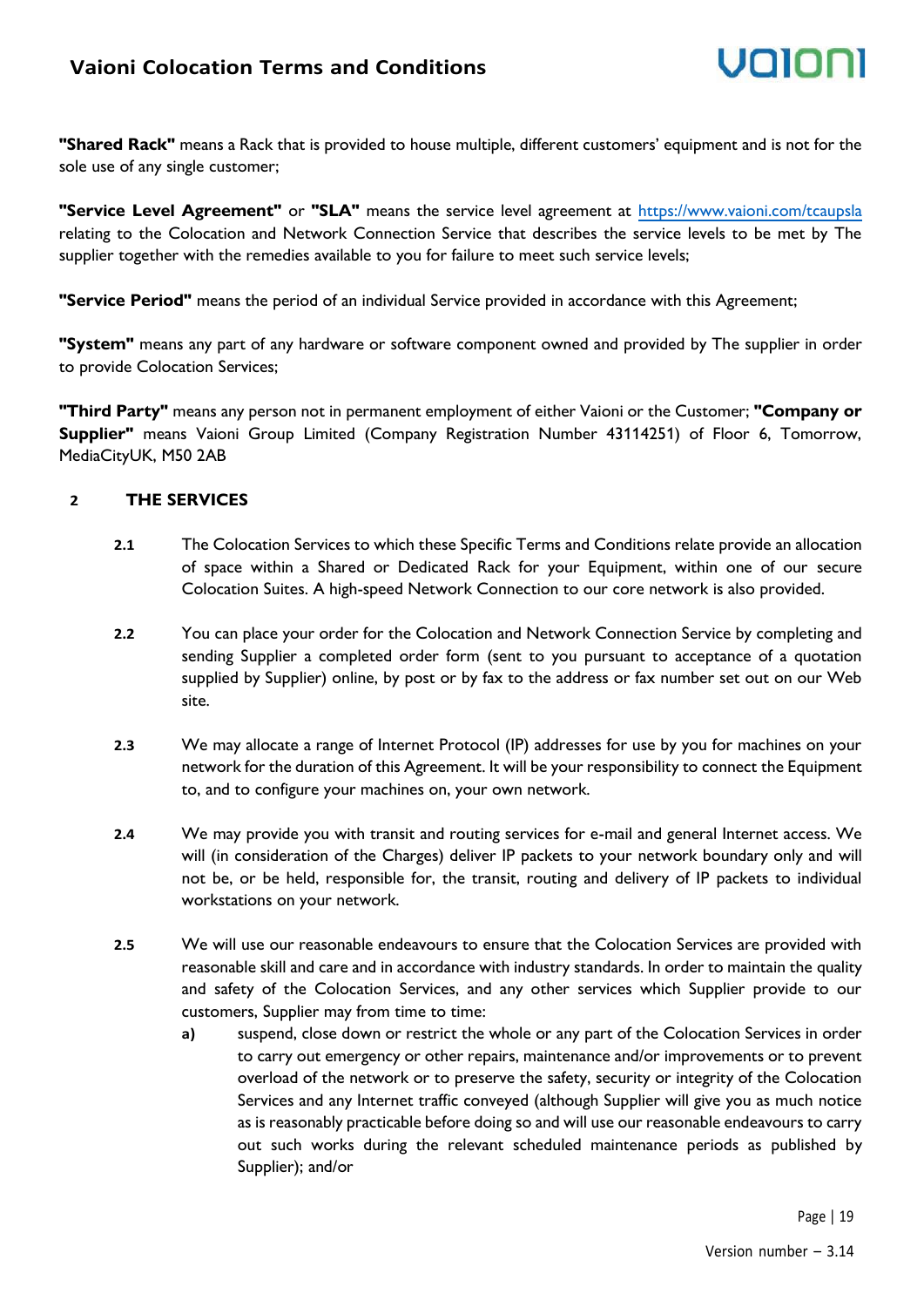**b)** give you instructions on how to use the Colocation Services. You agree to comply with any instructions Supplier may give you in accordance with this Clause.

#### **3 SERVICE LEVELS**

**3.1** We shall provide the Colocation Services in accordance with the Customer Service Manual, our General Terms and Conditions of Business, these Specific Terms and Conditions and the applicable Service Level Agreement (as specified on the Customer Order Form).

#### **4 SERVICE PERIOD**

- **4.1** We will use our reasonable endeavours to activate the Colocation Services, as soon as possible. However, all dates are estimates and Supplier cannot guarantee that they will be met.
- **4.2** Unless otherwise terminated or suspended in accordance with this Agreement the Colocation Services shall be provided for the Minimum Service Period from the date of activation. The Minimum Service Period shall be the greater of 12 months or the period set out in the Customer Order Form.
- **4.3** On expiry of the periods referred to in Clause 4.2 above (as appropriate) the Colocation Services will, unless terminated on or before the date of such expiry, automatically renew until terminated pursuant to this Agreement or until a new contract term is agreed between Supplier and you.

#### **5 CHARGES**

- **5.1** If you are in a shared Colocation environment, Vaioni will charge for access. This applies to any day of the week from Sunday to Monday, 24 hours a day. Engineering charges are at the prevailing rate from our suppliers and / or Vaioni's labour charges, whichever is greater. Access out of hours and on weekends will be charged at a higher rate.
- **5.2** Notwithstanding clause 5.1, Supplier reserve the right to, acting reasonably, review your rental fees in respect of rising utility costs incurred by Supplier, where you are outside of the Minimum Colocation Service Period. Any increase in rental fees will be notified to you and charged from the start of the first service period following the date of the notification.
- **5.3** Where you have a 30 day credit account, Supplier will send you a VAT invoice following completion of the provision of the Colocation Services. Where you have no credit facility, Supplier will send you a VAT receipt following receipt by Supplier of your payment.

#### **6 YOUR OBLIGATIONS**

**6.1** The Equipment shall be at your risk at all times and you shall be responsible for insuring the Equipment against all risks. You shall also effect and maintain insurance for public liability, material damage and business interruption cover from the Commencement Date until such date as is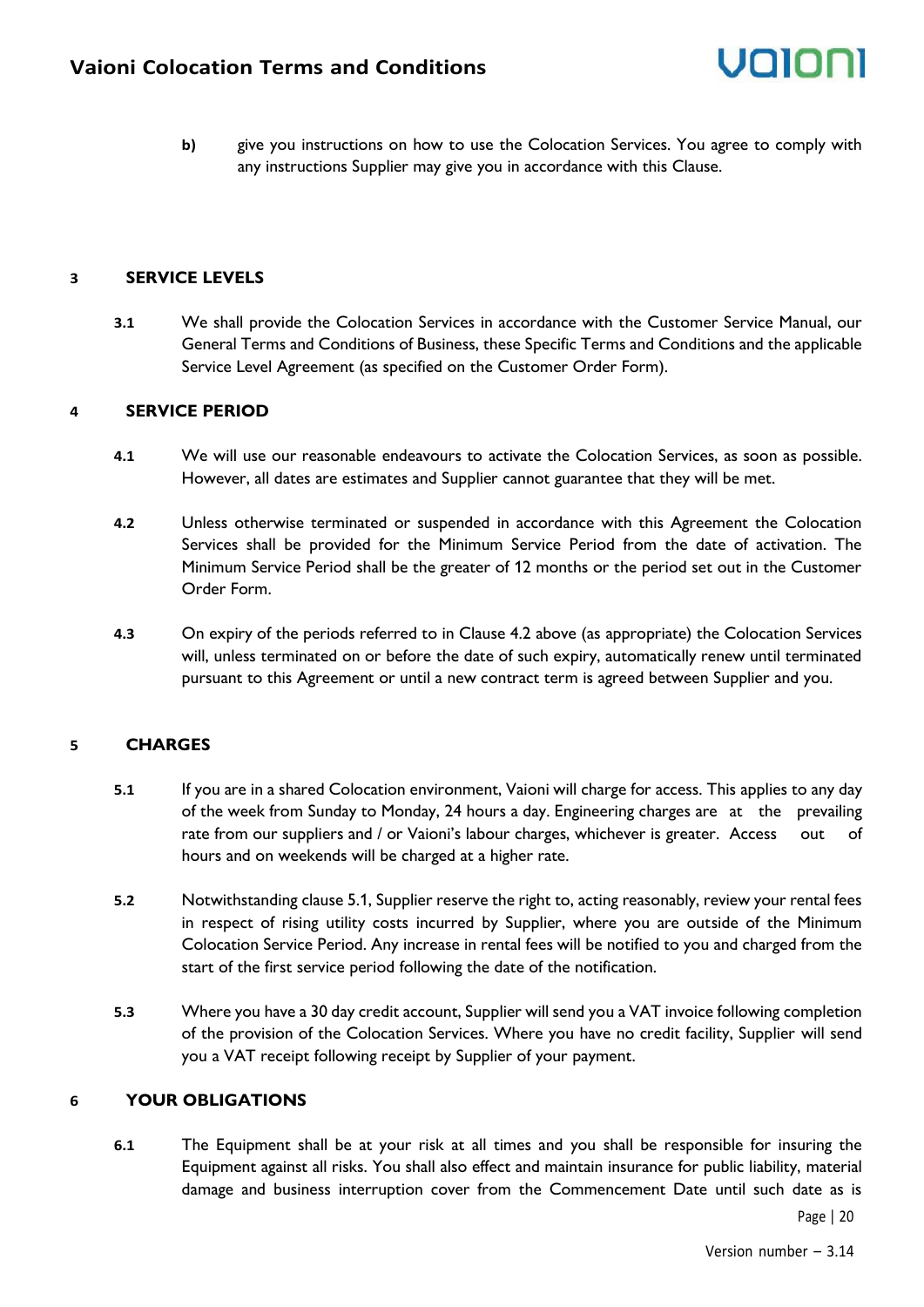

necessary to ensure that insurance is provided for all of your liabilities arising under this Agreement and which would usually be covered under such policies irrespective of when any claim in relation to any such liability is made. Such insurance shall be maintained with a reputable insurer and will include a waiver of subrogation in favour of Supplier and/or the data centre operator and you shall produce on demand for inspection by Supplier and/or the data centre operator adequate proof of such insurance.

- **6.2** You shall provide all necessary access to Equipment, information, facilities and authorisations necessary to enable Supplier to fulfil our obligations under the agreement where appropriate and shall provide such cooperation as Supplier may reasonably require in connection with the Colocation Services.
- **6.3** You shall provide Supplier with all relevant user manuals, software and access code(s) and other documentation necessary for Supplier to provide the Colocation Services.
- **6.4** You shall not be permitted to connect any of the Equipment to, or disconnect any of it from, the System in any of our Colocation Suites without, in each and every case, our prior written.
- **6.5** You agree that you and your employees, sub-contractors and agents shall not examine or interfere with the System or any other equipment in any of our Colocation Suites.
- **6.6** You agree that you will procure that in so far as a user or Third Party has access to or use of the Colocation Services, such user or Third Party will comply with all the terms and obligations under this Agreement, save for the obligations in relation to payment, as if such Third Party user was a party to this Agreement.
- **6.7** You agree not to do any act or thing which shall be a breach of any lease, licence or agreement, legislation (including but not limited to all relevant Health and Safety regulations), regulation or order or otherwise affecting the use of any of our Colocation Suites or provision of the Colocation Services and/or use of the Equipment and shall procure that all individuals at any of our Colocation Suites on your authority or at your invitation abide by all rules and regulations notified to you by Supplier from time to time.
- **6.8** You shall not be permitted to make any alteration or modification to any of our Colocation Suites, or any of the Racks, storage facilities, fixtures and fittings or any other facilities provided.
- **6.9** You shall keep that part of any of our Colocation Suites at which the Equipment is located from time to time, clean and tidy and free from rubbish and other debris and refrain from obstructing any doors or access to that space at all times.
- **6.10** You undertake that you will ensure that any Third Party has no rights at any of our Colocation Suites or against Supplier or the data centre operator.
- **6.11** You warrant and represent to Supplier as follows:
	- **a)** that you will act with all due care and skill when inside any of our Colocation Suites, working on the Equipment or otherwise performing your obligations under this Agreement;
	- **b)** that any Equipment installed at any of our Colocation Suites shall at all times fully conform with the manufacturer's specifications of the Equipment, the relevant standard or approval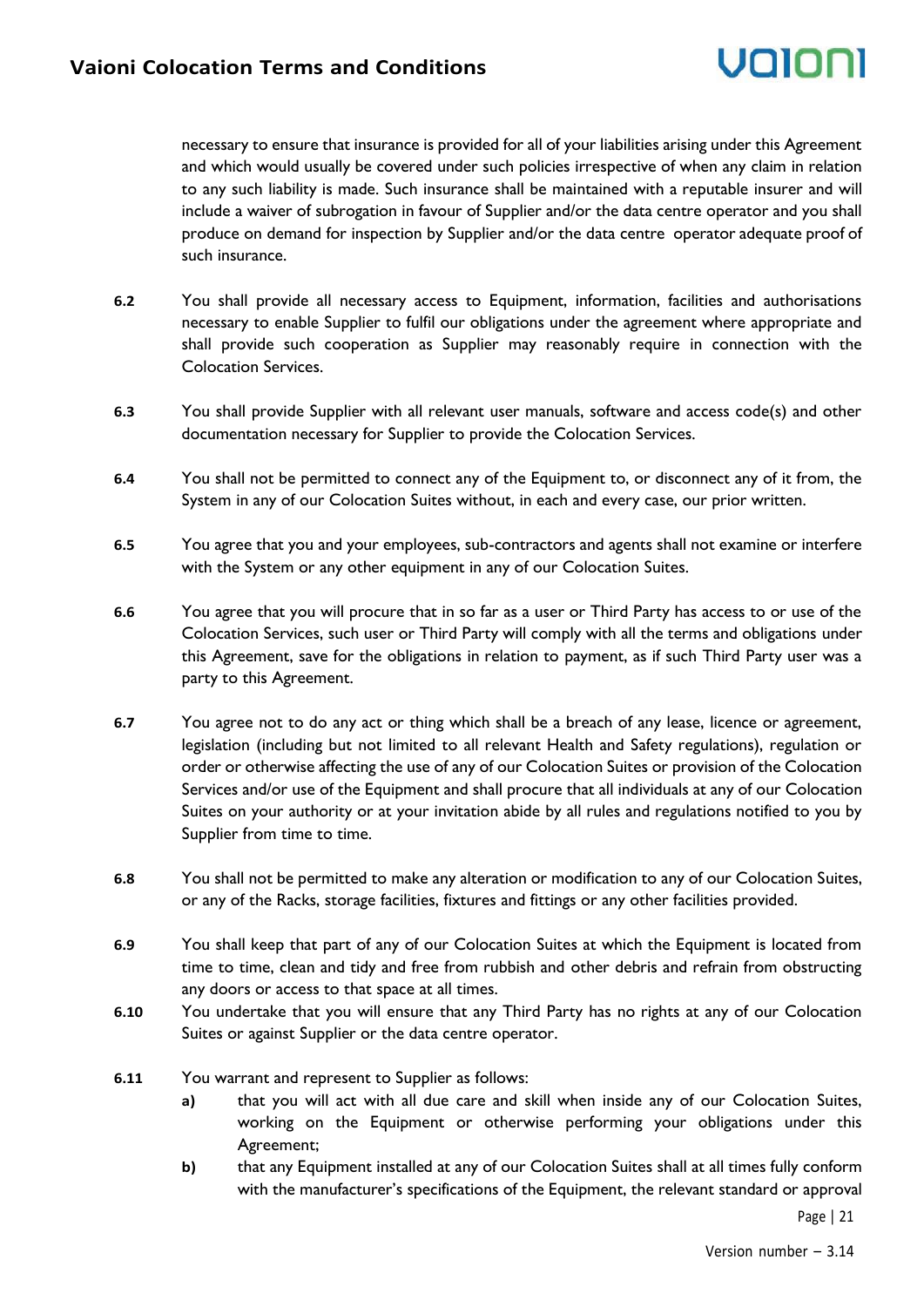at that particular time and all other regulations that apply to it from time to time, including without limitation, those concerning safety and electromagnetic compatibility; and

**c)** that the provision of any Colocation Services in the proper discharge of our obligations under this Agreement will not infringe any patents, trademarks, design rights (whether registerable or otherwise), copyright, database right, know-how and other similar rights or obligations (whether registerable or not) of any third party in any country.

#### **7 YOUR RIGHTS**

- **7.1** We shall permit you upon reasonable notice:
	- **a)** where your Equipment is hosted in a Shared Rack, to be granted access to the Colocation Suite 24 hours a day 7 days a week, for the purpose of inspecting the Equipment and facilities provided; and
	- **b)** where your Equipment is hosted in a Dedicated Rack to be granted access to the Colocation Suite 24 hours a day 7 days a week, for the purpose of carrying out any necessary maintenance and/or repair to the Equipment not covered by our service.
	- **c)** Notwithstanding clauses 7.1(a) and (b), in cases where emergency maintenance and/or repair work is necessary you shall give Supplier as much notice as is possible under the circumstances (and you acknowledge and accept that immediate access may not be possible).
	- **d)** Subject to clauses 7.1(a) and (b) you shall be allowed access to the Colocation Suite where your Equipment is hosted only under the supervision of a Vaioni engineer at all times, and strictly by appointment. Where your Equipment is hosted in a data centre managed by Supplier but operated by a third party (such as Telecity), you may access the data centre un-supervised when specific written consent is provided by Supplier, and all of the data centre operators access procedures are followed. Unsupervised access is provided at our discretion.
	- **e)** Telecity provide an online access control system for equipment hosted specifically in our suite at Telecity. On entering your username and password into Telecity's online access control system, an access code is generated that corresponds to each authorised user scheduled to attend site. Managing authorised personnel for site visits is therefore your sole responsibility and great care should be taken with the username and password used by the access control system. Only authorised personnel who present a valid access code on arrival will be granted access to our suite in Telecity. The access code will expire if you do not arrive on the pre-arranged day.
	- **f)** Customer maintenance within the cabinet is limited to the replacement of hot swappable parts and the replacement of parts that are designed for in-situ access with the equipment powered down. Extensive work that requires equipment to be dismantled should be done away from the cabinet in the designated repair area.
	- **g)** While Supplier try to ensure that authorised personnel behave responsibly on site, Supplier cannot be held responsible for damage or service interruption caused by Appropriately Authorised personnel working in Shared equipment cabinets.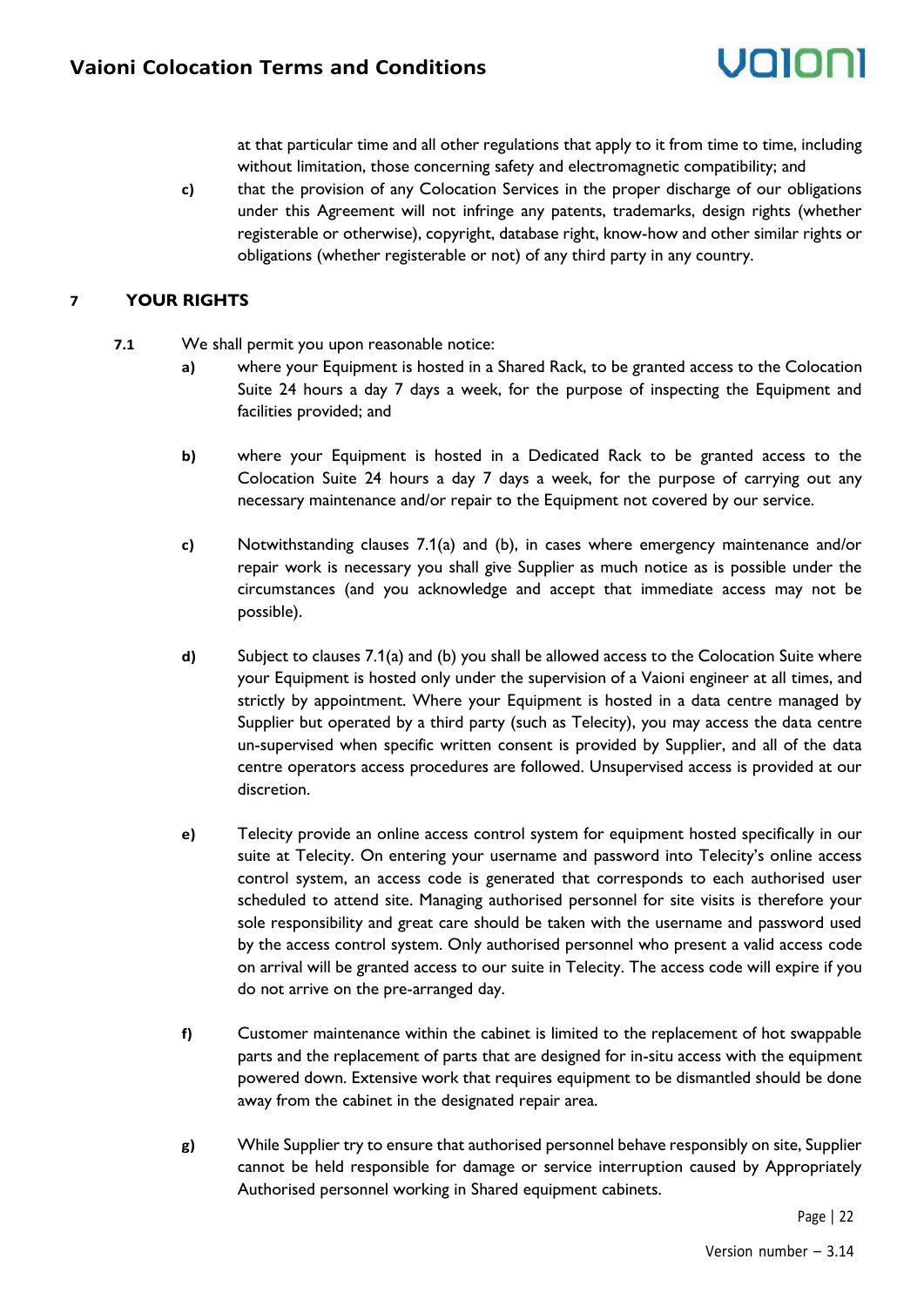- voloni
- **7.2** We and/or the data centre operator reserve the right to refuse any person entry to any of our Colocation Suites if:
	- **a)** he or she cannot demonstrate that he/she is Appropriately Authorised; or
	- **b)** Supplier and/or the data centre operator reasonably consider it inappropriate to allow the individual entry to any of our Colocation Suites for any reason (whether or not they are Appropriately Authorised); or
	- **c)** any individual wishing to acquire access refuses to be searched and for any items (including data storage devices) to be properly checked.
- **7.3** A person will only be "Appropriately Authorised" if Supplier have had reasonable prior written notice from you stating that the person concerned is to be permitted access to the Equipment on your behalf together with the status of such person(s). Individuals authorised to access your equipment are identified by a list held by Supplier drawn up at the point of sale. You acknowledge that it is your duty to notify Supplier of Appropriately Authorised personnel, in good time and is required to notify Supplier of any change to the list of Appropriately Authorised personnel in writing.
- **7.4** Any individual may be asked for additional identification on arrival at the facility.

#### **8 CONDITIONS OF USE**

Installation of new Equipment is subject to the following conditions:

- **8.1** that the Equipment, if it is out of the manufacturer's warranty period, has undergone an electrical safety test within the past 12 months;
- **8.2** Equipment must conform to the appropriate specifications for the Colocation product:
	- **a)** Dedicated Rack customers acknowledge that the total power allocation that will be delivered to a cabinet will be confirmed and agreed on placement of order. The total power consumption of equipment under start-up conditions in a fully populated cabinet should not exceed the agreed value. The power consumed will be measured on a monthly basis, and Supplier, acting reasonably, will review your rental fee on a monthly basis, based on actual power consumed. Should the total power usage in a month be in excess of your contracted power allocation, Supplier reserve the right to increase your allocation by step increments in line with our current price tariff for power charges. The incremental charge will be levied in the first service period following the month in which the increase has occurred. At Telecity a maximum upper limit, above your power allocation, of 16 amps applies to fluctuations in power usage, as only 16 amp feeds are provided as standard.
	- **b)** Shared Rack customers acknowledge that the maximum power rating available at each power receptacle in a Shared cabinet is 1 amp. Equipment connected to each receptacle should not draw more than this amount under start-up conditions;
	- **c)** where a Colocation product is supplied with a redundant power feed you should distribute the power consumption evenly over both feeds. The maximum current of the combined power feeds should not exceed the total power limit as set forth in your contract;
	- **d)** Equipment supplied must be suitable for installation in a 19 inch wide, 1 metre deep cabinet. All equipment must be accompanied by an appropriate mounting kit;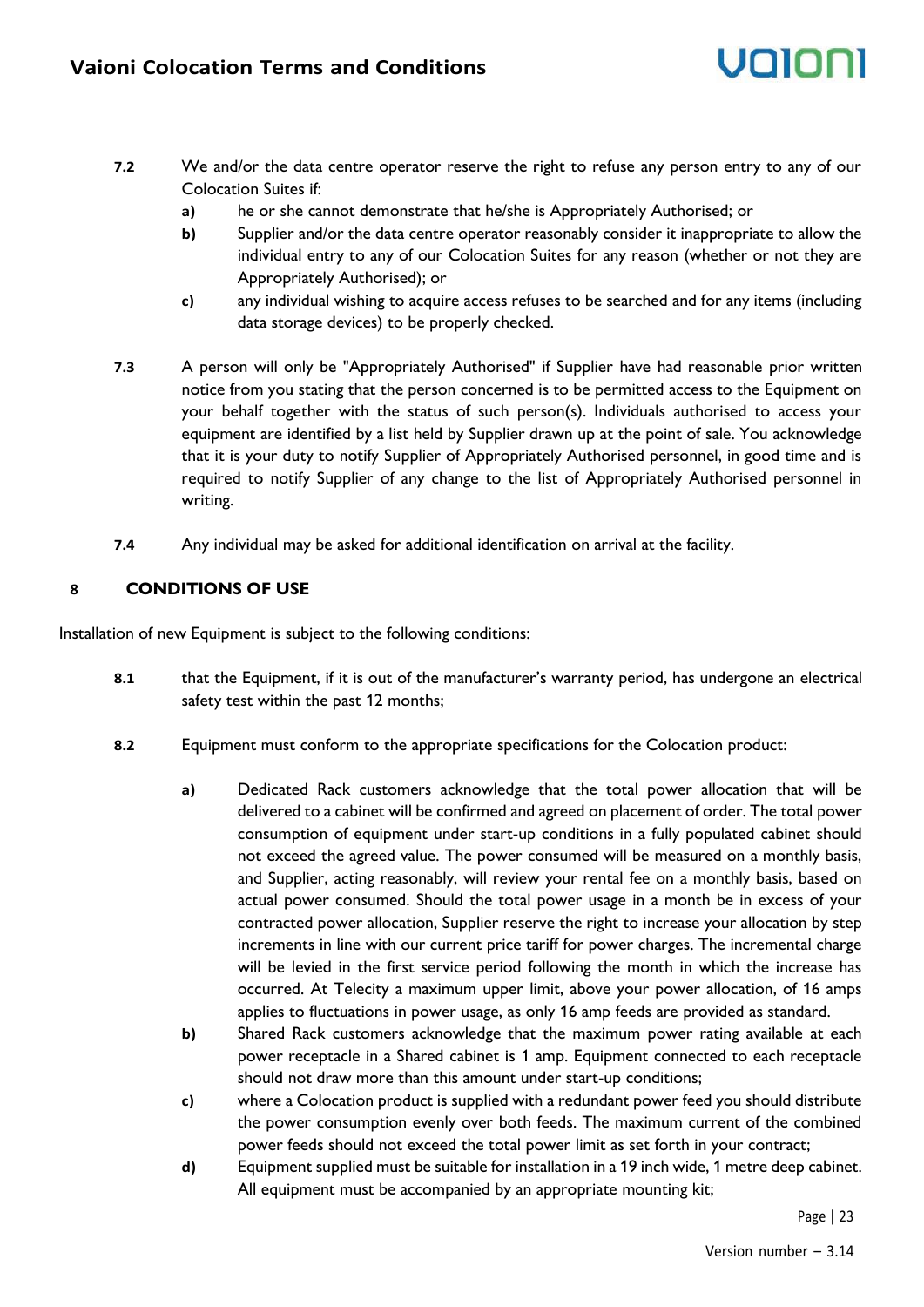- **e)** the total weight limit of a fully populated cabinet is 1200KG. The total weight of installed Equipment should not exceed this value; and
- **f)** where appropriate, you will supply an appropriate 19-inch Rack-mount kit suitable for fitting in a 1000mm Cooper B-line cabinet, details of which will be made available on request. Cage nuts, network cabling for connection to our network and power cords, are provided by Supplier. Equipment will not be accepted for installation unless it is appropriately mounted in the cabinet.
- **8.3** If you wish to send Equipment for installation as part of an existing solution, then you must provide Supplier with 48 hours notice in advance of delivery. Deliveries for our Colocation Suites must be sent directly to the appropriate Colocation Suite and will only be accepted during normal Business Hours on a business day. Prior notification of deliveries must be given to Supplier otherwise deliveries may be turned away. Suitable notification can be given by contacting Supplier in accordance with the procedure set out in our Customer Services Manual.
- **8.4** When collecting equipment from Supplier, Appropriately Authorised personnel from your company will be asked for identification that will be photocopied for auditing purposes. Equipment will only be released to Appropriately Authorised from your organisation.
- **8.5** Instructions to install, remove and relocate Equipment can only be taken from Appropriately Authorised personnel in your organisation. This includes instructions to delegate responsibility to a third party such as a parcel courier.
- **8.6** We are not responsible for items that are lost/damaged in transit to and from our facilities.
- **8.7** New Equipment to be added to an existing solution must conform to power consumption limits and size constraints as set out in the original order.
- **8.8** Any Equipment that arrives at Vaioni for installation must be clearly labelled for installation, to include labelling of power receptacles and network ports. You are advised to check your device network configuration prior to shipment to ensure it will operate correctly using the network setup details provided by Supplier.
- **8.9** Network Interface Cards, and network ports present on your Equipment that are to be connected to our network, must conform to the following basic standards to ensure proper operation:
	- **a)** 10/100Mbps Fast Ethernet supporting auto negotiation and manual speed selection;
	- **b)** full duplex operation; and
	- **c)** presented as an RJ45 connector;
	- **d)** or such other standards that may be communicated by Supplier to you from time to time.

#### **9 OUR OBLIGATIONS**

**9.1** Without prejudice to our rights pursuant to clause 10 below, Supplier agree that Supplier shall use our reasonable endeavours to consult with you prior to any relocation in order to minimise any disruption caused to the operation of the Equipment.

#### **10 OUR RIGHTS**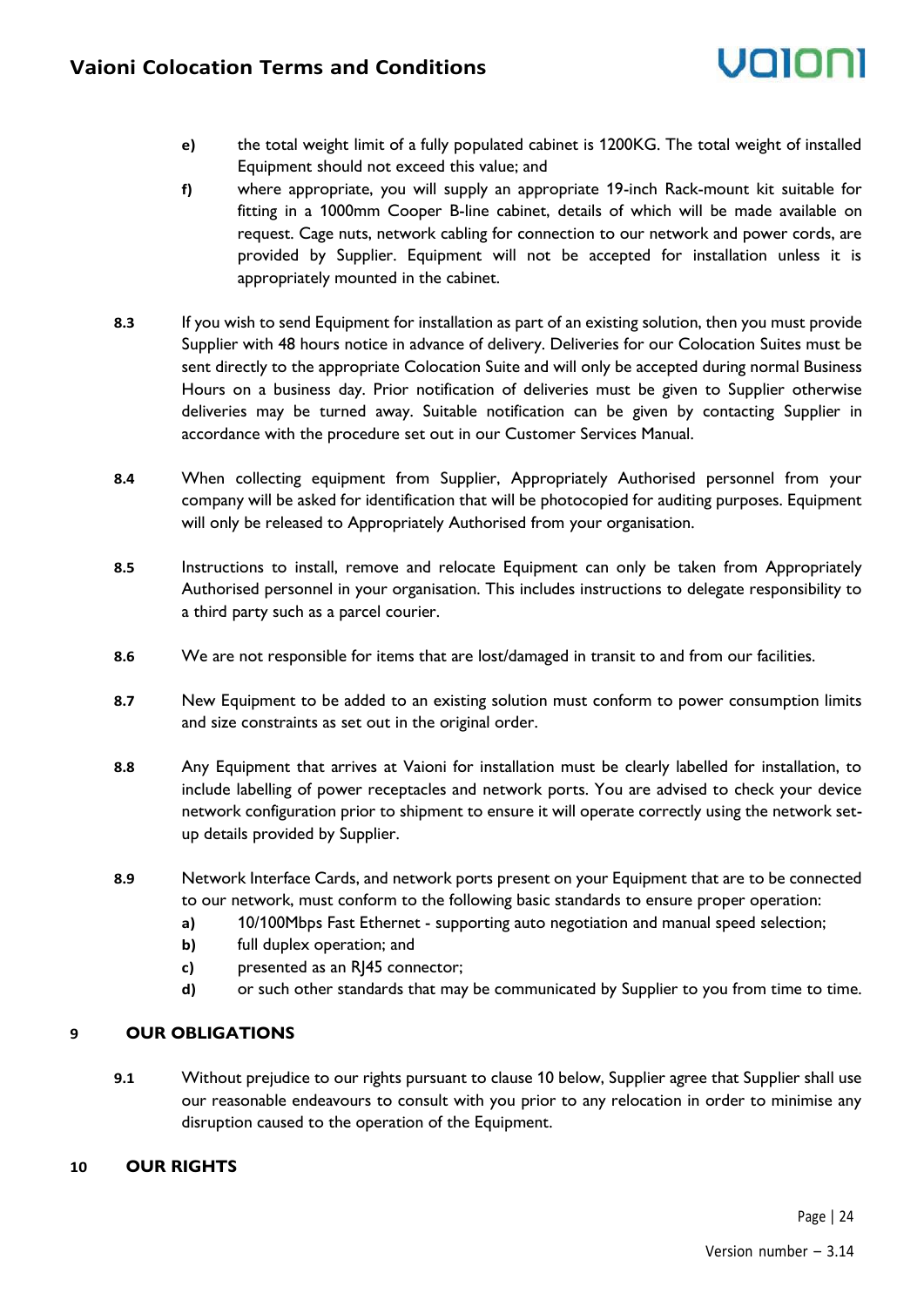

- **10.1** We shall be entitled upon giving you no less than 3 months' written notice to move the Equipment to a different location within one of our Colocation Suites or to a different Colocation facility nominated in writing to you by Supplier. The costs and expenses incurred by Supplier in moving and installing the Equipment shall be borne by Supplier.
- **10.2** You shall permit Supplier (and ensure that Supplier obtain) unrestricted access to the Equipment at all times to ascertain whether your obligations under this Agreement have been duly observed and performed.
- **10.3** Where Supplier are in breach of this Agreement and such breach can be remedied by reperformance within a reasonable time, such re-performance shall be your sole remedy in respect of such breach.

#### **11 TERMINATION**

- **11.1** Subject always to the termination provisions of the General Terms and Conditions of Business, once the Colocation Service has been activated and is available for you to use, you may only end this Agreement by notice equal to the Minimum Cancellation Notice Period which must expire on or after the Minimum Service Period. Termination before the activation date of the service as specified by Supplier may be subject to any charges incurred by Supplier and Supplier reserve the right to claim against you for any charges incurred.
- **11.2** We may terminate all or any of the Colocation Services by notice equal to the Minimum Cancellation Notice Period (to expire at any time on or after the Minimum Colocation Service Period) without incurring any liability.
- **11.3** Unless otherwise stated, the Minimum Cancellation Notice Period is 30 days.

#### **12 NOTICES**

- **12.1** You agree to keep the contact details which you have provided to Supplier up to date. Any notice or other information to be served by Supplier on you in accordance with this Agreement will be validly sent if in writing and sent by either e-mail or first class post to your last known e-mail or postal address. Any notice sent by first class post will be deemed served two days after posting. Any notice sent by e-mail will be deemed served on the day that it is sent.
- **12.2** Any notice to be served on Supplier must be in writing and sent either by pre-paid first class post to our registered office or to such other address as may be specified by Supplier to you for this purpose from time to time. Any notice sent in accordance with this sub-clause will only be deemed served if and when you have received a written acknowledgement from Supplier.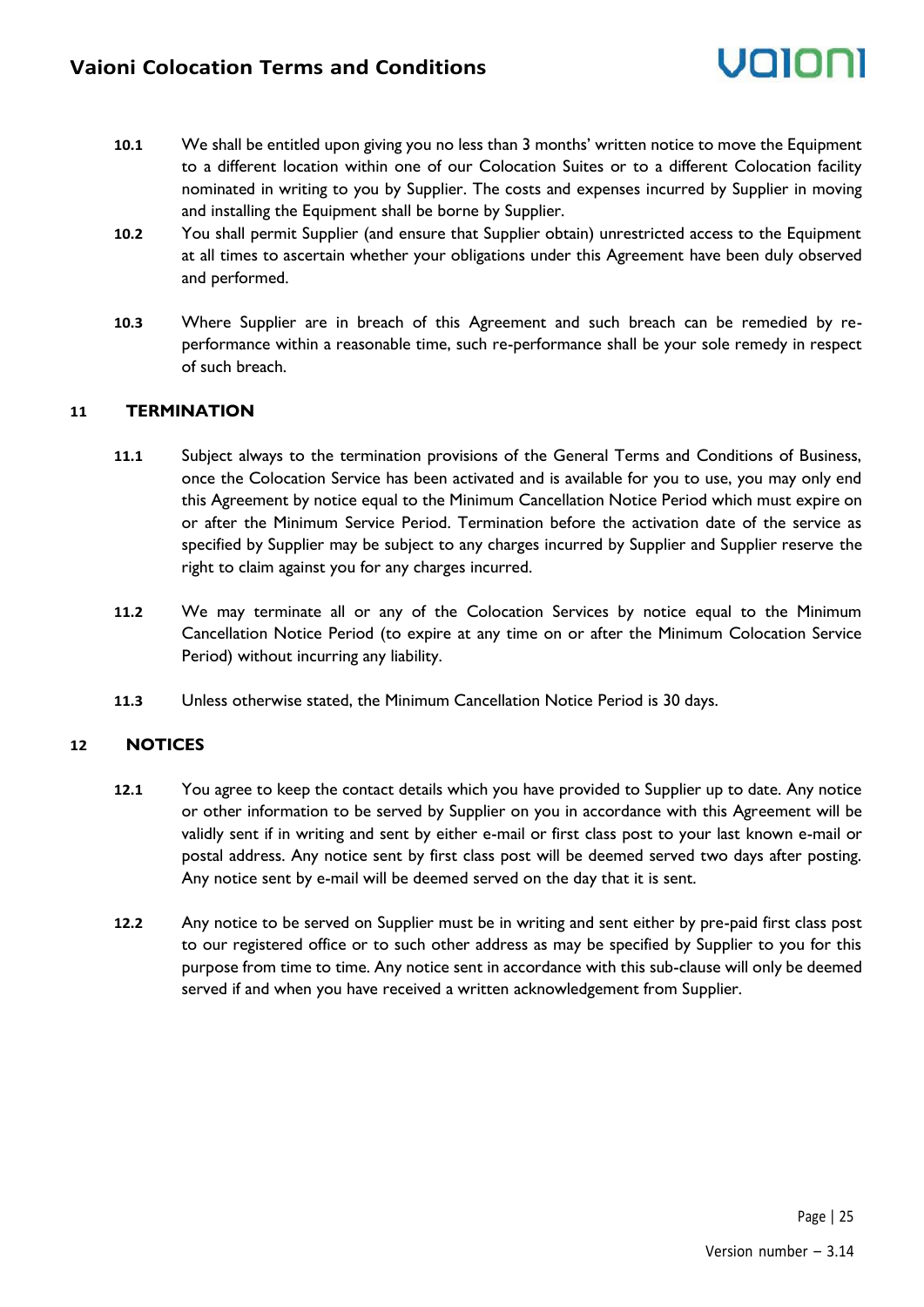#### **Broadband & 3G**

These Specific Terms and Conditions are to be read in conjunction with our General Terms and Conditions of Business. All definitions contained within these Specific Terms and Conditions have the same meaning as those set out in the General Terms and Conditions of Business.

#### **1 SERVICE TECHNOLOGIES**

- **1.1** Some of the technology used in the provision of the Services is described below. The Supplier may at any time vary or alter the equipment or other technology used in the delivery of the Services provided that such variations or alterations shall not be materially detrimental to the performance capability of the Services.
- **1.2 ADSL**: Asymmetric DSL (ADSL) technology, operating over a BT PSTN line. It is not deployable on a PSTN line with certain products already installed. The Supplier normally uses the G.992.3 standard of ADSL2 and G.992.1 for fixed-rate ADSL Services.
- **1.3 MPF**  Metallic Path facility enables broadband services to be provided on a specifically installed line. It provides a two-wire metallic transmission path between the Network Terminating Equipment (NTE) at a customer's premises and a main distribution or jumper frame at the exchange.
- **1.4 SMPF**  Shared Metallic Path Facility broadband services over the copper network. This means we can provide a broadband service while another communications provider supplies voice services on the same line.
- **1.5 ULTRA 20**: ADSL2+ over partially unbundled PSTN. The ULTR20 service uses Asymmetric DSL (ADSL) technology. ULTRA20 employs the Annex-M variant of the ADSL2+ (G.992.5) standard to deliver up to 24mb download and 2.6mb upload.
- **1.6 U2**: ADSL2+ over partially unbundled PSTN. The U2 service uses Asymmetric DSL (ADSL) technology. U2 employs the Annex-M variant of the ADSL2+ (G.992.5) standard to deliver a 2mb synchronous line.
- **1.7 FTTC & FTTP**: FTTC and FTTP are fibre based broadband products which provide internet access via optical fibre between the BT exchange and your local street cabinet or to your premises with speeds of up to 80mb download and 20mb upload (FTTC) and up to 110mb download and 30mb upload (FTTP).
- **1.8 Enterprise Connect / Databahn**: Enterprise Connect / Databahn is delivered using a bespoke appliance based solution and routers. Enterprise Connect / Databahn offers aggregation of multiple individual Internet connections presented via a single Ethernet interface with a single static IP address allocation.
- **1.9 PSTN WITH CALL BARRING**: BT Business PSTN with BT.
- **1.10 3G**: 3G is a wireless mobile broadband service which delivers internet access via a SIM enabled device over the Three mobile network.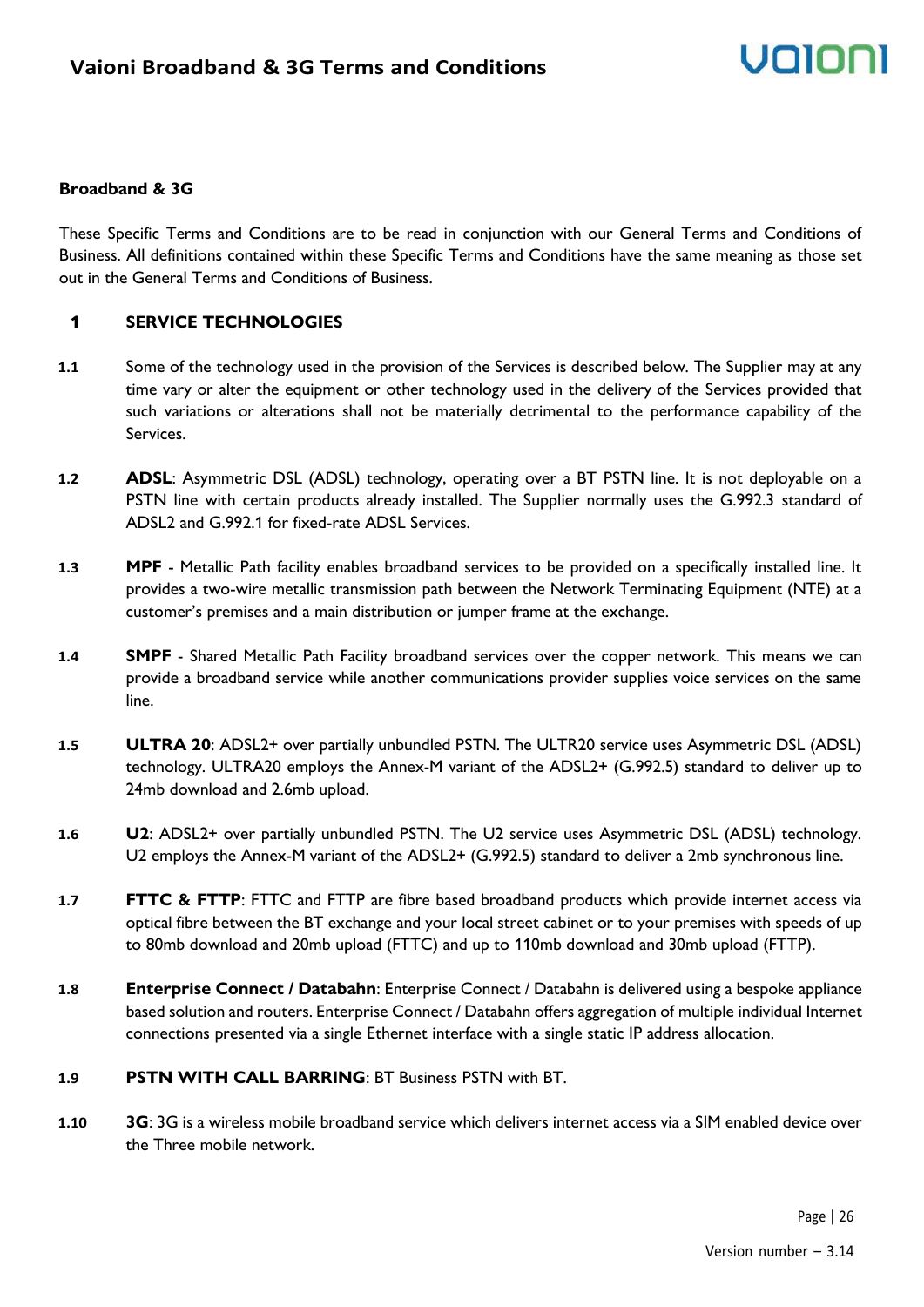#### **2 THE SERVICES**

- **2.1** The broadband service to which these Specific Terms and Conditions relate ("Broadband Services") provides you with high-speed access to the Internet (and includes a range of Internet services and applications as described at [https://www.vaioni.com\)](https://www.vaioni.com/) .The Broadband Services will be provided to you at the premises specified in the Customer Application. Quoted speeds for each product specified by The supplier refer to the maximum available download bandwidth. Upload bandwidth for the broadband Service may vary up to a maximum of 2.6Mbps.
- **2.2** Broadband services listed under the Vaioni Business product set are for use by Business customers only. Vaioni reserves the right to request Company registration and / or VAT registration numbers in instances where we perceive the service to be being used improperly.
- **2.3** For Rate-Adaptive Services, the Sync Rate is determined by the copper quality and distance from the exchange. The supplier will use reasonable endeavours to estimate the maximum Sync Rate prior to Activation, but The Customer accepts these are conditions beyond The Supplier's control. No remedy is offered should a Rate-Adaptive Service fail to operate to Customer's expectations or estimated Bandwidth or Sync Rates and The Supplier shall not be liable for such failure in contract, tort (including negligence) or otherwise.
- **2.4** The Supplier may provide the Modem for the Ultra20 service for technical reasons. In this case no other Modem except that provided by The Supplier shall be supported. This ULTRA20 modem will be a Netgear DG834, Cisco 877-M or Cisco 1841 with ADSL2+ WIC or equivalent. This hardware is owned by The Supplier and must be returned when cancelling the service.
- **2.5** As packets originating from single data streams are distributed across multiple Internet circuits when using Enterprise Connect or Databahn, The Supplier cannot guarantee that packets will always arrive in order, meaning the Service cannot be guaranteed as suitable for real-time applications such as VoIP and videoconferencing;
- **2.6** Enterprise Connect or Databahn hardware is provided with a next business day replacement guarantee (provided faults are diagnosed before 3pm).
- **2.7** Where you buy a capped broadband service, you agree you are responsible in ensuring you monitor the usage levels to avoid disruption or additional charges to the service.
- **2.8** Overusage charges on capped broadband services will be automatically applied to your account to avoid disruption to service. This charge is classed as an overusage charge. For avoidance of doubt the overusage charge is £1.50 per 1GB (excludes 3G), with a minimum charge of 1GB.
- **2.9** The monthly cap and overusage on any broadband service does not rollover to the following month.
- **2.10** You agree to adhere to the Acceptable Usage Policy for all broadband services including broadband services which are classed as unlimited in their usage.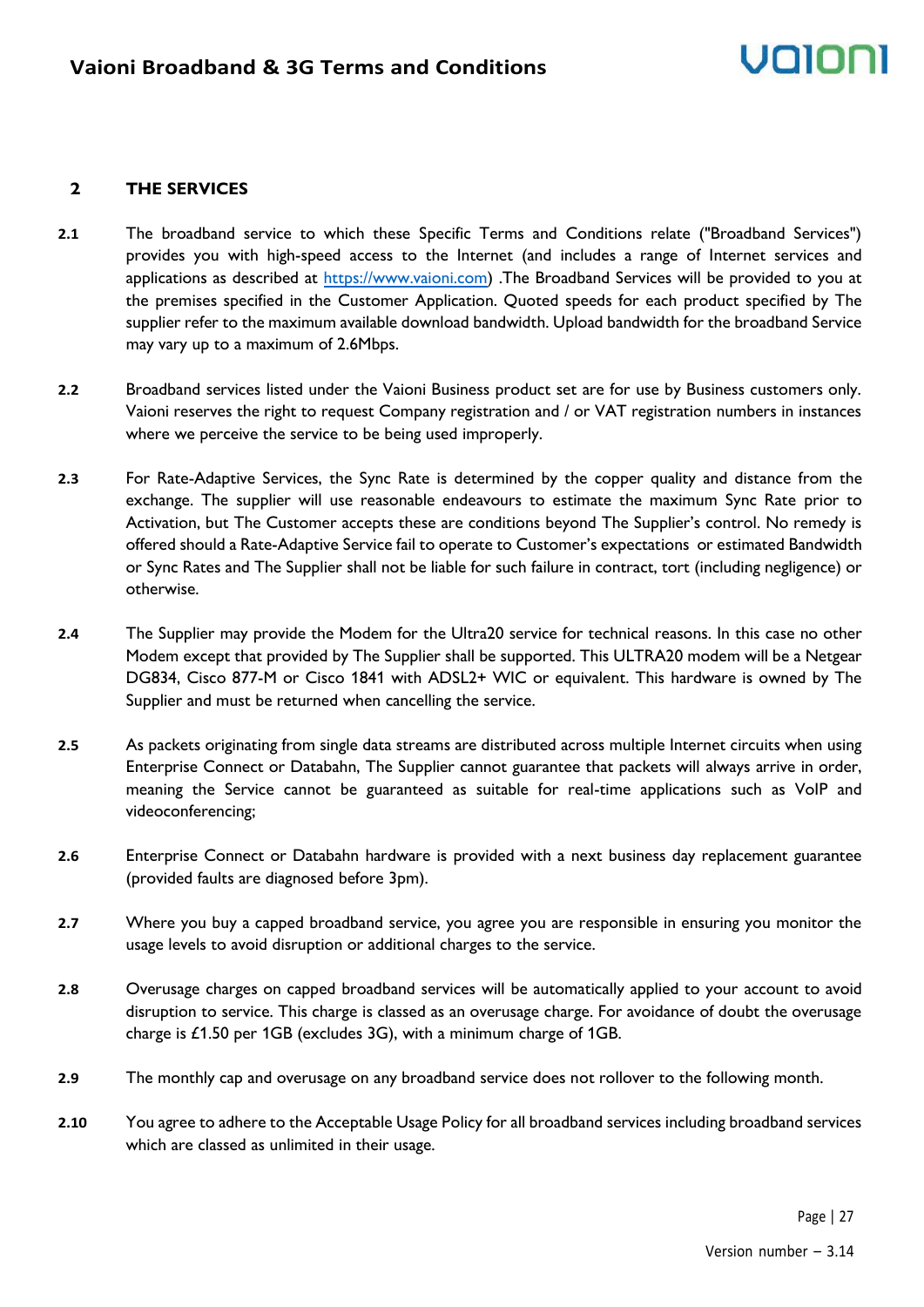#### **3 COMMENCEMENT OF SERVICES**

- **3.1** The supplier needs to do the following to be certain that we can provide you with the broadband Services and before accepting your Customer Application;
	- a) Successfully complete a line test and survey; and
	- b) Successfully activate the broadband services.

If it is not possible to provide the broadband Services because one of the above cannot be completed successfully, we will notify you as soon as possible.

- **3.2** To enable the supplier to provide the broadband Services, certain equipment may need to be installed at your premises. Before accepting your Customer Application, we may give you some advice on any necessary preparation. You will need to provide a suitable location for any equipment which is purchased from the supplier, or which you supply yourself
- **3.3** When the broadband Services are being activated at your premises, you may lose your telephone service for up to two hours. This is because your existing connection needs to be adjusted to allow you to access the broadband Services. The supplier will endeavour to make any loss of telephone service as brief as possible.
- **3.4** The supplier will use all reasonable efforts to activate the broadband Services by the date notified to you following acceptance of your Customer Application, however it should be noted that all dates are estimates and we cannot guarantee that they will be met.
- **3.5** If you choose to use the Vaioni Managed service we will require access to the data stored on your router. Our service teams may need to review and change your details, but will only do so if required. The supplier will always endeavour to support, update or secure your connection and will not exercise this right for any other purpose.
- **3.6** The supplier will require access to any password held on your Vaioni Managed device (using TR-069 protocol) connected to our Service. Whilst we will at all times endeavour to keep your data and router safe and secure, when accessing your router details we will not be held liable for;
	- a) Damage or loss to your router or data through changes we make; and
	- b) Loss of data or damage to any equipment that you have connected to the router.

#### **4 TRANSFERABILITY**

- **4.1** Broadband Services are transferable between telecommunications lines where there is a change of property address and a new line is being installed.
- **4.2** Your broadband User Name is not transferable on a telecommunications line that has not been enabled for broadband by Vaioni.

#### **5 YOUR WEB SPACE**

**5.1** As part of the broadband Services, you are provided with Web space to enable you to upload your own Web site(s).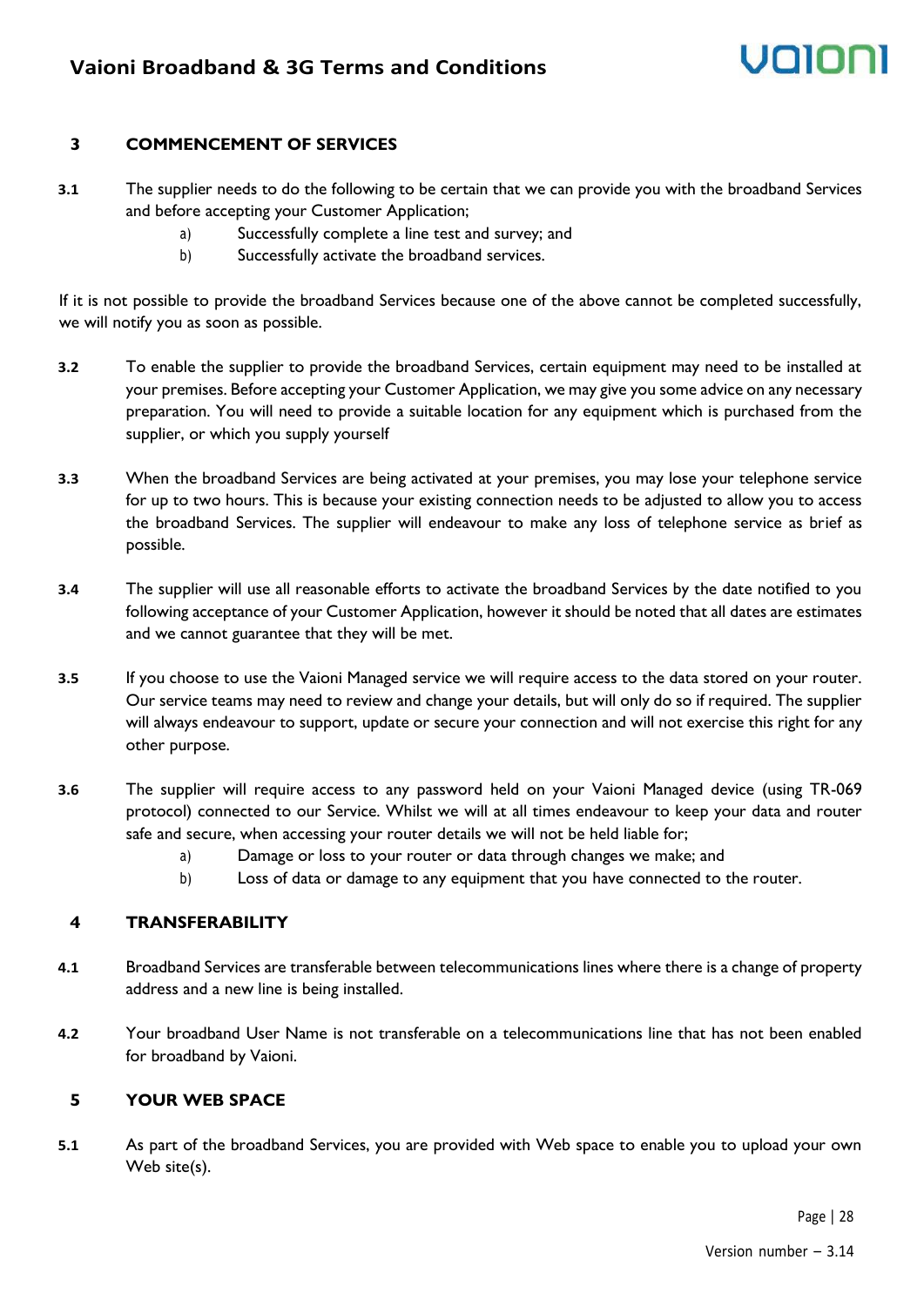# voin

#### **6 PRODUCT REGRADES AND SERVICE CHANGES**

- **6.1** Any amendment, modify or cancellation request to a live service is subject to charges by our supplier, and will be charged to the customer accordingly.
- **6.2** Speed of service regrades between our range of unlimited broadband services take between 1 and 5 working days to process from the order being received.
- **6.3** In the event that you move to our 21CN Service, you acknowledge that when the new Services are being activated at your premises, you may lose your telephone service whilst your Service is being transferred. This is because your existing connection needs to be adjusted to allow you to access the new Service. The supplier will use our reasonable endeavours to make any loss of telephone service as brief as possible and to contact you prior to the move taking place, but you acknowledge that the timing of the move and the period of the loss of Service are within the sole control of a third party contractor and are, therefore, outside of our control.
- **6.4** The supplier cannot accept any liability for any costs, expenses, losses, damages or other liabilities (howsoever arising) which you may incur as a result of the timing of the move or the period of the losses of Service referred to at Clause 5.2 above.

#### **7 HARDWARE**

- **7.1** All Broadband (DSL) hardware that you purchase from The supplier is covered by a one year warranty.
- **7.2** In the event that you find items missing from any hardware ordered, you will have 10 calendar days from the date on which the hardware is originally delivered to you to notify The supplier of any missing items. If you notify The supplier within the 10 calendar day period we will send out replacement items free of charge. After the 10 day period has passed, you will be charged for replacement parts and delivery costs. Please be aware that each item has a recorded delivery time from our hardware supplier depot. This information will be used to remedy any disputes regarding the start and end of the initial 10 day period.
- **7.3** If hardware is damaged during delivery, or should you encounter a problem with the router within the one year warranty period, please follow the returns process below:
	- a) Please contact Vaioni Technical Support to report the fault 0870 160 0650 (Option 2).
	- b) Technical Support will verify the fault and will issue you an RMA form via EchoSign or similar means.
	- c) Within 5 working days of the device confirmed to be defective by The Supplier, we will arrange for a replacement router to be delivered to you.
	- d) If the device once returned is found to not be defective, you will be charged for the replacement router at our latest RRP and a minimum admin fee of £65. This does not in any way affect your statutory rights.
- **7.4** Should you wish to return hardware due to an ADSL activation failure, please follow the returns process below:
	- a) Please contact Customer Services on 0870 160 0650 (Option 4) to confirm the failure.
	- b) Customer Care will verify the fault and will issue you an RMA form via EchoSign or similar means.
	- c) You will be asked to prepare the router to be picked up.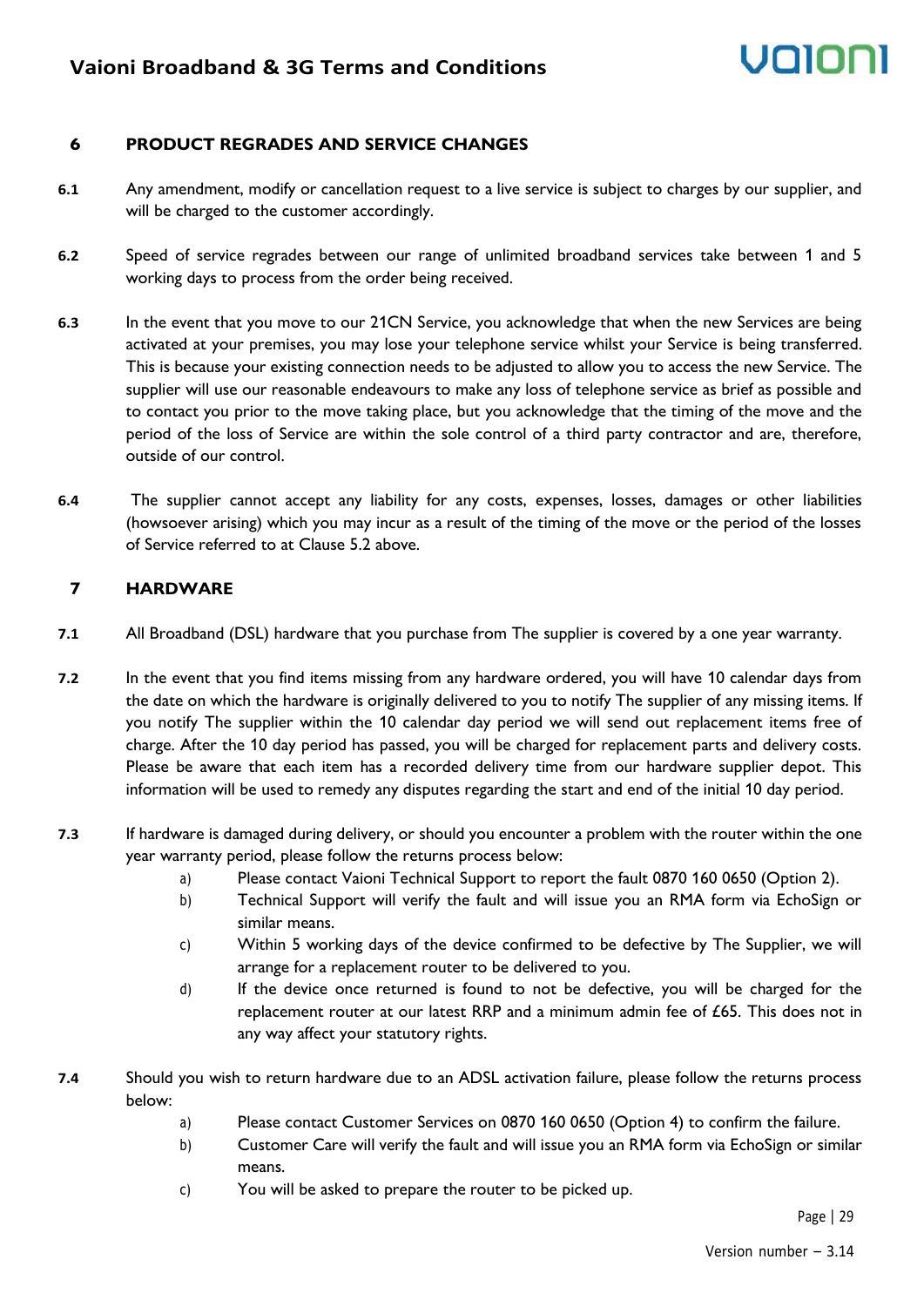d) Upon receipt of the equipment, we will issue a credit note.

Please note that returns due to ADSL activation failures will only be accepted within 14 calendar days from the date to which you receive notification of activation failure.

- **7.5** You acknowledge that some routers that are compatible with an 8mbps service may not be compatible with a move to a 20/24mbps (ADSL2+/ADSL2+Annex-M) service and that you may have to purchase an alternative router at your own cost in order to be able to access the 20/24mbps (ADSL2+/ADSL2+Annex-M) service.
- **7.6** In the event that you do not wish to purchase a new router to access the 20 (ADSL2+) service, we will transfer your Service from the 20 (ADSL2+) service back to your original contracted Service at no cost to you.
- **7.7** For the avoidance of doubt, we can only offer support and assistance in respect of Vaioni supplied routers. If you choose to purchase a router from a third party, you will be responsible for ensuring that you have access to appropriate support and assistance in respect of that router.

#### **8 TERMINATION**

- **8.1** You may end the Agreement at any time before the Service is activated and available for you to use, and:
	- a) Any amendment, modify or cancellation request to an in-flight order is subject to charges by our supplier and will be charged to the customer accordingly.
	- b) If after the Order Committed Date, the customer shall be liable for payment of any Activation Charges and Recurring Charges for the entire Initial Term.
	- c) Equipment purchased or provided by The Supplier to enable you to receive the broadband Service must be returned at our request at your cost.

Returned goods should be returned in the same condition that you originally received them, together with their original packaging. The Supplier reserve the right to recover compensation from you should the goods arrive with The Supplier in less than saleable condition or are damaged in any way.

In order to minimise any delay in dealing with your exchanged or returned item(s), please wrap the item(s) securely for transit, using the original packaging and remember to enclose your original despatch note (you may wish to keep a copy for your reference). All goods should be in the same the condition you originally received them. The Supplier would also recommend you include your address details on the package as the return to sender information. This does not in any way affect your statutory rights.

- **8.2** Once the broadband services have been activated and are available for you to use, you may only end this Agreement by notice equal to the Minimum Cancellation Notice Period, stated in the General Terms and Conditions of Business as 30 days, to expire after the Minimum Service Period as agreed on the signed contract. All Broadband services (in-flight orders or live services) may be subject to a cancellation fee from our supplier, which will be incorporated into any finalised billing for the service.
- **8.3** If you choose to transfer your ADSL service away, you may do so after the Minimum Service Period. If you terminate prior to the Minimum Service Period you will be liable for the remainder of the Service Period. Your cancellation notice only begins from the date your service officially transfers away to your new service provider.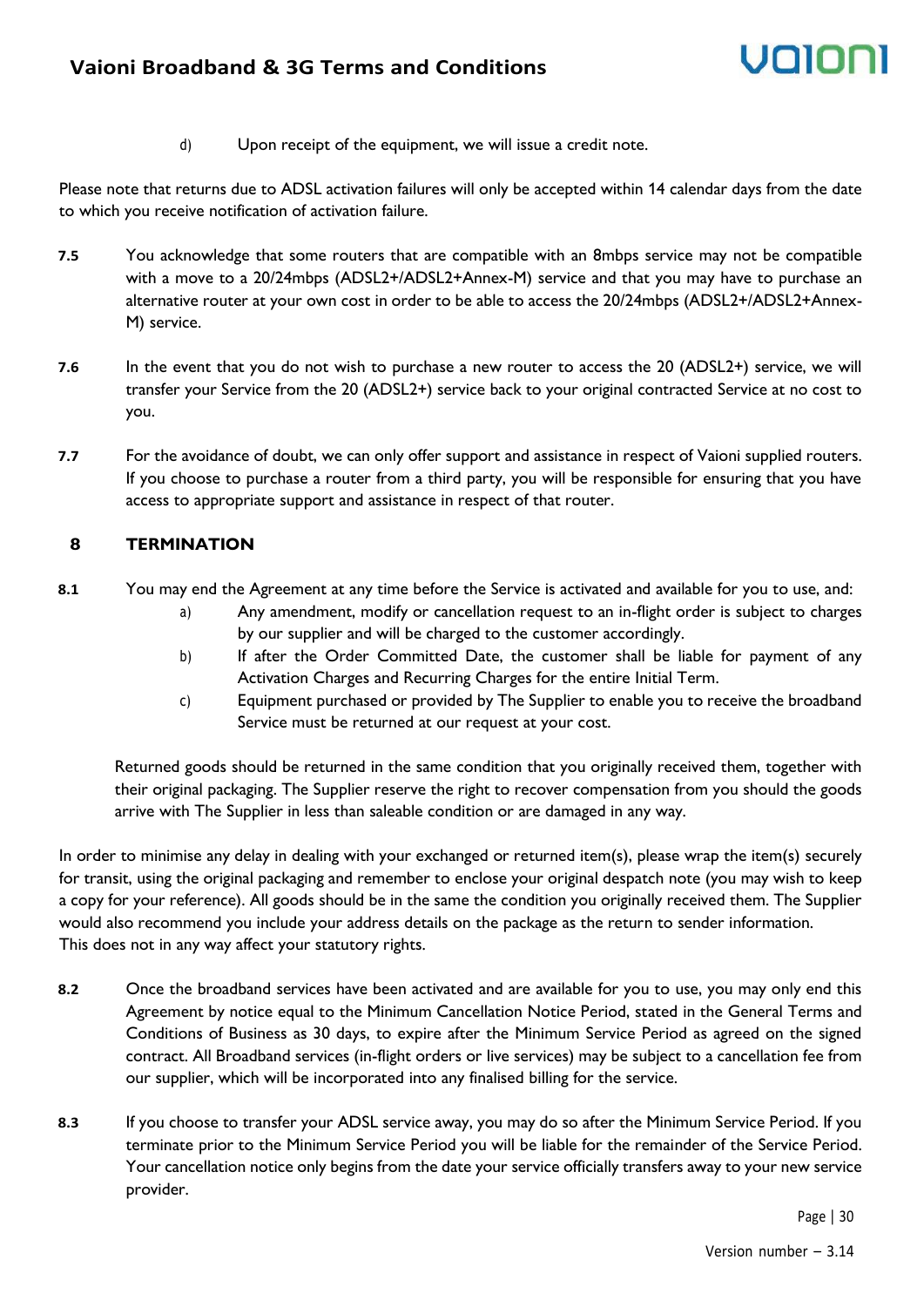- **8.4** If we or BT deem that your telecommunications line is not capable of supporting an ADSL service we reserve the right to terminate your ADSL broadband Service immediately without notice and issue a refund for any Services not provided or move you to an appropriate alternative service. Examples include;
	- a) Your line is too far away from the telephone exchange, or
	- b) The quality of your line is too poor.
- **8.5** Notwithstanding the provisions of clause 7.4, we reserve the right to move you onto a different product at no additional cost to you, if, in our reasonable opinion, it would mean that your service would perform better, provided always that such alternative product shall be of equivalent price to your existing product.
- **8.6** In the event that you cancel or change ownership of your BT telephone line, your broadband Service will be terminated and any remaining Charges will become immediately due and payable.

#### **9 GENERAL**

- **9.1** The supplier reserve the right to raise an 'Abortive Visit Charge' of £85 + VAT when entry to your premises is refused, or no access can be gained despite you having agreed that we or any other person may access your premises.
- **9.2** The supplier reserve the right to raise a 'Special Faults Investigation Charge' of £144 + VAT when you report a fault, and an engineer visits your premises, and discovers that the fault is not a result of a failing or defect in the broadband Services and/or the Equipment.
- **9.3** The charges between clauses 9.1 to 9.2 are indicative and may change.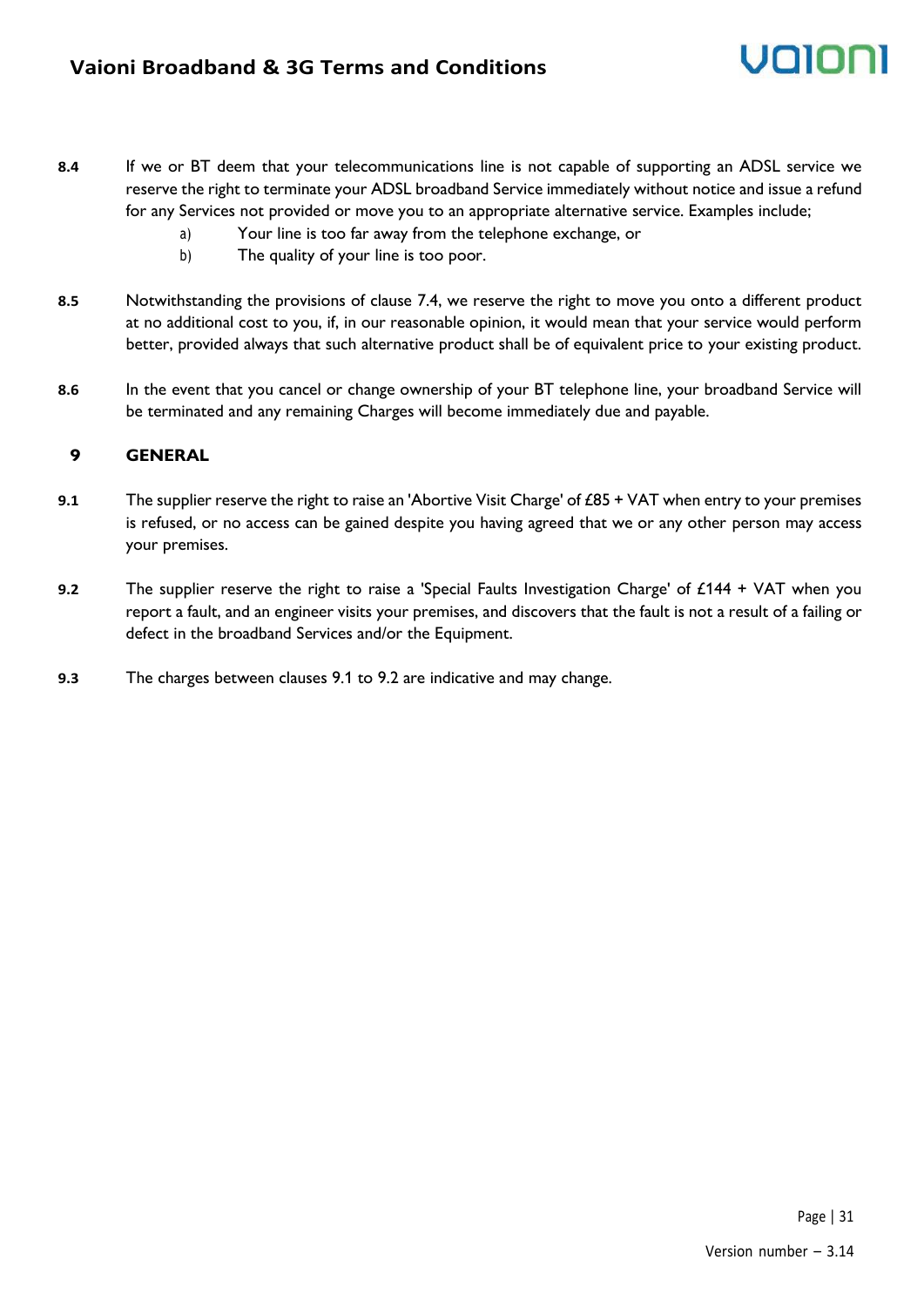# volor

#### **Leased Line and Wireless Ethernet**

#### **1 DEFINITIONS**

These Specific Terms and Conditions of Supply are to be read in conjunction with our General Terms and Conditions of Business. All definitions contained within these Specific Terms and Conditions have the same meaning as those set out in the General Terms and Conditions of Business unless specified below in which case they will have the meaning specified below;

**"Customer Order Form"** means the order form for the supply by the Company of the Equipment and/or Services, completed by, or in accordance with an order from, the Customer;

**"Minimum Cancellation Notice Period"** means the minimum period of notice that a Customer must give the Company to terminate a specific Service or this Agreement, as set out in Clause 8;

**"Private WAN Circuit"** or **"Private WAN Wireless Ethernets Service"** means the point to point circuit service described in the Company's literature at the date of completion of the Customer Order Form;

**"Wireless Ethernet"** means the Telecommunications Circuit as described at [https://www.vaioni.com p](https://www.vaioni.com/)rovided by Vaioni Group Limited for the Wireless Ethernet Service;

**"Leased Line"** means the Telecommunications Circuit as described at [https://www.vaioni.com p](https://www.vaioni.com/)rovided by Vaioni Group Limited for the Ethernet Service;

**"Diverse"** means the Telecommunications Circuit as described a[t https://www.vaioni.com p](https://www.vaioni.com/)rovided by Vaioni Group Limited for the Wireless Ethernet Service;

**"Flex"** means the Telecommunications Circuit as described at [https://www.vaioni.com p](https://www.vaioni.com/)rovided by Vaioni Group Limited for the Wireless Ethernet Service;

**"Wireless Ethernet Service(s)"** or **"Service"** means the provision of one of the following Wireless Ethernets (i) Access, (ii) Ethernet, or (iii) Private WAN Wireless Ethernet Service as specified on the Customer Order Form, and described in the Company's literature at the date of completion of the Customer Order Form;

**"Ethernet"** means the Ethernet service described in the Company's literature at the date of completion of the Customer Order Form;

**"Service Level Agreement"** or **"SLA"** means the service level agreement at<https://www.vaioni.com/tcaupsla> relating to the Wireless Ethernet and Leased Line Service that describes the service levels to be met by Vaioni Group Limited together with the remedies available to the Customer for failure to meet such service levels;

**"Service Period"** means the period of an individual Service provided in accordance with this Agreement;

**"Telecommunications Circuit"** means a circuit that allows that transmission of TCP/IP data;

**"Wires-Only Ethernet"** means a copper or fibre Ethernet service where there is no management or monitoring included in the service. The Ethernet service is very much the responsibility of the Customer or buyer.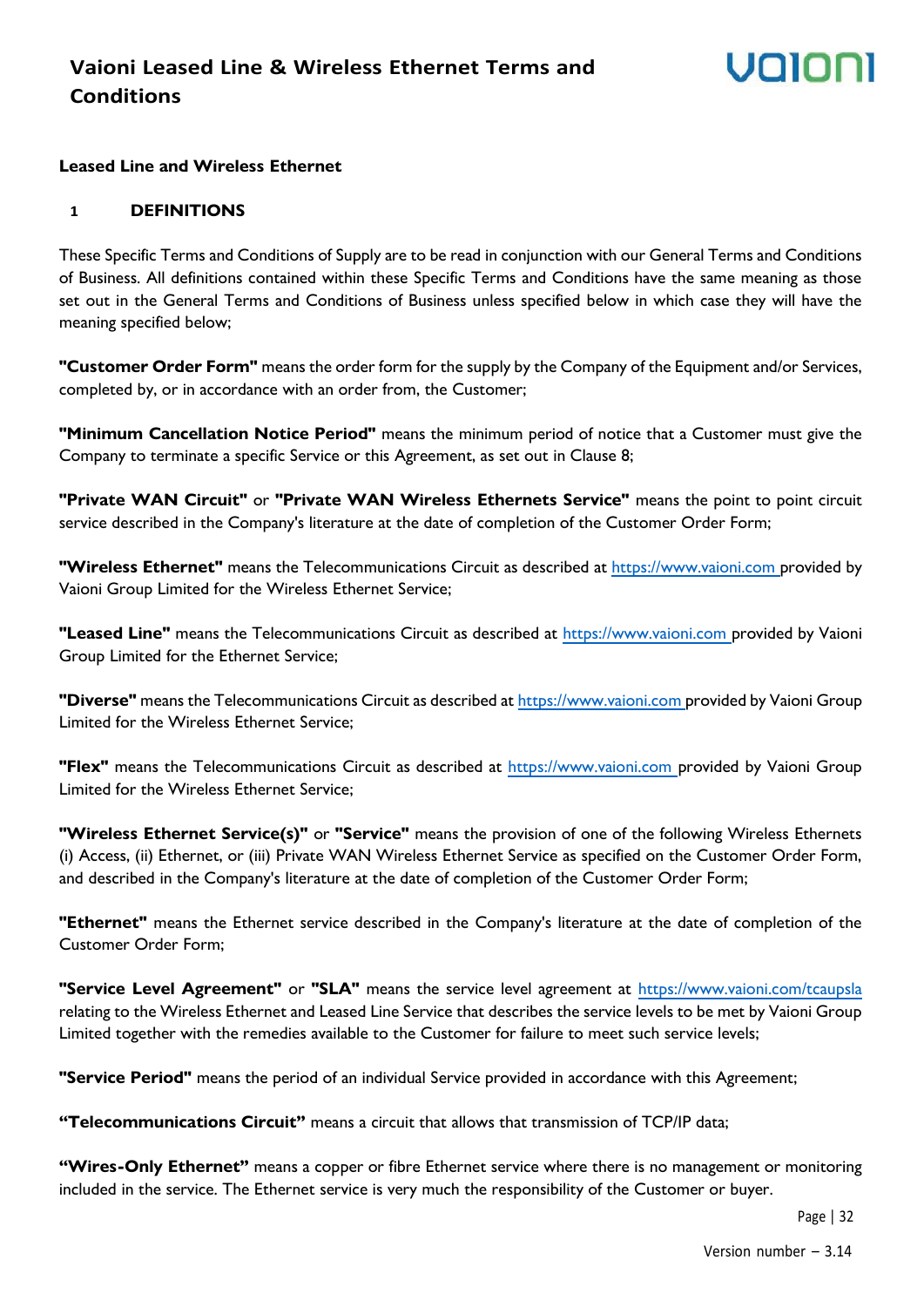**"Vaioni Group Limited"** means Vaioni Group Limited Ltd (Company Registration Number 4314251) of Floor 6, Tomorrow, MediaCityUK, M50 2AB.

#### **2 THE SERVICES**

- **2.1** Vaioni Group Limited shall provide the Service at the data transfer speed stated on the Customer Order Form subject to the terms of this Agreement.
- **2.2** You can place your order for the Service by completing the online order form via the MyVaioni Portal.
- **2.3** Vaioni Group Limited shall not be obliged to provide the Service to you unless and until we have received written confirmation, or (if requested in our discretion) evidence, that all installation work at the Customer's premises is complete and the other terms specified in Clause 2 of the General Terms and Conditions have been satisfied, subject to Clause 2.4.
	- **(a)** we have sent written notice to you (either by post, fax or e-mail) of our acceptance of the Customer Order Form; and
	- **(b)** we have received any initial Charges due from you in respect of the Services and/or Equipment.
- **2.4** We will configure, deliver and install the Equipment to the Customer's Site to be connected to the Telecommunications Circuit where this option is chosen (excludes Wires-Only). Acceptance and/or use of the Services and/or Equipment by you constitutes your automatic acceptance of the terms and conditions of this Agreement. Whilst we will use reasonable endeavours to provide the Services and/or Equipment to you within any timescales specified by us or agreed with or requested by you, we will not be liable to you for any delay in providing or failure to provide the Services and/or Equipment within such timescales.
- **2.5** We shall allocate a range of Internet Protocol (IP) addresses for use by the Customer for machines on its network for the duration of this Agreement. It will be the responsibility of the Customer to connect the Equipment to, and to configure its machines on, its own network.
- **2.6** Save in relation to the Private WAN Circuit, we will provide you with transit and routing services for email and general Internet access. We will (in consideration of the Charges) deliver IP packets to the Customer network boundary only and will not be, or be held responsible for, the transit, routing and delivery of IP packets to individual workstations on the Customer network.
- **2.7** We will endeavour to ensure that the Services are of a high quality. In order to maintain the quality and safety of the Services, and any other services which we provide to our customers, we may from time to time: (a) Suspend, close down or restrict the whole or any part of the Services in order to carry out emergency or other repairs, maintenance and/or improvements or to prevent overload of the network or to preserve the safety, security or integrity of the Services and any Internet traffic conveyed (although we will give you as much notice as is reasonably practicable before doing so and will endeavour to carry out such works during the relevant scheduled maintenance periods as published by us); and/or (b) Give you instructions on how to use the Services. You agree to comply with any instructions we may give you in accordance with this Clause.

Page | 33

volor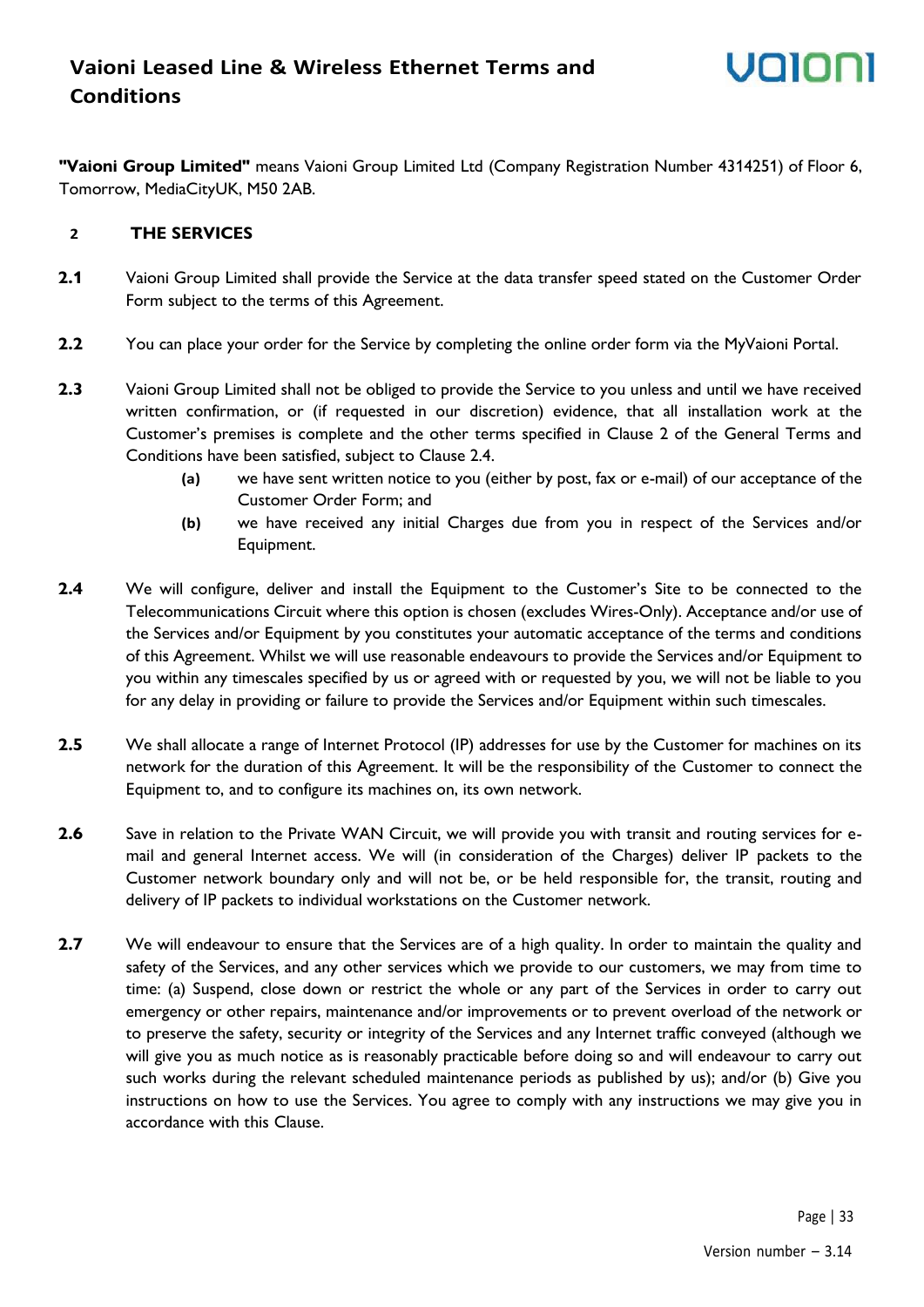## **Vaioni Leased Line & Wireless Ethernet Terms and Conditions**



- **2.8** We shall send you, via e-mail, online usage statistical reports detailing the bandwidth used on the Telecommunications Circuit by the Customer and will endeavour to do so daily as specified in accordance with the Customer Order Form.
- **2.9** The Equipment shall at all times remain the property of Vaioni and Customer shall have no rights or interest in the Equipment except for quiet possession and the right to use the Equipment under this Agreement to provide the Customer Service.
- **2.10** A Wires-Only service will exclude any CPE equipment.
- **2.11** The Customer is responsible for the configuration of a routing device and implementation of any intelligence for the Wires-Only Ethernet Service.
- 2.12 DSL Failover, Wireless Ethernet, Diverse and Flex are not available with Wires-Only Ethernet.
- **2.13** Technical Support on Wires-Only services is limited and initial diagnosis is the responsibility of the Customer. Support guidelines for Wires-Only Internet Leased Lines from the Supplier will be provided to assist in the diagnosis process and must be followed and reported back to Technical Support before it is raised with the Telco Operator and the clock starts on the SLA.

#### **3 SERVICE LEVELS/CREDITS**

**3.1** Vaioni Group Limited shall provide the Service in accordance with these Specific Terms and Conditions and subject to the applicable Service Level Agreement.

#### **4 SERVICE PERIOD**

- **4.1** We will use reasonable efforts to activate the Services, as soon as possible following completion of the matters referred to in Clause 2.3 above. However, all dates are estimates and we cannot guarantee that they will be met.
- **4.2** Unless otherwise terminated or suspended in accordance with this Agreement the following Services shall be provided for a Minimum Service Period of 12 months from the date of activation:
	- **(a)** Access
	- **(b)** Ethernet
	- **(c)** Private WAN Service
- **4.3** On expiry of the periods referred to at Clause 4.2 above (as appropriate) the Services will, unless terminated on or before the date of such expiry, automatically renew until terminated pursuant to this Agreement or until a new contract term is agreed between Vaioni Group Limited and the Customer.

#### **5 PROVISION OF SERVICE**

**5.1** We may be required to carry out additional construction work prior to or during installation of a Telecommunication Circuit (for example because fibre or copper is not present, or buildings entries are required and/or additional equipment is needed). You may be subject to additional charges for such work, and these are described in Clause 7.2.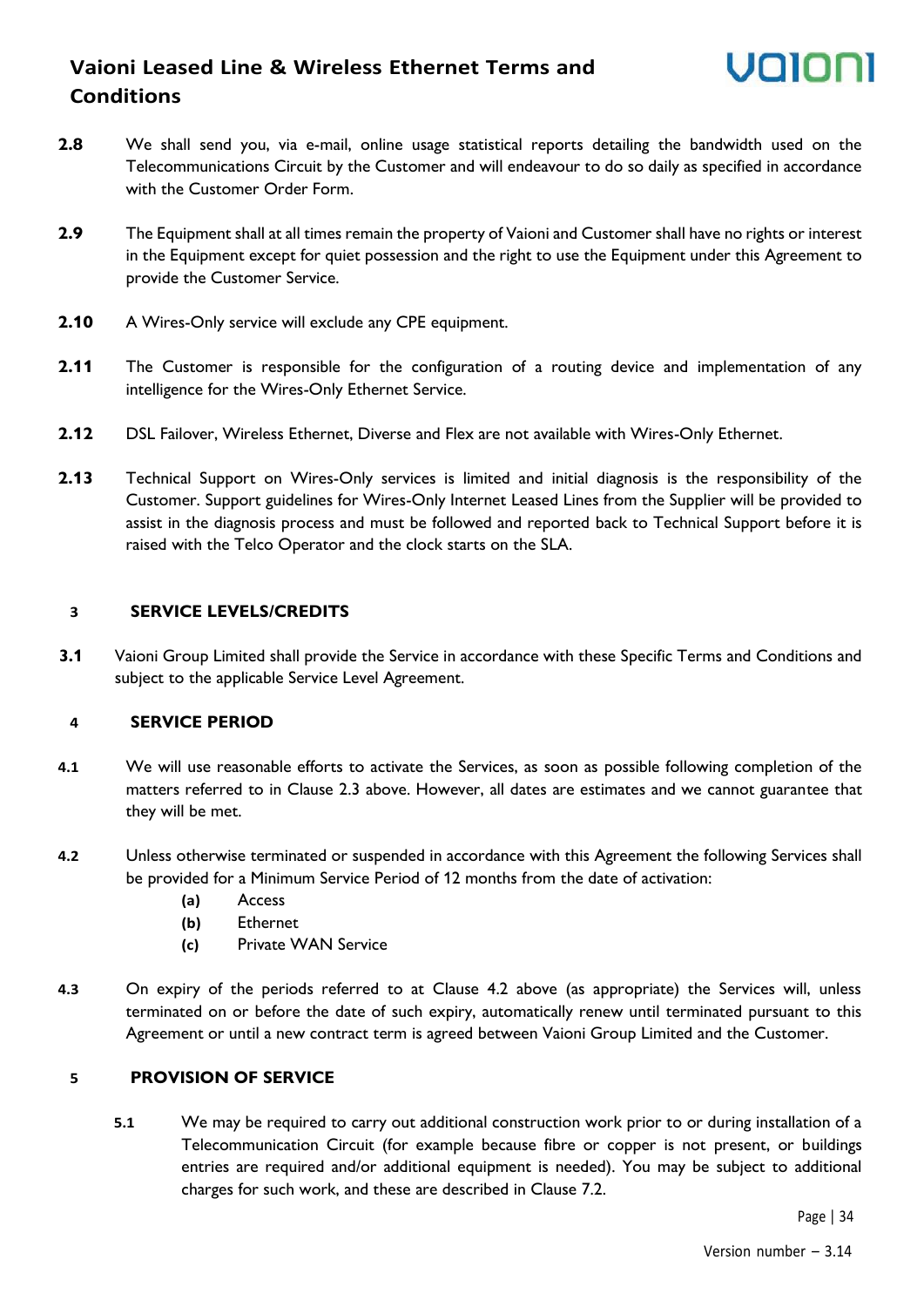## **Vaioni Leased Line & Wireless Ethernet Terms and Conditions**

- **5.2** Vaioni Group Limited may monitor the Service 24 hours a day, 7 days a week, 365 days a year. Relevant details of this activity are set out in the applicable Service Level Agreement.
- **5.3** Where EFM & GEA services are purchased through TalkTalk Wholesale or BT and you do not receive the minimum speed you have purchased, you are entitled to cancel the service without penalty or can choose to retain the service at a lower speed and lower cost.
- **5.4** When EFM services are purchased you will take note, EFM services are not transferable between sites or postcodes due to limitations applied by the Operator. You must pay for the existing contract and order a new service.

#### **6 CONDITIONS OF USE**

- **6.1** You agree that you will be responsible for all use of the Services and (unless, we have agreed to supply it as part of the Equipment) for providing all additional equipment and/or services (including, without limitation, a PSTN line, if required), and for obtaining any permits and/or licences which are necessary for connecting to, and accessing, the Services. You agree that you are responsible for complying with all terms and conditions (including, without limitation, terms of payment) relating to any telecommunications service which is required by you to access the Services.
- **6.2** With regard to DSL Backup, the PSTN line for DSL Backup will only receive maximum line speed, and is subject to availability, according to BT's advertised coverage of exchanges in the UK. Where DSL is not available, a backup dial-up account will be provided.
- **6.3** With regard to DSL monitoring of Private WAN circuits, the PSTN line for DSL monitoring is subject to availability, according to BT's advertised coverage of exchanges in the UK. Where DSL is not available, a recommended alternative will be provided.
- **6.4** You agree to:
	- **(a)** provide an authorised technical contact, authorised contact number, and pass phrase, to keep any records of such details in separate places and take all necessary steps to ensure the security of such records;
	- **(b)** without prejudice to the General Terms and Conditions, keep such information private and confidential and ensure, at all times, that it (or they) does (do) not become known to any unauthorised personnel.
- **6.5** You agree that you will notify us immediately if you become aware of any change in circumstances which may lead you to believe that such information has become known to any unauthorised personnel.
- **6.6** You agree that we may, from time to time, suspend and/or change your pass phrase (at our discretion if we feel that such step is in the interests of security).
- **6.7** Any managed hardware, and/or routers, which you purchase from us, will be tested by us and configured to meet your basic network and Internet specifications. In the event that you wish to make alterations to configuration of such Equipment, you agree to contact the Technical team at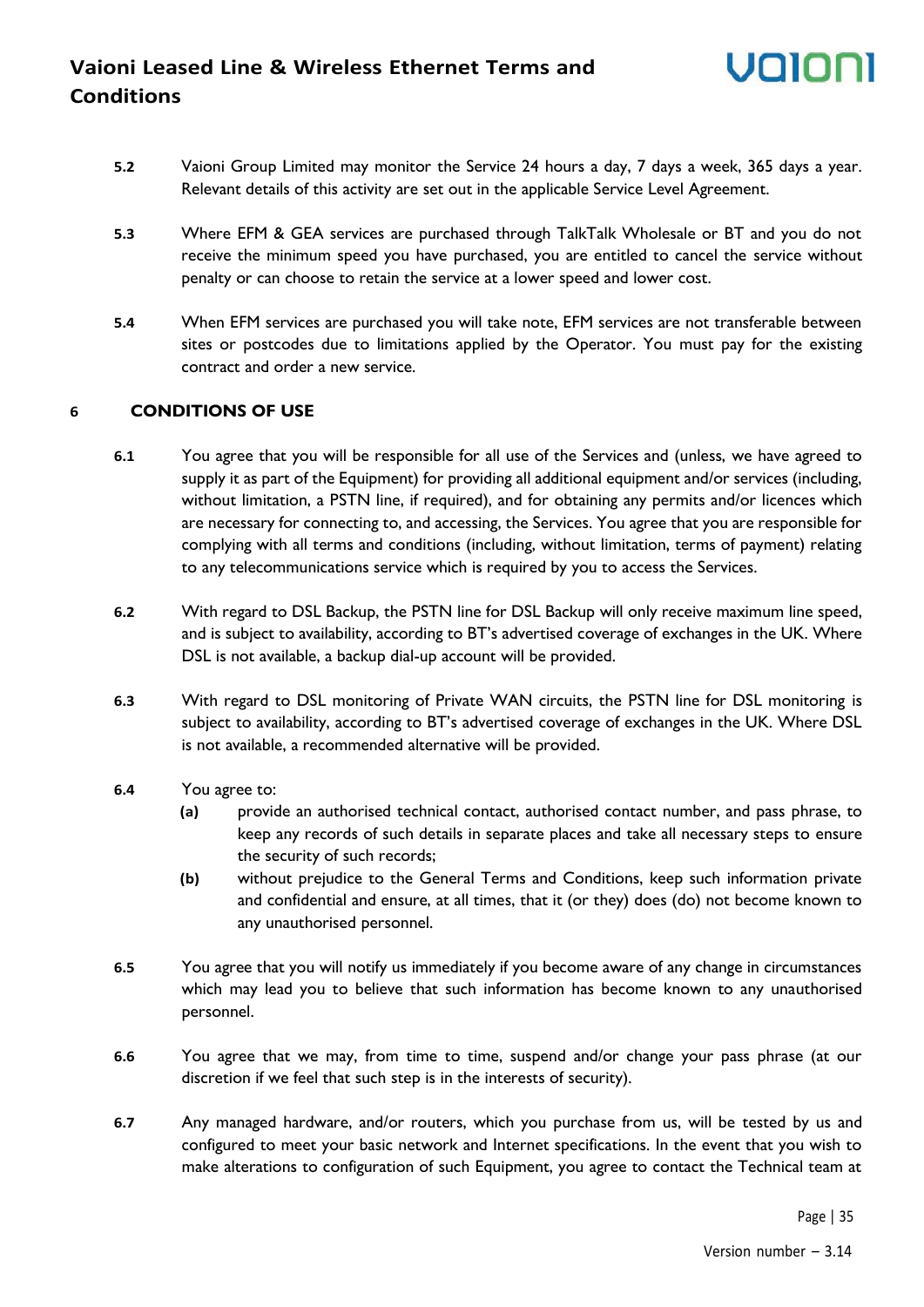### **Vaioni Leased Line & Wireless Ethernet Terms and Conditions**

Vaioni Group Limited to request such changes. Upon confirmation of authorisation, TECHNICAL will make such changes.

- **6.8** Any fault with the Services and/or the Equipment, which you detect must be reported to us as soon as possible either:-
	- **(a)** by telephone to the TECHNICAL team on 0161 672 9900 9am -5:30pm;
	- **(b)** by telephone to the TECHNICAL team on 0161 672 9900 outside office hours;
	- **(c)** to such other telephone number as we may notify to you from time to time for this purpose.

#### **7 CHARGES**

- **7.1** Except as otherwise provided in the Agreement, all Charges and other sums due from you in respect of the Services and/or Equipment shall be set out in the Customer Order Form and/or the invoice relating to such Equipment and/or Services.
- **7.2** You agree to pay for any and all charges in relation to any additional work for installation of (i) an Access Circuit or, (ii) an Ethernet Circuit. However, prior to incurring such costs, the Customer will be presented with a revised quotation and given the option to proceed or not with the installation work. If the Customer elects not to proceed, no costs will be incurred.
- **7.3** BT and / or all associated carriers we use can change this contract (including charges) at any time.
- **7.4** The supplier reserve the right to raise an 'Abortive Visit Charge' of £150 + VAT when entry to your premises is refused, or no access can be gained despite you having agreed that we or any other person may access your premises.
- **7.5** The supplier reserve the right to raise a 'Special Faults Investigation Charge' of £500 + VAT when you report a fault, and an engineer visits your premises, and discovers that the fault is not a result of a failing or defect in the Ethernet Services and/or Equipment.

#### **8 TERMINATION**

- **8.1** Unless otherwise stated, the Minimum Cancellation Notice Period is 90 days (to expire after the Minimum Service Period).
- **8.2** The Service is otherwise subject to the termination provisions of the General Terms and Conditions.
- **8.3** In the event an order is cancelled by the customer before the site survey results stage, order can be cancelled without incurring any penalties but if the order has gone past site survey stage and no excess construction charges are payable, the full contract amount to that stated on the order form will be payable or where possible a cancellation penalty will be payable. However, if excess construction charges are payable to complete the delivery of the order, customer will be presented with these charges and customer can decide to either agree to these charges to progress the order or cancel without incurring any penalties at this stage.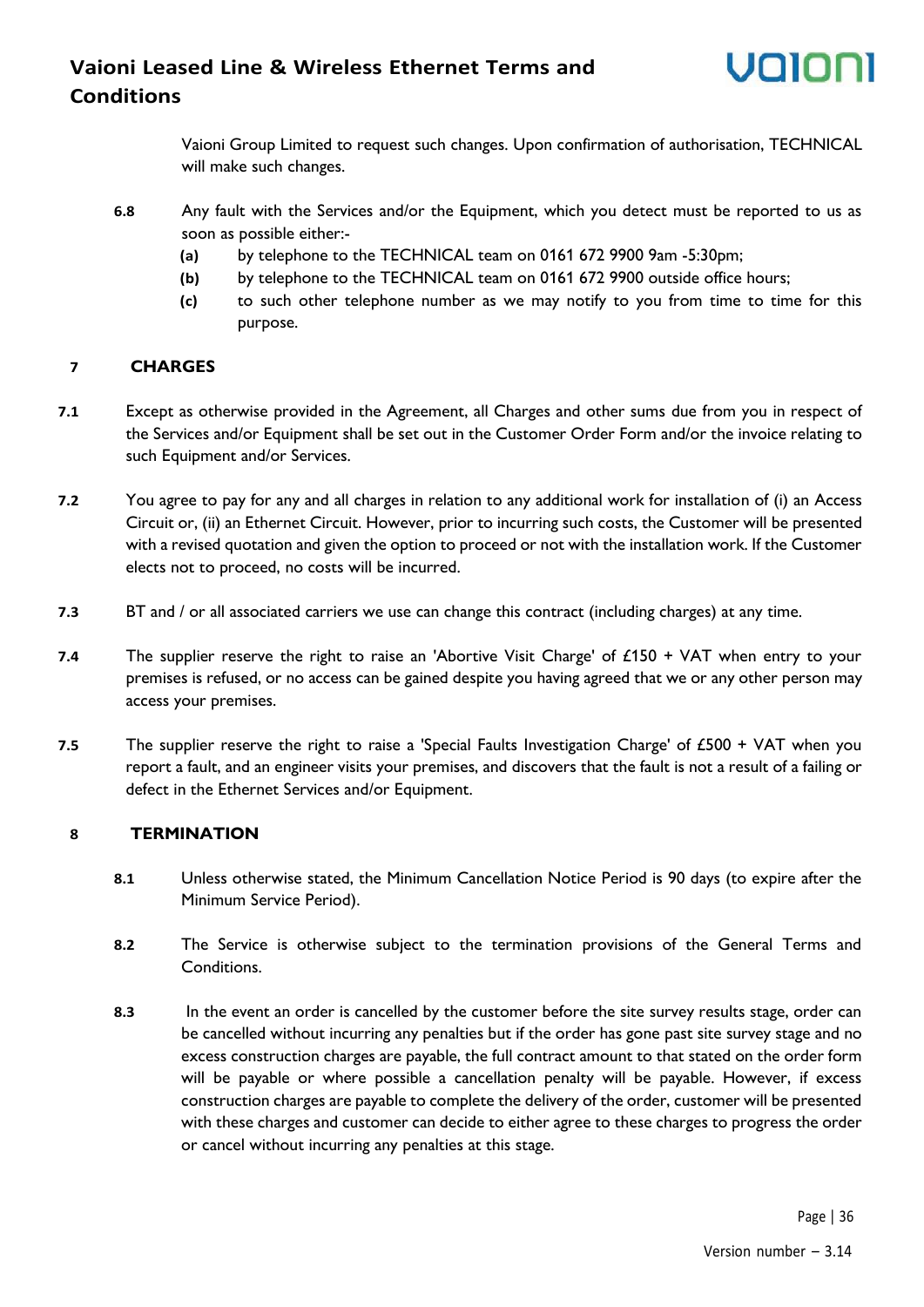### **Vaioni Leased Line & Wireless Ethernet Terms and Conditions**

**8.4** Where the customer has ordered a GEA or EFM based service, it maybe possible for you to cancel the service within 24 hours of you placing the order with Vaioni without receiving a penalty. Any cancellations received later than 24 hours, the full contract amount equal to that stated on the order form will be payable.

#### **9 NOTICES**

- **9.1** You agree to keep the contact details which you have provided to us up to date. Any notice or other information to be served by us on you in accordance with this Agreement will be validly sent if in writing and sent by either e-mail or first class post to your last known e-mail or postal address. Any notice sent by first class post will be deemed served two days after posting. Any notice sent by e-mail will be deemed served on the day that it is sent.
- **9.2** Any notice to be served on us must be in writing and sent either by pre-paid first class post to our registered office or to such other address as may be specified by us to you for this purpose from time to time. Any notice sent in accordance with this sub-clause will only be deemed served if and when you have received a written acknowledgement from us.

#### **10 REGRADES AND SHIFTS**

- **10.1** The bandwidth of an individual Ethernet circuit cannot be downgraded to a bandwidth which is below the Circuit bandwidth that was initially provisioned for that particular Circuit. For the avoidance of doubt, Circuit bandwidths can be upgraded at any time during the Agreement, subject to the payment of revised Charges as notified to you by The Supplier from time to time.
- **10.2** Once a Circuit's bandwidth is re-graded, the new Circuit bandwidth will be subject to a minimum term of one (1) month and any revised Charges will apply for that Circuit from the date upon which it is regraded. For example, where a Circuit bandwidth is regraded from 10Mb to 20Mb, the Minimum Term at 20Mb is one (1) month; thereafter the Circuit's bandwidth may be re-graded either up or down, provided that the regraded bandwidth is no lower than the original order of 10Mb.
- **10.3** Site Access bandwidths can be upgraded. Where the existing Site Access bandwidth is within the Minimum Service Period, upgrades will be permitted providing that new Charges and a new Minimum Service Period will apply for the upgrade. The new Minimum Service Period will have a duration of at least twelve (12) months or until the end of the original Minimum Service Period, whichever is the longer. Where a new Minimum Service Period is agreed in respect of any upgrade, this will supersede the existing terms in relation to the applicable Customer Order Form governing the Site Access bandwidths.
- **10.4** If an external shift is possible, where the existing Site Access is within its existing Minimum Service Period, an external shift will be permitted provided that a new Minimum Service Period is agreed with a duration of at least twelve (12) months or until the end of the existing Minimum Service Period, whichever is the later. Where a new Minimum Service Period is agreed in respect of any upgrade, this will supersede the existing terms in relation to the applicable Customer Order Form governing the Site Access bandwidths. If a shift is not possible, a new Site Access will need to be ordered into the new Site.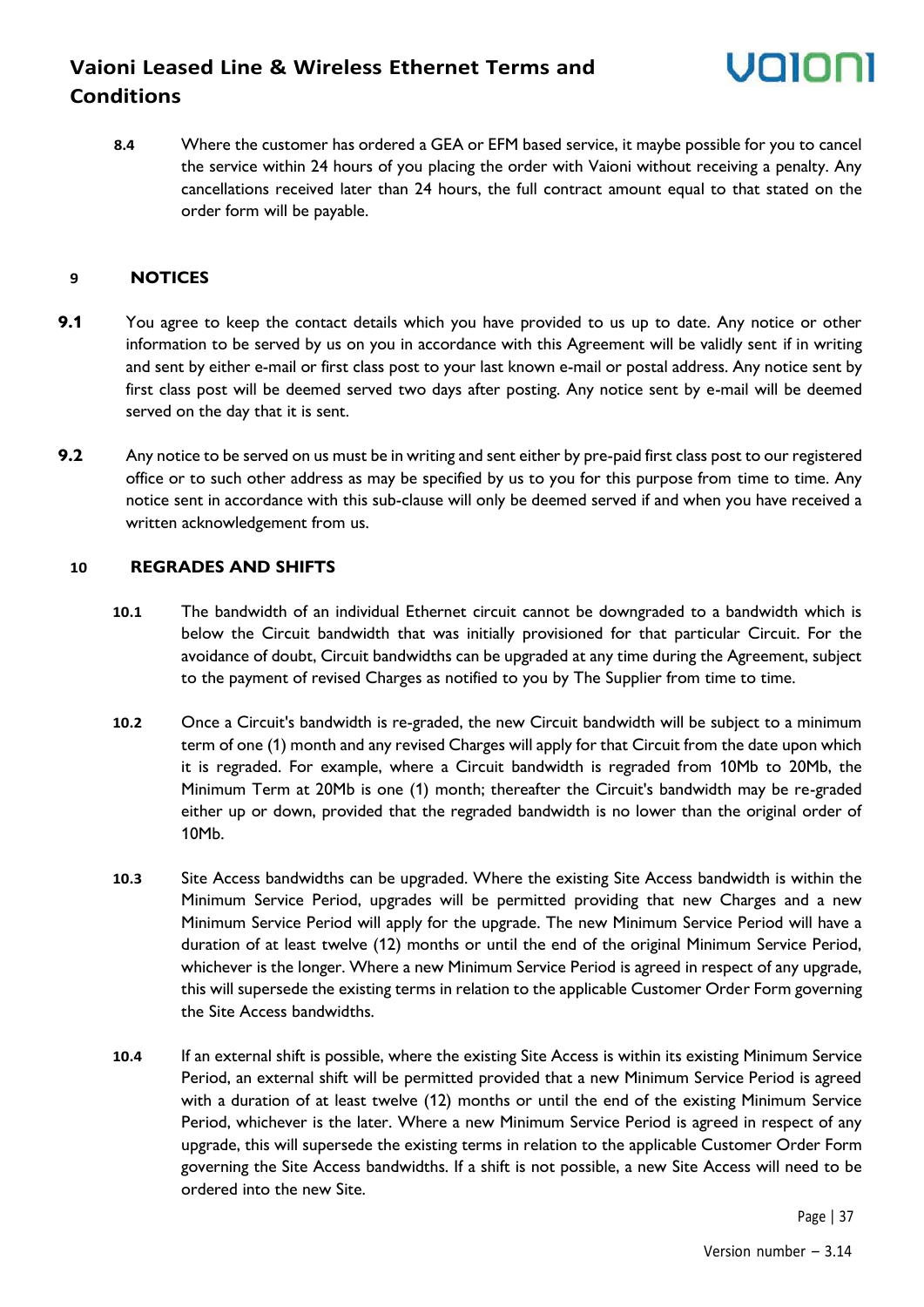### volo

#### **Firewall and Managed Security**

#### **1 DEFINITIONS AND INTERPRETATION**

These Specific Terms and Conditions are to be read in conjunction with our General Terms and Conditions of Business. All definitions set out in the General Terms and Conditions of Business shall, unless otherwise specified below, have the same meaning when used in these Specific Terms and Conditions. For the purpose of these Specific Terms and Conditions:

**"Address"** means the address specified on the Customer Application.

**"Company"** or **"we"** means Vaioni Group Limited, having the registered number 4314251 also where the context permits its assigns and any sub-contractor for the Company.

**"Customer Order Form"** means the order form for the supply by the Company of the Equipment and/or Services, completed by, or in accordance with an order from, the Customer;

**"Firewall"** means a device for the detection, obstruction, destruction and/or prevention (as applicable) of computer viruses, Trojans, worms, unauthorised access or use and/or any similar act or thing which may affect a computer system, or network.

**"Hire Agreement"** means the hire agreement entered into between the Company and you for the hire by you of the Firewall (where specified in the Customer Order Form).

**"Managed Security Service"** means the provision by us of management and monitoring of your Firewall as further described in these Specific Terms and Conditions, at [https://www.vaioni.com, a](https://www.vaioni.com,/)nd in the Company's literature at the date of completion of the Customer Application.

**"Minimum Cancellation Notice Period"** means the period described at Clause 9.3.

**"Minimum Service Period"** means the period described at Clause 5.2.

**"Service Level Agreement"** or **"SLA"** means the Service Level Agreement at<https://www.vaioni.com/tcaupsla> relating to the Managed Security Service and any Firewalls supplied by the Company which describes the service levels to be met by the Company, set out on the Company's Website at the date of Completion of the Customer Application.

**"Telecommunications Circuit"** a circuit which allows the transmission of IP/TCP data.

#### **2 FIREWALL**

- **2.1** Subject to the terms and conditions of the Agreement, we agree to supply and you agree to purchase the Firewall (if any) specified in the Customer Order Form and described at [https://www.vaioni.com i](https://www.vaioni.com/)n the Company's literature at the date of completion of the Customer Order Form.
- 2.2 Upon completion of the matters referred to at Clause 2.3 of our General Terms and Conditions of Supply, one of our technical consultants will contact you to discuss your Firewall configuration. As soon as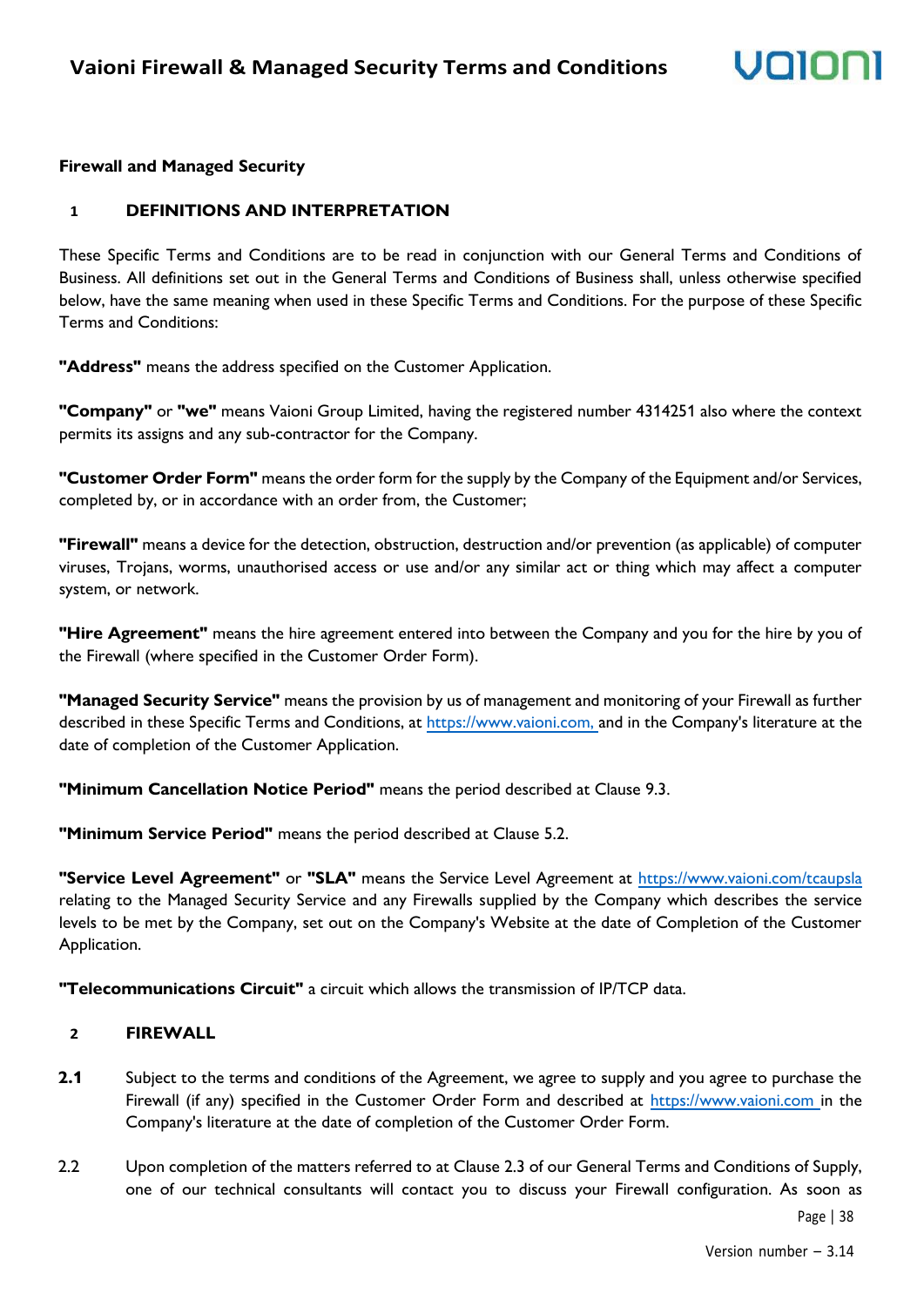### volol

reasonably possible after that we will build your Firewall configuration to meet your network and Internet security specifications in accordance with the information provided by you in the Customer Order Form and to our technical consultant. Once built, we will send your configuration data to you on a storage device reasonably selected by us. At the same time we will place an order with our supplier for the Firewall. We will notify you as soon as possible once the Firewall is ready for dispatch. We will use all reasonable efforts to ensure that the Firewall is delivered to you within 48 hours of finalising the configuration and to notify you, at least 24 hours in advance of the delivery date.

- **2.3** Any Firewall to be supplied by us shall be delivered to you by us sending it or procuring that it is sent to the Address. You agree that you will notify us, of any defects in any Firewall which we supply to you, within 15 days of delivery of that Firewall.
- **2.4** Any Firewall sent by us to you shall be at your risk from the point of delivery accordance with Clause 2.3 above.
- **2.5** You agree that you will be responsible for installation of any Firewall supplied by us and for connecting it to the Telecommunications Circuit and power supply at the Address.

#### **3 MANAGED SECURITY SERVICES**

- **3.1** Where we have agreed to supply you with a Managed Security Service and the relevant Firewall, you must notify us as soon as possible following receipt and installation by you of any Firewall (at the Address) which we have supplied. Where we have agreed to supply you with a Managed Security Service for a Firewall which we have not supplied, you must notify us as soon as possible once your Firewall is ready to be accessed by us. We will use all reasonable efforts to activate the Managed Security Services within 48 hours of successful installation and/or connection of the relevant Firewall by you in accordance with any instructions we may give or send to you for that purpose.
- **3.2** Once the Managed Security Services are activated, we shall provide online Firewall usage reports detailing the activity of your Firewall and will endeavour to provide you with a standard Firewall usage report monthly as specified in accordance with the Customer Order Form.

#### **4 SERVICE LEVELS/CREDITS**

**4.1** We shall provide the Managed Security Service in accordance with these Specific Terms and Conditions and subject to the applicable Service Level Agreement (as specified on the Customer Order Form).

#### **5 PROVISION OF SERVICE**

- **5.1** Whilst we will use reasonable endeavours to provide the Services and/or Equipment to you within any timescales specified by us or agreed with or requested by you, we will not be liable to you for any delay in providing or failure to provide the Services and/or Equipment within such timescales. All delivery and/or completion dates specified by us are estimates only and we cannot guarantee that they will be met.
- **5.2** Unless otherwise terminated or suspended in accordance with the Agreement the Managed Security Service shall be provided for a Minimum Service Period of 12 months from the date of activation.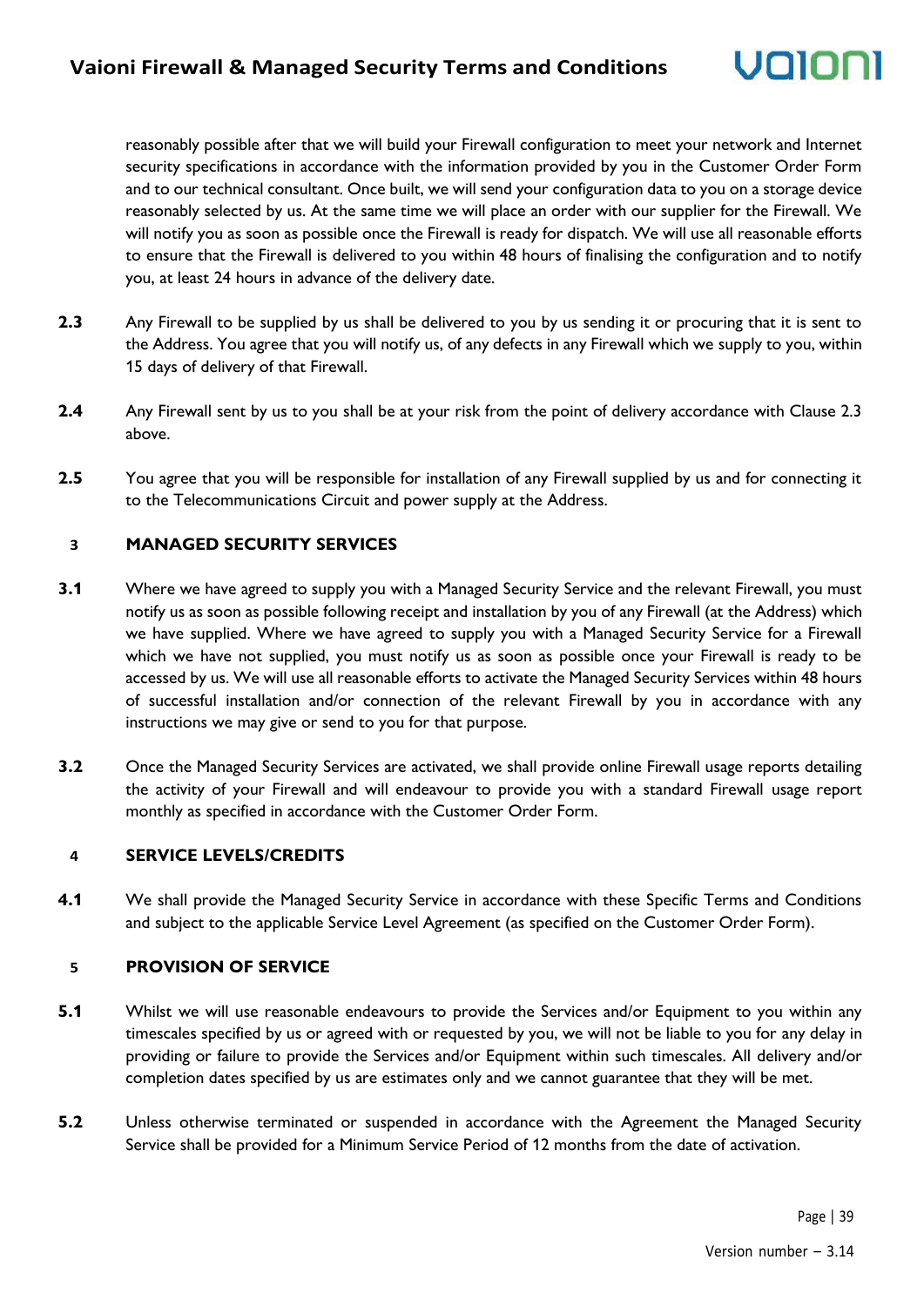- Valor
- **5.3** On expiry of the Minimum Service Period, this Agreement will continue until terminated in accordance with Clause 9. Where you have purchased ( as opposed to hired) the Firewall from us and the Agreement continues after the Minimum Service Period, you will be required to pay any applicable software license renewal fee in respect of the software license required for the Managed Security Service.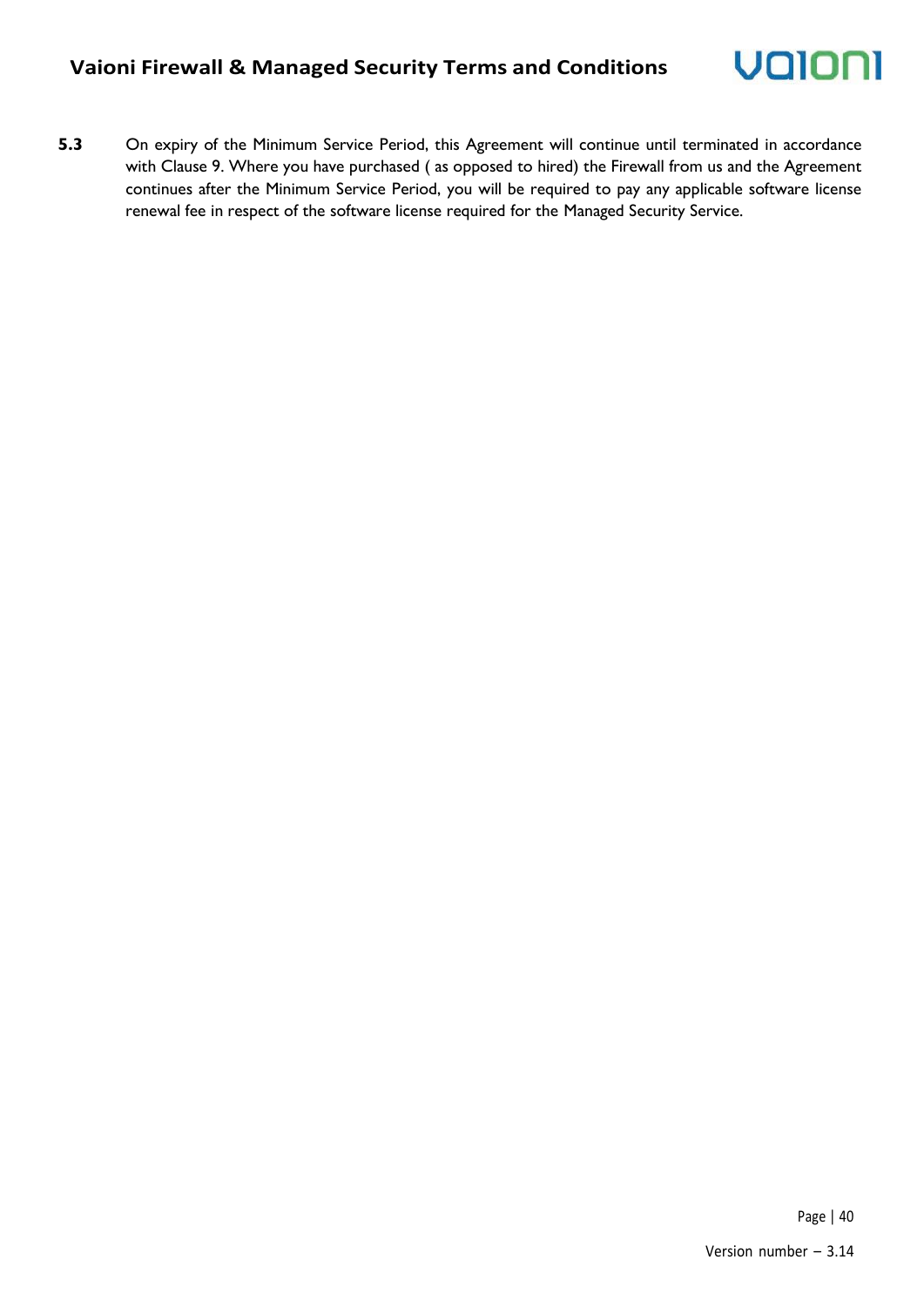#### **6 CONDITIONS OF USE**

**6.1** You agree that you will be responsible for all use of the Managed Security Service and any local access to the Firewall. You agree that you are responsible for complying with all terms and conditions (including, without limitation, terms of payment) relating to any telecommunications service which is required by you to access or receive the Managed Security Service.

#### **6.2** You agree to:

- **a)** provide an authorised technical contact, authorised contact number, and pass phrase, to keep any records of such details in separate places and take all necessary steps to ensure the security of such records;
- **b)** without prejudice to the General Terms and Conditions, keep such information private and confidential and ensure, at all times, that it (or they) does (do) not become known to any unauthorised personnel.
- **6.3** You agree that you will notify us immediately if you become aware of any change in circumstances which may lead you to believe that such information has become known to any unauthorised personnel.
- **6.4** You agree that we may, from time to time, suspend and/or change your pass phrase (at our discretion if we feel that such step is in the interests of security).
- **6.5** In the event that you wish to make alterations to configuration of any Firewall which we have supplied and in relation to which we have agreed to supply the Managed Security Service, you agree to contact our Technical Support Team (TST) to request such changes. Upon confirmation of authorisation, our TST will make such changes.
- **6.6** Any fault with the Services and/or the Equipment (in relation to which a "fault" shall mean a failure in any Firewall which we have supplied to you and which is preventing dataflow across the Firewall), which you detect must be reported to us as soon as possible either:
	- **a)** by telephone to the TST team on 0870 160 0650 during Business hours or;
	- **b)** to such other telephone number as we may notify to you from time to time for this purpose.

#### **7 TRANSFERABILITY**

7.1 Where we have agreed to supply you with a Managed Security Service, you shall ensure that the relevant Firewall(s) shall remain situated at all times at the Address. Neither the Managed Security Service nor the relevant Firewall(s) may be transferred between locations, Firewall(s), and / or telecommunications lines (as applicable) without our prior written consent.

#### **8 TERMINATION**

8.1 Once the Managed Security Service has been activated, you may only end this Agreement (insofar as it relates to such Services) by notice equal to the Minimum Cancellation Notice Period which must expire at the end of the Minimum Service Period (or any renewed service period agreed between the parties if applicable).

Volio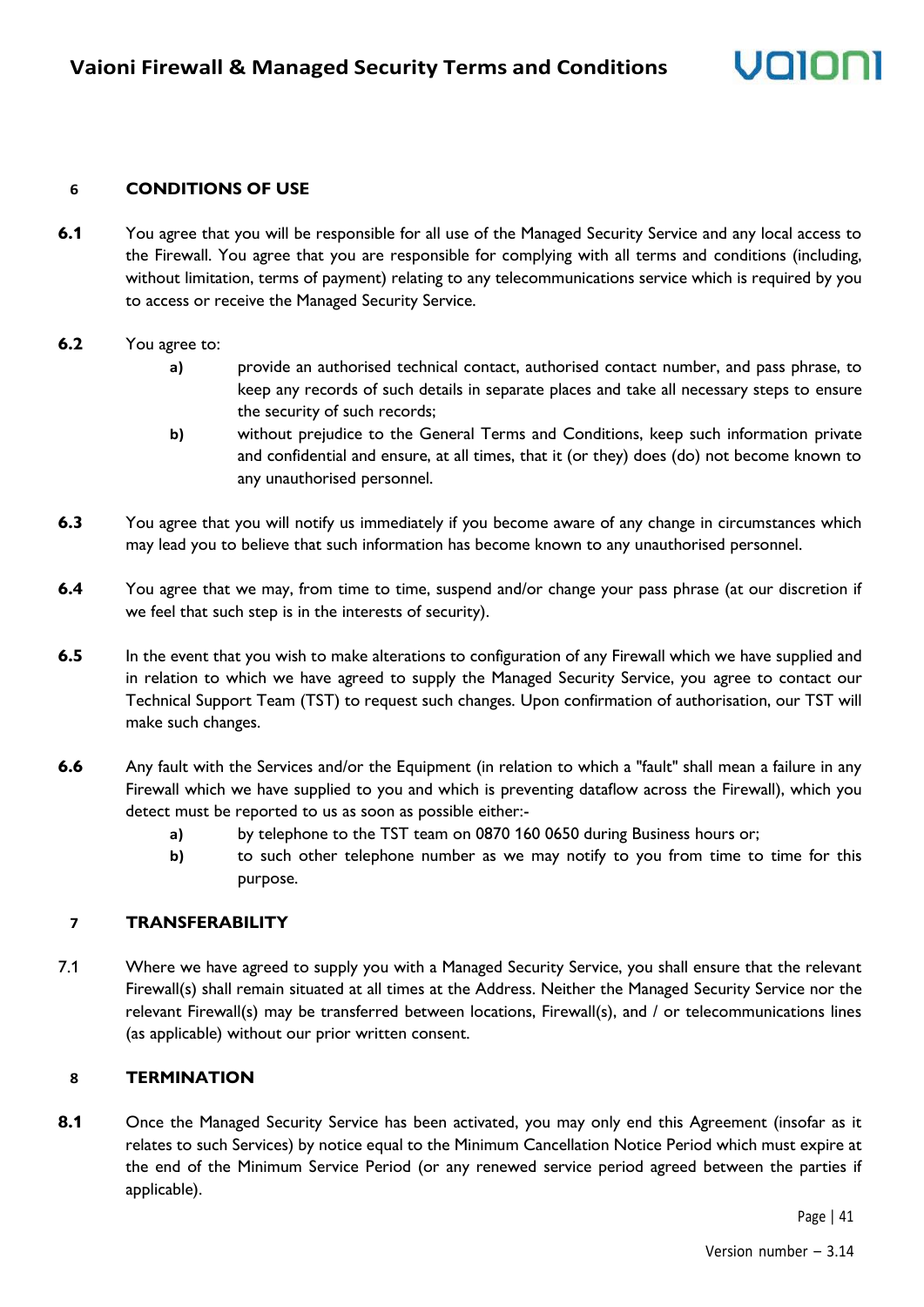- **8.2** We may terminate the Services by notice equal to the Minimum Cancellation Notice Period (to expire at the end of the Minimum Service Period or any renewed service period agreed between the parties) without incurring any liability.
- **8.3** Unless otherwise stated, the Minimum Cancellation Notice Period is 30 days (to expire on or after the expiry of the Minimum Service Period or any renewed service period agreed between the parties).
- **8.4** Subject to the above, the termination provisions of our General Terms and Conditions apply.

#### **9 NOTICES**

- **10.1** You agree to keep the contact details which you have provided to us up to date. Any notice or other information to be served by us on you in accordance with this Agreement will be validly sent if in writing and sent by either e-mail or first class post to your last known e-mail or postal address. Any notice sent by first class post will be deemed served two days after posting. Any notice sent by e-mail will be deemed served on the day that it is sent.
- **10.2** Any notice to be served on us must be in writing and sent either by pre-paid first class post to our registered office or by e-mail to [support@vaioni.com o](mailto:support@vaioni.com)r to such other address as may be specified by us to you for this purpose from time to time. Any notice sent in accordance with this sub-clause will only be deemed served if and when you have received a written acknowledgement from us.

#### **11 LIABILITY**

- **11.1** You acknowledge and agree that (save where such fault and/or failure arises as a direct result of any configuration carried out by us in relation to such Equipment) we shall not be liable for any failure and/or delay in the Services to the extent that it is caused, or contributed to (whether directly or indirectly) by, nor for, any failure of a Firewall and/or any other equipment which has not been supplied by us.
- **11.2** We do not guarantee that any Firewall (whether supplied by us or a third party) will detect, obstruct and/or prevent any viruses, Trojans, worms or unauthorised access to your network and/or computer system.
- **11.3** Where we agree to supply you with a Firewall for purchase by you, and the manufacturer of, or any other supplier from who we may directly or indirectly receive or purchase, that Firewall, offers a warranty for your benefit, we will use all reasonable endeavours, but shall not be obliged, to ensure that you receive the benefit of any such warranty for its duration.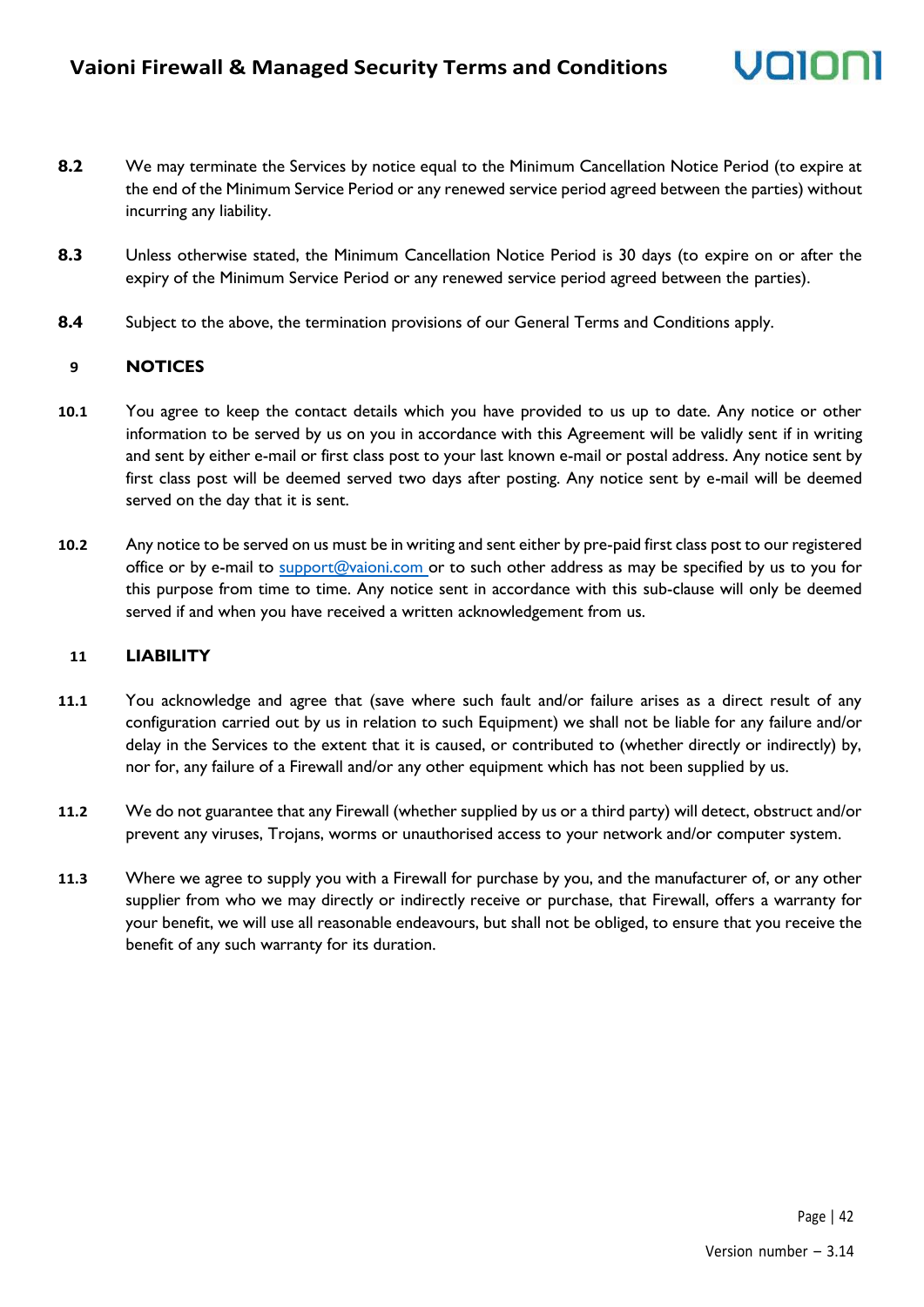#### **Clear Voice – Hosted VoIP**

#### **1 DEFINITIONS AND INTERPRETATION**

These Specific Terms and Conditions are to be read in conjunction with our General Terms and Conditions of Business. All definitions set out in the General Terms and Conditions of Business shall, unless otherwise specified below, have the same meaning when used in these Specific Terms and Conditions. For the purpose of these Specific Terms and Conditions:

**"Company"** or **"we"** means Vaioni Group Limited, having the registered number 4314251 also where the context permits its assigns and any sub-contractor for the Company.

**"Customer"** means the person, group of persons or other entity whose name and address is or are set out in the Customer Application;

**"Customer Equipment"** means any telecommunications apparatus or system owned controlled, or housed by the Customer;

**"Order Form"** means a request for Services signed by the Customer and delivered to Vaioni;

**"Minimum Monthly Call Spend"** means the amount specified in the Order Form;

**"Minimum Term"** unless otherwise set out on the Order Form means a minimum period of 12 months

**"Service"** means the provision of IP Centrex services, and or IP telephony services and or IP Trunking, the Customer has requested from Vaioni on the Order Form;

**"PBX"** means Private Branch Exchange

**"IP Trunking"** means connection and termination of IP calls to a PBX

**"Broadband"** means the provision of xDSL

**"xDSL"** Means the provision of any Digital Subscriber Line

**"Service Equipment"** means any equipment relating to the service including but not limited to; too include any data collection, and call routing devices, routers, switches, handsets, or other telecommunications equipment Vaioni may from time to time install at the Customer's Premises for the purposes of providing the Service;

**"BT"** means British Telecom PLC

#### **2 THE SERVICE**

**2.1** Vaioni agrees to provide the Service to the Customer and the Customer agrees to use the Service on the terms set out in this Agreement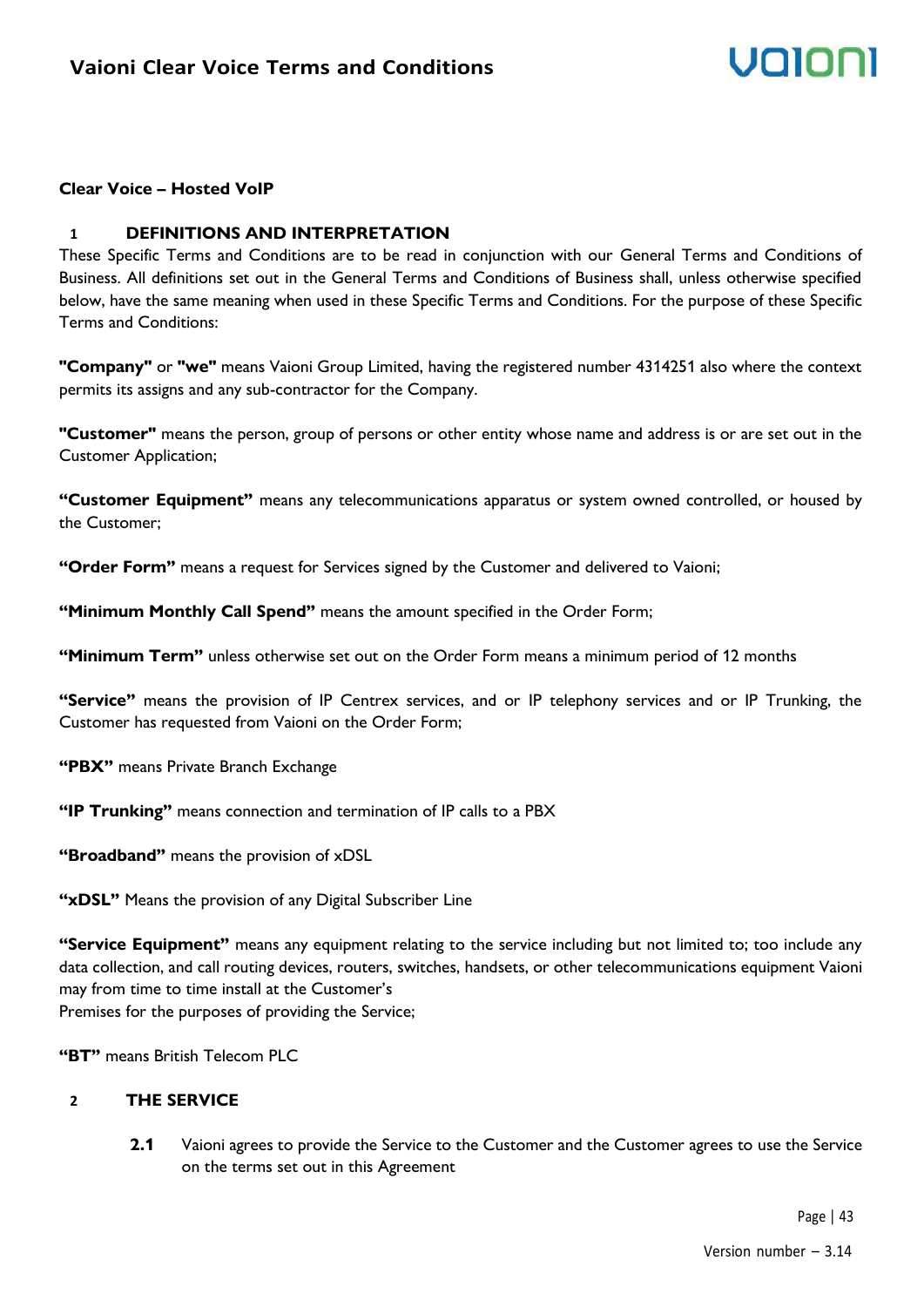# UNINI

- **2.2** Vaioni will provide the Service with the reasonable skill and care of a competent telecommunications provider.
- **2.3** Vaioni will use reasonable endeavours to ensure that the Service is available for use by the Customer but owing to the nature of telecommunications networks, it is impossible to provide a fault free Service. The quality of the Service depends on both the quality and availability of the network to which the Customer is connected and also on other telecommunications networks to which the person being called is connected. Vaioni will not accept any responsibility or liability to the Customer or any third party in the event of a failure by Vaioni to meet its obligations under this Agreement. Devices that are "accredited" have been best optimised to work on our platform and networks, an accredited list of devices is available on request.
- **2.4** Vaioni will respond to any reported fault with the Service as soon as reasonably practicable during Vaioni's normal working hours and will use all reasonable endeavours to correct any fault within Vaioni's control.
- **2.5** You understand and acknowledge that features covered are those that have been specified in the Clear Voice Service (as specified in the Service description including Voice, Mobile and Devices).

#### **3 CALLING BUNDLES**

- **3.1** Minutes will be aggregated for all bundles (active users) across the organisation per type (landline and mobile) of call allowing for spread of high and low usage callers.
- **3.2** Any calls above the inclusive minutes in any given month will be charged at standard Vaioni call tariff.
- **3.3** International and all Premium Rate calls will be charged at Vaioni call tariff rates as published.
- **3.4** Calls to the British Isles (Jersey, Guernsey, Isle of Man) will be charged at Vaioni call tariff rates.
- **3.5** The month will start at 00:00:01 on the first day of the calendar month and end on the last day of the calendar month.
- **3.6** Bundle of minutes used across whole organisation
- **3.7** New users are immediately enrolled onto call bundles.
- **3.8** Bundle restricted per organisation with no flexibility of minutes or £ value to be carried forward (this reset each month).
- **3.9** Organisation can have more than one bundle per month.
- **3.10** Vaioni may make changes to the call tariffs from time to time on not less than 30 days' prior written notice.
- **3.11** Fraud prevention alerting system is in place limiting the monetary value of fraud attacks. An account is limited to a set daily spending limit, This is set to  $£100$  per day per customer but exceptions can be made for heavy users.

#### **4 BROADBAND**

4.1 Where IP Centrex services are to be supplied, an arrangement to provide a Broadband connection must be made by the customer, either through VAIONI or through an approved supplier of suitable broadband services (in accordance with criteria to be provided by Vaioni.)This will generally require the provision of a single analogue BT line, by the Customer.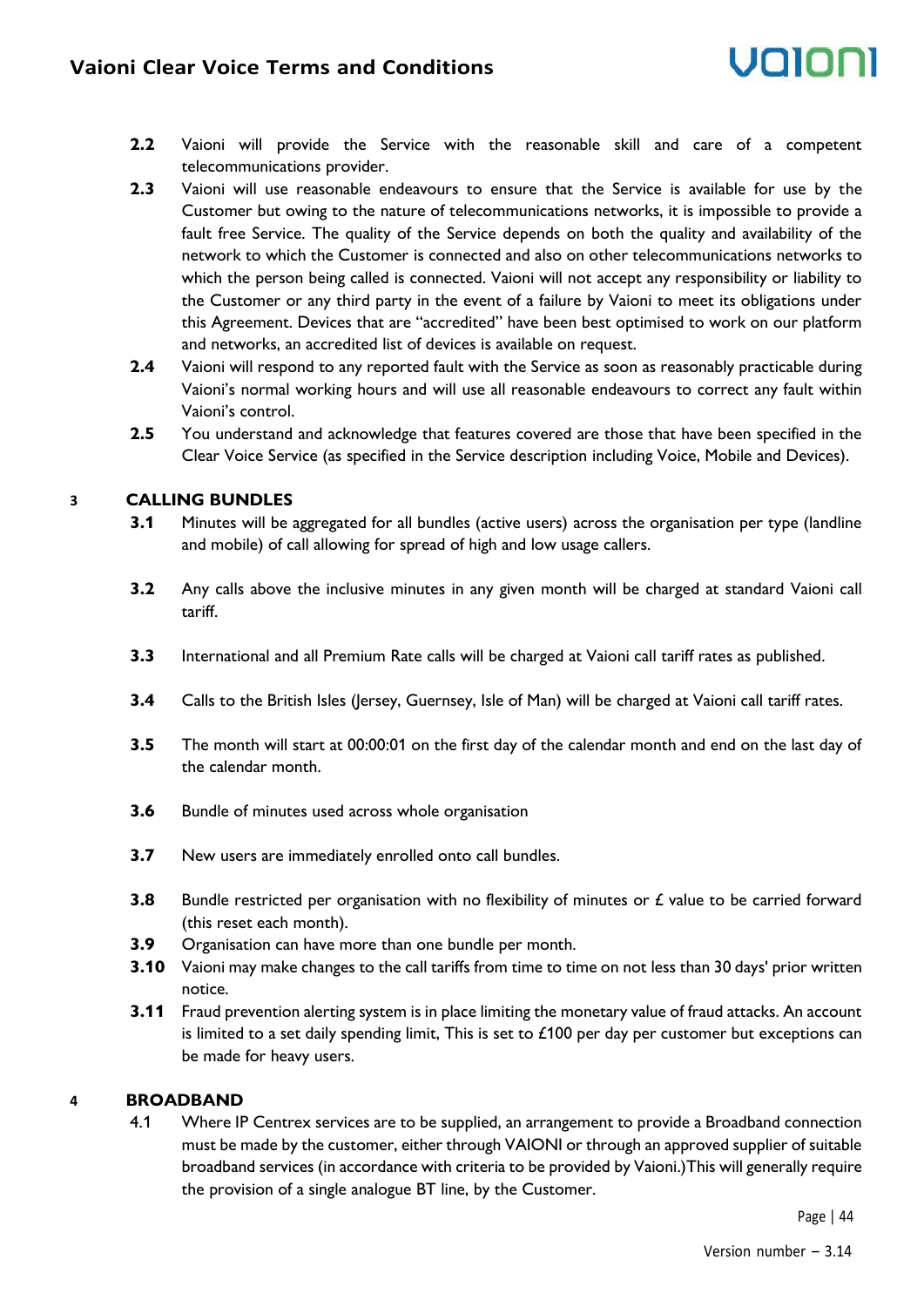

- **4.2** Broadband Connections supplied by Vaioni will be specified to include a guaranteed quality of Service (QoS). If an alternative unapproved Broadband connection is to be supplied by the customer, then Vaioni will require the customer to sign a disclaimer with regards to Quality of Service.
- **4.3** Vaioni will not be responsible for any failure to deliver the Service when the obligation set out in Clause 4.1 and 4.2 has not been fulfilled.

#### **5 ACCESS**

- **5.1** Vaioni or its appointed agent will deliver and install any Service Equipment required for provision of the Service at the Customer's Premises. Vaioni will take all reasonable steps to deliver and install the Service Equipment by such date as is advised, however any delivery date specified will be an estimate only. Vaioni accepts no liability for failure to meet the delivery date.
- **5.2** The Service Equipment will remain the property of Vaioni at all times, except where the Customer has purchased the Service equipment, or entered into a separate agreement to obtain the Service equipment, or until such time, as the Service equipment has been paid for in full. The Customer must not add to, modify or in any interfere with the Service Equipment, nor allow anyone else other than someone authorised by Vaioni to do so. The Customer will be liable for any loss or damage to the Service Equipment except where such damage is due to fair wear and tear or is caused by Vaioni or anyone acting on Vaioni's behalf.
- **5.3** Vaioni's grants the Customer a non-exclusive, non-transferable license to use the Software solely in respect of the provision of the Service.
- **5.4** Where access to the Service is facilitated through BT number porting, the Customer authorises Vaioni to have the numbers from the BT Lines listed in the Order Form routed by Vaioni instead of BT and to forward appropriate details of the Customer's porting application for the Service to BT. The Customer will receive advance notification of the change of service from BT to Vaioni. Vaioni's ability to provide the Service is subject to BT porting the numbers.
- **5.5** In the case of analogue lines being utilised for facsimile machines, the standard service is not compatible, and an alternative e-fax service will be offered for numbers that are required to be ported to Vaioni. This may result in loss of service for a period of up to 15 days.
- **5.6** Vaioni reserve the right to charge £20 per number ported to cover administrative costs.

#### **6 USE OF THE SERVICE**

- **6.1** During the Term of this Agreement, the Customer will not use another telecommunications service provider or network operator to provide any indirect or direct access telephony service.
- **6.2** The Customer will ensure that the Customer Equipment is in proper working order and complies with all applicable standards and approvals for network connection. The Customer will not do anything that may damage or affect the operation of Vaioni telecommunications network.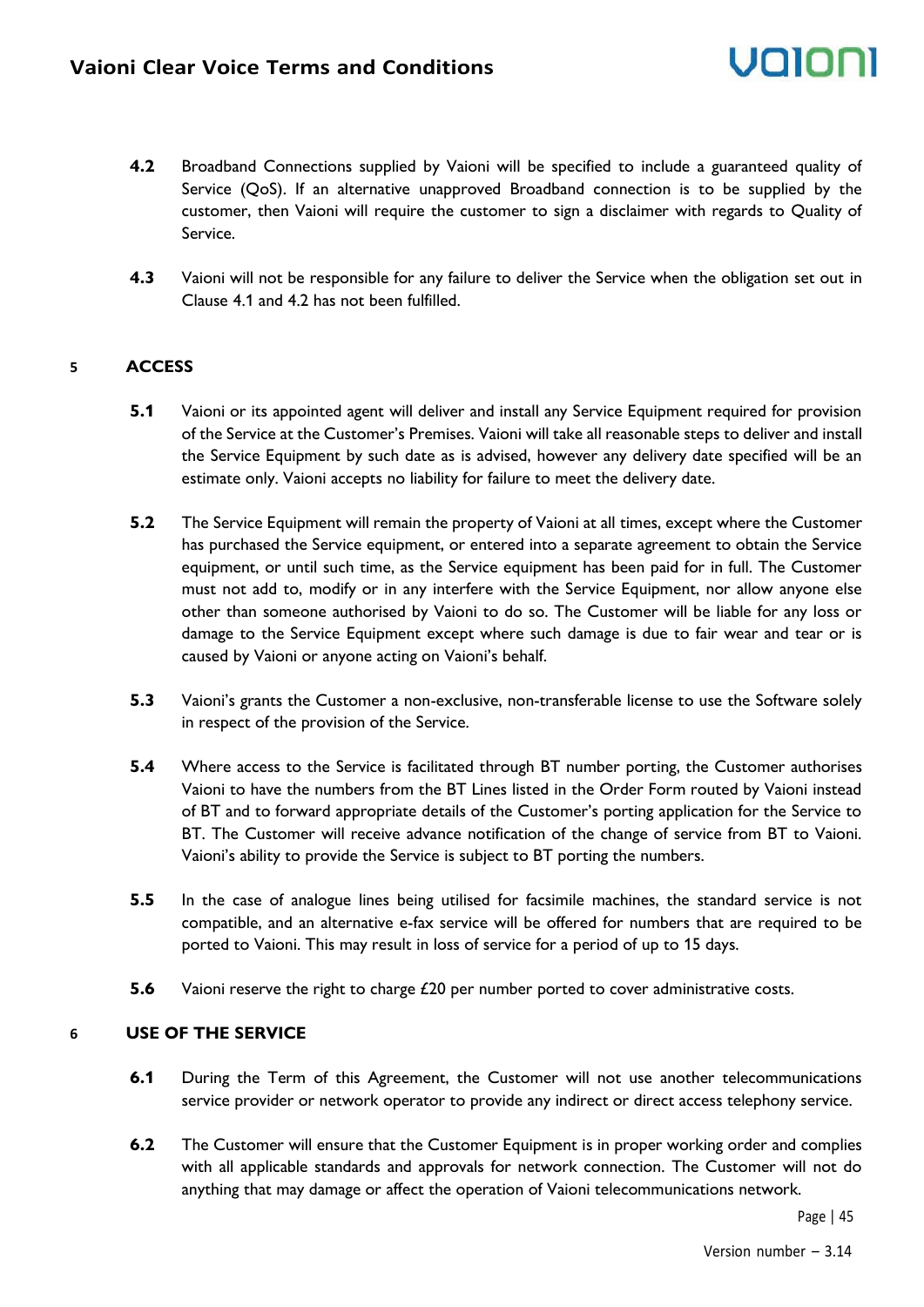- **6.3** The Customer will ensure that the Service is used for the purpose for which Vaioni has authorised and is not used either by the Customer or any third party for any fraudulent, criminal, defamatory, offensive, obscene or abusive purpose or so as to constitute a violation or infringement of the rights of Vaioni or any third party. The Customer undertakes to comply with all applicable laws and regulations and all reasonable instructions of Vaioni in relation to its use of the Service and the Service Equipment.
- **6.4** If the Network is to be used to carry alarm signals, then Vaioni will not accept responsibility for lack of Service or failure to deliver an alarm signal due to
	- **a)** the network going down;
	- **b)** suspension of the Customer's account or
	- **c)** reasons outside Vaioni's reasonable control including but not limited to any technical failure of the Network; because the Network is being tested, modified or maintained or if access to the Network is denied.
- **6.5** If the Network is being used for business purposes then Customer will indemnify Vaioni against any threat or any claim by a third party because the Service was faulty or cannot be used by them.
- **6.6** Vaioni will have the right to recover all reasonable costs incurred in investigating or remedying any fault with the Service where it is caused by the Customer's negligence or default or by the Customer Equipment or where the fault does not lie with Vaioni or any Service Equipment.

#### **7 PAYMENT**

- **7.1** All charges payable under this Agreement will be calculated by reference to data recorded or logged by Vaioni and not by reference to data recorded or logged by the Customer.
- **7.2** Vaioni reserves the right to change any tariff where the Customer is in breach of any term of this Agreement.

#### **8 PROVISION OF INFORMATION**

- 8.1 The Customer undertakes promptly to provide Vaioni free of charge, with all information and cooperation as it may reasonably require enabling it to proceed without interruption with the performance of its obligations under this Agreement.
- **8.2** Vaioni warrants to keep any data or other information it obtains in the performance of its obligations under this Agreement in accordance with relevant data protection legislation and not to use or disclose such information for any unlawful purpose.

#### **9 LIABILITY**

**9.1** Nothing in this Agreement will exclude or restrict Vaioni's liability for death or personal injury resulting from the negligence of Vaioni or its employees while acting in the course of their employment or for fraudulent misrepresentation or for any other liability that cannot by law be excluded.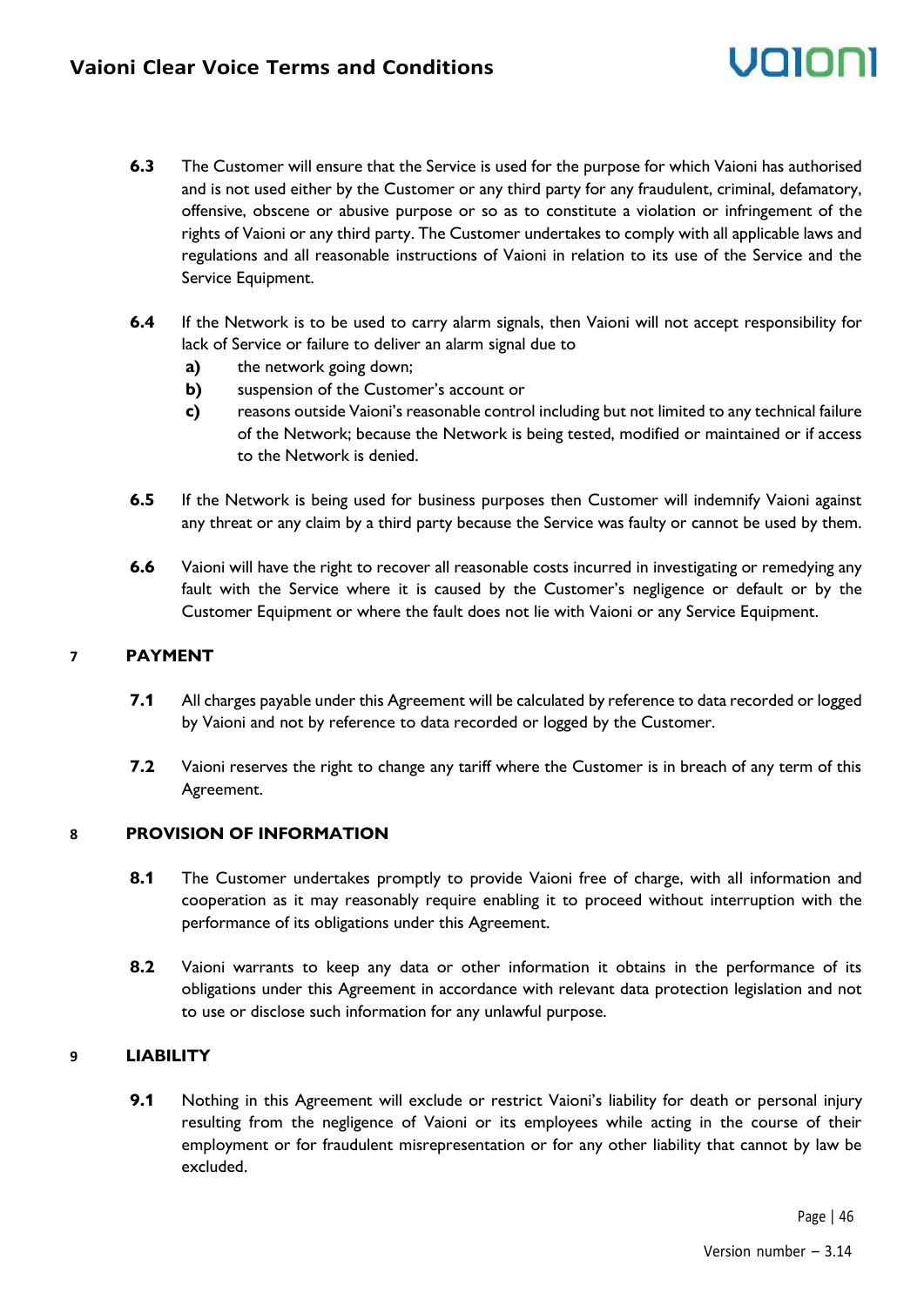- **9.2** Subject to 8.1, this Clause sets out Vaioni's total liability to the Customer if the Service is not available for a continuous period of 12hours or more in any one day and that unavailability is attributable entirely due to the fault of Vaioni. In the event of such an event Vaioni's total liability will be limited to the sum of 5% of the charges incurred in the average month for the previous quarter. Such liability will be paid as a credit against the next bill. Vaioni aggregate liability in respect of all causes of action arising in each calendar year whether in contract, tort or otherwise in connection with this Agreement will not exceed 60% of the total charges paid or payable by the Customer for the Service in such calendar year or £1000, whichever is the lesser sum.
- **9.3** Vaioni will not be liable for failure to perform any of its obligations under this Agreement if it is prevented from doing so by any circumstances beyond its reasonable control, including, but not limited to, the acts or omissions of a third party telecommunications network operator or through the Customer's acts, omissions negligence or default.
- **9.4** In the event of any failure in the Service, Vaioni will not be liable to the Customer for any charges incurred by the Customer should the Customer divert its traffic to another service provider.
- **9.5** The provisions of this Clause 9 will continue to apply notwithstanding the termination of this agreement.

#### **10 SUSPENSION OF SERVICE**

- **10.1** Vaioni may at its sole discretion elect to suspend with immediate effect the provision of the Service until further notice without liability or compensation to the Customer on notifying the Customer either orally(confirming the same in writing) or in writing in the event that:
	- a) The Customer is in breach of any term of this Agreement;
	- b) The Customer prevents or delays any prearranged maintenance from being carried out;
	- c) The Customer is suspected, in Vaioni's reasonable opinion, of involvement with fraud or attempted fraud in connection with the use of the Service;
	- d) Vaioni is obliged to do so in order to comply with an order, instruction or request of any government, emergency service organisation or other competent authority.
- **10.2** If Vaioni suspends the service under this Agreement then Customer will reimburse any costs and expenses reasonably incurred as a result of such suspension and/or the services being reinstated.
- **10.3** If Vaioni chooses to suspend the Service this will not prevent Vaioni from also taking other action to terminate the Agreement under Clause 10 below.

#### **11 TELEPHONE NUMBERS**

**11.1** If Customers are provided with a telephone number (including a code) as part of the provision of the Services, then that code and number belongs to Vaioni and the Customer will have no right to keep that number or to sell, dispose or transfer that number at any time. Vaioni will use its reasonable efforts to ensure that the Customer is able to keep the number during the period of this Agreement but Vaioni reserves the right to change the telephone number on reasonable notice at its sole discretion.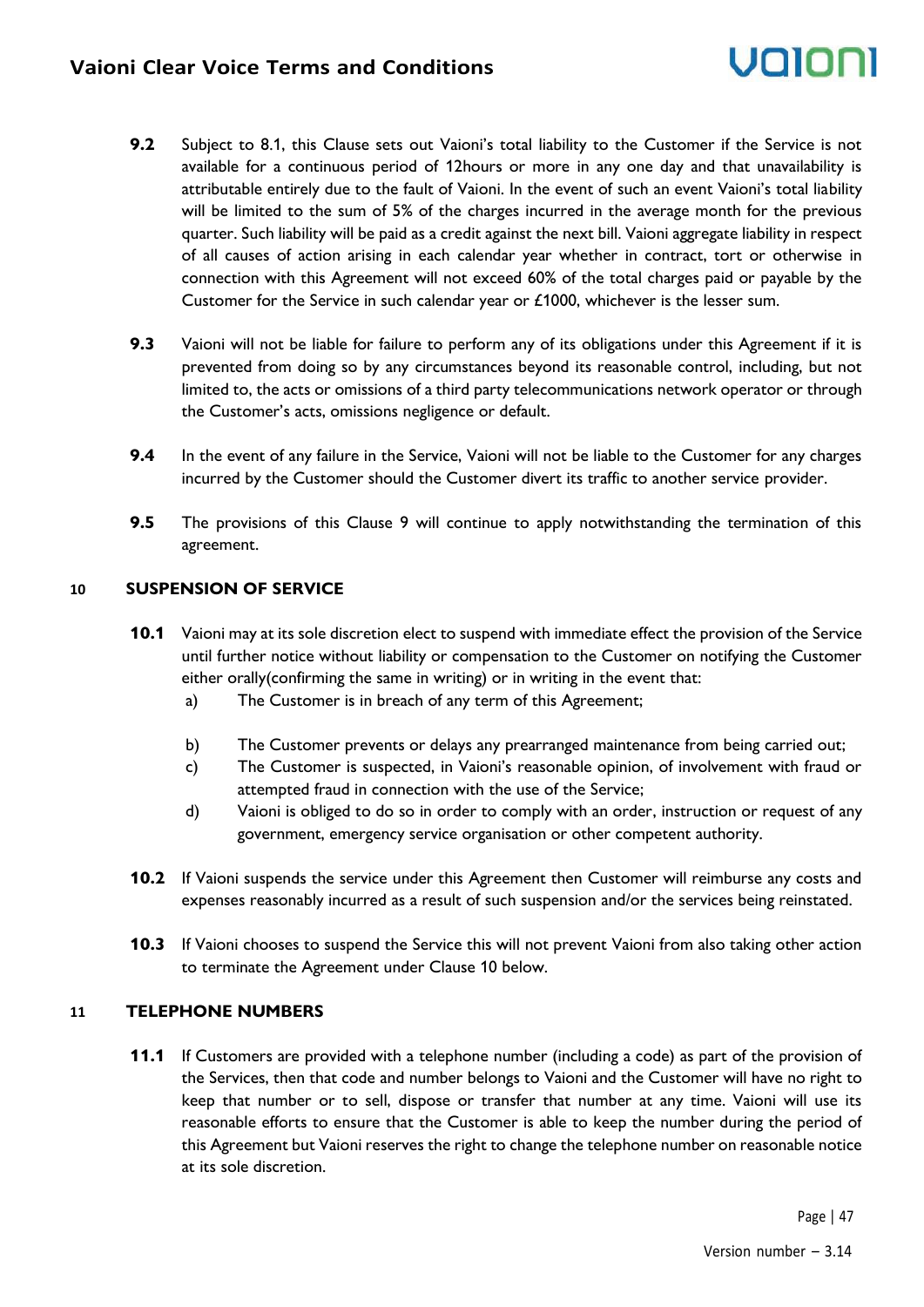#### **12 GENERAL**

- **12.1** Vaioni reserves the right to change these terms and Clauses at anytime and on reasonable written notice to Customer.
- **12.2** The Customer may not assign or transfer this Agreement or any of its rights under it without Vaioni's prior written consent. Vaioni may assign the benefit of any or all of its rights under this Agreement by giving notice in writing to the Customer.
- **12.3** Notices to the address specified in the Order must be given in writing either by hand, by first class post, or by facsimile transmission provided that there is a transmission sheet showing that the transmission was properly transmitted to the correct number. Notices must be sent to the address or fax number specified in the Order or such other address as may be notified to the other party from time to time. Post will be judged to have arrived 2 days from date of posting. Notices sent by other means will be received immediately
- **12.4** If any provision of this Agreement is found to be invalid, unlawful or unenforceable in any respect, the remaining provisions will continue to apply to the fullest extent permitted by law.
- **12.5** Vaioni will take all reasonable efforts to ensure the security of its Service but Customer should be aware that there is always a risk of such security being breached for reasons beyond the control of Vaioni, where for instance the Service is provided through a third party network.
- **12.6** Failure by either party to exercise or enforce any right under this Agreement will not be treated as a waiver of that right and will not prevent that right or any other right being exercised or enforced on a later occasion.
- **12.7** This Agreement and any documents referred to in it, including, but not limited to, Vaioni tariff together represent the entire agreement and understanding of the parties with respect to their subject matter and supersede all prior understandings and representations (other than fraudulent misrepresentations), whether written or oral and this Agreement may only be notified if such modification is in writing and signed by Vaioni and the Customer.
- **12.8** The parties do not intend that any term of this Agreement should be enforceable under the Contracts (Rights of Third Parties) Act 1999 by anyone else.
- **12.9** English law will govern this Agreement and the parties agree to submit any disputes to the exclusive jurisdiction of the English courts.
- 12.10 If the Customer is not satisfied with the Service then they may refer any complaint to the telecommunications Ombudsman, whose details may be found at or to OFCOM, the communications regulator at or call OFCOM on 0845 456 3000.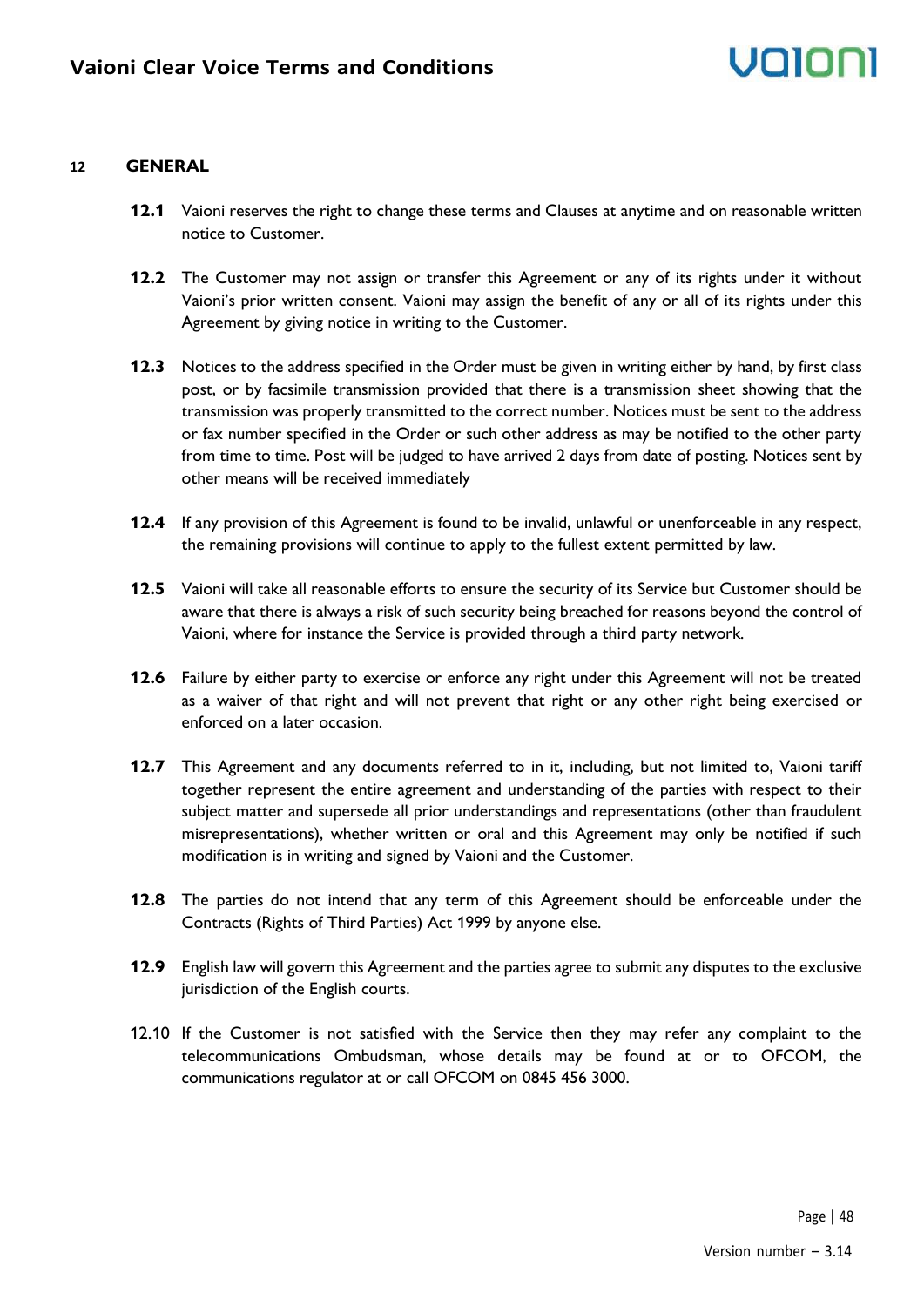#### **Clear SIP**

These Specific Terms and Conditions are to be read in conjunction with our General Terms and Conditions of Business. All definitions contained within the General Terms and Conditions of Business shall have the same meaning when used in these Specific Terms and Conditions.

#### **1 THE SERVICES**

- **1.1** The Services to which these Specific Terms and Conditions relate ("Clear SIP" or "Service") provide you with the facility to make and, where applicable, receive phone calls. Specific products can be found on our Web site: https:/[/www.vaioni.com. S](http://www.vaioni.com./)ervice will be provided to you using the phone number specified in the Customer Application.
- **1.2** You agree and warrant that you will not use (and will ensure that no-one else uses) the Clear SIP to make offensive, indecent, menacing or hoax calls. You shall not use the Clear SIP to transfer any illegal material or engage in unlawful activities. You also agree that you will not re sell or onward sell the Clear SIP to any third party.

#### **2 COMMENCEMENT OF SERVICES**

- **2.1** To enable us to provide you with the Clear SIP service, you must have either have a presence ( including necessary equipment as determined by us ) in the Telecity facility in Manchester or a Wireless Ethernet supplied by Vaioni ( other an 'access only' Wireless Ethernet) . Other services can be used in conjunction with the Clear SIP at Vaioni's discretion. If connectivity is obtained from Vaioni, the relevant terms and conditions of Vaioni apply.
- **2.2** To enable us to provide you with the Clear SIP, you will need and agree to install a PBX with a SIP interface (referred to in these Specific Terms and Conditions, together with any other equipment specified in the Customer Application, as the Equipment) at your relevant premises prior to commencement of the Clear SIP. Before accepting your Customer Application, we may at our discretion, give you some advice on any necessary preparation.
- **2.3** You may purchase the Equipment from us if it is available (if and when we notify you that it is available, but not otherwise) but you are in any event responsible for maintenance and support of the Equipment. We may at our discretion provide recommendations as to third party suppliers of the Equipment where available, but shall not be obliged to do so. You are responsible for providing a suitable location for any Equipment which is purchased from us or a third party and for the maintenance and support of any Equipment. Without limiting the generality of these Specific Terms and Conditions, Vaioni does not guarantee compatibility or offer any assurances as to levels of service or otherwise in relation to the Clear SIP Voice Service in the event that the Clear SIP Voice Service is used with hardware or applications not supplied or configured by Vaioni.
- **2.4** We will use all reasonable efforts to activate the Clear SIP service by the date notified to you following acceptance of your Customer Application, however all dates are estimates and we do not guarantee that they will be met.

#### **3 CHARGES AND PAYMENTS**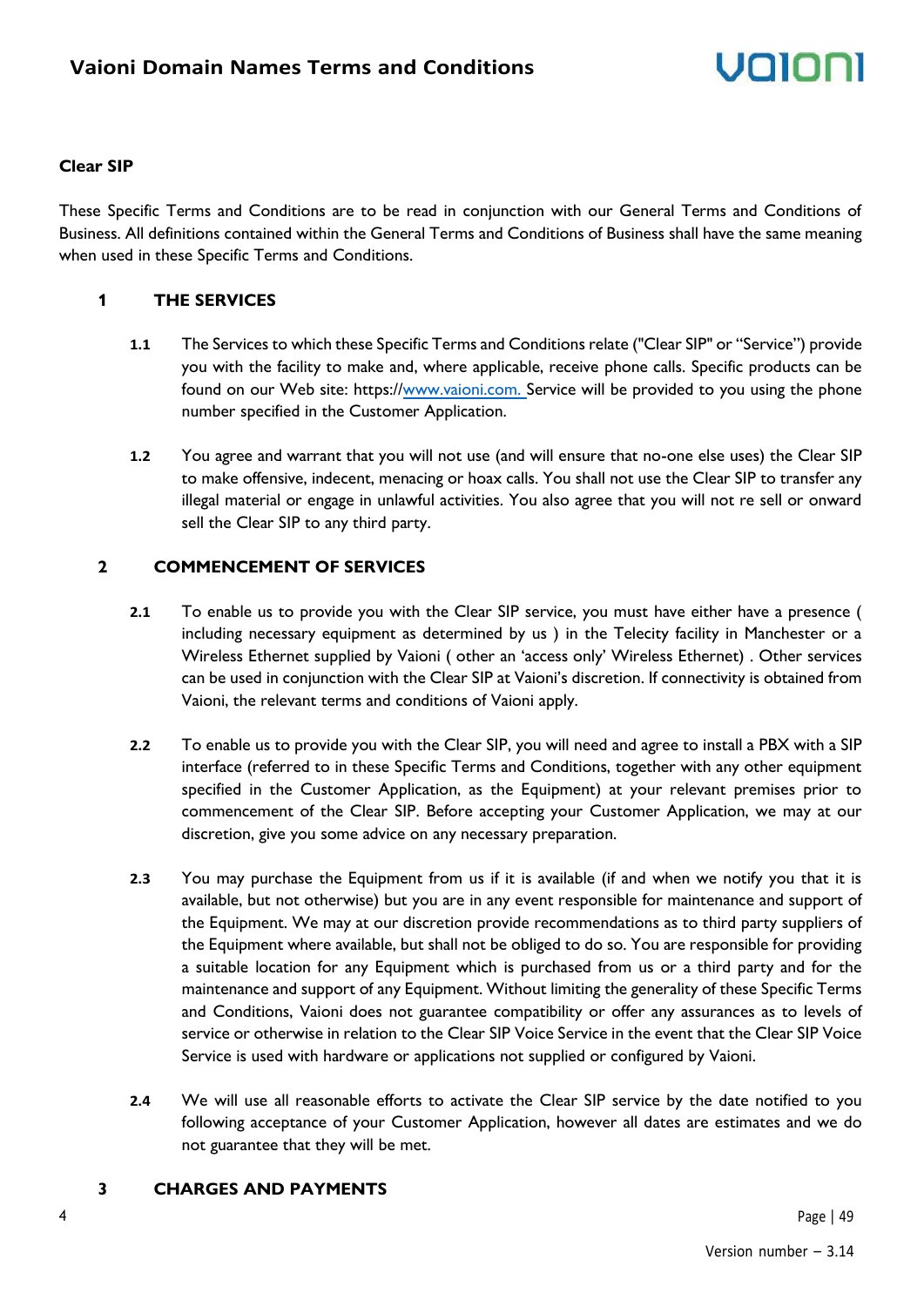### volol

- **3.1** The monthly charges for the Clear SIP and specific call charges will be provided and must be agreed, by signature, prior to the provision of the Service. The one off installation charge is payable in advance. Prior to the provision of the Service, you are required to apply for and obtain a service agreement with Vaioni. Once this agreement is in place, you can make calls up to the maximum value of as agreed by us from time to time. All monthly charges for your Clear SIP Voice Service will be billed at the end of the month during which the relevant calls were made. You must pay the whole sum invoiced by a single payment within 30 days.
- **3.2** In the event that you exceed the maximum value agreed in any one calendar month, we reserve the right to suspend your Account(s), until such time that we receive all monies outstanding. Our standard payment terms are 30 days following invoice date. We reserve the right to suspend the Service if these terms are not met.
- **3.3** Customers who have existing agreement to incur charges with Vaioni for other Vaioni services you can use such limit for Clear SIP Voice subject to a review of estimated spend for the new Service. As such a new limit may be applied and proof may be required for the increased limit.
- **3.4** There is a minimum charge for the Service in any calendar month. During your monthly billing cycle if your call charges do not exceed the minimum charge excluding VAT your bill for the month will be the minimum charge excluding VAT. If your monthly call charges do exceed the minimum charge excluding VAT, your bill will be for the amount you have accumulated.
- **3.5** We will provide you with a summary bill of call charges due from you on your renewal date each month. To print an itemised bill, you will require software which can read .xls files such as Microsoft Excel or Microsoft Excel Viewer. All calls will be billed against the phone number designated in your Customer Application.
- **3.6** The summary bill referred to above will be sent to you by email in PDF format. You will need to have Adobe Acrobat Reader installed to view this type of file. If you would like to receive a hard copy of your bill, you can ring our Accounts team on 0161 672 9900 (or such other number as we may notify to you for that purpose from time to time).
- **3.7** You acknowledge and agree that you are not entitled to any refund in respect of any unused rental purchased during the contract or upon receipt from you of a cancellation of the Service. In addition, nothing in the Agreement shall relieve you of any liability to pay, and you shall be and remain responsible to pay, all charges for any calls or rentals made from your account for the Clear SIP Voice Service.
- **3.8** Any invoice disputes should be raised in writing with Vaioni, no later than 7 working days from the Tax point date on the disputed Invoice (or the date the summary bill is sent to you, if later). Invoice disputes need to be notified to The Accounts Team at [accounts@vaioni.com o](mailto:accounts@vaioni.com)r by fax to 0870 160 0651, or by post to Vaioni. If the dispute is found by us to be valid, then a credit will be applied to a subsequent invoice for the relevant amount.

#### **4 TRANSFERABILITY**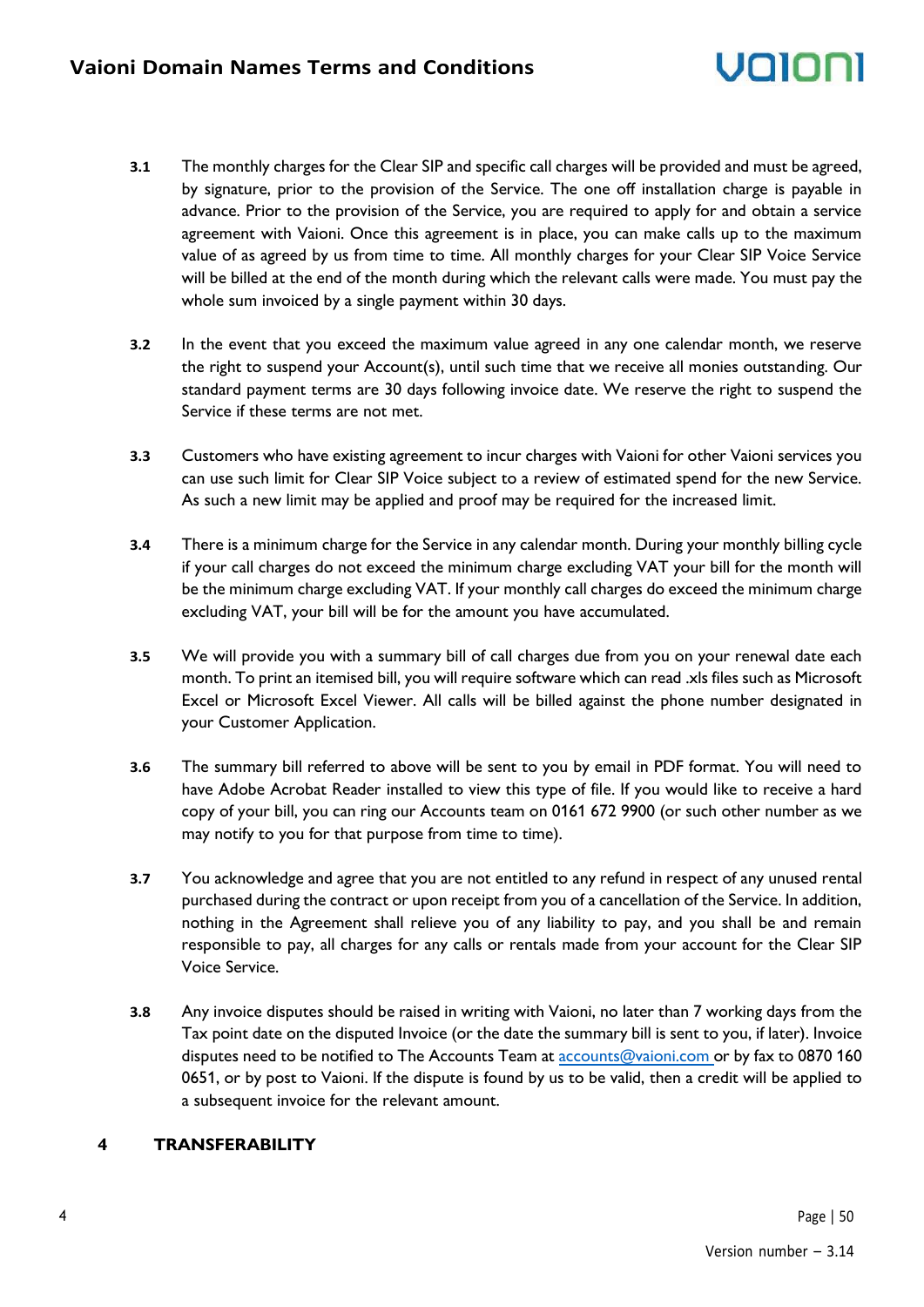### volor

- **4.1** The phone number that is assigned to your account can be amended by written request by you for free. We will endeavour to complete change within 24 working hours although this cannot be guaranteed. During the change process, you may not be able to use the Clear SIP Voice Service. We will inform you of the new telephone number that has been assigned to your account. It is your responsibility to update any hardware or software configuration with these new details inorder to enable calls using the Clear SIP Voice Service.
- **4.2** It is your responsibility to ensure that your contact details are kept up to date. In the event that you access the Service from a different location, you shall inform us of your updated location information.
- **4.3** You agree to:
	- **a)** keep any records of your User Name(s) and/or Password(s) in separate places and take all necessary steps to ensure their security;
	- **b)** keep your User Name(s) and/or Password(s) private and confidential and ensure, at all times, that it (or they) do not become known to anyone else.

#### **5 TERMINATION**

- **5.1** You may cancel the Clear SIP Service (and terminate the Agreement) at any time before the Service is activated and available for you to use.
- **5.2** Any Equipment that may be purchased from us will be subject to the terms of the General Terms and Conditions or other applicable purchase terms and conditions.
- **5.3** Once your Clear SIP Voice account has been set up and activated, if you wish to terminate the Service, you may do so by giving notice equal to the Minimum Cancellation Notice Period (being 30 days) to expire on or after the Minimum Service Period. Termination notification is specified in our General Terms and Conditions.
- **5.4** If we have provided you with inbound numbers that have been set up and activated and you wish to cancel the Service you may do so by giving notice equal to the Minimum Cancellation Notice Period (being 30 days) to expire on or after the Minimum Service Period. Termination notification is specified in our General Terms and Conditions.
- **5.5** We may not offer you the ability to transfer (port) your existing number to an alternative supplier in the event of termination the Service
- **5.6** You understand that terminating the Clear SIP Voice service does not automatically terminate any other services that you have with us. Termination of other services is separate and subject to the applicable Specific Terms and Conditions
- **5.7** If you choose to terminate any Vaioni services as a result of which the Clear SIP Voice Service is not available to you, you must place a separate cancellation request for cancellation of the Clear SIP Voice Service. If you do not terminate the Clear SIP Voice Service separately you will be liable to pay continuing charges for the Clear SIP notwithstanding that the Clear SIP Voice Service may not be available without the other Vaioni service ( for example, internet access).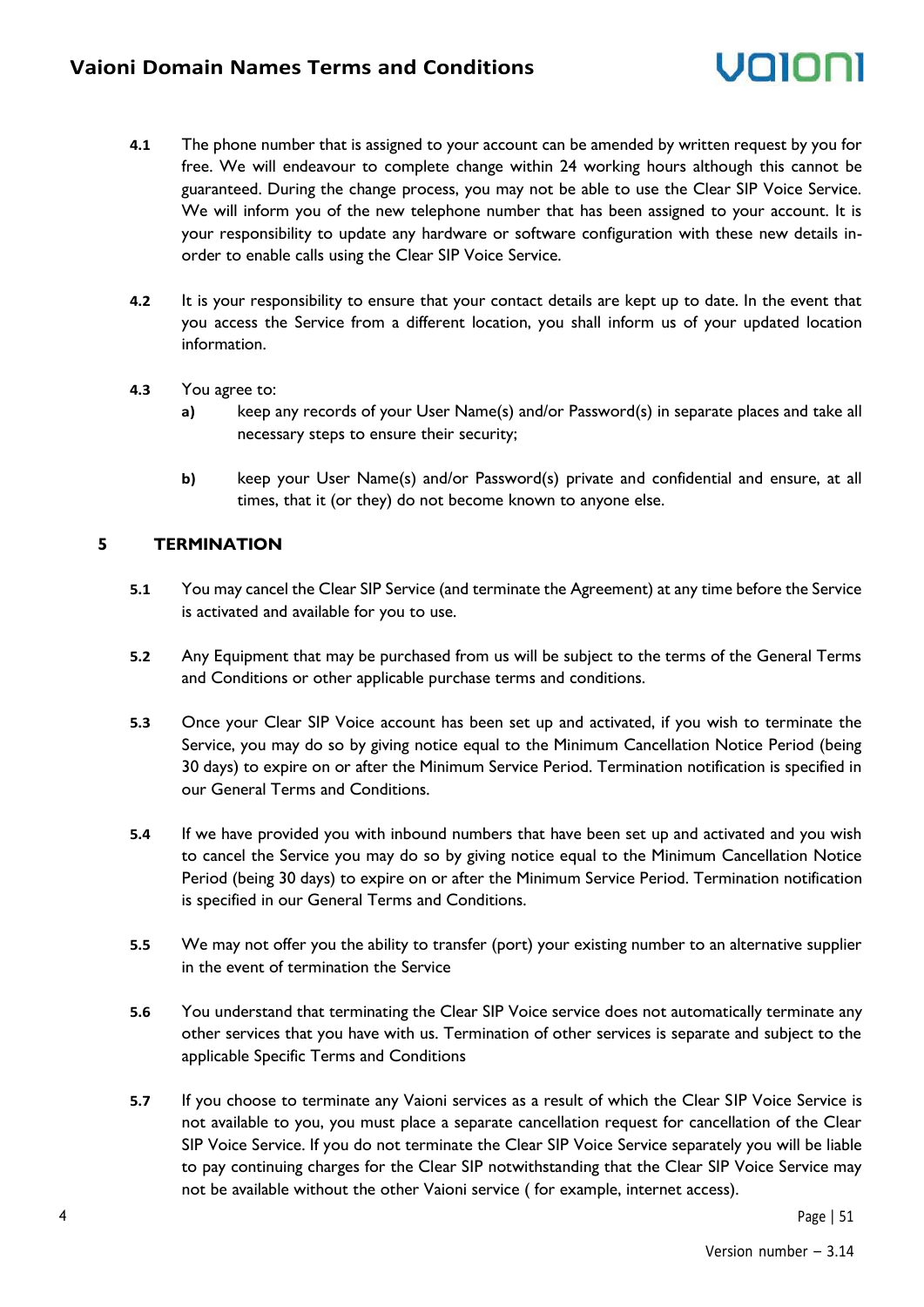- **5.8** On termination of the Clear SIP Voice Service for any reason, we will invoice you for all call charges due in respect of any calls made from your Account via the Clear SIP Voice Service up to the date of such termination.
- **5.9** We reserve the right to suspend or terminate the Service for failure to pay any sum on the due date for payment.

#### **6 IMPORTANT INFORMATION**

- **6.1** Not all services and features that you would expect from a standard phone line will be available as part of the Clear SIP Voice Service. If you purchase voice hardware from Vaioni that has been configured correctly and you lose power, then all calls will be routed over the standard telephone network and you will be liable for all call charges. If you do not use hardware from Vaioni and you lose power, then we can make no guarantees that you will be able to make any calls. If you are able to make any calls, then you will be liable for all charges incurred.
- **6.2** We cannot guarantee the availability of the Clear SIP Service in the event of matters beyond our reasonable control including without limitation, if your service is lost or fails, power cuts/failure, flood, fire, riot, failure of third party suppliers, strikes, embargoes or changes in law or regulation. The Clear SIP Voice Service may also be impaired by the uploading or downloading of data using your Internet connection.

#### **EMERGENCY CALLS**

**6.3** We will endeavour to carry any 999/112 Emergency calls that are made using the Service, but we cannot guarantee that you will be able to make these calls. We would advise that you do not try to route these calls using Clear SIP Voice at any time and that you make alternative arrangements to ensure that you can make 999/112 Emergency calls.

You will not be able to make calls to 09 or 1 telephone numbers (with the exception of 141). It is your responsibility to inform permitted users that it may not be possible to make such calls with the Clear SIP Voice Service. It is your responsibility to provide and/or procure all such equipment and/or services (and ensure that they are correctly installed, configured and/or activated) to allow you to route these calls by alternative means.

- **6.4** If you do make an Emergency call over the Vaioni network, then we cannot guarantee that we will be able to provide location information to the Emergency services. In this situation, it is your responsibility to read out your location information and your phone number to the operator
- **6.5** You understand and acknowledge that some calls are not covered by the Clear SIP Voice Service (as specified in the Service description or Customer Application) will not be routed over the Clear SIP network, and that should you make such a call then you will be liable for any charges from any other operator.
- **6.6** You understand that should you lose connection to the Clear SIP Voice network or should the Clear SIP fail, then it is your responsibility to make alternative arrangements to route calls.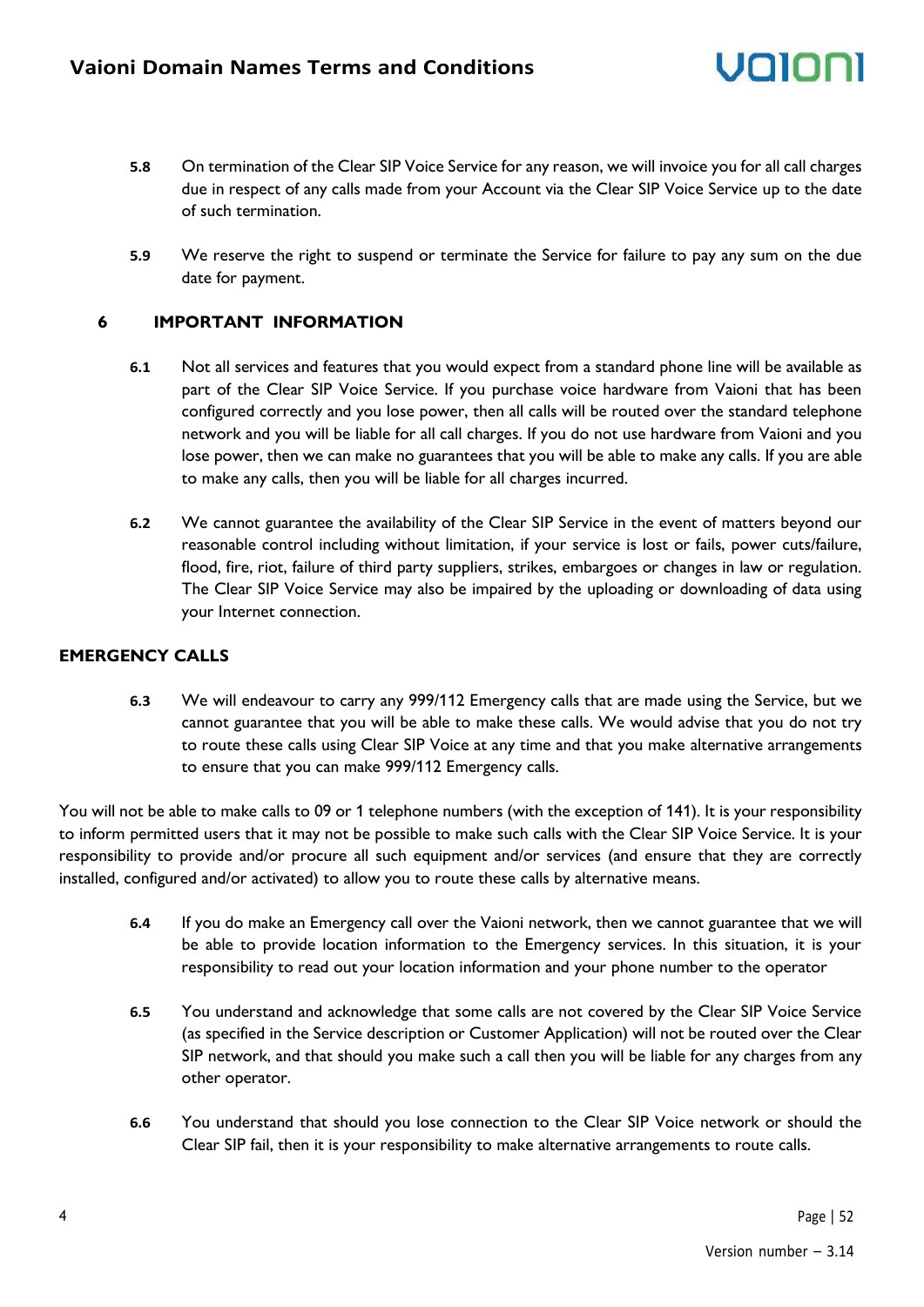- **6.7** It is your sole responsibility to ensure that measures are taken to restrict phone users and numbers dialled where necessary, as all call charges arising from the use of the Service are at your expense. For the avoidance of doubt, Vaioni is not be liable for call charges including without limitation those arising from inappropriate and/or excessive use of the Clear SIP Voice Service.
- **6.8** We reserve the right to amend our call charges at any point and will give you advance notice of any changes.
- **6.9** You acknowledge that the number of concurrent calls that you are able to make via the Service may be dependent on the bandwidth available. Without limiting the generality of these Specific Terms and Conditions, Vaioni accepts no responsibility for loss or degraded quality of the Service as a result of excessive concurrent calls.

#### **Domain Names**

These Specific Terms and Conditions are to be read in conjunction with our General Terms and Conditions of Business. All definitions contained within these Specific Terms and Conditions have the same meaning as those set out in the General Terms and Conditions of Business unless specified below, in which case they will have the meaning specified herein:

#### **1 DEFINITIONS AND INTERPRETATION**

**"Domain Name"** means a name registered, or to be registered, with a Registry for use as part of your URL;

**"Domain Name Privacy Services"** means the data suppression services which enable personal contact details to be suppressed from the publicly available WHOIS database and which are described in more details on our Website;

**"Domain Name Registration Services"** means the registration of a Domain Name with a Registry and which are described in more details on our Website;

**"Domain Name Services"** means the Domain Name Registration Services, the Domain Name Privacy Services, and the Domain Name Transfer Services or any or all of them;

**"Domain Name Transfer Services"** means the transfer of a Domain Name from us to an alternative third party provider, and which are described in more detail on our Website;

**"Intellectual Property Rights"** means any intellectual property rights of any nature, including but not limited to any and all inventions, patents, design rights, database rights, copyright moral rights, know-how, trade secrets, confidential information, trade marks, service marks, trade names and goodwill; and

**"Registry"** means an organisation responsible for holding and processing all records for particular Domain Name extensions.

**1.2** These Specific Terms and Conditions are supplemental to and shall incorporate our General Terms and Conditions of Business. Except to the extent they have been expressly varied by these Specific Terms and Conditions, the provisions of the General Terms and Conditions shall remain in full force and effect and these Specific Terms and Conditions shall be governed by the provisions contained therein.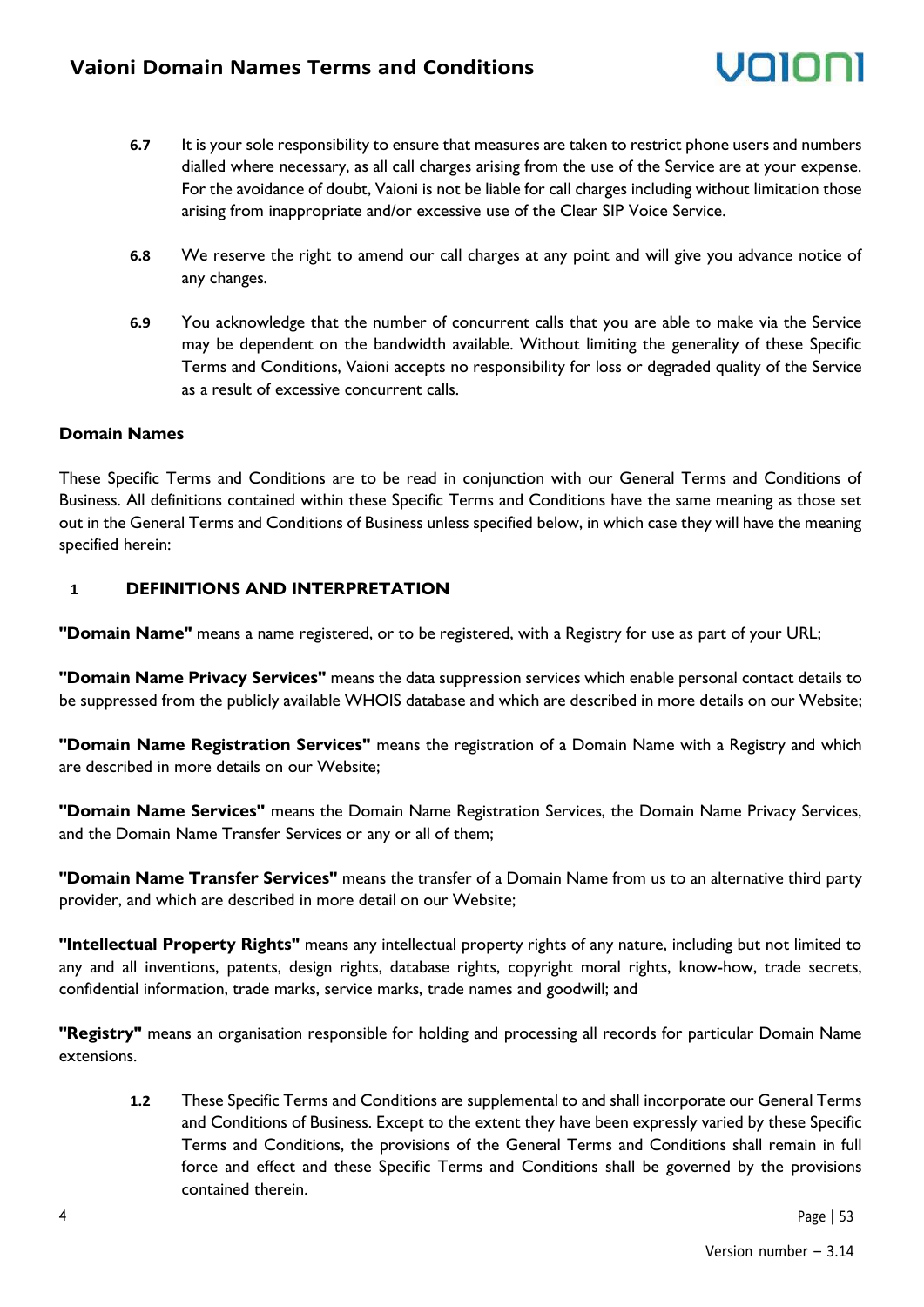**1.3** Notwithstanding the provisions of clause 1.2, in the event of any conflict and/or any inconsistencies between the provisions of these Specific Terms and Conditions and the provisions of our General Terms and Conditions of Business, the provisions of these Specific Terms and Conditions shall prevail.

#### **2 THE DOMAIN NAME SERVICES**

- **2.1** In accordance with clauses 1.2 and 1.3 above, we shall provide the Domain Name Services to you subject to the terms of these Specific Terms and Conditions and our General Terms and Conditions of Business.
- **2.2** Notwithstanding the provisions of clause 2.1 above, the provision of the Domain Name Service is subject to acceptance by you of the terms and conditions of each relevant Registry, including but not limited to, any terms, rules, regulations and policies and any dispute resolution procedure published by the relevant Registry in connection with the Domain Name Registration Service and which are in force from time to time (the "Registry Terms").
- **2.3** You agree that you will, at all times, comply with the Registry Terms and acknowledge that it is your responsibility to familiarise yourself with the Registry Terms prior to submitting a Customer Application to us for the Domain Name Services or any renewal of the Domain Name Services.
- **2.4** In the event of any conflict and/or inconsistency between the provisions of these Specific Terms and Conditions and the General Terms and Conditions of Business and the provisions of the Registry Terms, the provisions of the Registry Terms shall prevail, insofar as they relate to the provision of the Domain Name Services to you.
- **2.5** You acknowledge that any timescales specified by us in relation to the provision of the Domain Name Services are estimates only and we shall not be liable for any loss, damage or claim relating to any delay relating to the provision of the Domain Name Services, howsoever caused.
- **2.6** You shall indemnify us against and any all claims, losses and/or damage suffered by us as a result of any claim:
	- **a)** that a Domain Name infringes the Intellectual Property Rights of any third party;
	- **b)** that a Domain Name has been registered in bad faith and/or is being used for any unlawful purposes; and/or
	- **c)** in respect of any errors in any information provided by you regarding the Domain Name Services.
- **2.7** You acknowledge and agree to provide accurate contact details in respect of the Domain Name Services, and to keep such details up to date. Failure to keep your contact details updated may result in you not receiving important information regarding the Domain Name Services, including but not limited to, Domain Name renewal notices. You acknowledge and agree that we cannot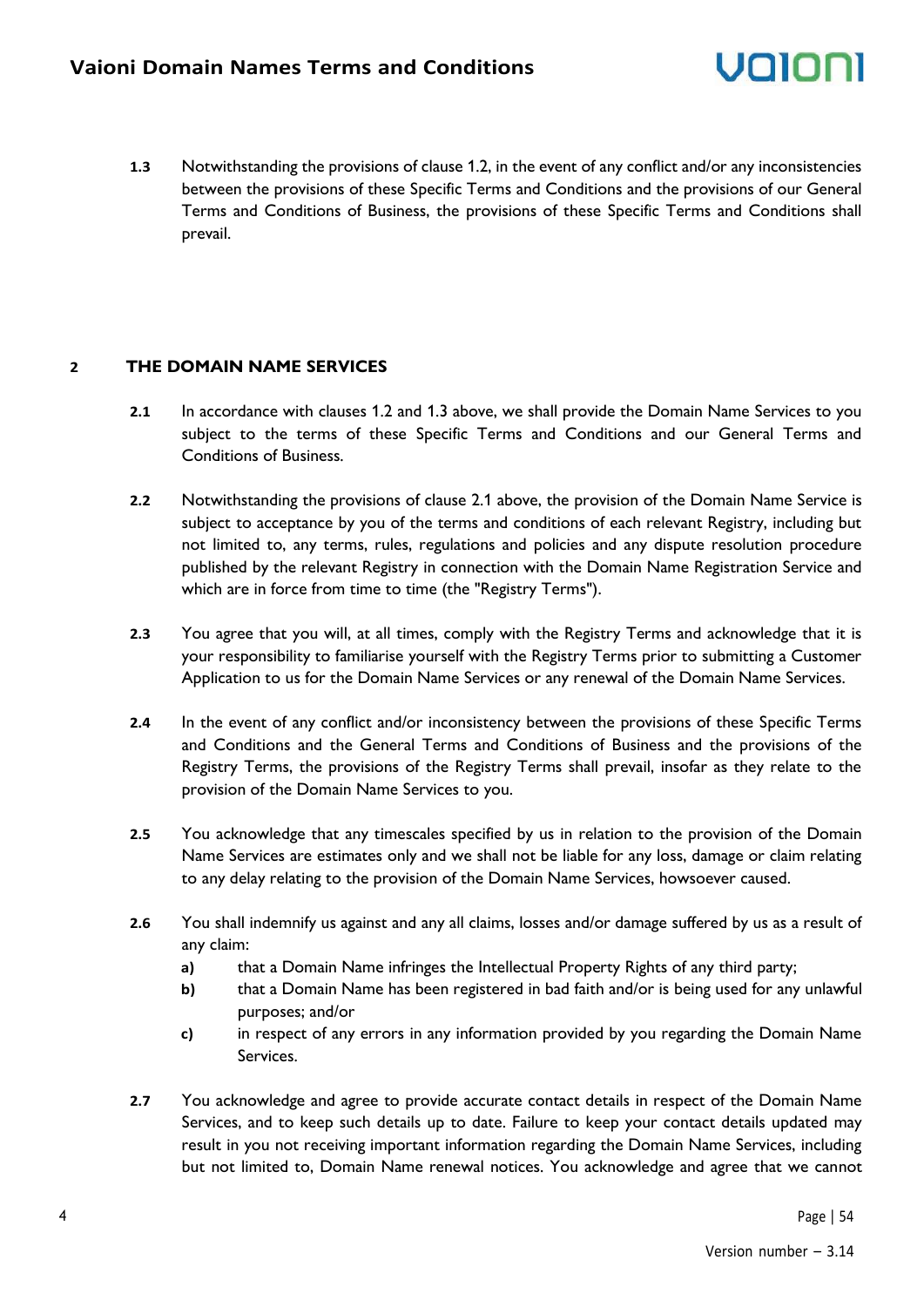accept liability for any loss, damage or claim arising from your failure to provide accurate and updated contact details:

#### **3 DOMAIN NAME REGISTRATION SERVICES**

- **3.1** We offer a range of Domain Name extensions including .co.uk, .org.uk, .me.uk, .ltd.uk, .plc.uk, .com, .net, .org, .biz, .info and .eu. Please refer to our Web site for availability at the time of ordering.
- **3.2** You acknowledge that for applications for registrations for .plc.uk and .ltd.uk Domain Names, your Domain Name must be identical to your company name as registered with Companies House and that the company must remain registered at Companies House for the Domain Name to remain registered. We shall not be liable for any loss, damage or claim relating to non-registration or revocation of a Domain Name in the event that you do not continue to meet these requirements.
- **3.3** Registrations for the .uk Domain Name extension are valid for two years. All other Domain Name extensions are valid for one year. Thereafter, the Domain Name Registration Services shall automatically renew for further periods of:
	- **a)** 24 months in respect of .uk Domain Names; and/or
	- **b)** 12 months in respect of all other Domain Name extensions;

in each case a "Renewal Period", until and unless terminated by you upon giving us notice to terminate prior to the first anniversary of your Domain Name Registration or prior to the anniversary of any Renewal Period in accordance with clause 3.4.

- **3.4** We shall send you a reminder prior to the renewal of the Domain Name Registration Services. If you do not wish to renew the Domain Name Registration Services, you must notify us within 14 days from the date of the reminder notice, otherwise the Domain Name Registration Services will automatically renew in accordance with clause 3.3
- **3.5** Notwithstanding the provisions of clause 3.3, the Charges for all Domain Names will be payable annually in advance. The Charges for .uk Domain Names shall be payable in two instalments. In the event that a .uk Domain Name is transferred or cancelled prior to payment of the second instalment of the Charges, the second instalment will remain payable by you.
- **3.6** You acknowledge that our acceptance of your Customer Application for Domain Name Registration Services shall not constitute confirmation from us that any particular Domain Name is available for registration as this is controlled by the relevant Registry.
- **3.7** Save in the circumstances set out at clause 3.2 above, in the event that a Domain Name is not registered and/or the Registry refuses to register a Domain Name, we will refund the Charges in respect of the Domain Name Registration Services to you.
- **3.8** Our liability in respect of clause 3.7 shall be limited to the refund of the Charges paid by you in respect of the Domain Name Registration Services. We shall not be liable for any loss, damage or claim relating to the non-registration of the Domain Name or your reliance upon the registration of the Domain Name howsoever caused.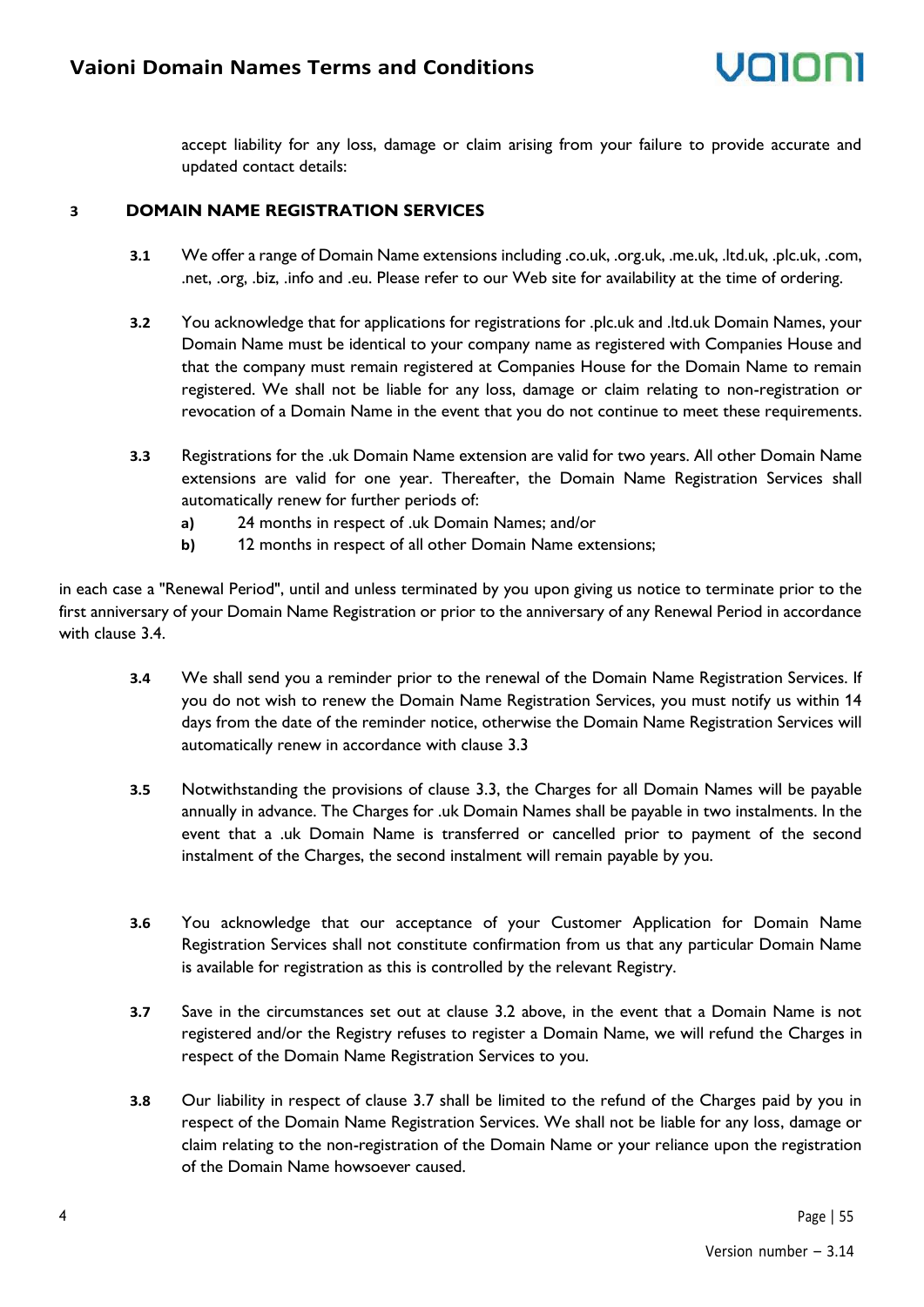**3.9** You agree that all Domain Names will be initially directed to a holding page hosted by us (the "Holding Page") until you contact us to agree otherwise. You acknowledge that the Holding Page may contain marketing information and links to other products and services provided by us from time to time. We shall be entitled to modify the content of the Holding Page at any time and without giving prior notice to you.

#### **4 DOMAIN NAME TRANSFER SERVICES**

- **4.1** In the event that you request a transfer of a Domain Name from us to a new service provider, you agree and acknowledge that:
	- **a)** you may not transfer a Domain Name to a new service provider within 60 days of registration of the Domain Name with us;
	- **b)** the new service provider must be aware of and be able to approve the transfer;
	- **c)** your submission of a transfer request does not guarantee that the transfer will be successful; and
	- **d)** until such time as the transfer is complete, you will remain liable for the management of the Domain Name, including the obligation to pay any applicable renewal charges and any other charges which may become due prior to the transfer date.
- **4.2** You acknowledge that, in addition to the requirements set out at clause 4.1, you must complete a Domain Name Transfer Away Form (available from us upon request). Business users must also provide a written request to use the Domain Name Transfer Services (printed upon their letter headed paper) in addition to the Domain Name Transfer Away Form.
- **4.3** The current fee for the Domain Name Transfer Services is available upon request.

#### **5 DOMAIN NAME PRIVACY SERVICES**

- **5.1** The Domain Name Privacy Services are available for .com, .net, .org, .biz and .info Domain Names.
- **5.2** For the avoidance of doubt, domain privacy is available on all .uk domains free of charge if you are a non- trading individual registering a Domain Name. If you require this option, the WHOIS optout option may be selected at the time the Customer Application is submitted to us or by contacting us at any time thereafter.
- **5.3** The fee for the Domain Name Privacy Services shall be charged annually in advance and you acknowledge that the Domain Name Privacy Services shall be provided to you for a minimum period of 12 months. Thereafter, the Domain Name Privacy Services shall automatically renew for further 12 month periods (a "Renewal Period"), until and unless terminated by you upon giving us 45 days notice to terminate prior to the first anniversary of the Domain Name Privacy Services or prior to the anniversary of any Renewal Period.
- **5.4** If the Domain Name Privacy Services are cancelled by you, you acknowledge that you will not be entitled to a refund of any Charges already paid by you to us in respect of the Domain Name Privacy Services for the applicable period.

#### **6 GENERAL**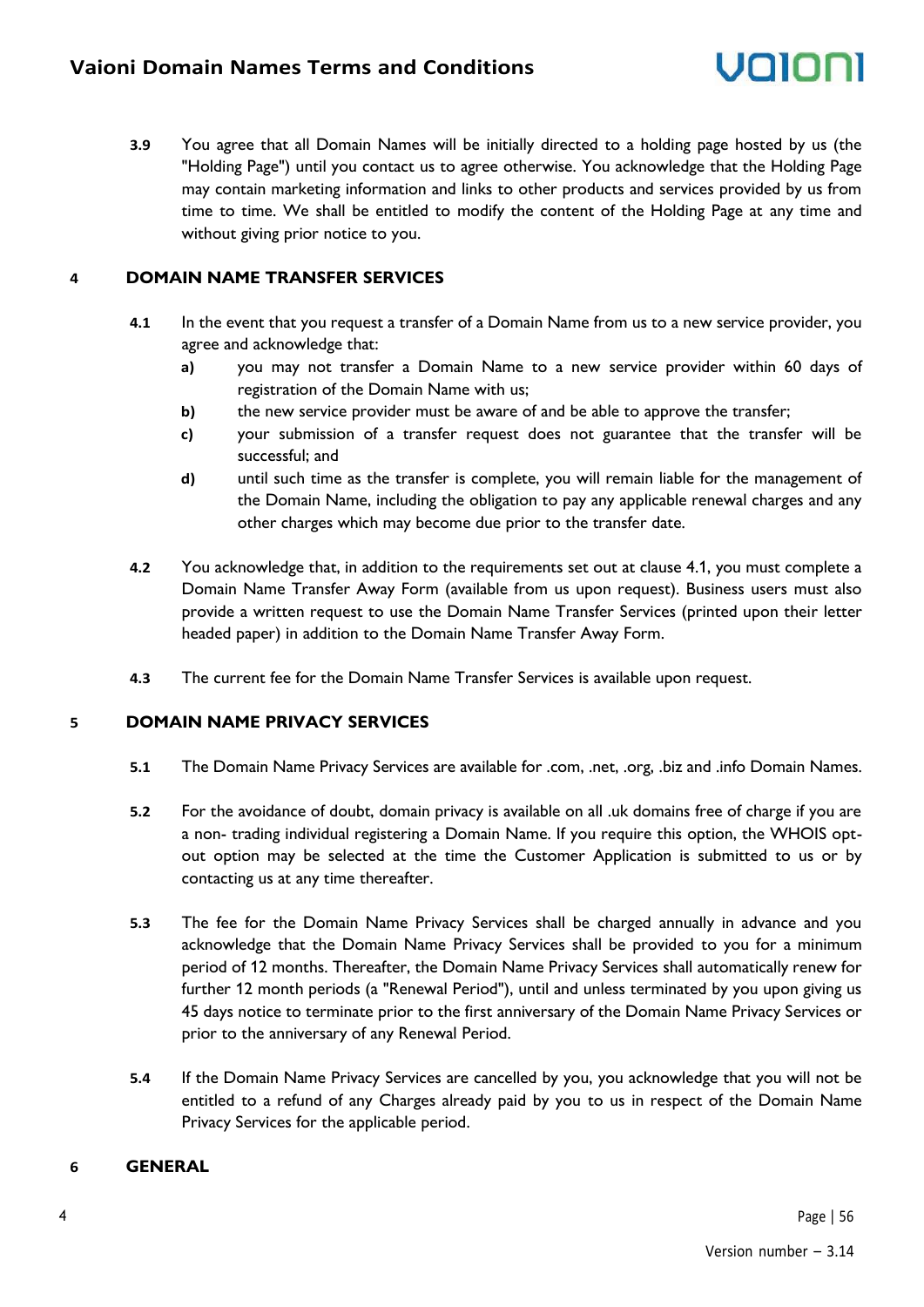### **Vaioni Domain Names Terms and Conditions**



**6.1** These Specific Terms and Conditions shall be governed by and construed in accordance with the laws of England and Wales and you agree to submit to the exclusive jurisdiction of the courts of England and Wales.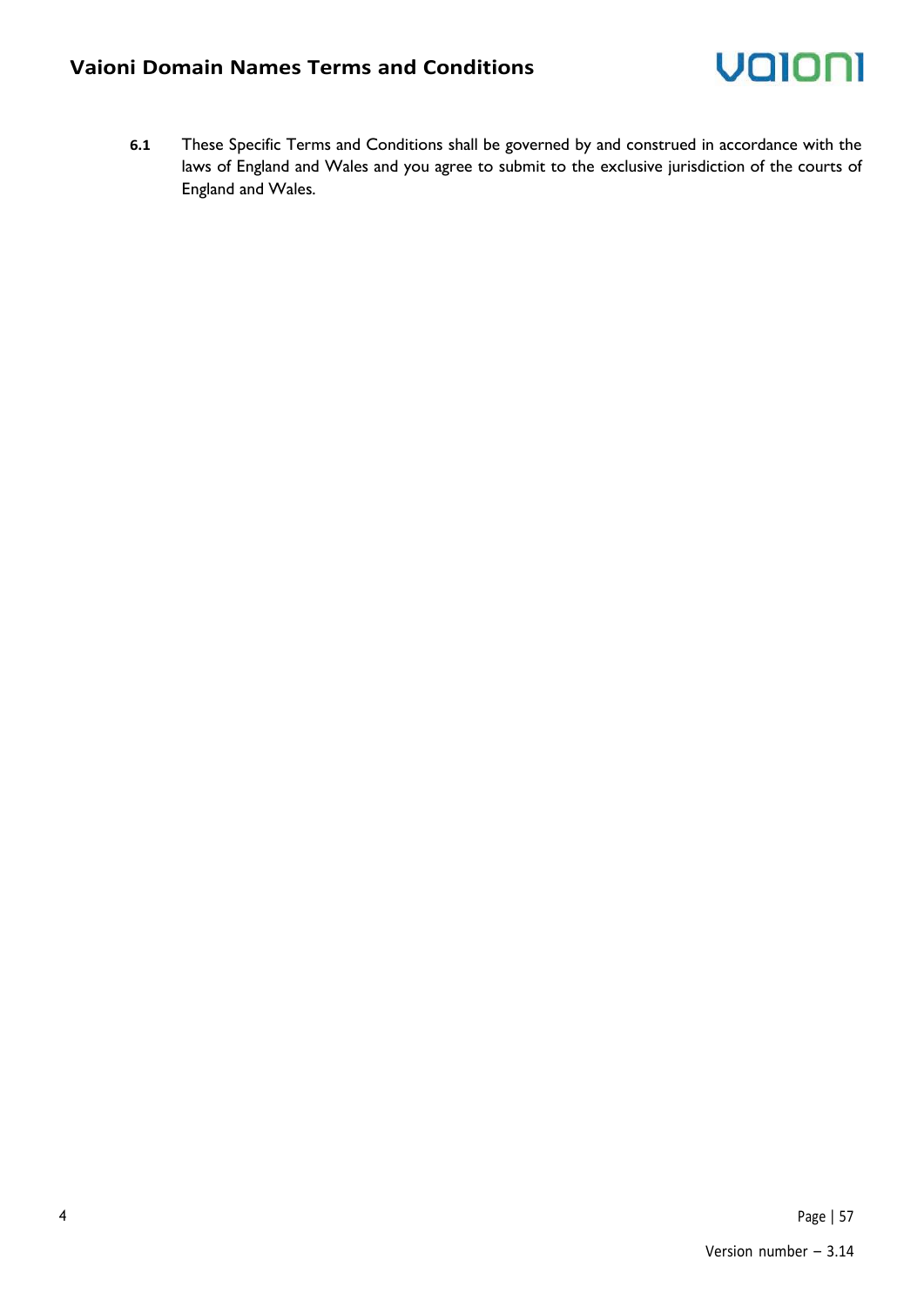# Volor

#### **Hosted XC**

#### **1 ADDITIONAL DEFINED TERMS**

Some words used in this Addendum have particular meanings:

**"Bulk Mail"** means email messages of similar content that are sent to more than 250 recipients. Mail messages sent within the same domain name, or from your domain name to your other domain name(s) hosted on the Vaioni system are not "Bulk Mail" for the purposes of this definition.

**"Effective Date"** means the date on which you have submitted a signed Agreement for Mail Services and we have received your payment for the first month's service.

**"Junk Mail"** means email that is captured by our mail filter and other email that is reported by you to Vaioni as undesirable.

**"Mail Service"** or "Mail Services" means the Vaioni Email, Microsoft Hosted Exchange, and/or other email service described in your Services Description, plus Support, as defined below. "Mail Services" does not include any mail applications that Vaioni licenses for use on a fully- or partially-dedicated Hosted System.

**"Support"** means (i) management of the Mail Service by a technical support team that includes individuals trained in the system you select, and (ii) availability of support twenty-four (24) hours per day, seven days per week, year round.

#### **2 ADDITIONAL VAIONI OBLIGATIONS.**

In addition to its obligations stated in the General Terms and Conditions, Vaioni will provide the following services as part of your Mail Services:

- **2.1** Administration. Vaioni will provision the initial environment. You will otherwise be responsible for administering your Mail Service, including adding mailboxes, adding wireless or other service components, adding storage capacity, managing settings, and configuring spam filters.
- **2.2** Service Level Agreement. ("SLA"). Your Mail Service will be available 100% of the time in a given calendar month, excluding downtime due to maintenance.
	- **2.2.1** Downtime. Downtime exists if you are unable to send or receive mail as a result of a failure of your Mail Service. Downtime does not exist if you are unable to send or receive mail as a result of a failure outside of Vaioni's reasonable control, such as your connection to the Internet, your computer, your mobile device, or your systems. Vaioni will perform maintenance on the Mail Services on a regularly scheduled basis within its published maintenance windows, which will be announced on our system status page (https://www.vaioni.com). Vaioni may also perform unscheduled emergency maintenance if needed to address new security threats or other non- routine events. Delays that may occur while the Mail Service makes planned transitions between redundant system elements is considered maintenance. If Vaioni expects any maintenance to take more than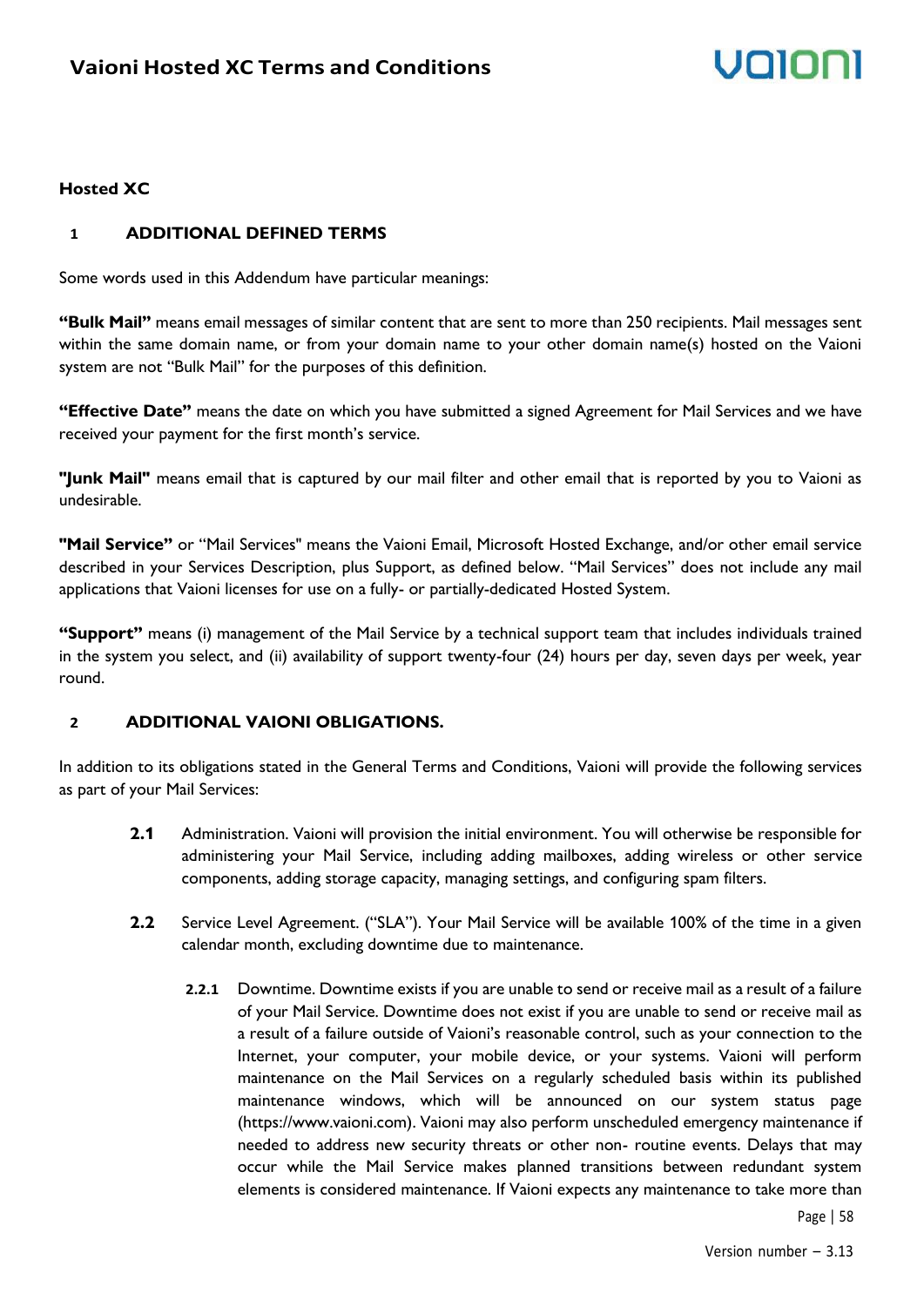# volor

twenty minutes, it will make reasonable efforts to post an announcement on the system status page at least seven (7) days in advance of the maintenance, but we do not guarantee such notice. Delivery delays are considered downtime only for the period that mail is not being processed.

- **2.2.2** In the event of downtime, you are eligible for a credit as follows:
	- **2.2.2.1** if the downtime continues for five (5) consecutive hours or more, you may request a credit equal to the monthly recurring fee for the affected Mail Service (Vaioni Email, Microsoft Exchange, BlackBerry Enterprise Server or ActiveSync) multiplied by the percentage of your mailboxes affected (the "Maximum Credit"); or
	- **2.2.2.2** If the downtime continues for less than five (5) consecutive hours, then you may request a prorated portion of the Maximum Credit equal to the number of minutes of downtime divided by five (5) hours (300 minutes).

You are not entitled to a credit if you are in breach of the Agreement (including your payment obligations to us) at the time of the occurrence of the event giving rise to the credit until you have cured the breach. You are not entitled to a credit if the event giving rise to the credit would not have occurred but for your breach of the Agreement.

You must request a credit through your control panel within seven (7) days following the end of the downtime. Your request must describe the downtime, including the specific Mail Service affected, the start and end time of the downtime, a percentage or list of mailboxes affected, and specifically how your use of the Mail Service was adversely affected. Vaioni will apply any credit that is due against your next invoice for Mail Services.

**2.3** Support. Vaioni will provide Support to your designated administrator(s) or technical contacts on the account. Vaioni will not provide Support directly to your end users unless specifically agreed in writing.

#### **3 LIMITATIONS ON MAIL SERVICES**

- **3.1** Filtering. Vaioni provides certain services designed to filter unwanted email, such as spam, phishing scams, and email infected with viruses. You acknowledge that the technological limitations of the filtering service will likely result in the capture of some legitimate email, and the failure to capture some unwanted email, including email infected with viruses. Email that is quarantined by the filtering system is excluded from the Service Level Guarantee.
- **3.2** Delivery Failures. Vaioni will use commercially reasonable efforts to deliver your email messages. Third party filtering services may from time to time prevent successful delivery of your messages.
- **3.3** You hereby release Vaioni and its employees, agents, suppliers, and affiliates from any liability or damages arising from the failure of Vaioni's filtering services to capture unwanted email or from a failure of your email to reach its intended recipient as a result of a filtering service used by the recipient or the recipient's email service provider.
- **3.4** Memory Limitations. Mail that exceeds the storage limit when received may be permanently lost. You may adjust the storage capacity of your individual mailboxes via the control panel, and it is your obligation to monitor and adjust the storage capacity of individual mailboxes as needed. An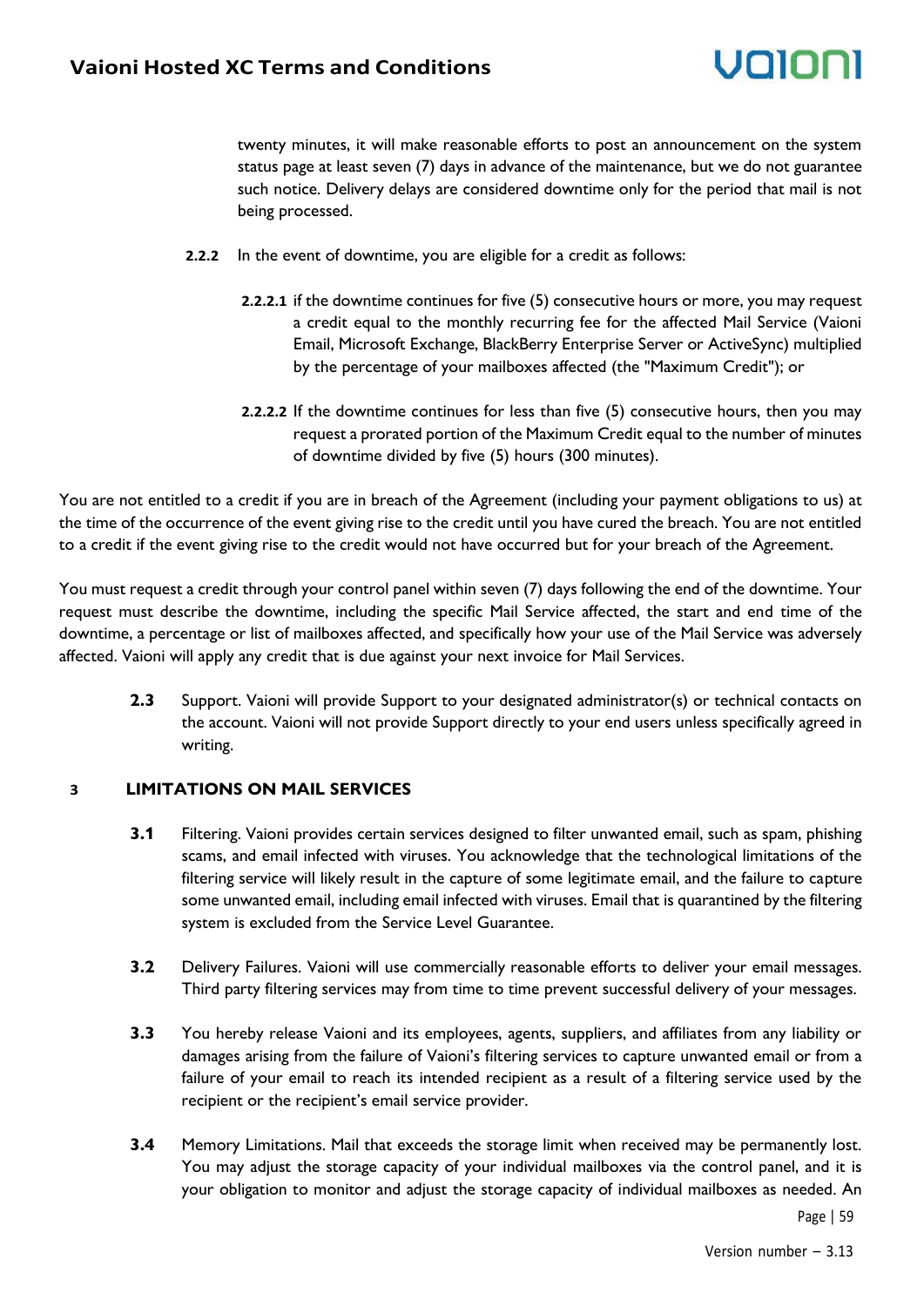individual email message that exceeds the per-message size limit may also be permanently lost. As of May 2008, the per message size limit is 50MB.

- **3.5** Backups. Vaioni performs data backups on a "snap shot" basis at a specific moment. Therefore Vaioni may not create a backup of every item that is sent, received or stored. The backup will only capture those items (including mailboxes and public folders) that are present during the time of the backup. Data on backups may be retrieved only for a limited number of days. See information in Section 4.3 (Records Retrieval) below regarding Records Retrieval services.
- **3.6** Bulk Mail. You may not use the Mail Services to send Bulk Mail except via a Vaioni approved mail marketing service. You may not send bulk or commercial mail that has a Vaioni Mail Service return address or references a Vaioni Mail Service address, unless approved by Vaioni in advance. You may not intentionally use your Mail Service for the purpose of receiving bulk mail from others. For example, you may not submit any Mail Service email address to a "Safelist" or "Free for All" list.
- **3.7** Unsolicited Mail. You may not send email to anyone with whom you do not have a pre-existing relationship, unless the recipient has published or otherwise provided his or her email address in a manner which implies consent to receive the email.
- **3.8** System Abuse. You may not use the Mail Services in a way that creates technical disturbances for other Vaioni mail customers or for the Vaioni systems generally. Specifically, but without limitation:
	- **3.8.1** No Shared Mailboxes. Each mailbox may be used by one natural person at a time. Attempts to log into a single mailbox simultaneously from more than one computer are prohibited. You may not use automated tools such as "Fetchmail" or "Microsoft Exchange Connector" to virtualize one mailbox into multiple mailboxes;
	- **3.8.2** Automated Use. Mailboxes are not designed for automated use, such as sending email from web servers, or receiving email from automated programs. Such use is permitted provided that you do not violate this Agreement or disrupt the normal operation of the mail system, but we do not provide technical support for this type of use.

#### **4 CUSTOMER SECURITY OBLIGATIONS**.

The General Terms and Conditions require you to use reasonable security precautions in light of your use of the Services. For Mail Services, this includes using a desktop virus scanner and firewall on computers that are connected to the Internet.

#### **5 ADDITIONAL TERMS FOR CERTAIN SERVICES**

The following additional terms will apply if you elect to purchase one of the services described below:

**5.1** Migration Services. At your request, we will provide an advance estimate of fees based on the information you provide to us. However, you acknowledge that our fee will be calculated on the basis of the actual number of mailboxes and amount of data migrated and may exceed the estimate. You acknowledge that after we begin the migration services we may discover technical limitations related to the configuration of your data that prevent us from successfully completing the migration. We will not charge you a fee if we are unable to successfully migrate your data. You acknowledge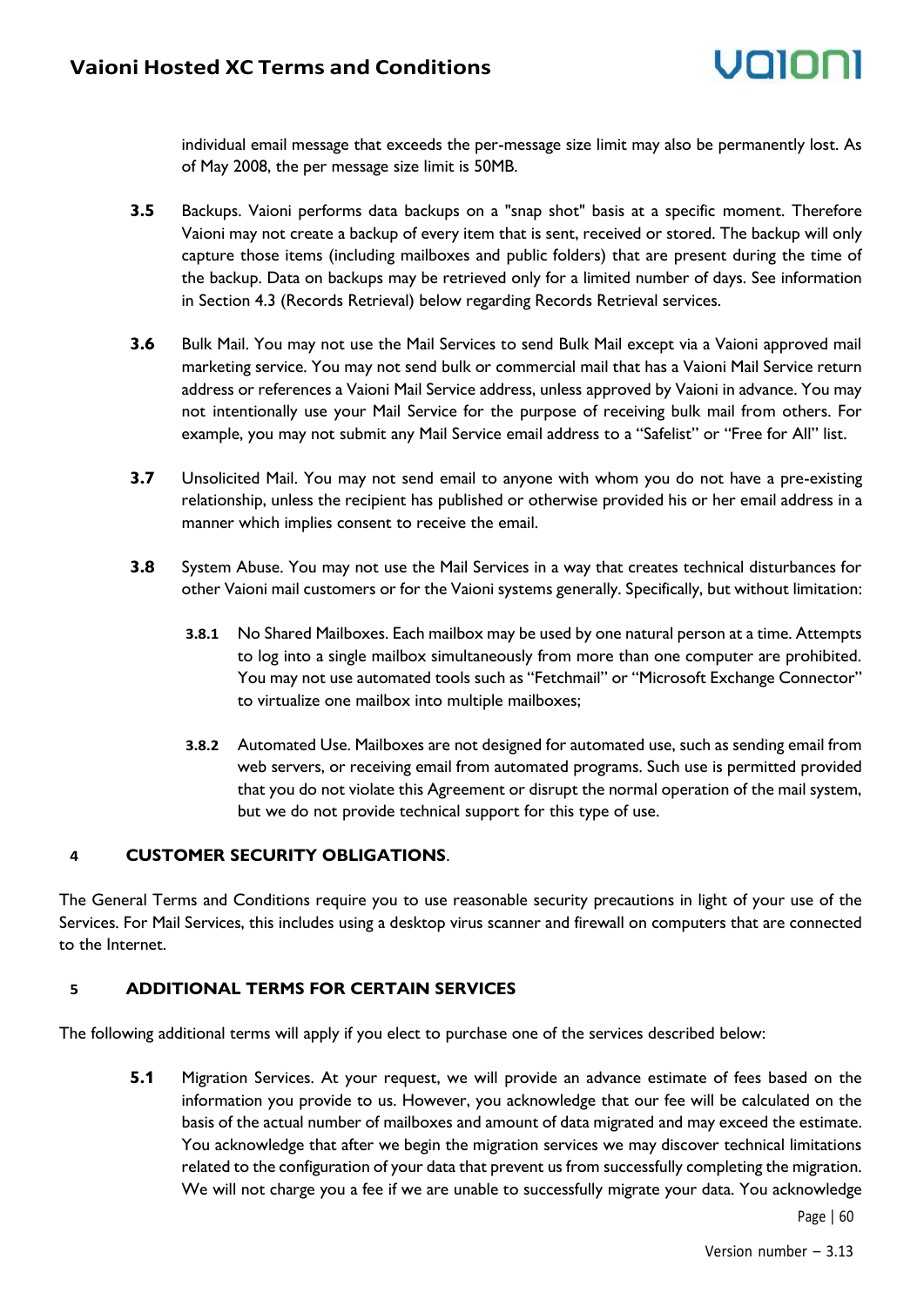that there is a special risk that data will be lost during a migration. You agree that you will create a reliable back up of all data to be migrated prior to the time that we begin the migration. You agree that we are not liable to you for damages resulting from the loss or corruption of your information as part of the migration.

- **5.2** Domain Name Services. If you register, renew or transfer a domain name through Vaioni, Vaioni will submit the request to its domain name services provider (the "Registrar") on your behalf. Vaioni's sole responsibility is to submit the request to the Registrar. Vaioni is not responsible for any errors, omissions or failures of the Registrar. Your use of domain name services is subject to the applicable legal terms of the Registrar posted on their website. You are responsible for closing any account with any prior reseller of or registrar for the requested domain name, and you are responsible for responding to any inquiries sent to you by the Registrar.
- **5.3** Records Retrieval. For Vaioni Mail, you will be able to recover deleted messages yourself via the administrative control panel for up to fourteen (14) days from the day deleted. For Vaioni Microsoft Exchange, you will not be able to recover your deleted mail yourself, but Vaioni will recover your deleted mail for you on a fee basis for up to fourteen (14) days from the day deleted. For both Vaioni Mail and Vaioni Microsoft Exchange your deleted messages may not be available after fourteen (14) days from the day deleted. Records retrieval services will be performed on a fee basis and will take up to two (2) hours for a deleted item, and up to six (6) hours for an entire mailbox. At your written request made at or prior to the termination of your Mail Service, Vaioni will provide a complete copy of your mail data on a fee basis no later than ten (10) days following the date of the request, provided that all payments on your account must be made prior to Vaioni's release of the copy of the data to you.
- **5.4** Archiving Services. If you elect to purchase archiving services, the archiving services will capture only the email that you send or receive after the date that the archiving services are implemented. Upon termination of your account for Mail Services, or your archiving service, we will destroy your archived data unless you have made other arrangements with us.

Vaioni's archiving services are designed to help you comply with various legal and regulatory requirements that may be applicable to you. However, you are responsible for understanding the legal and regulatory requirements applicable to your business and for using your archiving service in a manner that complies with the applicable requirements.

In addition, Vaioni's archiving service has certain limitations that may mean it is not an appropriate archiving solution for you. Please see the product description at [https://www.vaioni.com/assets/Vaioni\\_Archive\\_issues\\_Hosted\\_XC.pdf](https://www.vaioni.com/assets/Vaioni_Archive_issues_Hosted_XC.pdf)  for more information.

#### **6 WIRELESS**

If you elect to use a wireless component of your Mail Service, your use of the wireless component shall be governed by the following additional terms, as applicable:

- a) ForBlackBerry™,thetermsat [https://www.vaioni.com/assets/WirelessandBlackberry\\_Terms\\_Hosted\\_XC.pdf;](http://www.vaioni.com/assets/WirelessandBlackberry_Terms_Hosted_XC.pdf;)
- b) for Goodlink™, Good Technology Inc.'s license terms and Acceptable Use Policy at [www.good.com/corp/content/Documentation/forms\\_license.doc; \(](http://www.good.com/corp/content/Documentation/forms_license.doc)collectively, the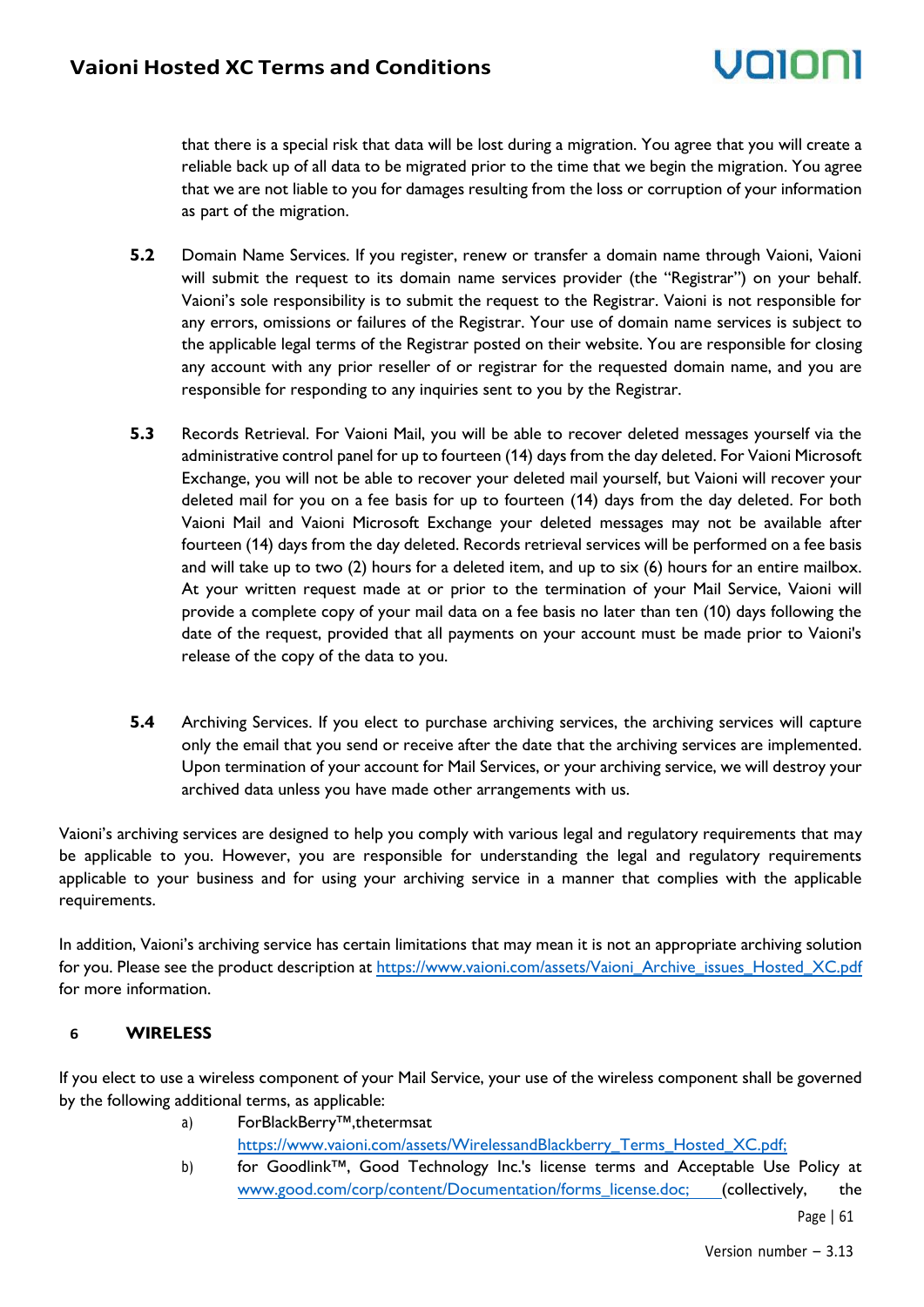"Wireless License Terms"); provided, however that any provisions regarding Goodlink's customer support shall not be applicable, and you acknowledge that you shall look solely to Vaioni for customer support in connection with the wireless components of the Mail Service. You may use the wireless components only with the types of handhelds specified in the "Wireless License Terms." You acknowledge that Vaioni does not have expertise or specialized training with respect to the wireless components, and agree that Vaioni's support obligation with respect to these components is limited to such efforts as may be reasonably expected of technicians having generalized knowledge and training in information technology systems.

The wireless components of the Mail Service contain "strong encryption" that is controlled for export by law.

#### **7 TERM**

The initial term of each Agreement begins on the Effective Date and continues for the period stated in the Service Description. Upon expiration of the initial term, the Agreement will automatically renew for successive renewal terms of one month each unless and until one of us provides the other with thirty (30) days advance written notice of non-renewal.

#### **8 TERMINATION FOR CONVENIENCE**

You may terminate the Agreement for convenience at any time on thirty (30) days advance written notice. Vaioni may terminate for convenience at any time on one hundred and twenty (120) days advance written notice.

#### **9 FEES**

**9.1** We may increase our fees for Mail Services at any time by posting the new fees in the control panel or providing notice to you via email. Fee increases will not be applied to your Mail Services purchased prior to the time of the fee increase until at least forty-five (45) days after the date the new fees are first published, but any new Mail Services you purchase after a fee increase will be charged at the new fees.

#### **10 ADDITIONAL SUSPENSION, TERMINATION AND INDEMNIFICATION GROUNDS**

In addition to the suspension and termination stated in Section 11 of the General Terms and Conditions, we may suspend your Mail Services or terminate the Agreement immediately and without notice if: (i) you use your Mail Service in violation of the use restrictions in the Agreement, including those in the AUP and at Section 3.6 (Bulk Mail) or Section 3.7 (Unsolicited Mail) above, (ii) your Mail Service email address or related IP number(s) is/are blacklisted by any third party, or Vaioni is retaliated against as a result of your email, regardless of whether you are in breach of the AUP or other part of the Agreement, or are otherwise at fault, or (iii) we receive excessive or repeated complaints from your email recipients, regardless of whether you are in breach of this AUP or are otherwise at fault. Complaints from email recipients and third party abuse agencies (e.g. SpamHaus or Spamcop) shall be deemed proof of the facts stated therein unless you provide compelling evidence to the contrary.

#### **11 PRIVACY**

**11.1** Content/Message Routing Data. Your email messages and other items sent or received via the Mail Service will include: (i) the content of the communication ("content"), and (ii) certain information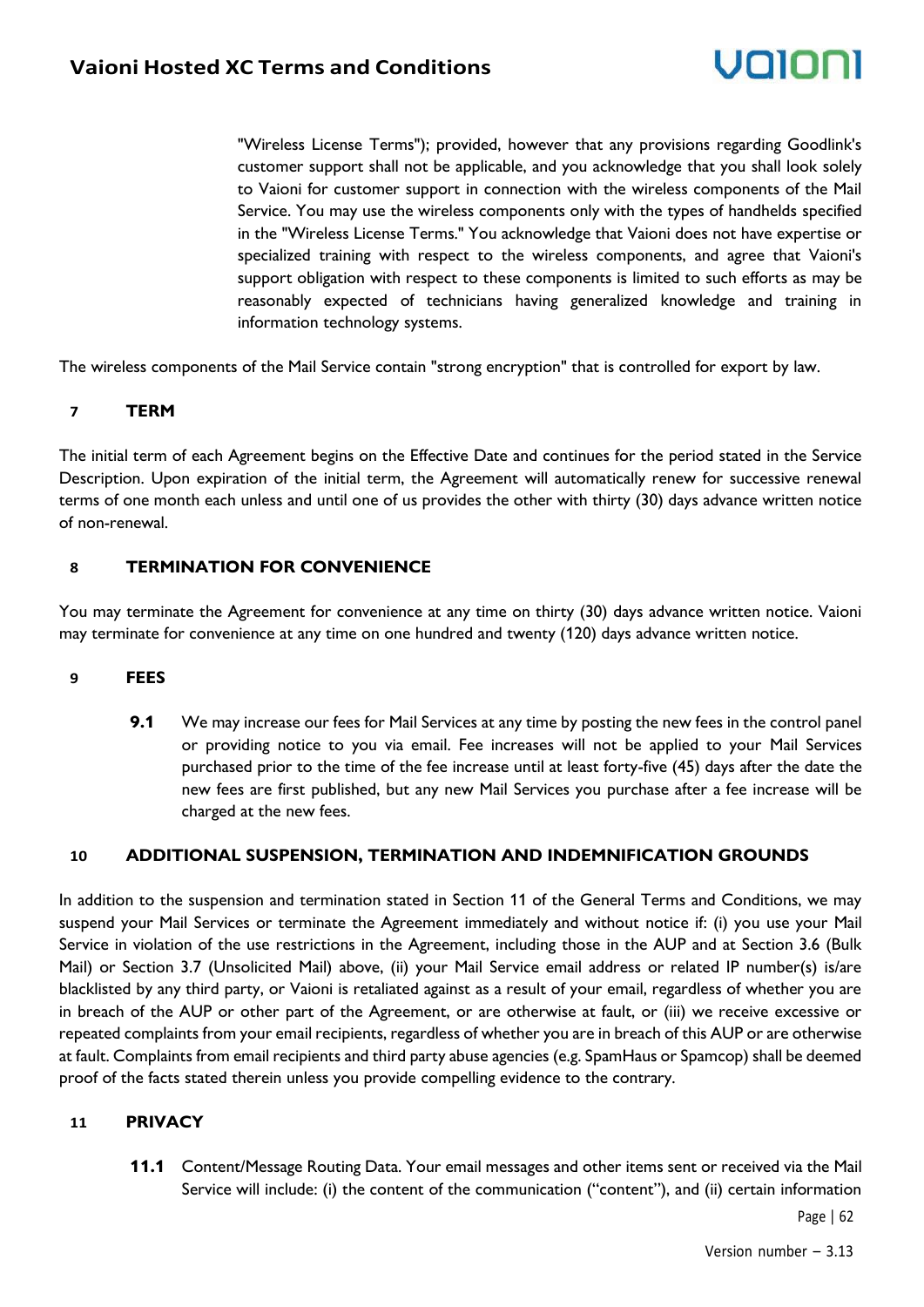# volor

that is created by the systems and networks that are used to create and transmit the message (the "message routing data"). The content includes things like the text of email messages and attached media files, and is generally the information that could be communicated using some media other than email (like a letter, telephone call, CD, DVD, etc.) The message routing data includes information such as server hostnames, IP addresses, timestamps, mail queue file identifiers, and spam filtering information, and is generally information that would not exist but for the fact that the communication was made via email.

- **11.2** Content Privacy. We respect your privacy. The content of your items is your Confidential Information and is subject to the restrictions on use and disclosure described in the General Terms and Conditions, Section 12 (Confidential Information). In addition to those restrictions, we agree that our personnel will not view the content of your items except in the specific ways defined below. However, you agree that we may view and use the message routing data for our general business purposes, including maintaining and improving security, improving our services, and developing products. In addition, you agree that we may disclose message routing data to third parties in aggregate statistical form, provided that we do not include any information that could be used to identify you.
- **11.3** Our Limited Rights to View and Use Your Content. You agree that our personnel may view the content of your email and other items for the following purposes:
	- **a)** as necessary to respond to your specific support request;
	- **b)** to ensure that backups are being performed properly;
	- **c)** for Bulk Mail, to ensure compliance with our requirements for Bulk Mail stated in the Acceptable Use Policy;
	- **d)** as appropriate to the exercise of our rights to use and disclose your Confidential Information as described below in the General Terms and Conditions, Section 12
	- **e)** (Confidential Information); and
	- **f)** for Junk Mail, to improve our email filter.

If we use third party vendors to help us provide Services to you, we may permit those vendors to view and use your email content for the same purposes described above, provided that the vendors are subject to confidentiality and privacy restrictions at least as stringent as those stated in the General Terms and Conditions, Section 12 (Confidential Information). In addition, we may share the content of your Junk Mail with independent third party abuse agencies and trade groups for the purpose of assisting in industry initiatives to control undesirable email.

You acknowledge that Vaioni is required to establish an abuse@[yourdomain].com and postmaster@[yourdomain].com address for each of your domains. Vaioni personnel will review the content of all mail received at these addresses. You may configure your Mail Service such that mail is not received at these addresses but is instead forwarded to someone within your organization.

#### **WE WILL NOT EMPLOY TECHNOLOGY TO READ YOUR EMAIL MESSAGES IN ORDER TO TARGET, DISPLAY OR SEND MARKETING ADS BASED ON THE CONTENT OF THOSE EMAIL MESSAGES.**

**11.4** Usage Data. We collect and store information related to your use of the Services, such as use of SMTP, POP3, IMAP, and filtering choices and usage. You agree that we use this information for our general business purposes and may disclose the information to third parties in aggregate statistical form, provided that we do not include any information that could be used to identify you.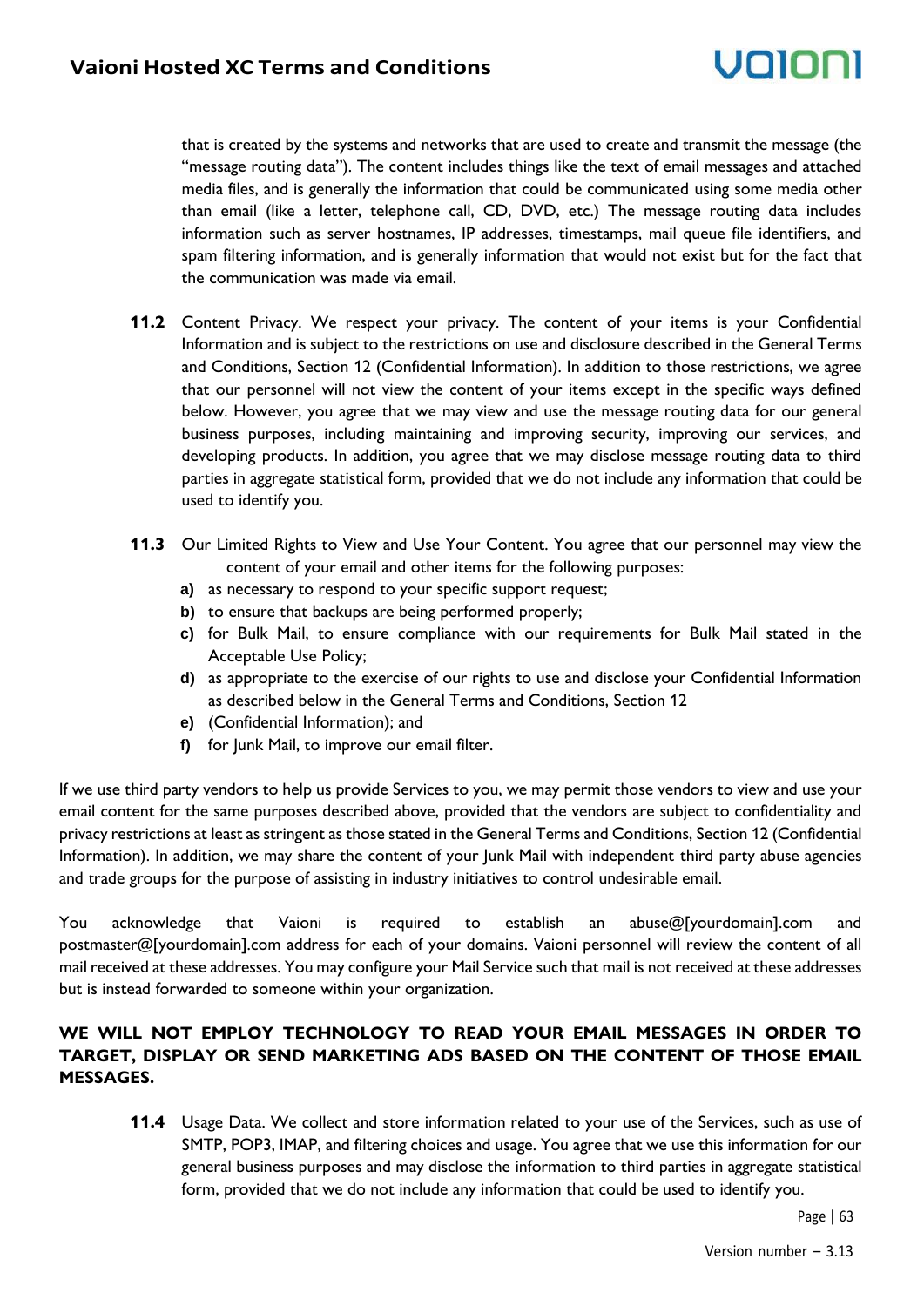**11.5** Changes to Privacy Terms.

We may change Subsection\_11.3 (Our Limited Right to View and Use Your Content) under the same procedures described for amendments to the AUP in the General Terms and Conditions, Section 9 (Changes to the Acceptable Use Policy).

#### **12 IP ADDRESSES**

Upon expiration of termination of the Agreement, you must discontinue use of the Mail Services and relinquish use of the IP addresses and server names assigned to you by Vaioni in connection with Services, including pointing the DNS for your domain name(s) away from Vaioni Services.

#### **13 RESALE**

You may not resell the Mail Services without Vaioni's prior written consent.

#### **14 COUNTRY SPECIFIC TERMS**

If you are a customer of Vaioni and have signed a hosting services agreement governed by English law, but have purchased Services that will be provided in whole or in part from datacentres or other Vaioni facilities in the United States, then the following additional terms are part of your Agreement with Rackspace.

#### **US Acceptable Use Policy**

The Vaioni Acceptable Use Policy at [https://www.rackspace.com/information/legal/aup.php](http://www.rackspace.com/information/legal/aup.php) [https://www.vaioni.com/assets/Vaioni\\_AUP\\_Hosted\\_XC.pdf i](http://www.vaioni.com/assets/Vaioni_AUP_Hosted_XC.pdf)s incorporated in the Agreement by this reference and governs your use of any Services provided from Vaioni datacentres in the United States.

#### **Export Matters**

You represent and warrant that you are not on the United States Department of Treasury, Office of Foreign Asset Controls list of Specially Designated National and Blocked Persons and are not otherwise a person to whom Vaioni is legally prohibited to provide the Services. You may not use the Services for the development, design, manufacture, production, stockpiling, or use of nuclear, chemical or biological weapons, weapons of mass destruction, or missiles, in a country listed in Country Groups D: 4 and D: 3, as set forth in Supplement No. 1 to the Part 740 of the United States Export Administration Regulations, nor may you provide administrative access to the Service to any person (including any natural person or government or private entity ) that is located in or is a national of any country that is embargoed or highly restricted under United States export regulations.

This Mail Hosting Services Terms and Conditions represents the entire relationship between the parties and supersedes all previous written or other correspondence and agreements, understandings or communications, whether written or oral, as to the subject matter of this Mail Hosting Services Terms and Conditions.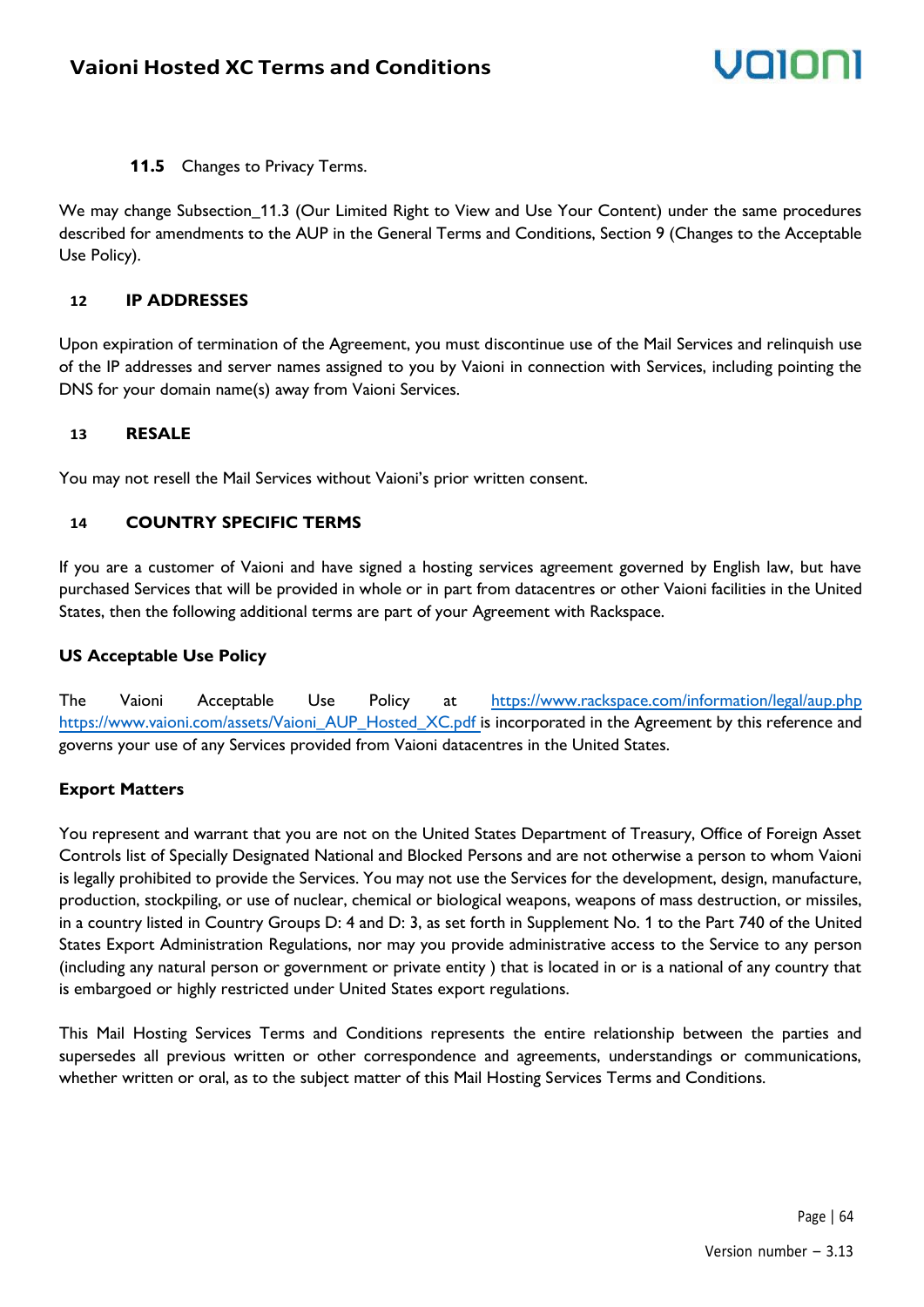#### **VPLS / E-LAN 1 OVERVIEW**

The Supplier's Ethernet VPN Service is an E-LAN service, as defined by MEF, providing any to any connectivity. The Ethernet VPN Service provides connectivity between Sites to enable an organisation to share resources and create multiple community of interest networks over a single physical infrastructure thus ensuring secure transmission/receipt of information and also enabling organisations to achieve cost efficiencies by allowing multiple users to use a single network.

The Ethernet VPN Service provides a Virtual Private LAN Service ("VPLS") with a multi-point to multi-point Ethernet Virtual Circuit ("EVC") creating a broadcast LAN between Sites. All service access points are associated with a single EVC. Customer Ethernet Frames that ingress at a service access point ("SAP"s) are transported across the EVC and will egress at any of the service access points in the EVC, depending on destination MAC address.

The Supplier's Ethernet VPN Service has been designed to connect multiple Sites.

Access bandwidths are delivered at 10Mbit/s, 100Mbit/s or 1Gbit/s and standard incremental EVC/VLAN bandwidths are available:

- **a)** 2Mbit/s increments up to 10Mbit/s;
- **b)** 10Mbit/s between 10-100Mbit/s; and,
- **c)** 100Mbit/s between 100Mbit/s and 1Gbit/s

### **2 TECHNICAL DESCRIPTION**

The Supplier's Ethernet VPN Service is a standards based Layer 2 switched Ethernet VPN service. The Supplier's ingress and egress Ethernet ports are 802.1Q Tunnels and will pass any Customer-VLAN-ID (C-VLAN-ID) tagged Ethernet frames (IEEE 802.1Q) from point "A" to point "B" unmodified.

The Supplier's Ethernet VPN Service adheres to the MEF standards. In this section, the following terms have the following MEF meanings:

> **a) UNI-C/SAP -** The standard Ethernet interface, as delivered on the NTU that is the point of demarcation between the Customer Provided Apparatus and the Ethernet VPN. This is

equivalent to the Customer's SAP.

- **b) UNI-N –** The interface between the NTU and the Ethernet VPN switch.
- **c) I-NNI -** Any interface that interconnects Ethernet switches within the Supplier's Ethernet VPN network.
- **d) EVC -** Ethernet Virtual Circuit is the term for the communication relationship between two or more UNIs on a carrier network. (A point-to-point EVC must have exactly two UNIs associated with one another; for a multipoint-to-multipoint EVC, two or more UNIs must be associated with one another.)
- **e) Access Circuit -** The circuit between the Site and the Supplier's point of presence (PoP").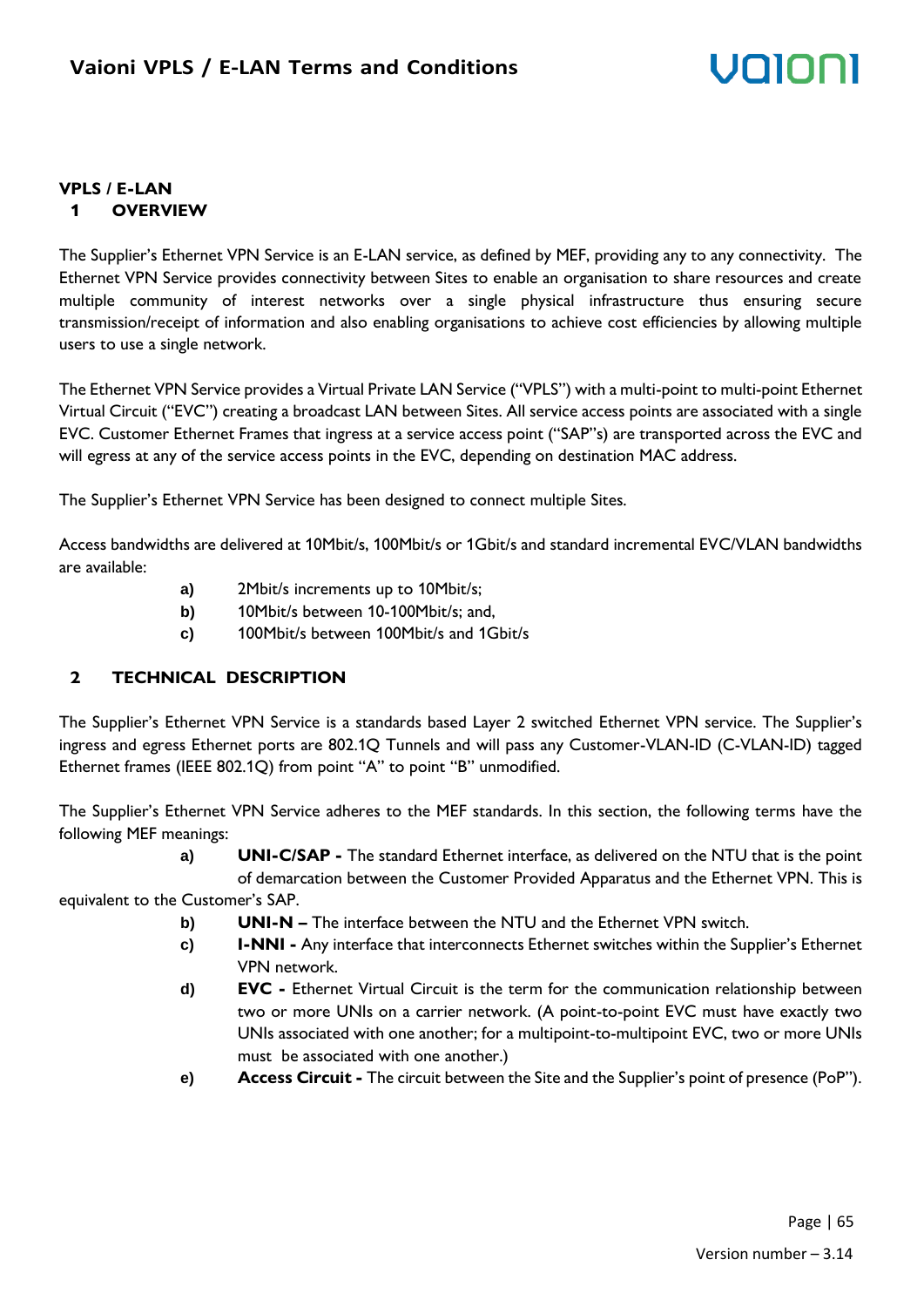

As illustrated in the above diagram, all sites have single SAP with an Access Circuit within which a contracted bandwidth may be defined. Contracted bandwidth represents a bandwidth profile configured on the Ethernet VPN ingress switch port.

A single broadcast or multicast ingress frame at a given SAP will be replicated in the Ethernet VPN and a single copy delivered to each of the other SAPs in the EVC. This kind of delivery would also typically apply to a service frame for which the Ethernet VPN has not yet learned an association of the destination MAC address with an EVC/SAP pair. This is an "E-LAN" service as defined by the MEF. Unicast traffic will be point-to-point based on MAC address.

The Access Circuit will always be specified as 10, 100 or 1000Mbit/s dependent on the requested EVC data speed across the Ethernet VPN. Capacity across the Ethernet VPN will be between 2 and 1000Mbit/s.

The Service comprises one NTU at each Customer Site providing connection to the Supplier Network. The NTUs will be located on the Customer Sites (at the end locations specified in the Order) and the Customer will be presented with either RJ45 copper interface for 10/100Mbit/s service or options of SM or MM on LC fibre connectors, or 1000BaseTx RJ45 copper interface for 1000Mbit/s.

The Service demarcation point is the Customer-facing ports of the Customer-sited NTUs. This Service Definition covers Ethernet VPN Circuits at the following speeds:

Access Circuit speeds at 10, to 100, to 1000Mbit/s, via Supplier fibre or Short Haul Data Service.

EVC bandwidth options are: 2, 4, 6, 8, 10, 20, 30, 40, 50, 60, 70, 80, 90, 100, 200, 300, 400, 500, 600, 700, 800, 900 and 1000Mbit/s increments (to the limit of the tail capacity and connection speed).

#### **The key technical characteristics of the Ethernet VPN circuit are shown below:**

- **a)** Speed Access Circuits will always be specified as 10, 100 or 1000Mbit/s.
- **b)** Delivery media Supplier fibre or Short Haul Data Service.
- **c)** User Interface Ethernet port on the Supplier deployed NTU. The Customer will be presented with either RJ45 copper interface for 10/100Mbit/s service or fibre options of

SM or MM on LC fibre connectors, or 1000BaseTx RJ45 copper interface for 1000Mbit/s

**d)** Topology – Ethernet over fibre.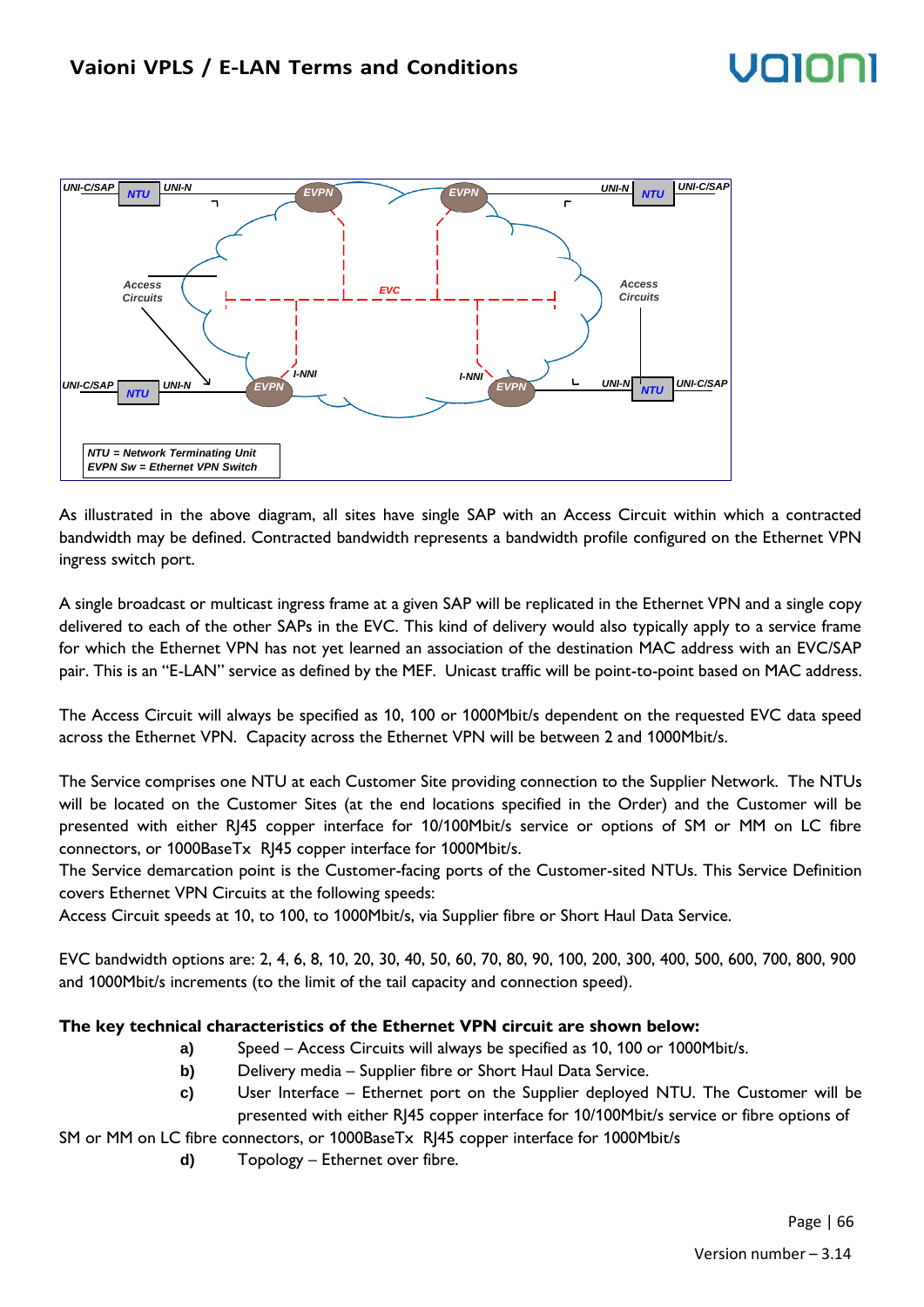- **e)** Resilience Single access to a Site; full resilience of label switch paths through the MPLS core.
- **f)** Class of Service circuits are available with up to 7 Classes of Service which offer a choice of traffic prioritisation (Edge QoS on network entry and exit) levels and committed and burst data rates. Full details are available from the Supplier on request.
- **g)** Performance reporting –on-line performance reporting can be provided. This reporting can provide traffic throughput for each Class of Service deployed plus round trip delay

(latency multiplied by two),jitter and packet loss measurements from the Supplier Network as detailed below.

#### **Service Performance: Latency**

For Ethernet VPN Circuits, latency means the time taken for an Ethernet frame to travel across the Supplier Network between the Supplier's PoPs. The target for the Service is set at less than 15ms. Measurement of latency is taken from a sample value from the Supplier Network and may be the average of more than one test result. No more than 1 in 1000 samples should exceed the target latency under normal conditions, excluding periods of planned maintenance and outages however caused. For the purposes of the on-line performance reporting tool, the latency measure is multiplied by a factor of 2 and represented as round trip delay.

#### **Service Performance: Jitter**

The target jitter for the Service is measured by sending four test packets of 80 bytes (with 20ms spacing), periodically and regularly, 24 hours a day between the Supplier's PoPs with appropriate averaging. The target jitter for the Service is set at less than 8ms. Any traffic exceeding the Customer's CDR will be discarded and not included in the jitter measurement. Jitter is taken from a sample value from the Supplier Network and may be the average of more than one test result. No more than 1 in 1000 samples should exceed the target jitter under normal conditions, excluding periods of planned maintenance and outages however caused.

#### **Service Performance: Packet Delivery**

The target packet delivery for the Service is measured by sending four test packets of 80 bytes (with 20ms spacing), periodically and regularly, 24 hours a day between the Supplier's PoPs with appropriate averaging. The target packet delivery for the Service is set at better than 99.9%. Any traffic exceeding the Customer's CDR will be discarded and not included in the packet delivery measurement.

#### **3 RESTRICTIONS ON SERVICE**

Ethernet VPN Networks are only available in areas where the Supplier has existing local access infrastructure or the Supplier can use a Short Haul Data Service access connection.

The Ethernet VPN Service is transparent and therefore the Supplier imposes no restrictions on applications or protocols run across the Service. Layer 2 Control Protocols are not transportable over the Service. All offers for the provision of Ethernet VPN are made subject to survey**.** On receipt of an Order, the Supplier will carry out surveys and network capacity checks in order to validate its budgetary quotation and delivery timescale. In exceptional circumstances this may result in the Supplier's offer being modified or withdrawn.

#### **MAC Address Learning**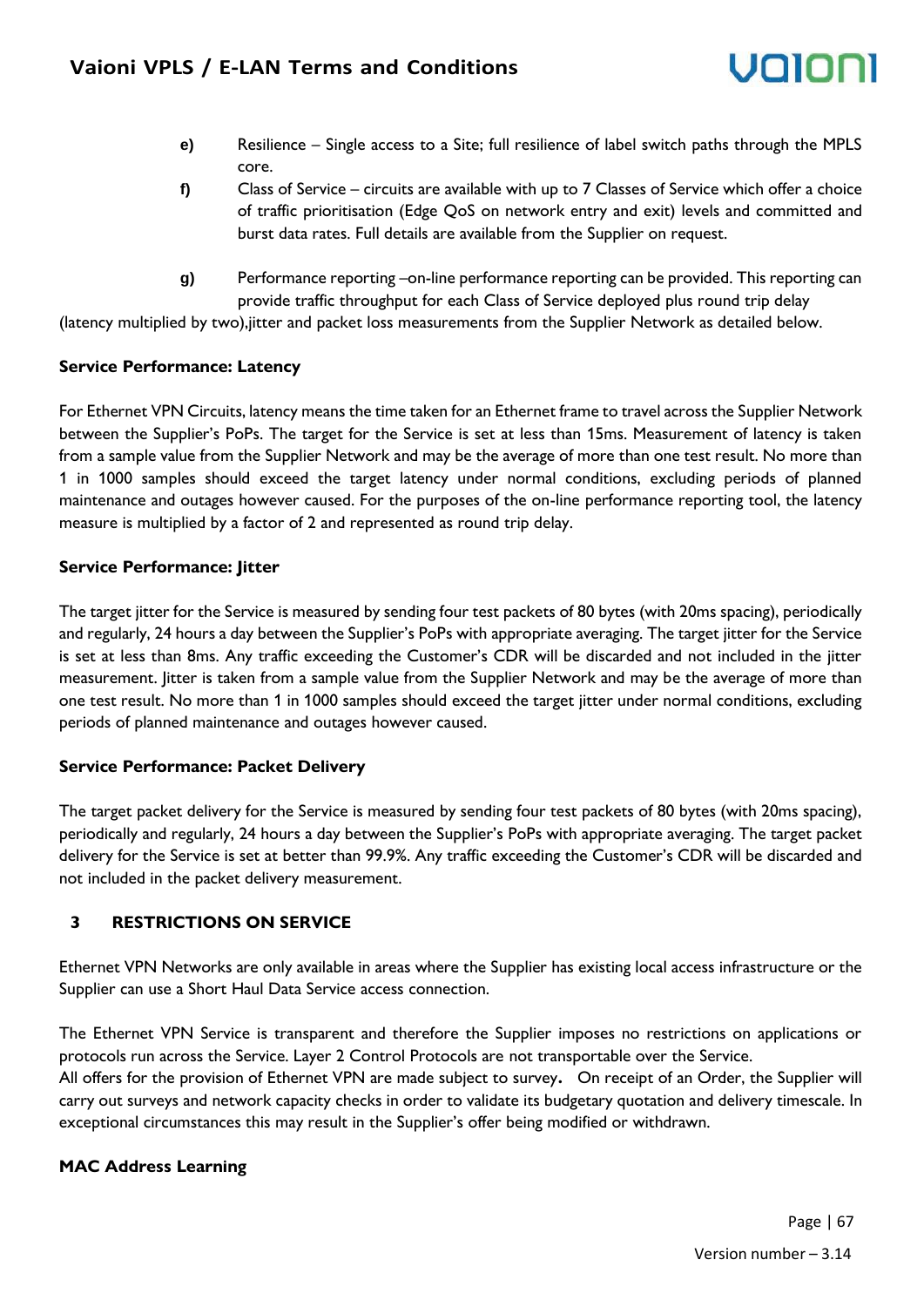### **Vaioni VPLS / E-LAN Terms and Conditions**



The Ethernet VPN switch in the Supplier's PoP must learn the destination of each Customer MAC address in an Ethernet VPN VPLS instance, so frames can be forwarded correctly.

If the Customer connects to the NTU using a router, then only the MAC addresses of the router interfaces connected to the Ethernet VPN are entered into the MAC address tables as all other devices will be hidden behind the router MAC address. This is the recommended and preferred method of connectivity.

If the Customer connects to the NTU using a layer 2 switch, there will typically be one MAC address per device on the Customer's LAN. This has the potential to create large MAC address tables. Ethernet VPNs with a large amount of large sites in one Metro Domain (eg over 100 sites each with 500 Ethernet devices or 50 sites with 1000 Ethernet devices) should be connected via a Router to reduce MAC addresses learnt by the MetNet switches. If connected via a Layer 2 switch instead of a Layer 3 router advice must be sought from the Supplier's Technical Pre-Sales team.

#### **4 SERVICE MANAGEMENT AND REPORTING**

The Supplier provides service management for each Service as set out below:

- a) Investigating unplanned Service outages;
- **b)** Producing major incident reports and reason for outage reports;
- **c)** Identifying fault trends and initiating corrective action;
- **d)** Managing Planned Works;
- **e)** Managing Service queries and requests from the Customer; and
- **f)** Managing provision of Service reports.

Full details of service management are set out in the Operations and Maintenance Manual.

#### **5. FAULT MANAGEMENT**

Full details of the fault reporting process and contact names and numbers are set out in the Operations and Maintenance Manual.

#### **6 CANCELLATION AND MODIFICATION**

#### **6.1 Cancellation of Service by the Customer**

**a)** *Cancellation prior to Customer Execute Date.* If an Order for an Ethernet VPN Circuit is cancelled before the Customer Execute Date, the Supplier reserves the right to make a Cancellation Charge to cover all reasonable costs incurred by the Supplier as a result of such cancellation or modification, in accordance with the following formula, as a percentage of the Installation Charge plus eighty per cent (80%) of the Rental which would have been due and payable in the first year of the Contract had it not been cancelled:

Number of Working Days between Order acceptance date and the earlier of: (a) Order cancellation date; or

(b) Customer Promise Date (or Initial Delivery Date if there is no Customer Promise Date) x 100

Number of Working Days between Order acceptance date and Customer Promise Date (or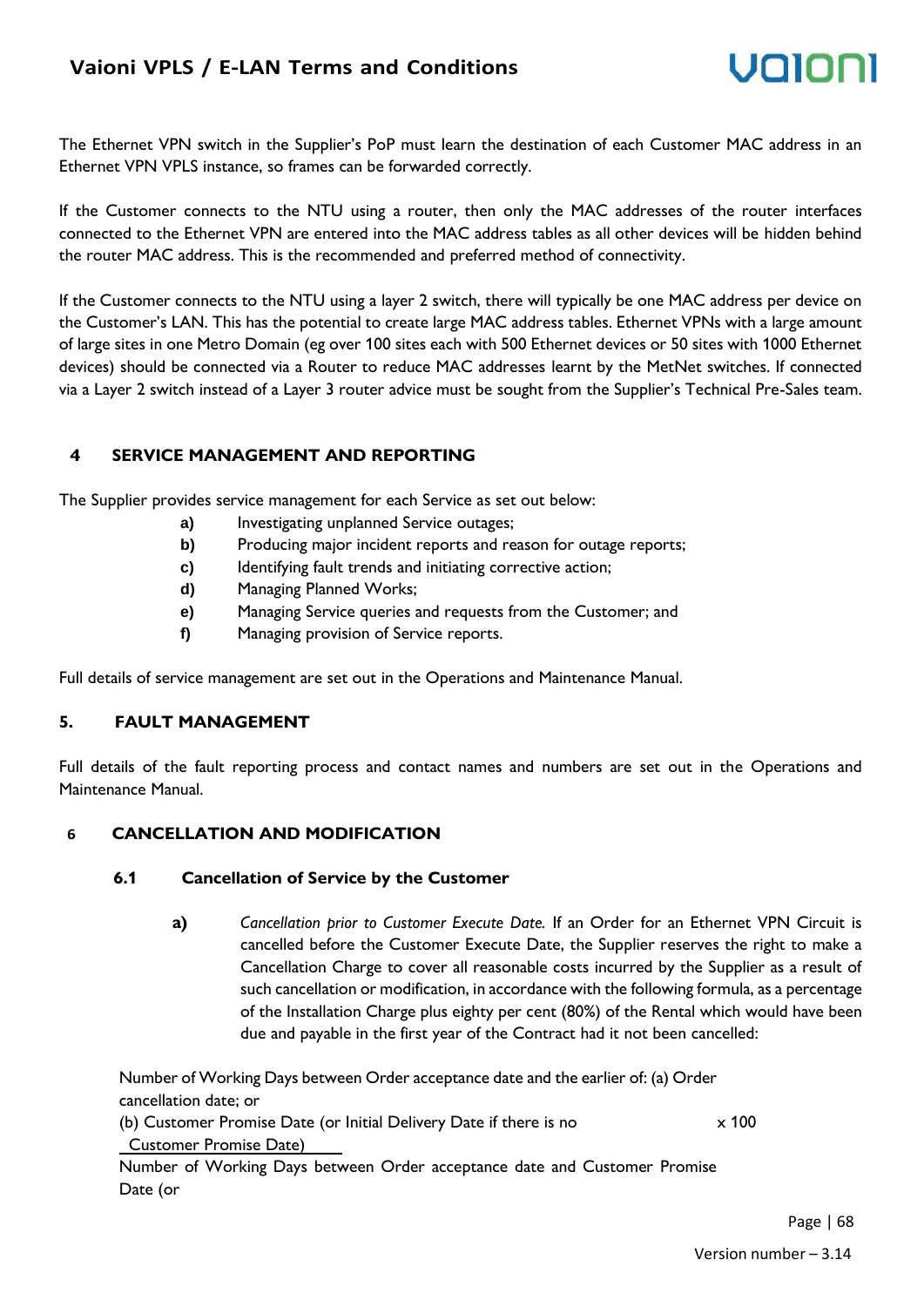Initial Delivery Date if there is no Customer Promise Date)

**b)** *Cancellation after Customer Execute Date.* If an Ethernet VPN Circuit is cancelled following the Customer Execute Date, the following cancellation terms will apply:

| Notice required by the Supplier | 3 months written notice                        |
|---------------------------------|------------------------------------------------|
| Circuit cancellation date       | 3 months after receipt of written notice       |
| Cancellation Charge             | 80% of any outstanding Rental calculated       |
|                                 | pro-rata from the Circuit cancellation date to |
|                                 | the end of the Minimum Period                  |

#### **6.2 Modification of Service by the Customer**

If the details of a Circuit are changed substantially at any time by the Customer (such as but not limited to change in A-end or B-end location, change in capacity or change in presentation), the Supplier reserves the right to charge Reconfiguration Charges or treat the modification as a cease and re-provide and charge a Cancellation Charge. A Circuit will be considered to have been regraded if, at the Customer's request, the access circuit, CDR, or any Services Equipment has been changed. In this case a planned outage may be required.

#### **7 SERVICE LEVEL TARGETS AND CREDITS**

The Supplier shall use reasonable endeavours to provide the Services throughout the term of the Contract in a manner which meets or exceeds the Service Levels set out in this section.

The Service Credits set out in Tables 2A, 2B and 3 are subject to a maximum, in aggregate in any calendar month, of 100% of the monthly Rental for the Ethernet VPN Circuit in question.

Service Credits shall not apply and, for the purposes of these Service Levels, the Services shall be deemed to be Available in respect of any period where the Supplier's failure to meet the Service Levels results directly or indirectly from:

- **a)** Force Majeure;
- **b)** any actions or inactions of the Customer (including, without limitation, requests for testing of the Service by the Customer although no Fault has been detected, requests for

modifications, failure of Customer Provided Apparatus, failure by the Customer to provide access to Service Equipment, failure by the Customer to operate the Services in accordance with the Contract);

- **c)** misuse of the Services contrary to the Contract;
- **d)** any planned outage
- **e)** any Fault that is not reported to the Supplier;
- **f)** any reported period of non-Availability where the Supplier can find no Fault;
- **g)** any Fault that is due to user error; and/or
- **h)** the Customer's failure to provide accurate forecasts if required in accordance with the Contract.

#### **7.1 Customer Promise Dates**

For each Ethernet VPN Circuit, the Supplier will agree a Customer Promise Date. If the Supplier fails to meet this date and cannot demonstrate that the delay is caused by circumstances beyond its reasonable control (which, for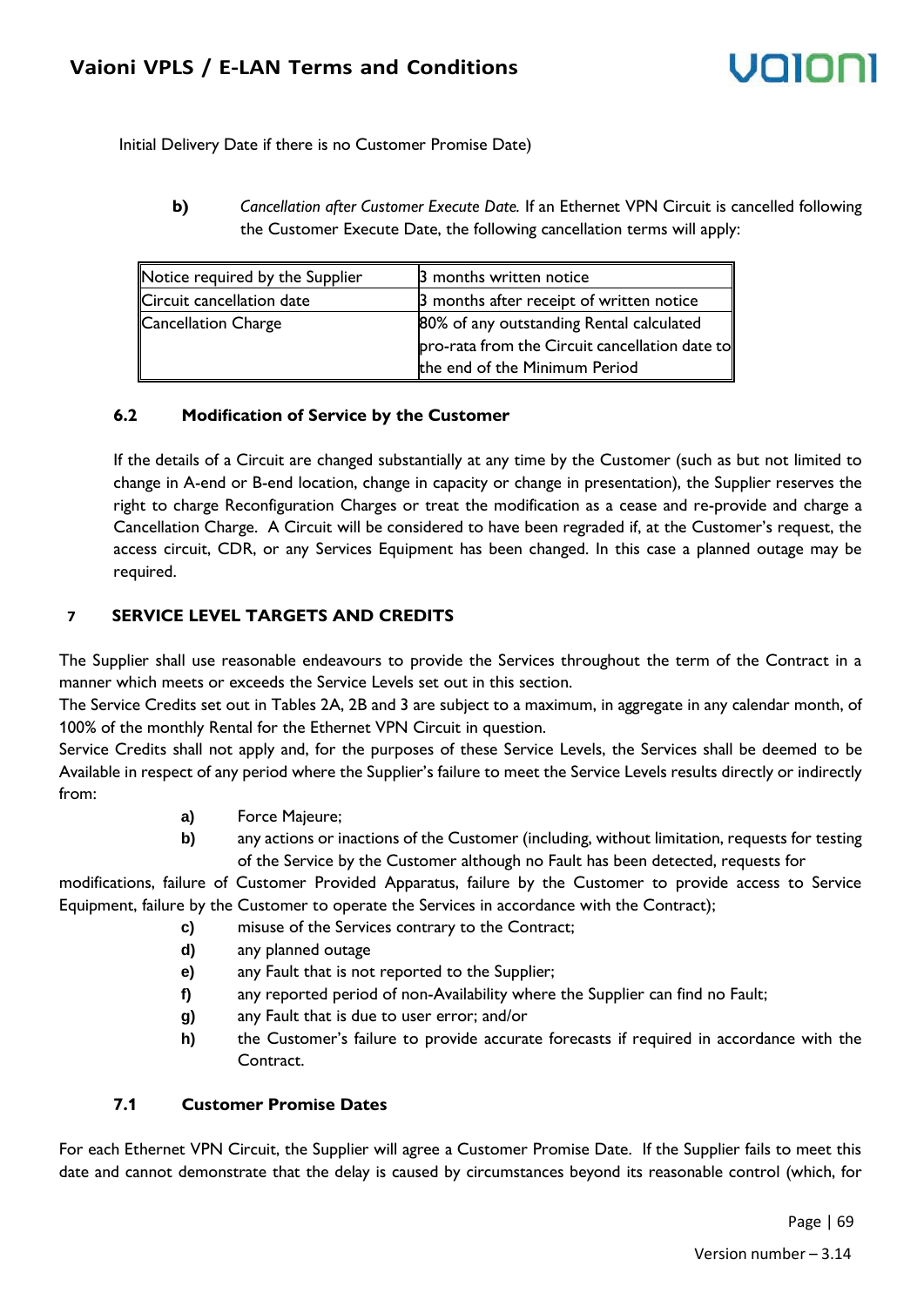### **Vaioni VPLS / E-LAN Terms and Conditions**

the avoidance of doubt, shall include the late delivery of any third party circuit elements), the Customer will be entitled to compensation for the late delivery of the Circuit in accordance with Table 1 below.

#### Table 1

| Number of whole calendar days by which the Compensation |                                          |
|---------------------------------------------------------|------------------------------------------|
| Customer Execute Date exceeds                           | the                                      |
| <b>Customer</b>                                         |                                          |
| <b>Promise Date</b>                                     |                                          |
| $1$ to 5                                                | 5% of Installation Charges applicable to |
|                                                         | the affected Circuit                     |
| 6 to 10                                                 | 15% of Installation Charges applicable   |
|                                                         | to                                       |
|                                                         | the affected Circuit                     |
| ll11+                                                   | 30% of Installation Charges applicable   |
|                                                         | tο                                       |
|                                                         | the affected Circuit                     |

In the event that the Customer Execute Date of a Circuit is delayed by more than thirty (30) days (the "Deadline") after the Customer Promise Date and it cannot be demonstrated that the delay is caused by circumstances beyond the Supplier's reasonable control (which, for the avoidance of doubt, shall include the late delivery of any third party circuit elements), then in addition to the compensation set out in Table 1, the Customer shall have the right to terminate the relevant Circuit. The compensation and the right to terminate the relevant Circuit in the circumstances set out herein shall comprise the Customer's sole remedy in respect of delays to the Customer Execute Date.

#### **7.2 Target Service Availability**

For Ethernet VPN Circuits, the Supplier guarantees the circuit Availability for each Circuit to be at least 99.9% for a Service provided with a third party access circuit and 99.95% for a Service provided wholly on the Supplier Network, in each 12 month period following the Customer Execute Date and each anniversary thereof. For the purpose of calculating Availability, "Unavailable Time" means a period of time when there is a total break in transmission or where the bit error rate in each of ten consecutive seconds is worse than  $1 \times 10$ -3. Where the Availability of the Service falls below the percentages set out above, the Customer shall be entitled to Service Credits in accordance with Tables 2A and 2B below.

#### Table 2A

|                                         | Circuit Availability in each 12 monthService Credits as percentage of one |
|-----------------------------------------|---------------------------------------------------------------------------|
| period, where Circuit is provided using | month's Rental applicable                                                 |
| 3rd party access circuit                | the<br>to.                                                                |
|                                         | affected Circuit                                                          |
| $\vert$ 99.9% or greater                | $0\%$                                                                     |
| Less than 99.9% to 99.79%               | 60%                                                                       |
| Less than 99.79% to 99.5%               | 90%                                                                       |
| Less than 99.5%                         | 100%                                                                      |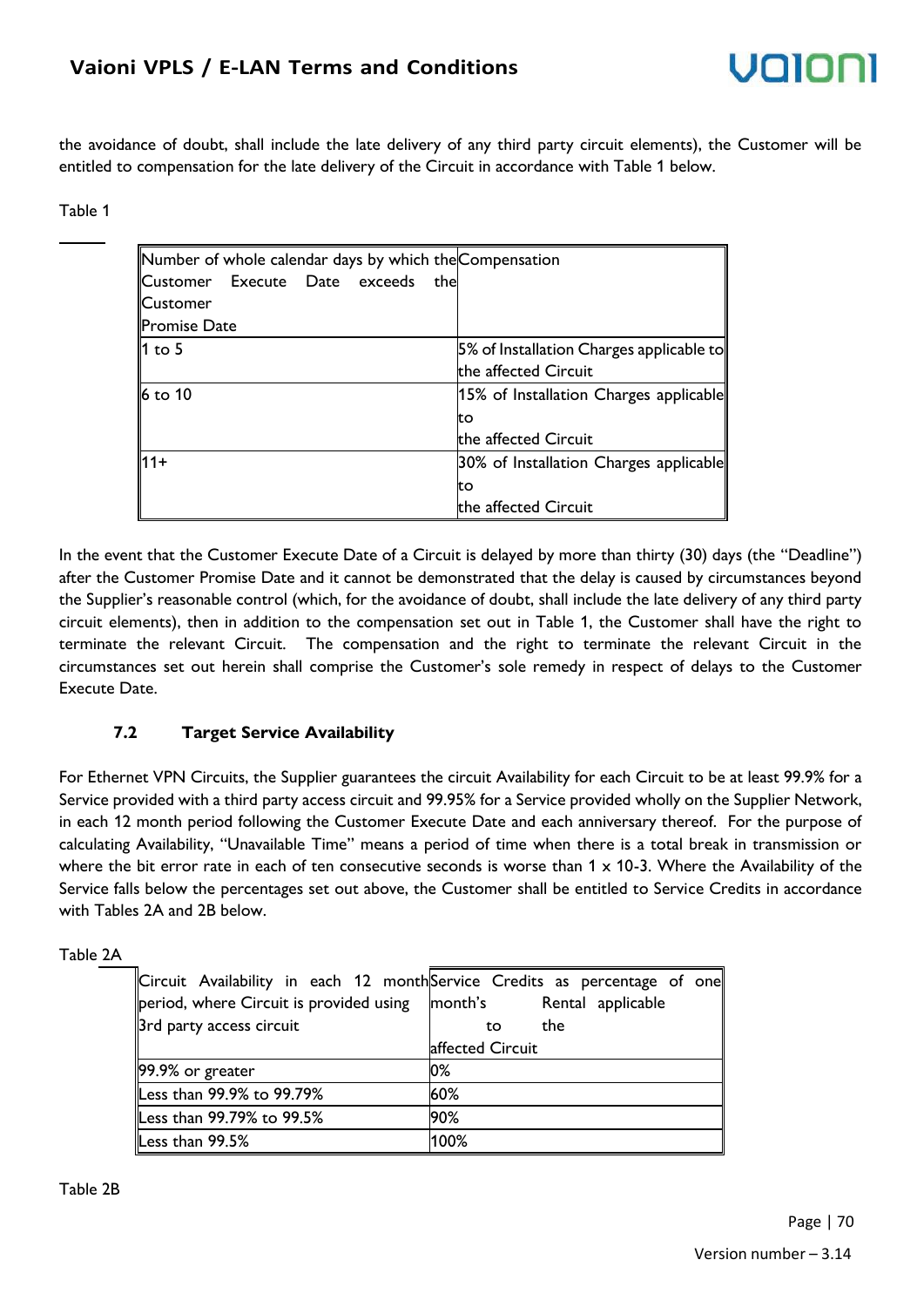| period, where Circuit is provided<br>wholly using the Supplier Network | Circuit Availability in each 12 month $\mathsf{S}$ ervice Credits as percentage of one<br>month's<br>Rental applicable<br>the<br>to |
|------------------------------------------------------------------------|-------------------------------------------------------------------------------------------------------------------------------------|
|                                                                        | affected Circuit                                                                                                                    |
| 99.95% or greater                                                      | 0%                                                                                                                                  |
| Less than 99.95% to 99.85%                                             | 60%                                                                                                                                 |
| Less than 99.85% to 99.5%                                              | 90%                                                                                                                                 |
| Less than 99.5%                                                        | 100%                                                                                                                                |

#### **7.3 Service Repair Time**

Table 3

The Target Repair Time for Ethernet VPN Ethernet Circuits is 5 hours. Where the Ethernet VPN Circuit utilises a BT Shorthaul Data Service or where the Fault is caused by a fibre break, the Target Repair Time is 48 hours. In the event that the Supplier fails to repair a Fault within the specified Target Repair Time then Service Credits will be payable in accordance with Table 3 below:

Hours past Target Repair Time Service Credits as percentage of one month's Rental applicable to the affected **Circuit** up to 2 hours  $\vert 6\% \vert$ 2 to 3 hours 12% 3 to 4 hours 18% 4 to 6 hours 24% Greater than 6 hours 30%

Repair times for nonService affecting faults will be agreed on a case by case basis. No Service Credits shall be payable for failure to repair nonService affecting faults within the Target Repair Time.

Measurement of Repair Time will commence at the time the Customer or the Supplier raises a Remedy Fault ticket and will end when the Supplier confirms to the Customer that Service has been restored, or in the event that the Supplier is unable to contact the Customer, then from the time logged by the Supplier that Service is Available. Any period during which the Service is deemed Available pursuant to Paragraph 7 above shall not be included in the measurement of Repair Time.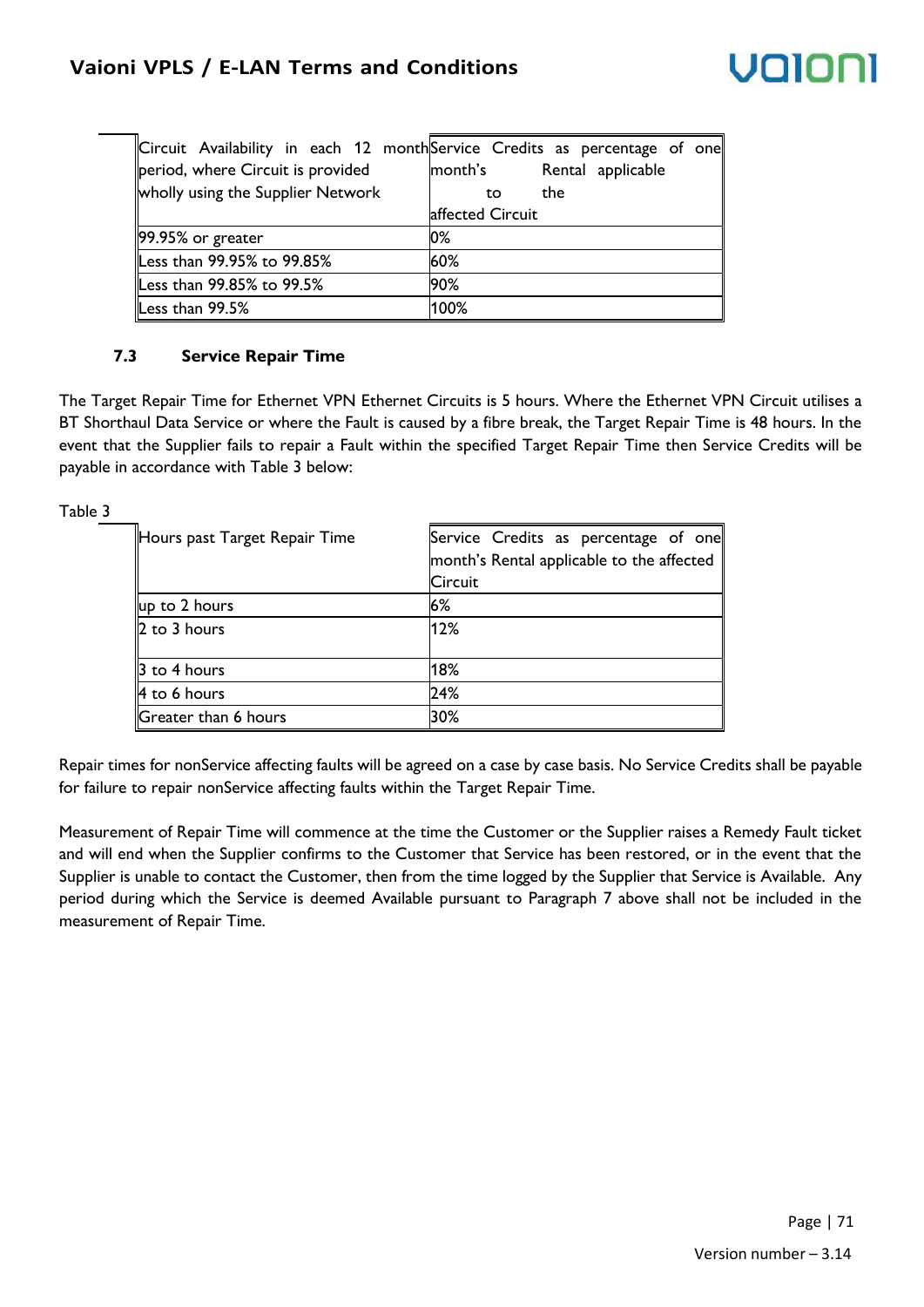# Volor

#### **Virtual Network**

#### **1 DEFINITIONS**

These Specific Terms and Conditions of Supply are to be read in conjunction with our General Terms and Conditions of Business. All definitions contained within these Specific Terms and Conditions have the same meaning as those set out in the General Terms and Conditions of Business unless specified below in which case they will have the meaning specified below;

**"Customer Order Form"** means the order form for the supply by the Company of the Equipment and/or Services, completed by, or in accordance with an order from, the Customer;

**"Minimum Cancellation Notice Period"** means the minimum period of notice that a Customer must give the Company to terminate a specific Service or this Agreement, as set out in Clause 8;

**"Virtual Network"** means the Core Cloud Network service described in the Company's literature at the date of completion of the Customer Order Form;

**"Service Level Agreement"** or **"SLA"** means the service level agreement at<https://www.vaioni.com/tcaupsla> relating to the Virtual Network section that describes the service levels to be met by Vaioni Group Limited together with the remedies available to the Customer for failure to meet such service levels;

**"Service Period"** means the period of an individual Service provided in accordance with this Agreement;

**"Telecommunications Circuit"** means a circuit that allows that transmission of TCP/IP data;

**"Vaioni Group Limited"** means Vaioni Group Limited Ltd (Company Registration Number 4314251) of Floor 6, Tomorrow, MediaCityUK, M50 2AB.

#### **2 THE SERVICES**

- **2.1** Vaioni Group Limited shall provide the Service at the data transfer speed stated on the Customer Order Form subject to the terms of this Agreement.
- **2.2** You can place your order for the Service by completing the online order form via the MyVaioni Portal or signing a quotation/proposal via EchoSign or hand signature.
- **2.3** Vaioni Group Limited shall not be obliged to provide the Service to you unless and until we have received written confirmation, or (if requested in our discretion) evidence, that all installation work at the Customer's premises is complete and the other terms specified in Clause 2 of the General Terms and Conditions have been satisfied, subject to Clause 2.4.
	- **(a)** we have sent written notice to you (either by post, fax or e-mail) of our acceptance of the Customer Order Form; and
	- **(b)** we have received any initial Charges due from you in respect of the Services and/or Equipment.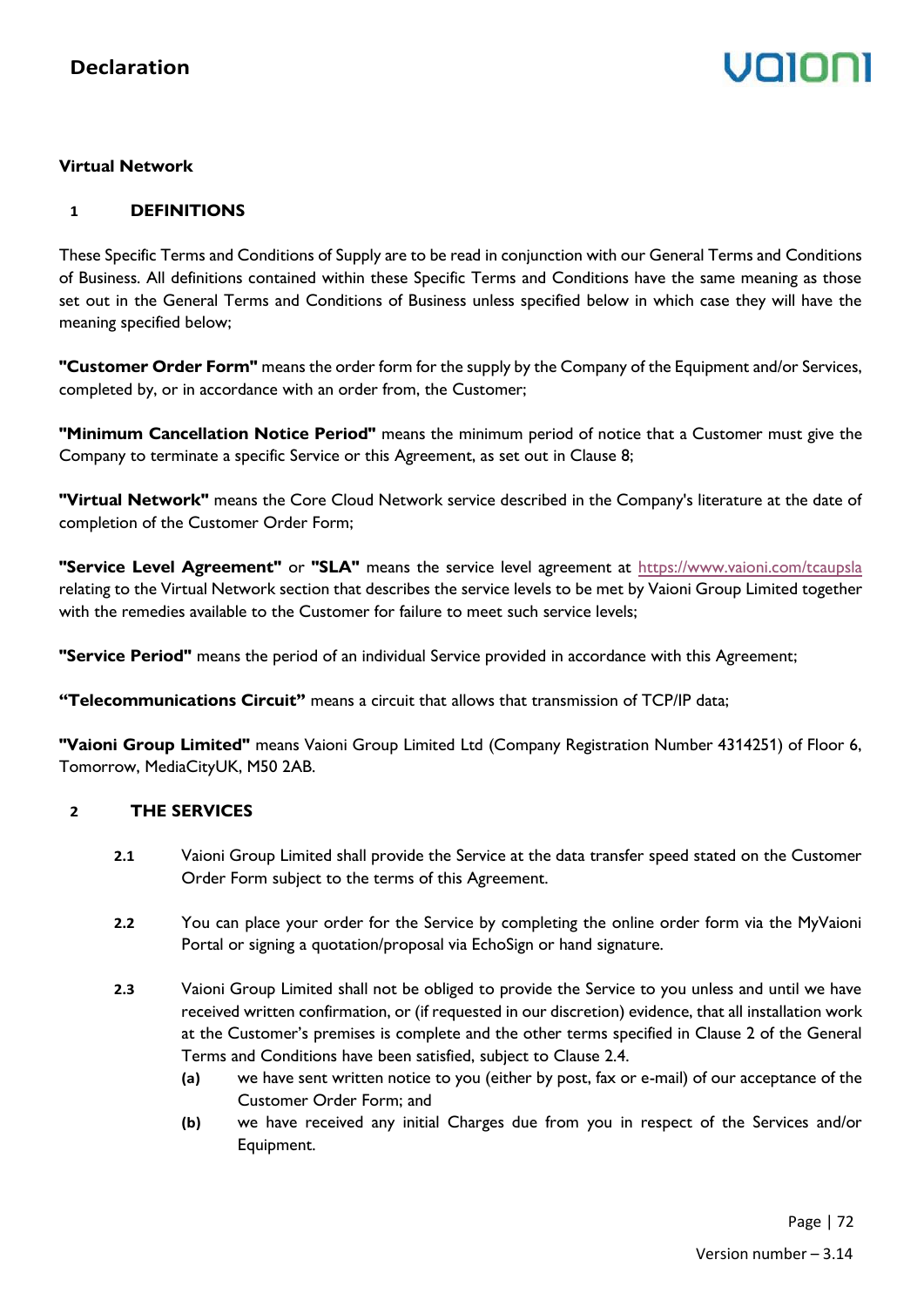## **Declaration**

# valoni

**2.4** Acceptance and/or use of the Services and/or Equipment by you constitutes your automatic acceptance of the terms and conditions of this Agreement. Whilst we will use reasonable endeavours to provide the Services and/or Equipment to you within any timescales specified by us or agreed with or requested by you, we will not be liable to you for any delay in providing or failure to provide the Services and/or Equipment within such timescales.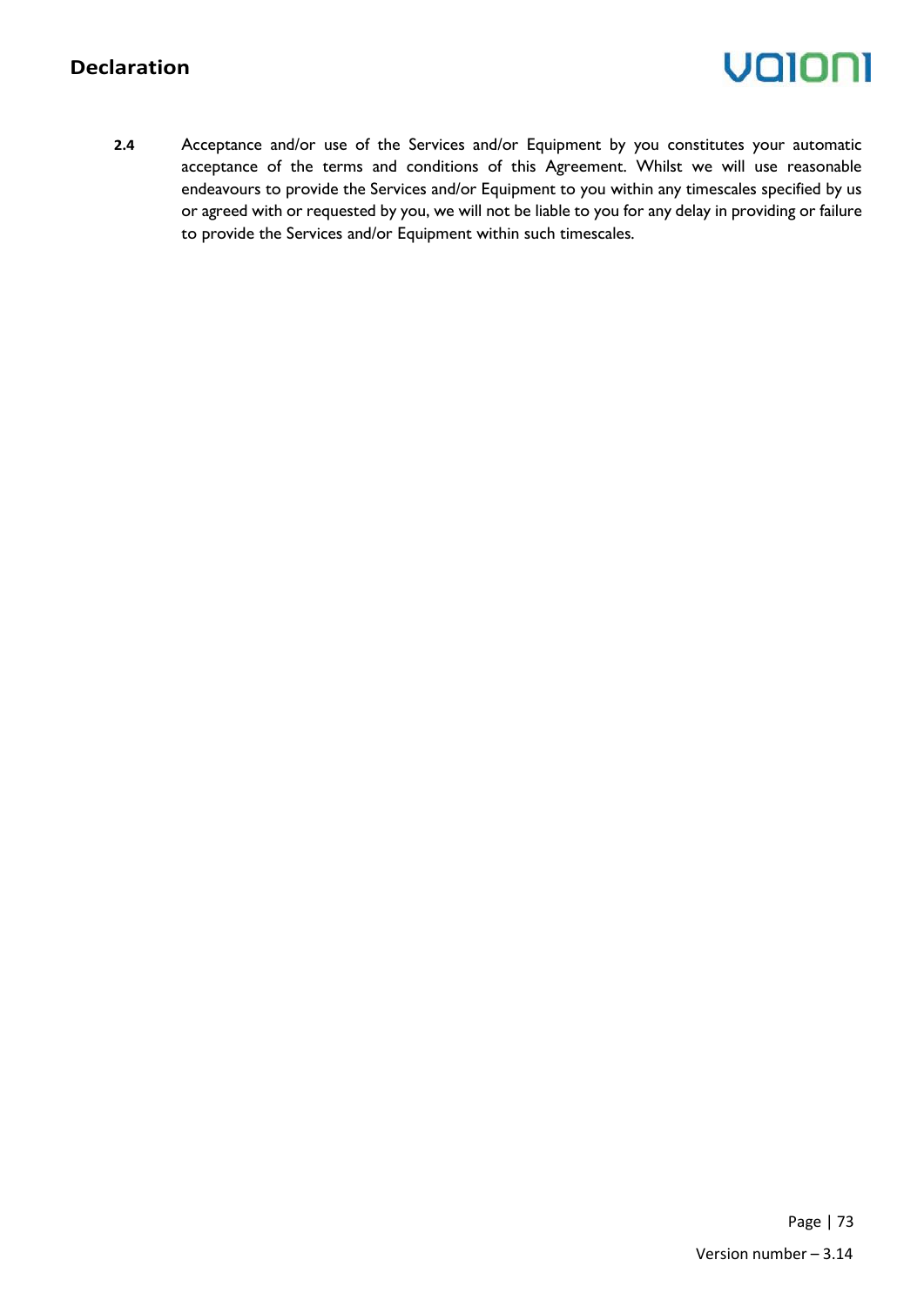# Volor

- **2.5** We shall allocate a range of Internet Protocol (IP) addresses for use by the Customer for machines on its network for the duration of this Agreement. It will be the responsibility of the Customer to connect the Equipment to, and to configure its machines on, its own network.
- **2.6** Save in relation to the Private WAN Circuit, we will provide you with transit and routing services for e-mail and general Internet access. We will (in consideration of the Charges) deliver IP packets to the Customer network boundary only and will not be, or be held responsible for, the transit, routing and delivery of IP packets to individual workstations on the Customer network.
- **2.7** We will endeavour to ensure that the Services are of a high quality. In order to maintain the quality and safety of the Services, and any other services which we provide to our customers, we may from time to time: (a) Suspend, close down or restrict the whole or any part of the Services in order to carry out emergency or other repairs, maintenance and/or improvements or to prevent overload of the network or to preserve the safety, security or integrity of the Services and any Internet traffic conveyed (although we will give you as much notice as is reasonably practicable before doing so and will endeavour to carry out such works during the relevant scheduled maintenance periods as published by us); and/or (b) Give you instructions on how to use the Services. You agree to comply with any instructions we may give you in accordance with this Clause.
- **2.8** We shall send you, via e-mail, online usage statistical reports detailing the bandwidth used on the Telecommunications Circuit by the Customer and will endeavour to do so daily as specified in accordance with the Customer Order Form.
- **2.9** The Equipment shall at all times remain the property of Vaioni and Customer shall have no rights or interest in the Equipment except for quiet possession and the right to use the Equipment under this Agreement to provide the Customer Service.
- **2.13** A Wires-Only service will exclude any CPE equipment.
- **2.14** The Customer is responsible for the configuration of a routing device and implementation of any intelligence for the Wires-Only Ethernet Service.
- **2.15** DSL Failover, Wireless Ethernet, Diverse and Flex are not available with Wires-Only Ethernet.
- **2.13** Technical Support on Wires-Only services is limited and initial diagnosis is the responsibility of the Customer. Support guidelines for Wires-Only Internet Leased Lines from the Supplier will be provided to assist in the diagnosis process and must be followed and reported back to Technical Support before it is raised with the Telco Operator and the clock starts on the SLA.

### **3 SERVICE LEVELS/CREDITS**

**3.1** Vaioni Group Limited shall provide the Service in accordance with these Specific Terms and Conditions and subject to the applicable Service Level Agreement.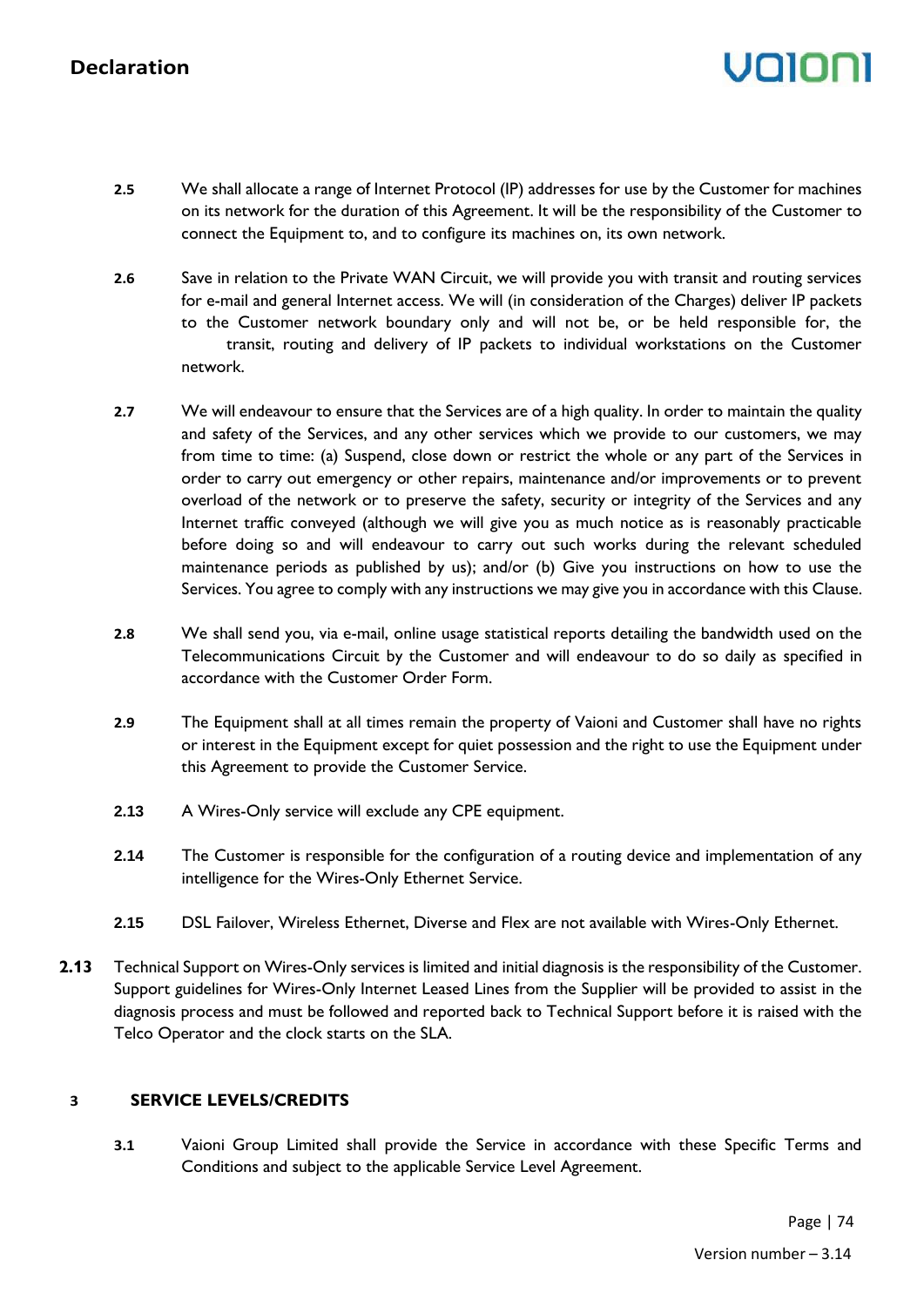### **4 SERVICE PERIOD**

- **4.1** We will use reasonable efforts to activate the Services, as soon as possible following completion of the matters referred to in Clause 2.3 above. However, all dates are estimates and we cannot guarantee that they will be met.
- **4.2** Unless otherwise terminated or suspended in accordance with this Agreement the following Services shall be provided for a Minimum Service Period of 12 months from the date of activation:
	- **(a)** Access
	- **(b)** Ethernet
	- **(c)** Private WAN Service
- **4.3** On expiry of the periods referred to at Clause 4.2 above (as appropriate) the Services will, unless terminated on or before the date of such expiry, automatically renew until terminated pursuant to this Agreement or until a new contract term is agreed between Vaioni Group Limited and the Customer.

## **5 PROVISION OF SERVICE**

- **5.1** We may be required to carry out additional construction work prior to or during installation of a Telecommunication Circuit (for example because fibre or copper is not present, or buildings entries are required and/or additional equipment is needed). You may be subject to additional charges for such work, and these are described in Clause 7.6.
- **5.2** Vaioni Group Limited may monitor the Service 24 hours a day, 7 days a week, 365 days a year. Relevant details of this activity are set out in the applicable Service Level Agreement.
- **5.3** Where EFM & GEA services are purchased through TalkTalk Wholesale or BT including EFM Lite, you will agree that the final speed of the service you purchase may vary and this will not give right to early termination or reduction in charges.
- **5.4** When EFM services are purchased you will take note, EFM services are not transferable between sites or postcodes due to limitations applied by the Operator. You must pay for the existing contract and order a new service.

## **6 CONDITIONS OF USE**

- **6.1** You agree that you will be responsible for all use of the Services and (unless, we have agreed to supply it as part of the Equipment) for providing all additional equipment and/or services (including, without limitation, a PSTN line, if required), and for obtaining any permits and/or licences which are necessary for connecting to, and accessing, the Services. You agree that you are responsible for complying with all terms and conditions (including, without limitation, terms of payment) relating to any telecommunications service which is required by you to access the Services.
- **6.2** With regard to DSL Backup, the PSTN line for DSL Backup will only receive maximum line speed, and is subject to availability, according to BT's advertised coverage of exchanges in the UK. Where DSL is not available, a backup dial-up account will be provided.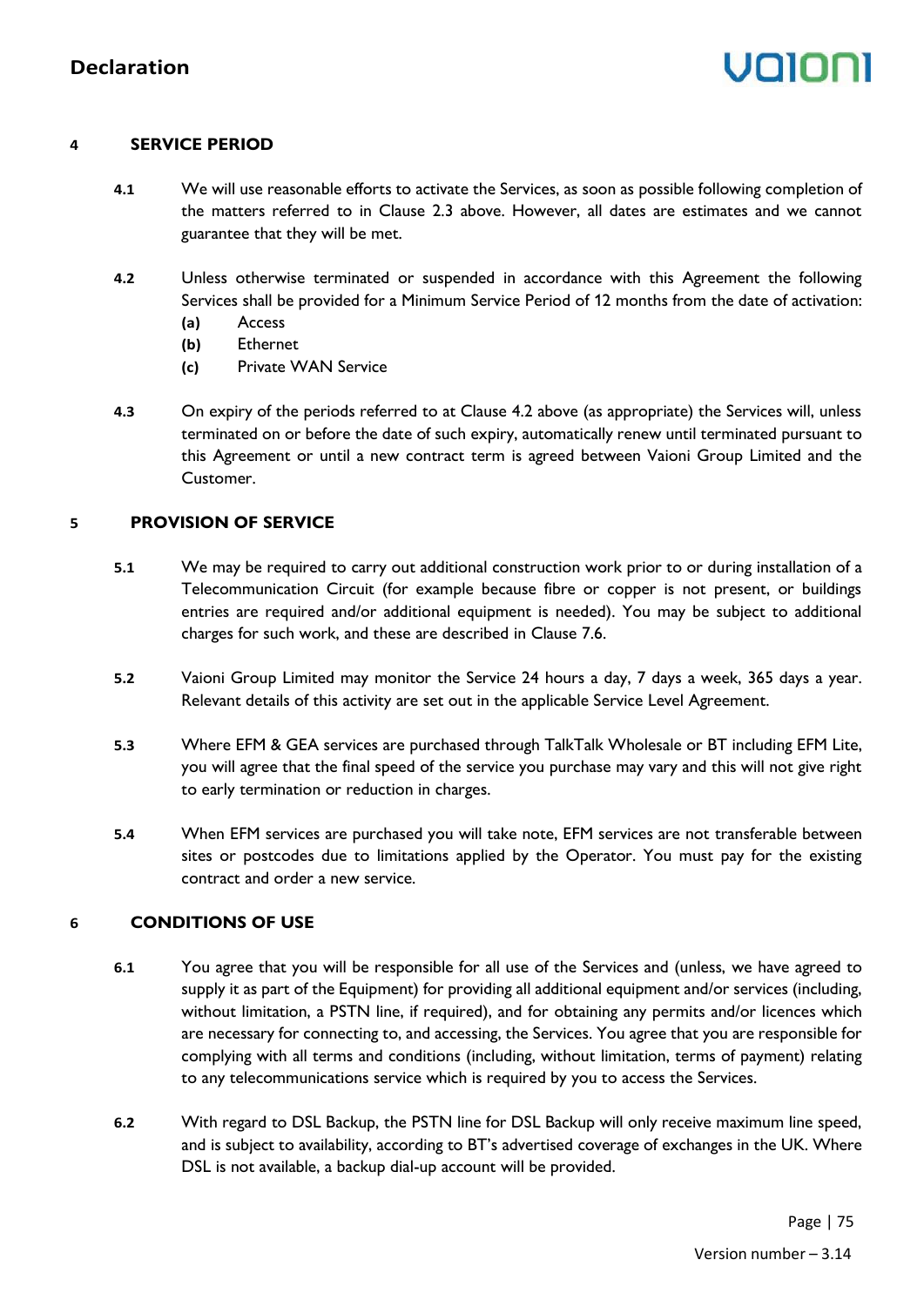- **6.3** With regard to DSL monitoring of Private WAN circuits, the PSTN line for DSL monitoring is subject to availability, according to BT's advertised coverage of exchanges in the UK. Where DSL is not available, a recommended alternative will be provided.
- **6.4** You agree to:
	- **(a)** provide an authorised technical contact, authorised contact number, and pass phrase, to keep any records of such details in separate places and take all necessary steps to ensure the security of such records;
	- **(b)** without prejudice to the General Terms and Conditions, keep such information private and confidential and ensure, at all times, that it (or they) does (do) not become known to any unauthorised personnel.
- **6.5** You agree that you will notify us immediately if you become aware of any change in circumstances which may lead you to believe that such information has become known to any unauthorised personnel.
- **6.6** You agree that we may, from time to time, suspend and/or change your pass phrase (at our discretion if we feel that such step is in the interests of security).
- **6.7** Any managed hardware, and/or routers, which you purchase from us, will be tested by us and configured to meet your basic network and Internet specifications. In the event that you wish to make alterations to configuration of such Equipment, you agree to contact the Technical team at Vaioni Group Limited to request such changes. Upon confirmation of authorisation, TECHNICAL will make such changes.
- **6.8** Any fault with the Services and/or the Equipment, which you detect must be reported to us as soon as possible either:-
	- **(a)** by telephone to the TECHNICAL team on 0870 160 0650 9am -5pm;
	- **(b)** by telephone to the TECHNICAL team on 0870 160 0650 outside office hours;
	- **(c)** to such other telephone number as we may notify to you from time to time for this purpose.

## **7 CHARGES**

- **7.1** Except as otherwise provided in the Agreement, all Charges and other sums due from you in respect of the Services and/or Equipment shall be set out in the Customer Order Form and/or the invoice relating to such Equipment and/or Services.
- **7.2** You agree to pay for any and all charges in relation to any additional work for installation of (i) an Access Circuit or, (ii) an Ethernet Circuit. However, prior to incurring such costs, the Customer will be presented with a revised quotation and given the option to proceed or not with the installation work. If the Customer elects not to proceed, no costs will be incurred.
- **7.3** BT and / or all associated carriers we use can change this contract (including charges) at any time.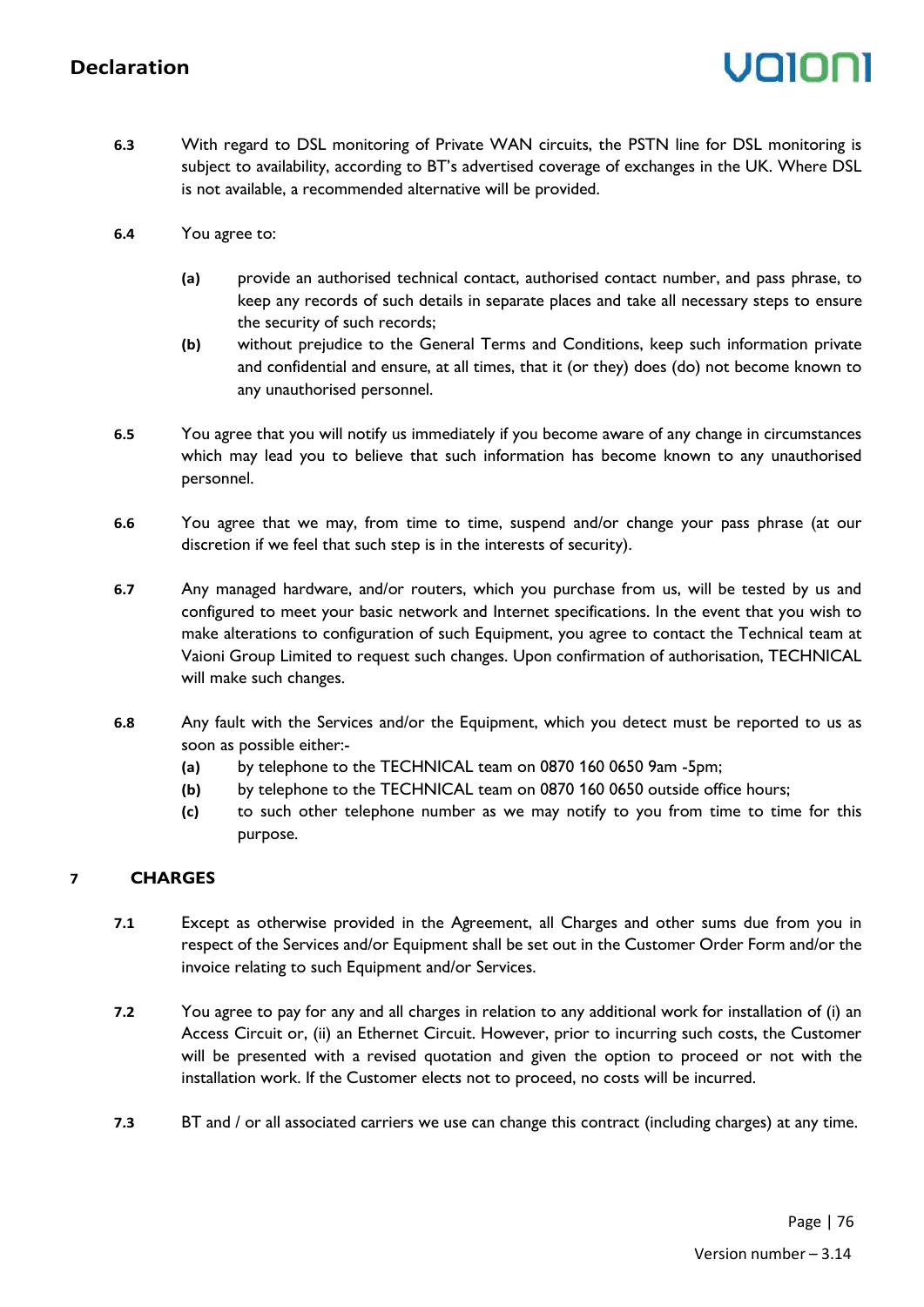- **7.4** The supplier reserve the right to raise an 'Abortive Visit Charge' of £150 + VAT when entry to your premises is refused, or no access can be gained despite you having agreed that we or any other person may access your premises.
- **7.5** The supplier reserve the right to raise a 'Special Faults Investigation Charge' of £500 + VAT when you report a fault, and an engineer visits your premises, and discovers that the fault is not a result of a failing or defect in the Ethernet Services and/or Equipment.

## **8 TERMINATION**

- **8.1** Unless otherwise stated, the Minimum Cancellation Notice Period is 90 days (to expire after the Minimum Service Period).
- **8.2** The Service is otherwise subject to the termination provisions of the General Terms and Conditions.
- **8.3** In the event The Service is cancelled by the customer at the survey result stage or during the installation stage where no excess charges have been presented by Vaioni to the customer, the full contract amount equal to that stated on the order form will be payable, unless there are excess charges presented by Vaioni relating to The Service to the customer which were not agreed to by the customer. In this case the service can be cancelled with no penalty.
- **8.4** Where the customer has ordered an EFM based service which ranges from 1mb to 35mb, but not limited to this, it maybe possible for you to cancel the service within 24 hours of you placing the order with Vaioni without receiving a penalty. Any cancellations received later than 24 hours, the full contract amount equal to that stated on the order form will be payable.

### **9 NOTICES**

**9.1** You agree to keep the contact details which you have provided to us up to date. Any notice or other information to be served by us on you in accordance with this Agreement will be validly sent if in writing and sent by either e-mail or first class post to your last known e-mail or postal address. Any notice sent by first class post will be deemed served two days after posting. Any notice sent by e-mail will be deemed served on the day that it is sent.

Any notice to be served on us must be in writing and sent either by pre-paid first class post to our registered office or to such other address as may be specified by us to you for this purpose from time to time. Any notice sent in accordance with this sub-clause will only be deemed served if and when you have received a written acknowledgement from us.

### **10 REGRADES AND SHIFTS**

**10.1** The bandwidth of an individual Ethernet circuit cannot be downgraded to a bandwidth which is below the Circuit bandwidth that was initially provisioned for that particular Circuit. For the avoidance of doubt, Circuit bandwidths can be upgraded at any time during the Agreement, subject to the payment of revised Charges as notified to you by The Supplier from time to time.